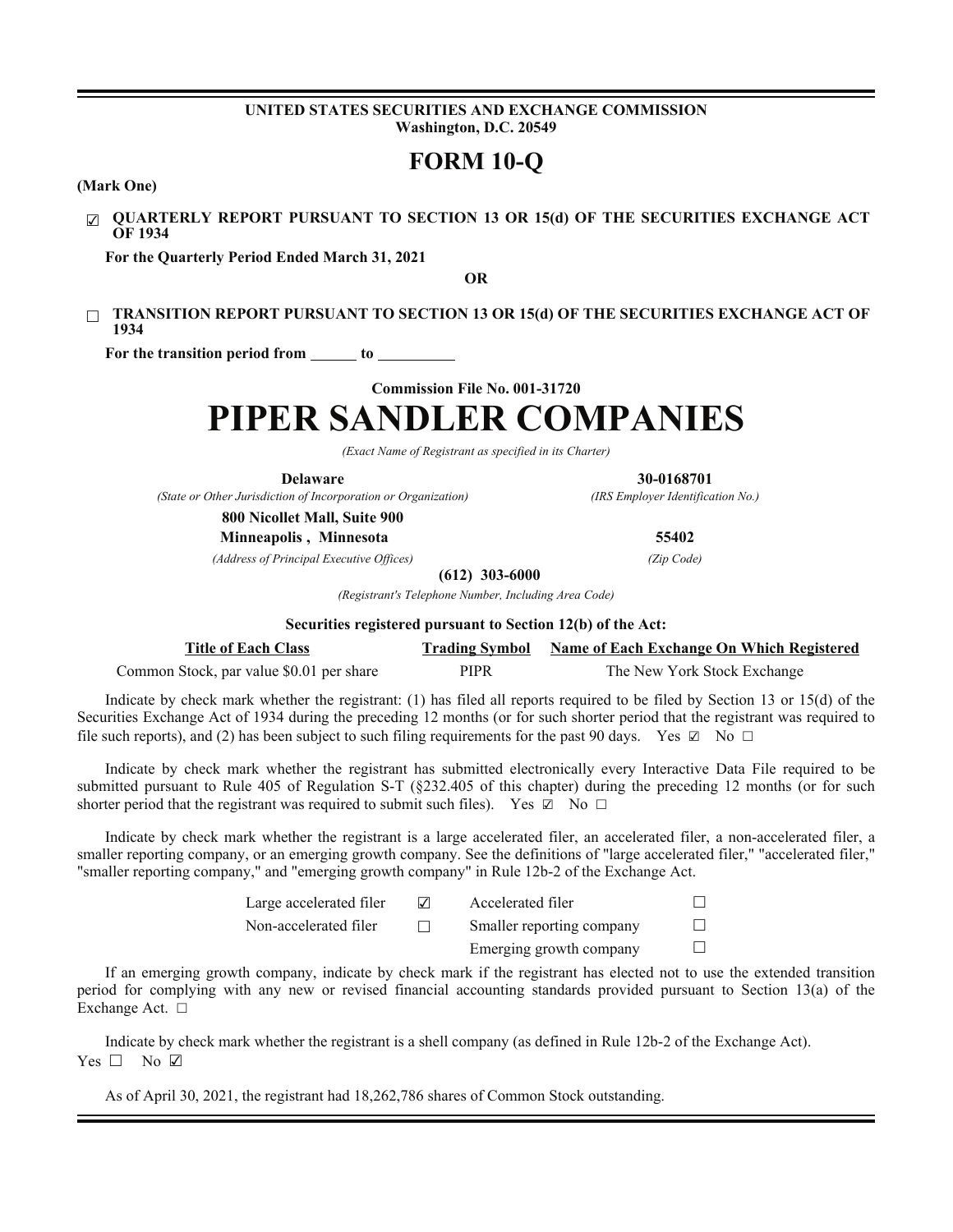## **Piper Sandler Companies**

## **Index to Quarterly Report on Form 10-Q**

## **PART I. FINANCIAL INFORMATION**

<span id="page-1-0"></span>

| ITEM 1. | <b>FINANCIAL STATEMENTS</b>                                                              | $\overline{3}$  |
|---------|------------------------------------------------------------------------------------------|-----------------|
|         | <b>Consolidated Statements of Financial Condition</b>                                    | $\overline{3}$  |
|         | <b>Consolidated Statements of Operations</b>                                             | $\overline{4}$  |
|         | <b>Consolidated Statements of Comprehensive Income</b>                                   | $\overline{5}$  |
|         | <b>Consolidated Statements of Changes in Shareholders' Equity</b>                        | $\underline{6}$ |
|         | <b>Consolidated Statements of Cash Flows</b>                                             |                 |
|         | Notes to the Consolidated Financial Statements                                           | 8               |
| ITEM 2. | MANAGEMENT'S DISCUSSION AND ANALYSIS OF FINANCIAL CONDITION<br>AND RESULTS OF OPERATIONS | 35              |
| ITEM 3. | <b>QUANTITATIVE AND QUALITATIVE DISCLOSURES ABOUT MARKET RISK</b>                        | <u>56</u>       |
| ITEM 4. | <b>CONTROLS AND PROCEDURES</b>                                                           | <u>56</u>       |

### **PART II. OTHER INFORMATION**

| ITEM 1.  | <b>LEGAL PROCEEDINGS</b>                                    | 56 |
|----------|-------------------------------------------------------------|----|
| ITEM 1A. | <b>RISK FACTORS</b>                                         | 56 |
| ITEM 2.  | UNREGISTERED SALES OF EQUITY SECURITIES AND USE OF PROCEEDS |    |
| ITEM 6.  | <b>EXHIBITS</b>                                             | 58 |
|          | <b>SIGNATURES</b>                                           | 59 |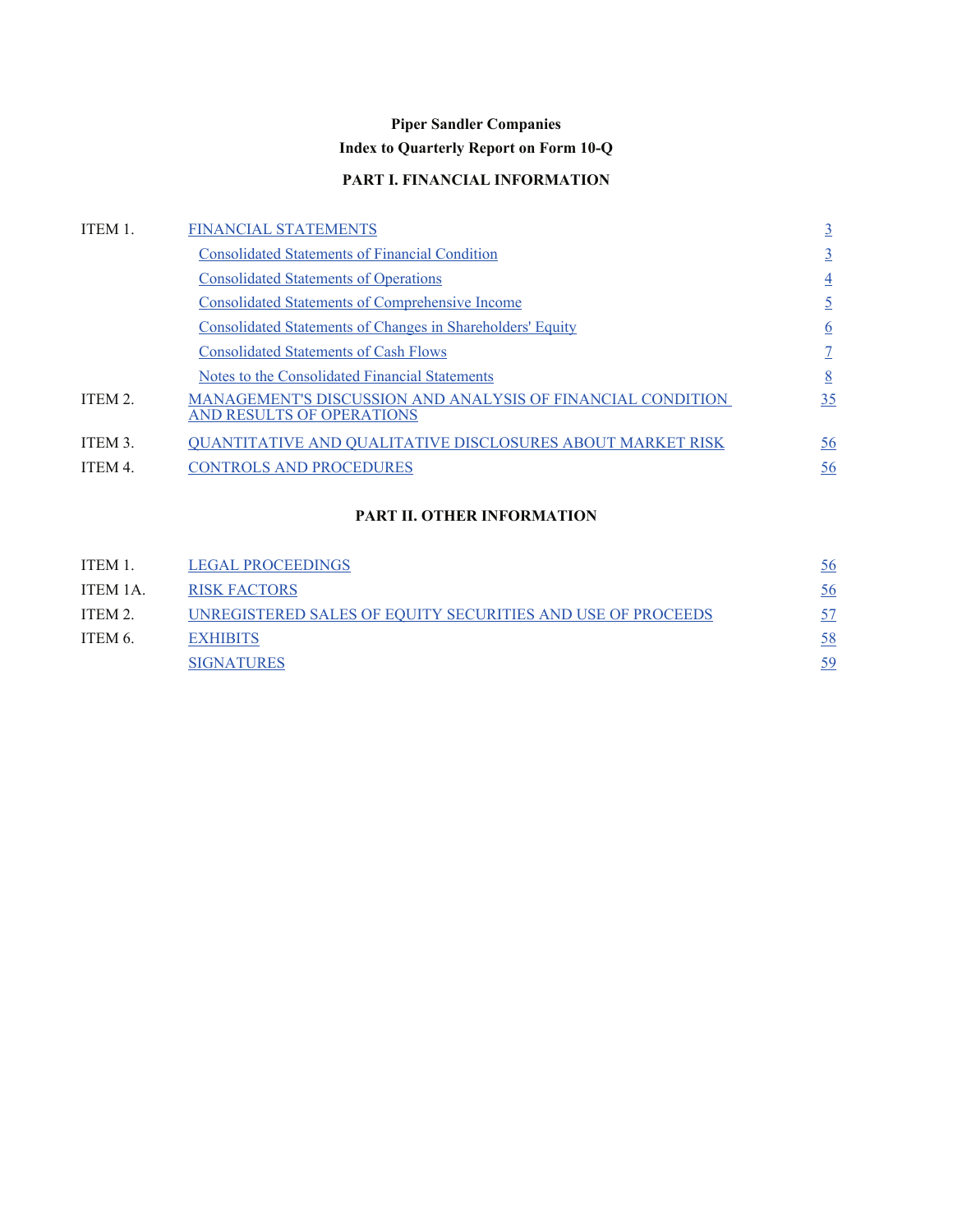### <span id="page-2-0"></span>**PART I. FINANCIAL INFORMATION**

### **ITEM 1.** *FINANCIAL STATEMENTS.*

## **Piper Sandler Companies**

### **Consolidated Statements of Financial Condition**

|                                                                                                                              |                           | March 31,   |                           | December 31, |
|------------------------------------------------------------------------------------------------------------------------------|---------------------------|-------------|---------------------------|--------------|
|                                                                                                                              |                           | 2021        |                           | 2020         |
| (Amounts in thousands, except share data)                                                                                    |                           | (Unaudited) |                           |              |
| <b>Assets</b>                                                                                                                |                           |             |                           |              |
| Cash and cash equivalents                                                                                                    | \$                        | 151,810     | $\mathbb{S}$              | 507,935      |
| Receivables from brokers, dealers and clearing organizations                                                                 |                           | 271,685     |                           | 221,491      |
| Financial instruments and other inventory positions owned                                                                    |                           | 394,853     |                           | 270,849      |
| Financial instruments and other inventory positions owned and pledged as collateral                                          |                           | 58,039      |                           | 130,703      |
| Total financial instruments and other inventory positions owned                                                              |                           | 452,892     |                           | 401,552      |
|                                                                                                                              |                           |             |                           |              |
| Fixed assets (net of accumulated depreciation and amortization of \$68,455 and \$74,883,<br>respectively)                    |                           | 50,419      |                           | 43,812       |
| Goodwill                                                                                                                     |                           | 227,508     |                           | 227,508      |
| Intangible assets (net of accumulated amortization of \$93,112 and \$85,592, respectively)                                   |                           | 142,338     |                           | 149,858      |
| Investments                                                                                                                  |                           | 184,278     |                           | 183,179      |
| Net deferred income tax assets                                                                                               |                           | 102,388     |                           | 104,219      |
| Right-of-use lease asset                                                                                                     |                           | 77,158      |                           | 82,543       |
| Other assets                                                                                                                 |                           | 98,196      |                           | 75,043       |
| Total assets                                                                                                                 | $\boldsymbol{\mathsf{S}}$ | 1,758,672   | $\boldsymbol{\mathsf{S}}$ | 1,997,140    |
|                                                                                                                              |                           |             |                           |              |
| <b>Liabilities and Shareholders' Equity</b>                                                                                  |                           |             |                           |              |
| Long-term financing                                                                                                          | $\boldsymbol{\mathsf{S}}$ | 175,000     | \$                        | 195,000      |
| Payables to brokers, dealers and clearing organizations                                                                      |                           | 18,156      |                           | 18,591       |
| Financial instruments and other inventory positions sold, but not yet purchased                                              |                           | 127,234     |                           | 151,030      |
| Accrued compensation                                                                                                         |                           | 258,289     |                           | 522,412      |
| Accrued lease liability                                                                                                      |                           | 93,380      |                           | 99,478       |
| Other liabilities and accrued expenses                                                                                       |                           | 95,387      |                           | 84,547       |
| <b>Total liabilities</b>                                                                                                     |                           | 767,446     |                           | 1,071,058    |
| Shareholders' equity:                                                                                                        |                           |             |                           |              |
| Common stock, \$0.01 par value:                                                                                              |                           |             |                           |              |
| Shares authorized: 100,000,000 at March 31, 2021 and December 31, 2020;                                                      |                           |             |                           |              |
| Shares issued: 19,534,396 at March 31, 2021 and 19,533,547 at December 31, 2020;                                             |                           |             |                           |              |
| Shares outstanding: 14,422,084 at March 31, 2021 and 13,776,025 at December 31, 2020                                         |                           | 195         |                           | 195          |
| Additional paid-in capital                                                                                                   |                           | 869,080     |                           | 847,785      |
| Retained earnings                                                                                                            |                           | 285,909     |                           | 271,001      |
| Less common stock held in treasury, at cost: 5,112,312 shares at March 31, 2021 and<br>5,757,522 shares at December 31, 2020 |                           | (266, 812)  |                           | (289, 359)   |
| Accumulated other comprehensive income/(loss)                                                                                |                           | 109         |                           | (197)        |
| Total common shareholders' equity                                                                                            |                           | 888,481     |                           | 829,425      |
|                                                                                                                              |                           |             |                           |              |
| Noncontrolling interests                                                                                                     |                           | 102,745     |                           | 96,657       |
| Total shareholders' equity                                                                                                   |                           | 991,226     |                           | 926,082      |
| Total liabilities and shareholders' equity                                                                                   | $\mathbf{\$}$             | 1,758,672   | $\mathcal{S}$             | 1,997,140    |
|                                                                                                                              |                           |             |                           |              |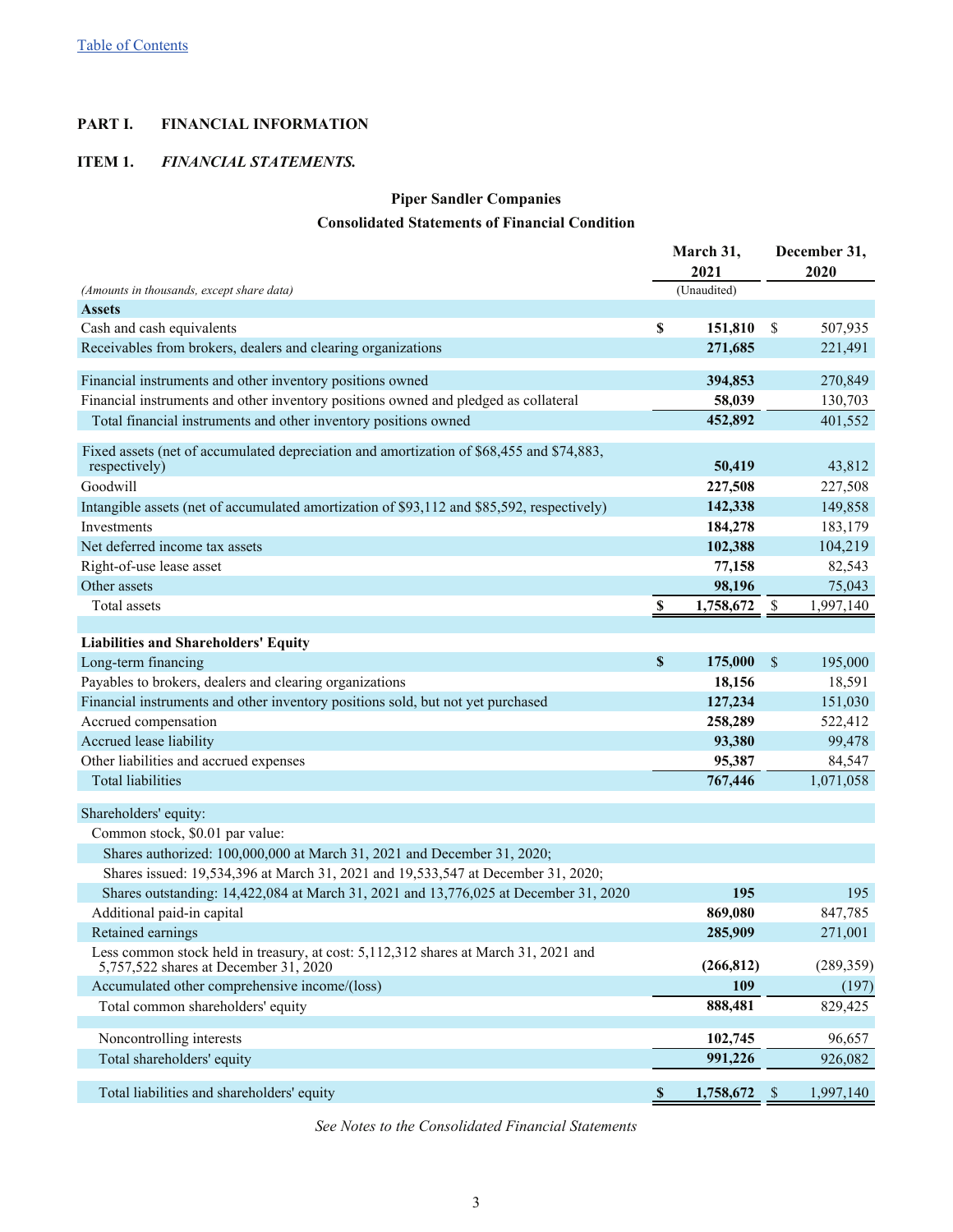## **Piper Sandler Companies Consolidated Statements of Operations (Unaudited)**

<span id="page-3-0"></span>

|                                                          | <b>Three Months Ended</b>           | March 31,     |           |
|----------------------------------------------------------|-------------------------------------|---------------|-----------|
| (Amounts in thousands, except per share data)            | 2021                                |               | 2020      |
| <b>Revenues:</b>                                         |                                     |               |           |
| Investment banking                                       | \$<br>296,074                       | \$            | 158,998   |
| Institutional brokerage                                  | 109,488                             |               | 89,143    |
| Interest income                                          | 2,057                               |               | 6,065     |
| Investment income/(loss)                                 | 23,768                              |               | (13, 826) |
| Total revenues                                           | 431,387                             |               | 240,380   |
| Interest expense                                         | 2,780                               |               | 4,212     |
| Net revenues                                             | 428,607                             |               | 236,168   |
| Non-interest expenses:                                   |                                     |               |           |
| Compensation and benefits                                | 280,328                             |               | 188,124   |
| Outside services                                         | 7,675                               |               | 8,439     |
| Occupancy and equipment                                  | 14,022                              |               | 12,238    |
| Communications                                           | 11,808                              |               | 11,634    |
| Marketing and business development                       | 2,067                               |               | 10,039    |
| Deal-related expenses                                    | 12,431                              |               | 4,940     |
| Trade execution and clearance                            | 4,180                               |               | 7,151     |
| Restructuring and integration costs                      | 135                                 |               | 1,902     |
| Intangible asset amortization                            | 7,520                               |               | 9,878     |
| Other operating expenses                                 | 5,574                               |               | 15,852    |
| Total non-interest expenses                              | 345,740                             |               | 270,197   |
| Income/(loss) before income tax expense/(benefit)        | 82,867                              |               | (34,029)  |
| Income tax expense/(benefit)                             | 17,274                              |               | (11, 774) |
| Net income/(loss)                                        | 65,593                              |               | (22, 255) |
| Net income/(loss) applicable to noncontrolling interests | 16,134                              |               | (7,528)   |
| Net income/(loss) applicable to Piper Sandler Companies  | $\boldsymbol{\mathsf{S}}$<br>49,459 | $\mathcal{S}$ | (14, 727) |
| Earnings/(loss) per common share                         |                                     |               |           |
| <b>Basic</b>                                             | \$<br>3.44                          | \$            | (1.07)    |
| Diluted                                                  | \$<br>3.00                          | \$            | (1.07)    |
| Dividends declared per common share                      | \$<br>2.25                          | \$            | 1.13      |
| Weighted average number of common shares outstanding     |                                     |               |           |
| <b>Basic</b>                                             | 14,374                              |               | 13,796    |
| Diluted                                                  | 16,467                              |               | 14,411    |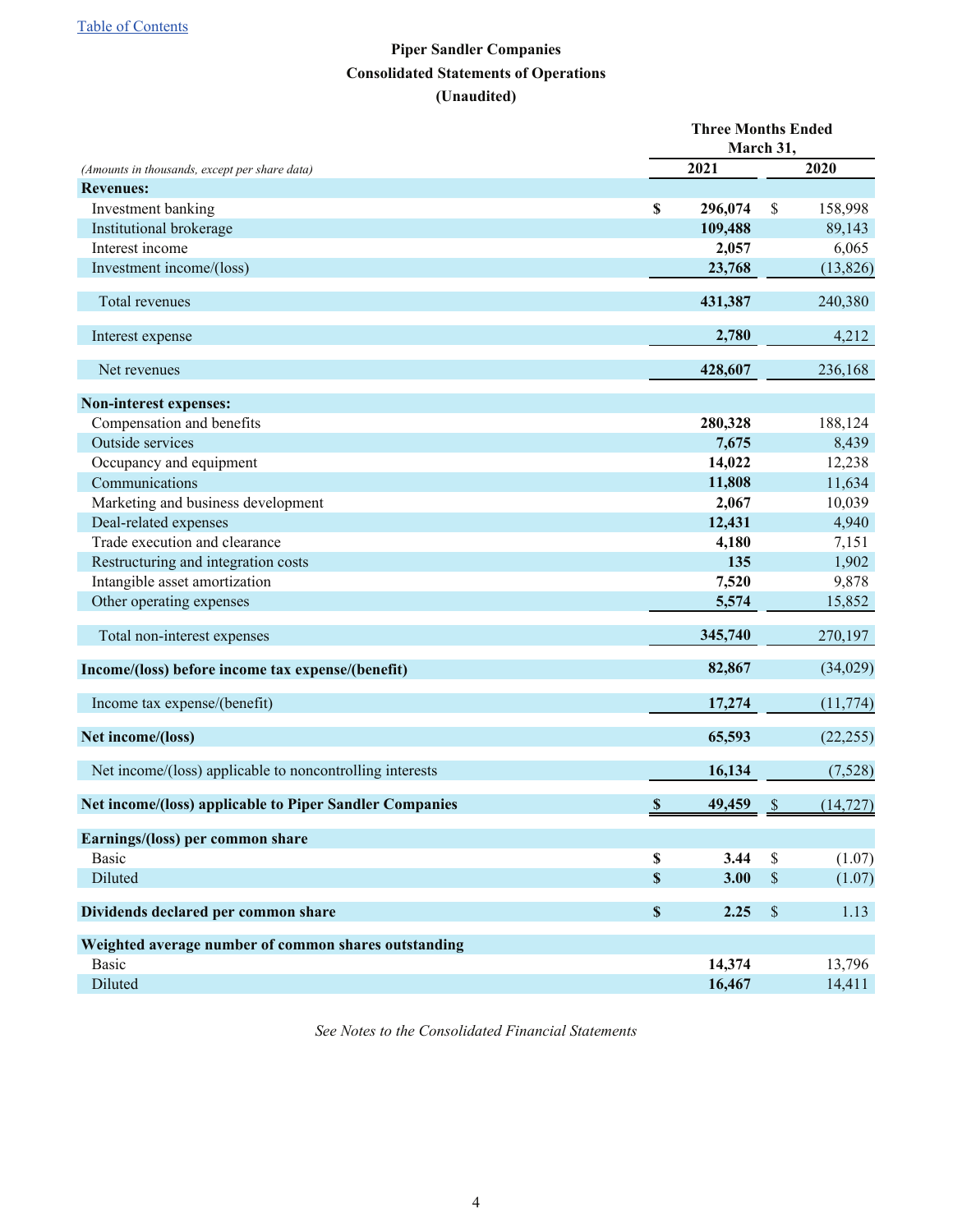## **Piper Sandler Companies Consolidated Statements of Comprehensive Income (Unaudited)**

<span id="page-4-0"></span>

|                                                                    | <b>Three Months Ended</b><br>March 31, |        |  |           |  |  |  |
|--------------------------------------------------------------------|----------------------------------------|--------|--|-----------|--|--|--|
| (Amounts in thousands)                                             |                                        | 2021   |  | 2020      |  |  |  |
| Net income/(loss)                                                  | S                                      | 65,593 |  | (22, 255) |  |  |  |
|                                                                    |                                        |        |  |           |  |  |  |
| Other comprehensive income/(loss), net of tax:                     |                                        |        |  |           |  |  |  |
| Foreign currency translation adjustment                            |                                        | 306    |  | (672)     |  |  |  |
|                                                                    |                                        |        |  |           |  |  |  |
| Comprehensive income/(loss)                                        |                                        | 65,899 |  | (22, 927) |  |  |  |
|                                                                    |                                        |        |  |           |  |  |  |
| Comprehensive income/(loss) applicable to noncontrolling interests |                                        | 16,134 |  | (7,528)   |  |  |  |
|                                                                    |                                        |        |  |           |  |  |  |
| Comprehensive income/(loss) applicable to Piper Sandler Companies  | S                                      | 49,765 |  | (15, 399) |  |  |  |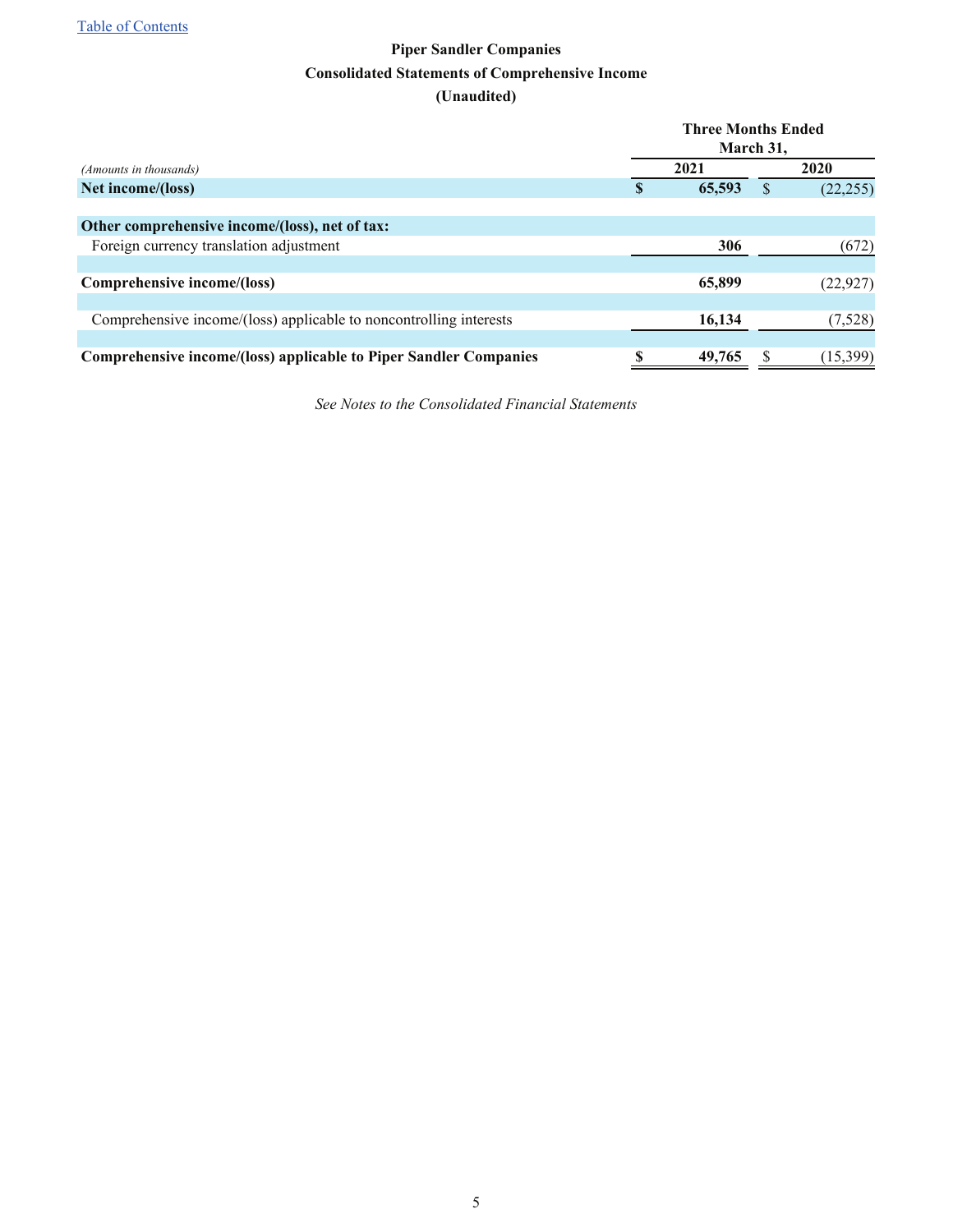## **Piper Sandler Companies Consolidated Statements of Changes in Shareholders' Equity (Unaudited)**

<span id="page-5-0"></span>

|                                                                   |               |              |    |                   |                 |                  | <b>Accumulated</b> |     | <b>Total</b>         |              |                  |                         |
|-------------------------------------------------------------------|---------------|--------------|----|-------------------|-----------------|------------------|--------------------|-----|----------------------|--------------|------------------|-------------------------|
|                                                                   | Common        |              |    | <b>Additional</b> |                 |                  | Other              |     | Common               |              |                  | <b>Total</b>            |
| (Amounts in thousands,                                            | <b>Shares</b> | Common       |    | Paid-In           | <b>Retained</b> | <b>Treasury</b>  | Comprehensive      |     | <b>Shareholders'</b> |              | Noncontrolling   | Shareholders'           |
| except share amounts)                                             | Outstanding   | <b>Stock</b> |    | Capital           | <b>Earnings</b> | <b>Stock</b>     | Income/(Loss)      |     | <b>Equity</b>        |              | <b>Interests</b> | <b>Equity</b>           |
| <b>Balance</b> at<br><b>December 31, 2020</b>                     | 13,776,025    | S<br>195     | S  | 847,785           | \$271,001       | $$$ (289,359) \$ | $(197)$ \$         |     | 829,425              | $\mathbf{s}$ | 96,657           | $\mathbf{s}$<br>926,082 |
| Net income                                                        |               | —            |    | —                 | 49,459          |                  |                    |     | 49,459               |              | 16,134           | 65,593                  |
| <b>Dividends</b>                                                  |               |              |    | -                 | (34, 551)       |                  |                    |     | (34, 551)            |              |                  | (34, 551)               |
| Amortization/issuance of<br>restricted stock (1)                  |               |              |    | 62,691            |                 |                  |                    |     | 62,691               |              |                  | 62,691                  |
| Repurchase of common<br>stock through share<br>repurchase program | (58, 519)     |              |    |                   |                 | (6,218)          |                    |     | (6,218)              |              |                  | (6,218)                 |
| Issuance of treasury shares<br>for restricted stock<br>vestings   | 823,951       |              |    | (41,500)          |                 | 41,500           |                    |     |                      |              |                  |                         |
| Repurchase of common<br>stock from employees                      | (120, 222)    |              |    |                   |                 | (12, 735)        |                    |     | (12, 735)            |              |                  | (12, 735)               |
| Shares reserved/issued for<br>director compensation               | 849           |              |    | 104               |                 |                  |                    |     | 104                  |              |                  | 104                     |
| Other comprehensive<br>income                                     |               |              |    |                   |                 |                  | 306                |     | 306                  |              |                  | 306                     |
| Fund capital distributions,<br>net                                |               |              |    |                   |                 |                  |                    |     |                      |              | (10,046)         | (10,046)                |
| <b>Balance at</b><br>March 31, 2021                               | 14,422,084    | 195<br>- S   | -S | 869,080           | \$285,909       | $$(266,812)$ \$  | 109                | - 8 | 888,481              | -8           | 102,745          | 991,226<br>- \$         |
|                                                                   |               |              |    |                   |                 |                  |                    |     |                      |              |                  |                         |

| <b>Balance</b> at<br>December 31, 2019                            | 13,717,315 | 195<br>S | S  | 757,669   | \$258,669 | $$(284,378)$ \$ |      | $(872)$ \$ | 731,283         | 75,245<br>S | 806,528<br>S |
|-------------------------------------------------------------------|------------|----------|----|-----------|-----------|-----------------|------|------------|-----------------|-------------|--------------|
| Net loss                                                          |            |          |    | —         | (14, 727) |                 |      |            | (14, 727)       | (7,528)     | (22, 255)    |
| <b>Dividends</b>                                                  |            |          |    |           | (16,066)  |                 |      |            | (16,066)        |             | (16,066)     |
| Amortization/issuance of<br>restricted stock (1)                  |            |          |    | 44,195    |           |                 |      |            | 44,195          |             | 44,195       |
| Repurchase of common<br>stock through share<br>repurchase program | (128, 865) |          |    |           |           | (9,225)         |      |            | (9,225)         |             | (9,225)      |
| Issuance of treasury shares<br>for restricted stock<br>vestings   | 254,111    |          |    | (12, 551) |           | 12,551          |      |            |                 |             |              |
| Issuance of treasury shares<br>for deal consideration             | 34,205     |          |    | 1,049     | --        | 1,674           |      |            | 2,723           |             | 2,723        |
| Repurchase of common<br>stock from employees                      | (94, 615)  |          |    |           |           | (8,068)         |      |            | (8,068)         |             | (8,068)      |
| Shares reserved/issued for<br>director compensation               | 1,779      |          |    | 116       |           |                 |      |            | 116             |             | 116          |
| Other comprehensive loss                                          |            |          |    |           |           |                 |      | (672)      | (672)           |             | (672)        |
| Fund capital distributions,<br>net                                |            |          |    |           |           |                 |      |            |                 | (1,201)     | (1,201)      |
| <b>Balance</b> at<br>March 31, 2020                               | 13,783,930 | 195<br>S | -S | 790,478   | \$227,876 | \$(287,446)     | - \$ | (1, 544)   | 729,559<br>- \$ | 66,516      | 796,075      |

*(1) Includes amortization of restricted stock issued as part of deal consideration. See Note 3 for further discussion.*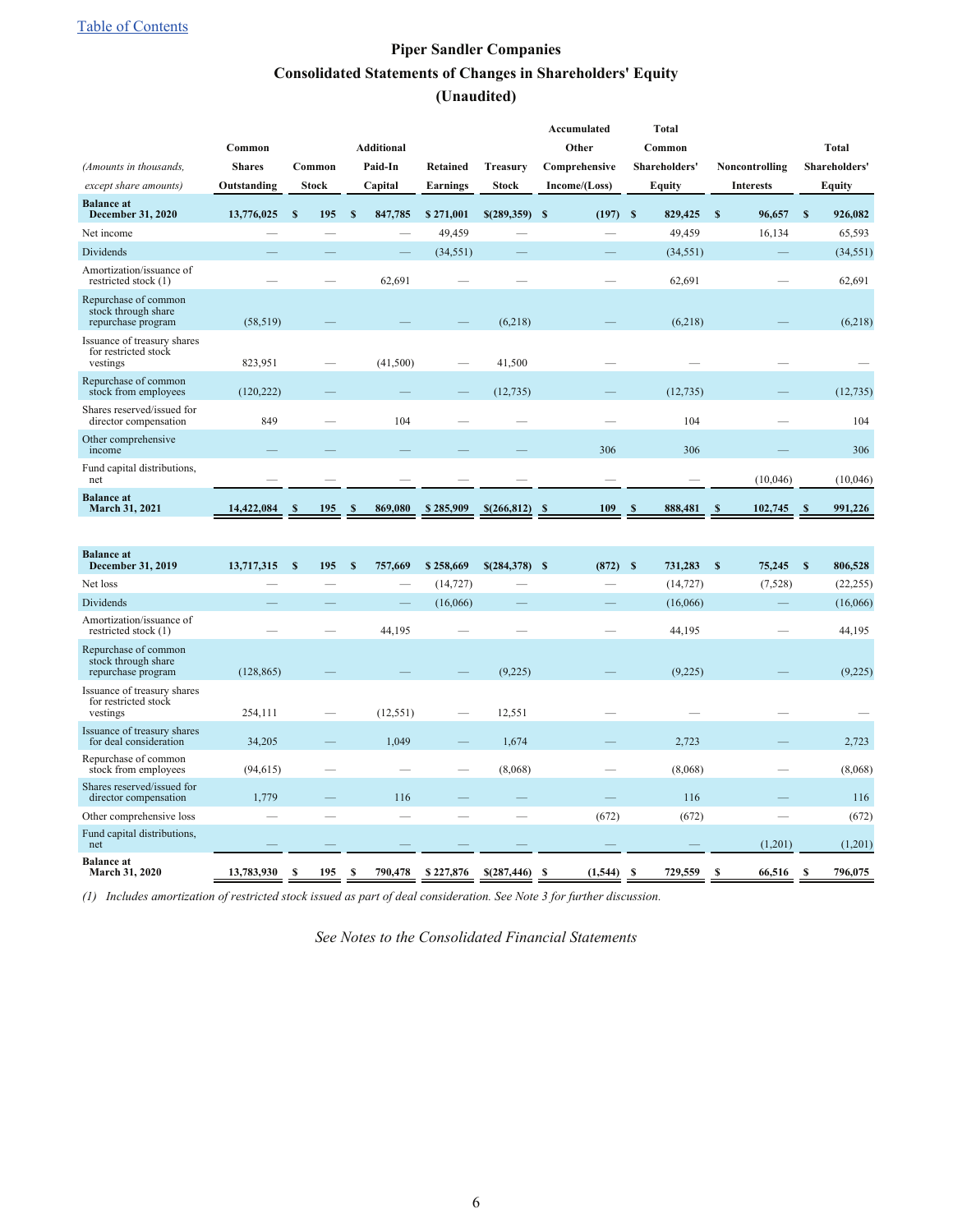## **Piper Sandler Companies Consolidated Statements of Cash Flows (Unaudited)**

<span id="page-6-0"></span>

|                                                                                                       | <b>Three Months Ended</b> |            |               |            |
|-------------------------------------------------------------------------------------------------------|---------------------------|------------|---------------|------------|
|                                                                                                       |                           | March 31,  |               |            |
| (Amounts in thousands)                                                                                |                           | 2021       |               | 2020       |
| <b>Operating Activities:</b>                                                                          |                           |            |               |            |
| Net income/(loss)                                                                                     | \$                        | 65,593     | \$            | (22, 255)  |
| Adjustments to reconcile net income/(loss) to net cash provided by/(used in) operating<br>activities: |                           |            |               |            |
| Depreciation and amortization of fixed assets                                                         |                           | 2,659      |               | 2,632      |
| Deferred income taxes                                                                                 |                           | 1,831      |               | (11, 325)  |
| Stock-based compensation                                                                              |                           | 33,911     |               | 21,795     |
| Amortization of intangible assets                                                                     |                           | 7,520      |               | 9,878      |
| Amortization of forgivable loans                                                                      |                           | 1,290      |               | 1,068      |
| Decrease/(increase) in operating assets:                                                              |                           |            |               |            |
| Receivables from brokers, dealers and clearing organizations                                          |                           | (50, 194)  |               | 458,821    |
| Net financial instruments and other inventory positions owned                                         |                           | (75, 136)  |               | (9,888)    |
| Investments                                                                                           |                           | (1,099)    |               | 17,284     |
| Other assets                                                                                          |                           | (18,977)   |               | (13, 937)  |
| Increase/(decrease) in operating liabilities:                                                         |                           |            |               |            |
| Payables to brokers, dealers and clearing organizations                                               |                           | (435)      |               | 8,687      |
| Accrued compensation                                                                                  |                           | (235, 174) |               | (222, 256) |
| Other liabilities and accrued expenses                                                                |                           | 4,635      |               | (2,912)    |
| Net cash provided by/(used in) operating activities                                                   |                           | (263, 576) |               | 237,592    |
| <b>Investing Activities:</b>                                                                          |                           |            |               |            |
| Business acquisitions, net of cash acquired                                                           |                           |            |               | (371, 369) |
| Purchases of fixed assets, net                                                                        |                           | (9,259)    |               | (2,359)    |
| Net cash used in investing activities                                                                 |                           | (9,259)    |               | (373, 728) |
|                                                                                                       |                           |            |               |            |
| <b>Financing Activities:</b>                                                                          |                           |            |               |            |
| Increase in short-term financing                                                                      |                           |            |               | 50,002     |
| <b>Repayment of Valence Notes</b>                                                                     |                           | (20,000)   |               |            |
| Payment of cash dividend                                                                              |                           | (34, 551)  |               | (16,066)   |
| Decrease in noncontrolling interests                                                                  |                           | (10, 046)  |               | (1,201)    |
| Repurchase of common stock                                                                            |                           | (18,953)   |               | (17,293)   |
| Net cash provided by/(used in) financing activities                                                   |                           | (83, 550)  |               | 15,442     |
| Currency adjustment:                                                                                  |                           |            |               |            |
| Effect of exchange rate changes on cash                                                               |                           | 260        |               | (742)      |
| Net decrease in cash and cash equivalents                                                             |                           | (356, 125) |               | (121, 436) |
| Cash and cash equivalents at beginning of period                                                      |                           | 507,935    |               | 250,018    |
| Cash and cash equivalents at end of period                                                            | $\boldsymbol{\mathsf{s}}$ | 151,810    | $\mathcal{S}$ | 128,582    |
| Supplemental disclosure of cash flow information:                                                     |                           |            |               |            |
| Cash paid during the period for:                                                                      |                           |            |               |            |
| Interest                                                                                              | \$                        | 2,846      | $\mathcal{S}$ | 4,127      |
| Income taxes                                                                                          | \$                        | 9,650      | $\mathbb{S}$  | 557        |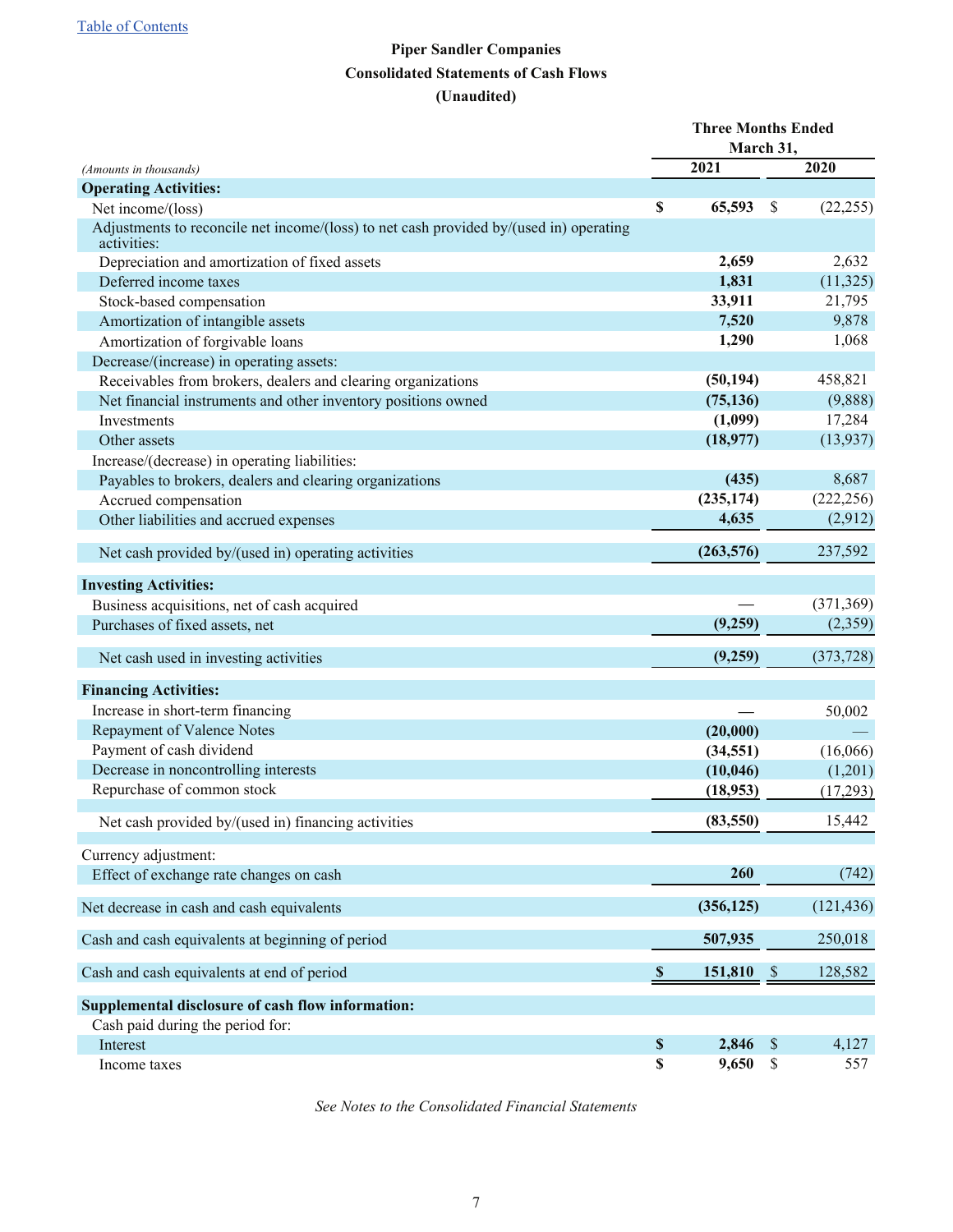#### **Index**

<span id="page-7-0"></span>

| Note 1  | Organization and Basis of Presentation                                                                                                           | $\overline{9}$ |
|---------|--------------------------------------------------------------------------------------------------------------------------------------------------|----------------|
| Note 2  | <b>Summary of Significant Accounting Policies</b>                                                                                                | 10             |
| Note 3  | <b>Acquisitions</b>                                                                                                                              | 10             |
| Note 4  | Financial Instruments and Other Inventory Positions Owned and Financial Instruments<br>and Other Inventory Positions Sold, but Not Yet Purchased | 14             |
| Note 5  | <b>Fair Value of Financial Instruments</b>                                                                                                       | 16             |
| Note 6  | <b>Variable Interest Entities</b>                                                                                                                | 22             |
| Note 7  | <u>Receivables from and Payables to Brokers, Dealers and Clearing Organizations</u>                                                              | 23             |
| Note 8  | <b>Investments</b>                                                                                                                               | 23             |
| Note 9  | <b>Other Assets</b>                                                                                                                              | 24             |
| Note 10 | <b>Short-Term Financing</b>                                                                                                                      | 24             |
| Note 11 | <b>Long-Term Financing</b>                                                                                                                       | 25             |
| Note 12 | <b>Legal Contingencies</b>                                                                                                                       | 25             |
| Note 13 | <b>Restructuring and Integration Costs</b>                                                                                                       | 26             |
| Note 14 | <b>Shareholders' Equity</b>                                                                                                                      | 26             |
| Note 15 | <b>Compensation Plans</b>                                                                                                                        | 27             |
| Note 16 | <b>Earnings Per Share</b>                                                                                                                        | 32             |
| Note 17 | <b>Revenues and Business Information</b>                                                                                                         | 33             |
| Note 18 | <b>Net Capital Requirements and Other Regulatory Matters</b>                                                                                     | 33             |
| Note 19 | <b>Income Taxes</b>                                                                                                                              | 34             |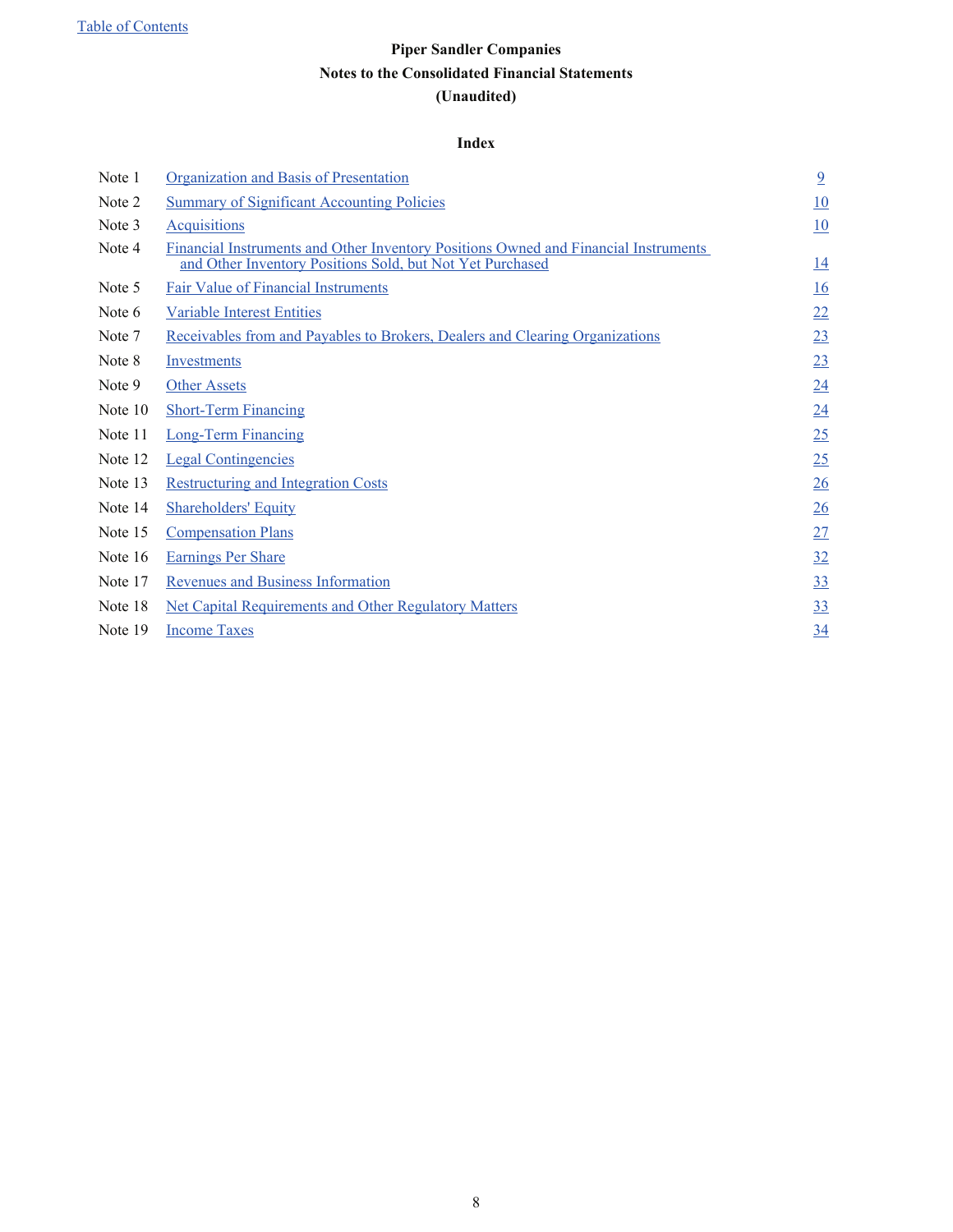<span id="page-8-0"></span>**Note 1** *Organization and Basis of Presentation*

#### **Organization**

Piper Sandler Companies is the parent company of Piper Sandler & Co. ("Piper Sandler"), a securities broker dealer and investment banking firm; Piper Sandler Ltd., a firm providing securities brokerage and mergers and acquisitions services in Europe; Piper Sandler Finance LLC, which facilitates corporate debt underwriting in conjunction with affiliated credit vehicles; Piper Sandler Investment Group Inc. and PSC Capital Management LLC, entities providing alternative asset management services; Piper Sandler Loan Strategies, LLC, which provides management services for primary and secondary market liquidity transactions of loan and servicing rights; Piper Sandler Hedging Services, LLC, an entity that assists clients with hedging strategies; Piper Sandler Financial Products Inc. and Piper Sandler Financial Products II Inc., entities that facilitate derivative transactions; and other immaterial subsidiaries.

Piper Sandler Companies and its subsidiaries (collectively, the "Company") operate in one reporting segment providing investment banking services and institutional sales, trading and research services. Investment banking services include financial advisory services, management of and participation in underwritings, and municipal financing activities. Revenues are generated through the receipt of advisory and financing fees. Institutional sales, trading and research services focus on the trading of equity and fixed income products with institutions, government and non-profit entities. Revenues are generated through commissions and sales credits earned on equity and fixed income institutional sales activities, net interest revenues on trading securities held in inventory, and profits and losses from trading these securities. Also, the Company has created alternative asset management funds in merchant banking and energy in order to invest firm capital and to manage capital from outside investors. The Company records gains and losses from investments in these funds and receives management and performance fees.

#### **Basis of Presentation**

The accompanying consolidated financial statements have been prepared in accordance with U.S. generally accepted accounting principles ("U.S. GAAP") for interim financial information and the rules and regulations of the Securities and Exchange Commission ("SEC"). Pursuant to this guidance, certain information and disclosures have been omitted that are included within the complete annual financial statements. Except as disclosed herein, there have been no material changes in the information reported in the financial statements and related disclosures in the Company's Annual Report on Form 10-K for the year ended December 31, 2020.

The consolidated financial statements include the accounts of Piper Sandler Companies, its wholly owned subsidiaries, and all other entities in which the Company has a controlling financial interest. Noncontrolling interests represent equity interests in consolidated entities that are not attributable, either directly or indirectly, to Piper Sandler Companies. Noncontrolling interests include the minority equity holders' proportionate share of the equity in the Company's alternative asset management funds. All material intercompany balances have been eliminated.

Management is required to make estimates and assumptions that affect the reported amounts of assets and liabilities at the date of the financial statements and the reported amounts of revenues and expenses during the reporting period. Although these estimates and assumptions are based on the best information available, actual results could differ from those estimates.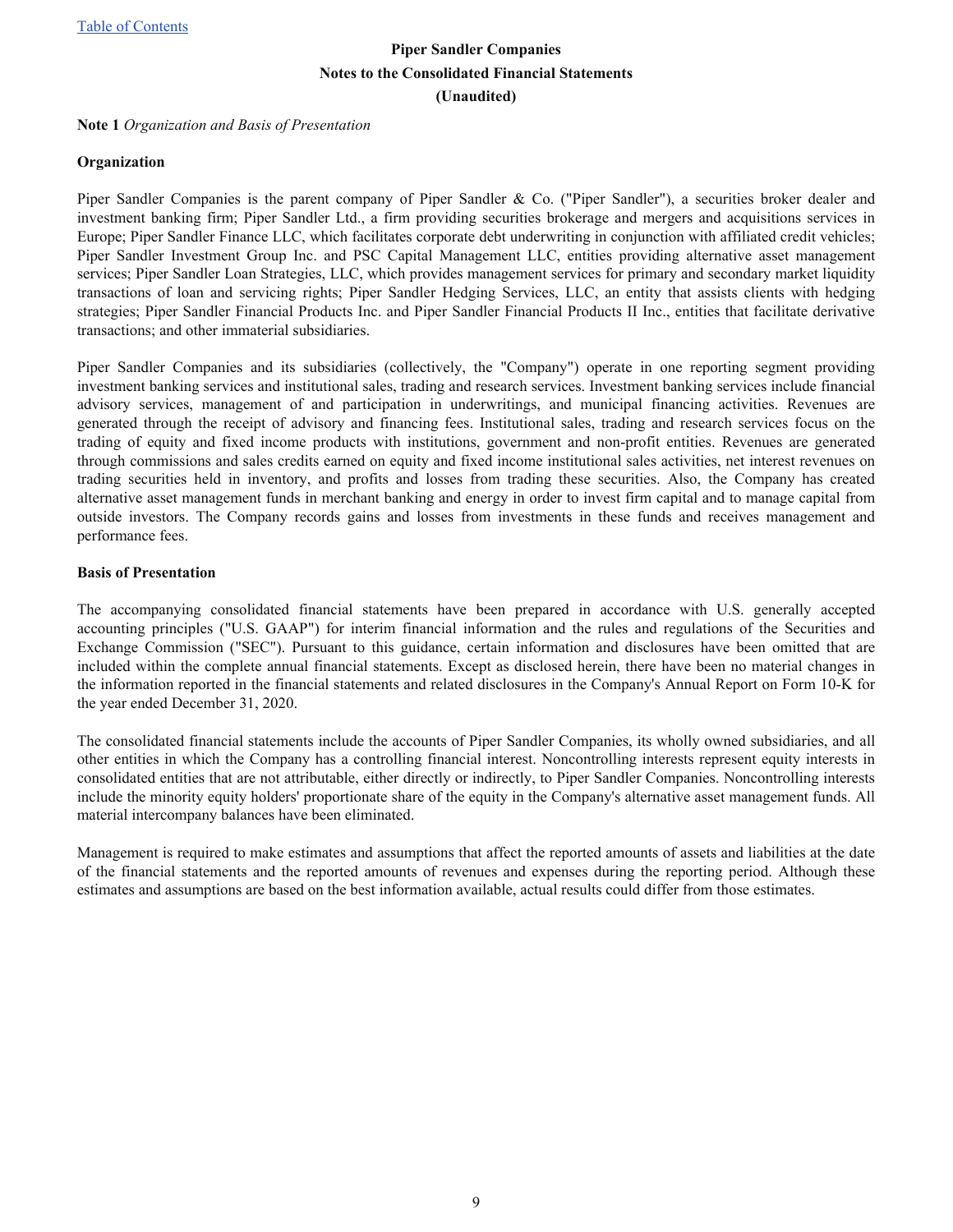#### <span id="page-9-0"></span>**Note 2** *Summary of Significant Accounting Policies*

Refer to the Company's Annual Report on Form 10-K for the year ended December 31, 2020 for a full description of the Company's significant accounting policies.

#### **Note 3** *Acquisitions*

The following acquisitions were accounted for pursuant to Financial Accounting Standards Board ("FASB") Accounting Standards Codification Topic 805, "Business Combinations." Accordingly, the purchase price of each acquisition was allocated to the acquired assets and liabilities assumed based on their estimated fair values as of the respective acquisition dates. The excess of the purchase price over the net assets acquired was allocated between goodwill and intangible assets. The fair value of the equity consideration and retention-related restricted stock was determined using the market price of the Company's common stock on the date of the respective acquisition.

#### **SOP Holdings, LLC**

On January 3, 2020, the Company completed the acquisition of SOP Holdings, LLC and its subsidiaries, including Sandler O'Neill & Partners, L.P. (collectively, "Sandler O'Neill"), a full-service investment banking firm and broker dealer focused on the financial services industry. The transaction was completed pursuant to the Agreement and Plans of Merger dated July 9, 2019. The purchase price was \$485.0 million, for which the Company was entitled to receive \$100.0 million of tangible book value, subject to a final adjustment as of the closing date. The acquisition of Sandler O'Neill expanded the Company's advisory services revenues, diversified and enhanced scale in corporate financings, added a differentiated fixed income business, and increased scale in the equity brokerage business.

The net assets acquired by the Company are described below. As part of the purchase price, the Company granted 1,568,670 restricted shares valued at \$124.9 million as equity consideration on the acquisition date. These restricted shares are generally subject to ratable vesting over three years and employees must fulfill service requirements in exchange for the rights to the restricted shares. Compensation expense will be amortized on a straight-line basis over the requisite service period of three years.

The Company also entered into acquisition-related compensation arrangements with certain employees of \$113.9 million which consisted of restricted stock (\$96.9 million) and restricted cash (\$17.0 million) for retention purposes. The retention-related awards are also subject to vesting restrictions and employees must remain continuously employed by the Company for the respective vesting period. Compensation expense related to these arrangements will be amortized on a straight-line basis over the requisite service period of 18 months, three years or five years (a weighted average service period of 3.7 years).

The Company recorded \$94.4 million of goodwill on the consolidated statements of financial condition, of which \$93.4 million is expected to be deductible for income tax purposes. In management's opinion, the goodwill represents the reputation and operating expertise of Sandler O'Neill. Identifiable intangible assets purchased by the Company consisted of customer relationships and the Sandler trade name with acquisition-date fair values of \$72.4 million and \$85.4 million, respectively.

Transaction costs of \$0.9 million were incurred for the three months ended March 31, 2020 and are included in restructuring and integration costs on the consolidated statements of operations.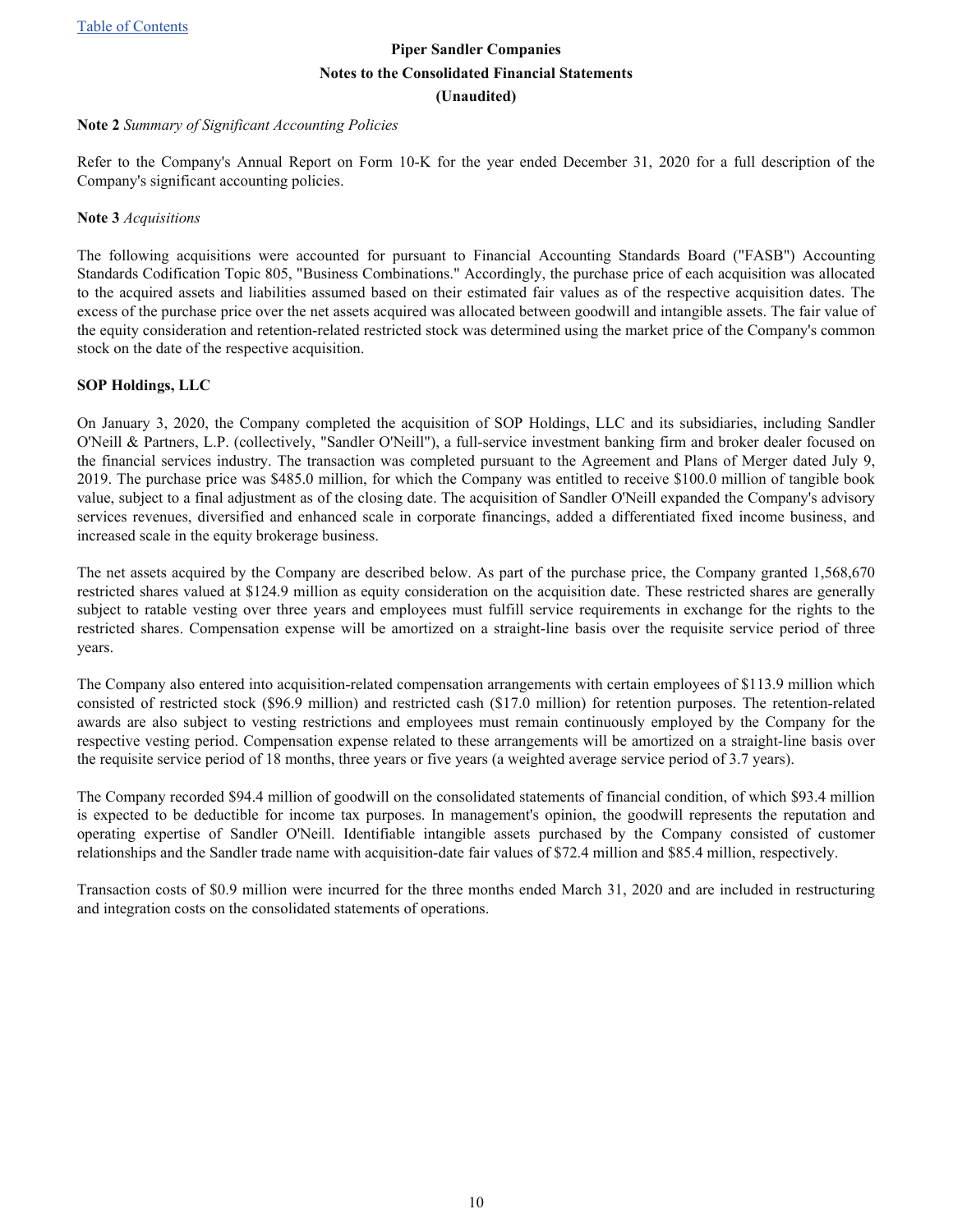#### **(Unaudited)**

The following table summarizes the estimated fair values of assets acquired and liabilities assumed at the date of the acquisition, including measurement period adjustments:

| (Amounts in thousands)                                       |              |
|--------------------------------------------------------------|--------------|
| <b>Assets</b>                                                |              |
| Cash and cash equivalents                                    | \$<br>27,420 |
| Receivables from brokers, dealers and clearing organizations | 192,675      |
| Fixed assets                                                 | 6,789        |
| Goodwill                                                     | 94,360       |
| Intangible assets                                            | 157,800      |
| Investments                                                  | 685          |
| Right-of-use lease asset                                     | 39,607       |
| Other assets                                                 | 9,628        |
| Total assets acquired                                        | 528,964      |
|                                                              |              |
| <b>Liabilities</b>                                           |              |
| Accrued compensation                                         | 71,398       |
| Accrued lease liability                                      | 39,613       |
| Other liabilities and accrued expenses                       | 16,441       |
| Due to Sandler O'Neill (1)                                   | 40,673       |
| Total liabilities assumed                                    | 168,125      |
|                                                              |              |
| Net assets acquired                                          | 360,839      |
|                                                              |              |

*(1) Represents the amount of excess tangible book value received by the Company on the date of acquisition.*

#### **The Valence Group ("Valence")**

On April 3, 2020, the Company completed the acquisition of Valence, an investment bank offering mergers and acquisitions advisory services to companies and financial sponsors with a focus on the chemicals, materials and related sectors. The transaction was completed pursuant to the share purchase agreement dated February 20, 2020, as amended. The acquisition added a new industry sector and expanded the Company's presence in Europe.

The net assets acquired by the Company are described below. As part of the purchase price, the Company entered into unsecured promissory notes with the former owners totaling \$20.0 million (the "Valence Notes"), as discussed in Note 11. The Valence Notes were repaid in the first quarter of 2021. The Company also granted 647,268 restricted shares valued at \$31.2 million as equity consideration on the acquisition date. In addition, the Company entered into acquisition-related compensation arrangements with certain employees of \$5.5 million in restricted stock for retention purposes. Both the equity consideration and retention-related restricted shares are subject to graded vesting, beginning on the third anniversary of the acquisition date, so long as the applicable employee remains continuously employed by the Company for such period. Compensation expense will be amortized on a straight-line basis over the requisite service period of five years.

Additional cash may be earned by certain employees if a revenue threshold is exceeded during the three-year post-acquisition period to the extent they are employed by the Company at the time of payment. Amounts estimated to be payable, if any, will be recorded as compensation expense on the consolidated statements of operations over the requisite performance period. If earned, the amount will be paid by July 3, 2023.

The Company recorded \$33.3 million of goodwill on the consolidated statements of financial condition, none of which is expected to be deductible for income tax purposes. In management's opinion, the goodwill represents the reputation and operating expertise of Valence. Identifiable intangible assets purchased by the Company consisted of customer relationships with an acquisition-date fair value of \$14.8 million.

Transaction costs of \$1.3 million were incurred for the three months ended March 31, 2020 and are included in restructuring and integration costs on the consolidated statements of operations.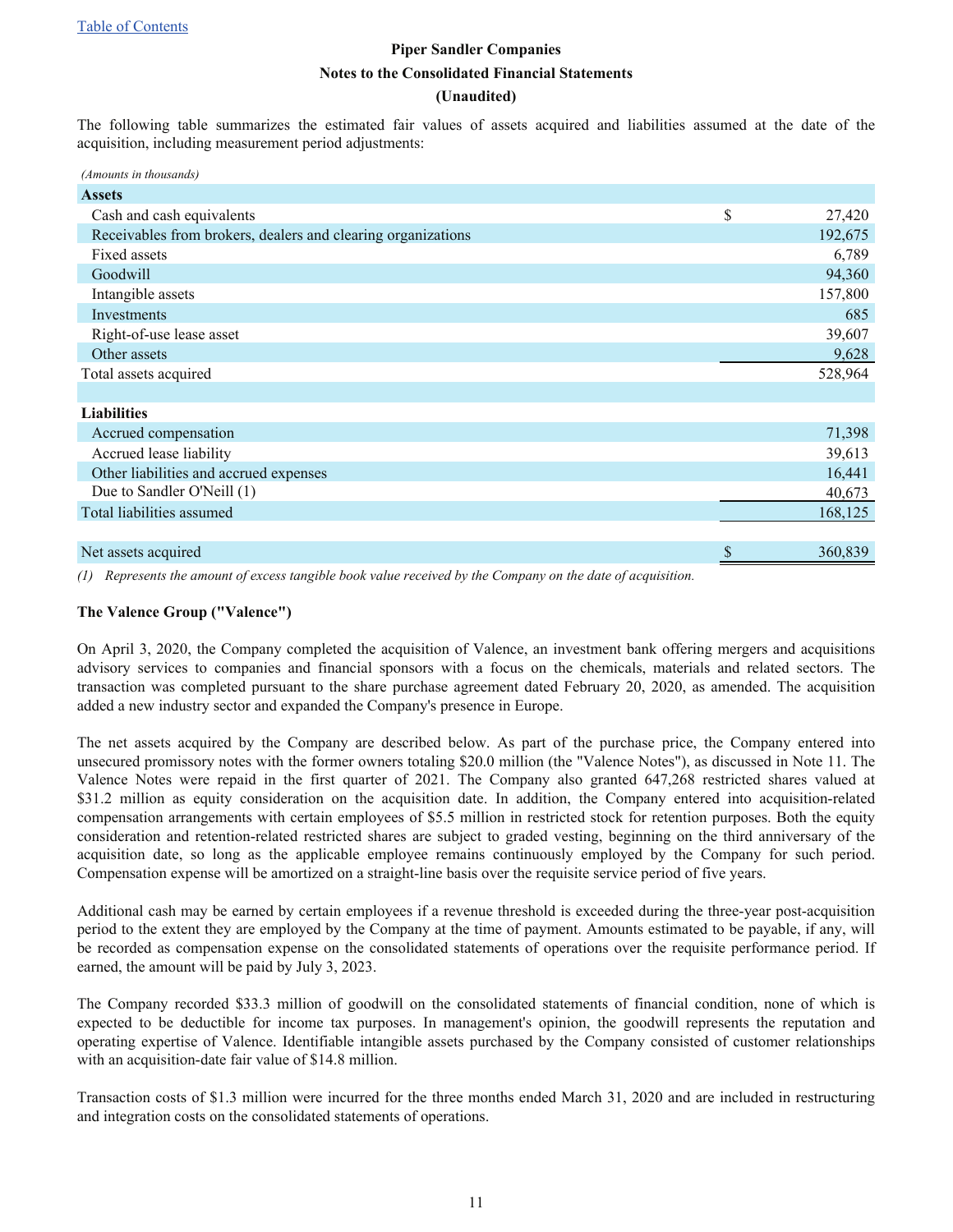#### **(Unaudited)**

The following table summarizes the estimated fair values of assets acquired and liabilities assumed at the date of the acquisition:

| (Amounts in thousands)                 |              |
|----------------------------------------|--------------|
| <b>Assets</b>                          |              |
| Cash and cash equivalents              | \$<br>8,181  |
| Fixed assets                           | 256          |
| Goodwill                               | 33,300       |
| Intangible assets                      | 14,800       |
| Right-of-use lease asset               | 3,279        |
| Other assets                           | 4,190        |
| Total assets acquired                  | 64,006       |
|                                        |              |
| <b>Liabilities</b>                     |              |
| Accrued lease liability                | 3,279        |
| Other liabilities and accrued expenses | 10,393       |
| Total liabilities assumed              | 13,672       |
|                                        |              |
| Net assets acquired                    | \$<br>50,334 |

#### **TRS Advisors LLC ("TRS")**

On December 31, 2020, the Company completed the acquisition of TRS, an advisory firm offering restructuring and reorganization services to companies in public, private and government settings. The transaction was completed pursuant to the equity purchase agreement dated December 8, 2020. The acquisition expanded the scale of the Company's restructuring advisory business.

The net assets acquired by the Company are described below. In addition to cash consideration, as part of the purchase price, the Company granted 145,952 restricted shares valued at \$14.7 million as equity consideration on the acquisition date. The equity consideration restricted shares are subject to graded vesting, beginning on the third anniversary of the acquisition date, so long as the applicable employee remains continuously employed by the Company for such period. Compensation expense will be amortized on a straight-line basis over the requisite service period of five years. In addition, the Company entered into acquisition-related compensation arrangements with certain employees of \$2.9 million in restricted stock for retention purposes. These restricted shares are subject to ratable vesting and employees must fulfill service requirements in exchange for the rights to the restricted shares. Compensation expense will be amortized on a straight-line basis over the requisite service period of three years.

Additional cash of \$7.0 million may be earned by certain employees if a revenue threshold is exceeded during the three-year post-acquisition period to the extent they are employed by the Company at the time of payment. Amounts estimated to be payable, if any, will be recorded as compensation expense on the consolidated statements of operations over the requisite performance period. If earned, the amount will be paid by April 3, 2024.

The Company recorded \$12.2 million of goodwill on the consolidated statements of financial condition, all of which is expected to be deductible for income tax purposes. The final goodwill recorded on the Company's consolidated statements of financial condition may differ from that reflected herein as a result of measurement period adjustments. In management's opinion, the goodwill represents the reputation and operating expertise of TRS. Identifiable intangible assets purchased by the Company consisted of customer relationships with an acquisition-date fair value of \$5.3 million.

Transaction costs of \$0.1 million were incurred for the three months ended March 31, 2021 and are included in restructuring and integration costs on the consolidated statements of operations.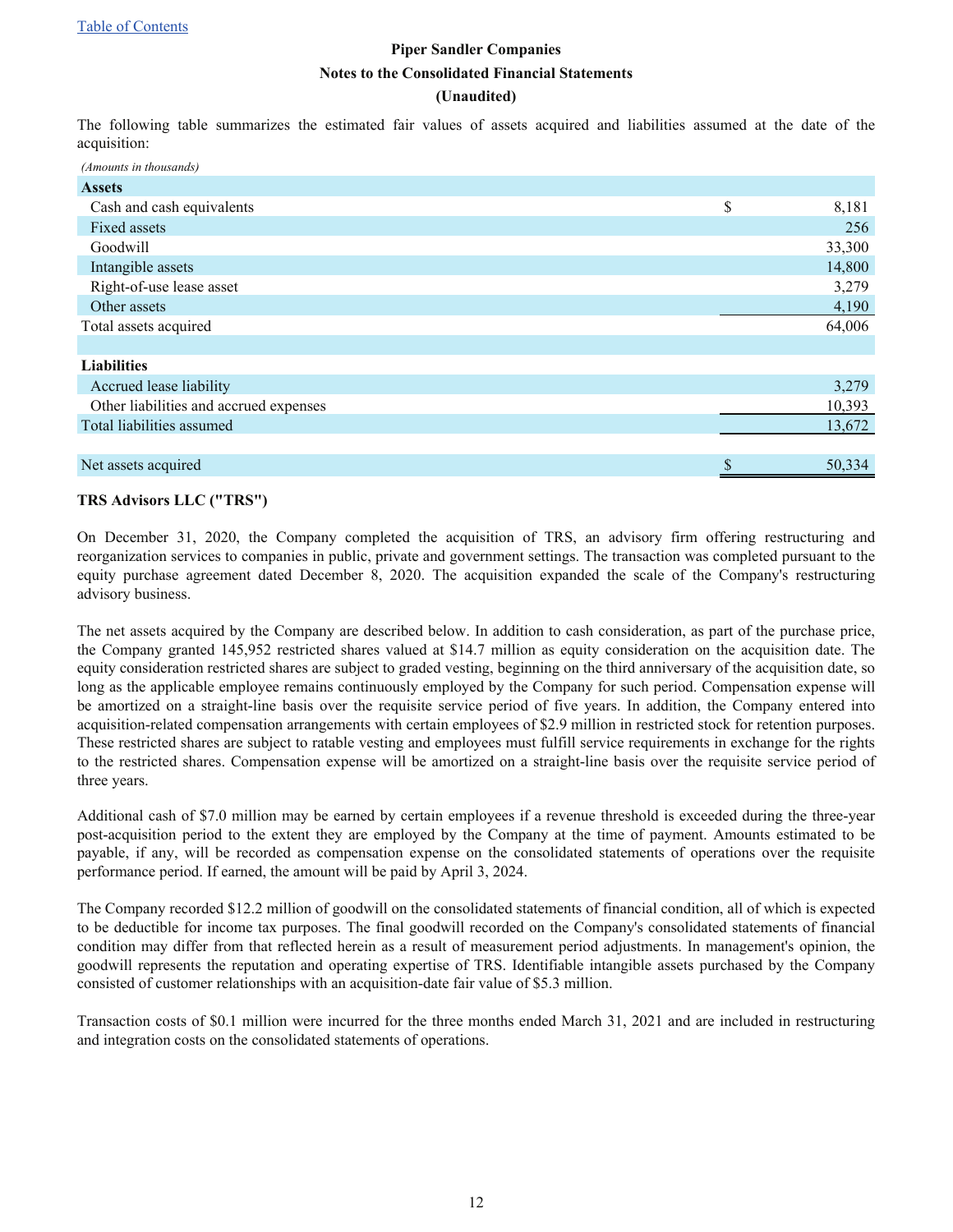#### **(Unaudited)**

The following table summarizes the estimated fair values of assets acquired and liabilities assumed at the date of the acquisition:

| (Amounts in thousands)                 |              |
|----------------------------------------|--------------|
| <b>Assets</b>                          |              |
| Cash and cash equivalents              | \$<br>7      |
| Goodwill                               | 12,199       |
| Intangible assets                      | 5,300        |
| Right-of-use lease asset               | 1,818        |
| Other assets                           | 6,423        |
| Total assets acquired                  | 25,747       |
|                                        |              |
| <b>Liabilities</b>                     |              |
| Accrued compensation                   | 23           |
| Accrued lease liability                | 1,818        |
| Other liabilities and accrued expenses |              |
| Total liabilities assumed              | 1,848        |
|                                        |              |
| Net assets acquired                    | \$<br>23,899 |

#### **Pro Forma Financial Information**

The results of operations of Sandler O'Neill, Valence and TRS have been included in the Company's consolidated financial statements prospectively beginning on the respective acquisition dates. The acquisitions have been fully integrated with the Company's existing operations. Accordingly, post-acquisition revenues and net income are not discernible. The following unaudited pro forma financial data is presented on a combined basis and includes Valence and TRS. Based on the respective acquisition dates, the unaudited pro forma financial data assumes that both the Valence and TRS acquisitions had occurred on January 1, 2019, the beginning of the prior annual period in which the acquisitions occurred. Pro forma results have been prepared by adjusting the Company's historical results to include the results of operations of Valence and TRS adjusted for the following significant changes: interest expense was adjusted to reflect the debt incurred by the Company to fund a portion of the Valence purchase price; amortization expense was adjusted to account for the acquisition-date fair value of intangible assets; compensation and benefits expenses were adjusted to reflect the restricted stock issued as part of the respective purchase price, the restricted stock issued for retention purposes, and the cost that would have been incurred had Valence and TRS employees been included in the Company's employee compensation arrangements; and the income tax effect of applying the Company's statutory tax rates to the results of operations of Valence and TRS. The Company's consolidated unaudited pro forma information presented does not necessarily reflect the results of operations that would have resulted had the acquisitions been completed at the beginning of the applicable period presented, does not contemplate client account overlap and anticipated operational efficiencies of the combined entities, nor does it indicate the results of operations in future periods.

|                                                | <b>Three Months Ended</b> |
|------------------------------------------------|---------------------------|
| (Amounts in thousands)                         | <b>March 31, 2020</b>     |
| Net revenues                                   | 253,246                   |
| Net loss applicable to Piper Sandler Companies | (16,277)                  |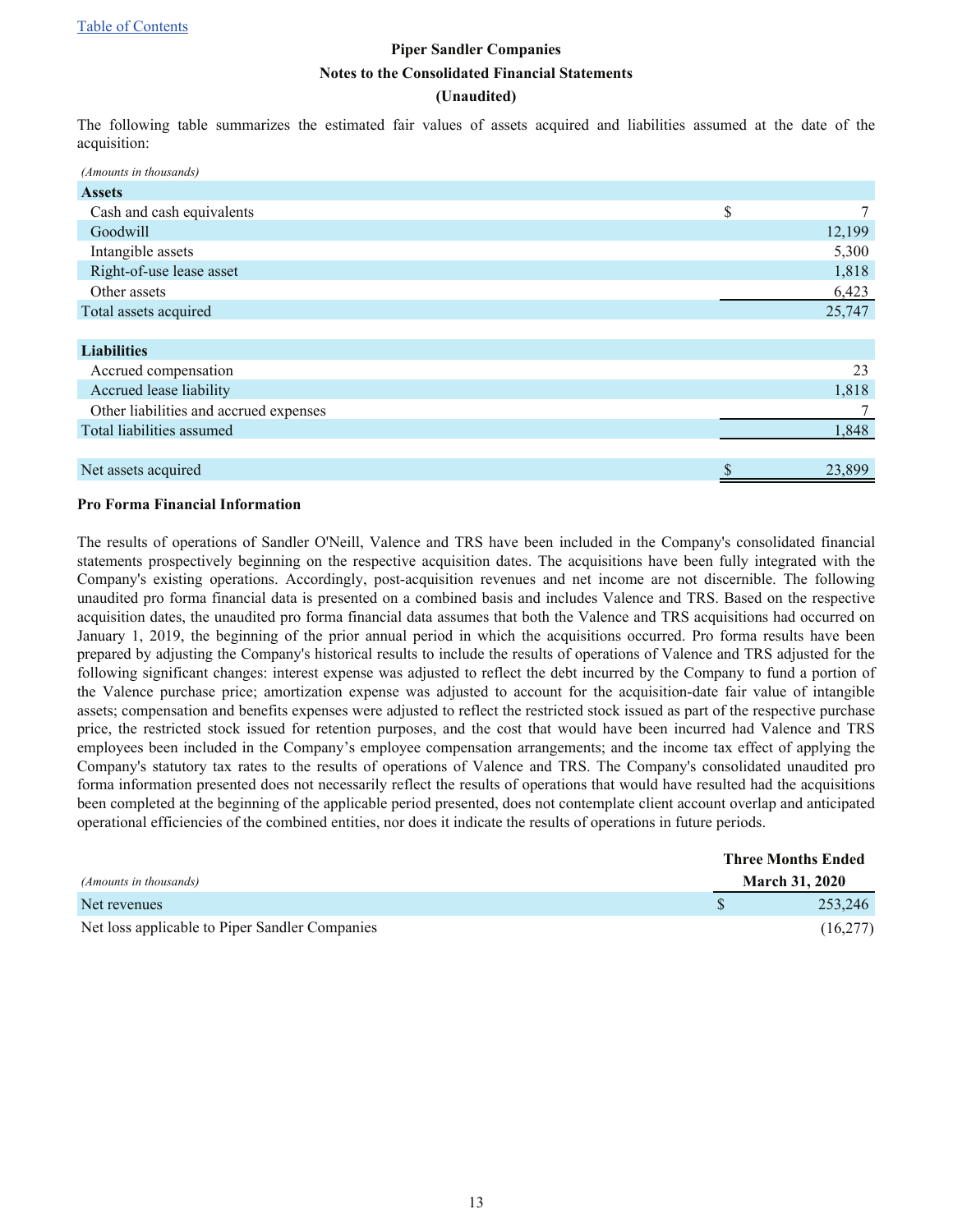#### **(Unaudited)**

<span id="page-13-0"></span>**Note 4** *Financial Instruments and Other Inventory Positions Owned and Financial Instruments and Other Inventory Positions Sold, but Not Yet Purchased*

| (Amounts in thousands)                                                                |             | March 31,<br>2021 | December 31,<br>2020 |  |
|---------------------------------------------------------------------------------------|-------------|-------------------|----------------------|--|
| Financial instruments and other inventory positions owned:                            |             |                   |                      |  |
| Corporate securities:                                                                 |             |                   |                      |  |
| <b>Equity securities</b>                                                              | $\mathbf S$ | 5,761             | \$<br>1,349          |  |
| Convertible securities                                                                |             | 143,404           | 146,088              |  |
| Fixed income securities                                                               |             | 19,073            | 18,432               |  |
| Municipal securities:                                                                 |             |                   |                      |  |
| Taxable securities                                                                    |             | 11,324            | 6,267                |  |
| Tax-exempt securities                                                                 |             | 129,507           | 67,944               |  |
| Short-term securities                                                                 |             | 53,290            | 28,592               |  |
| Mortgage-backed securities                                                            |             | 13                | 13                   |  |
| U.S. government agency securities                                                     |             | 66,930            | 9,146                |  |
| U.S. government securities                                                            |             |                   | 100,275              |  |
| Derivative contracts                                                                  |             | 23,590            | 23,446               |  |
| Total financial instruments and other inventory positions owned                       | \$          | 452,892           | \$<br>401,552        |  |
|                                                                                       |             |                   |                      |  |
| Financial instruments and other inventory positions sold, but not yet purchased:      |             |                   |                      |  |
| Corporate securities:                                                                 |             |                   |                      |  |
| Equity securities                                                                     | \$          | 94,953            | \$<br>105,190        |  |
| Fixed income securities                                                               |             | 22,237            | 18,789               |  |
| U.S. government securities                                                            |             | 4,115             | 21,669               |  |
| Derivative contracts                                                                  |             | 5,929             | 5,382                |  |
| Total financial instruments and other inventory positions sold, but not yet purchased |             | 127,234           | 151,030              |  |

At March 31, 2021 and December 31, 2020, financial instruments and other inventory positions owned in the amount of \$58.0 million and \$130.7 million, respectively, had been pledged as collateral for short-term financings.

Financial instruments and other inventory positions sold, but not yet purchased represent obligations of the Company to deliver the specified security at the contracted price, thereby creating a liability to purchase the security in the market at prevailing prices. The Company is obligated to acquire the securities sold short at prevailing market prices, which may exceed the amount reflected on the consolidated statements of financial condition. The Company economically hedges changes in the market value of its financial instruments and other inventory positions owned using inventory positions sold, but not yet purchased, interest rate derivatives, and U.S. treasury bond futures and options.

#### **Derivative Contract Financial Instruments**

The Company uses interest rate swaps, interest rate locks, U.S. treasury bond futures and options, and equity option contracts as a means to manage risk in certain inventory positions. The Company also enters into interest rate swaps to facilitate customer transactions. The following describes the Company's derivatives by the type of transaction or security the instruments are economically hedging.

*Customer matched-book derivatives:* The Company enters into interest rate derivative contracts in a principal capacity as a dealer to satisfy the financial needs of its customers. The Company simultaneously enters into an interest rate derivative contract with a third party for the same notional amount to hedge the interest rate and credit risk of the initial client interest rate derivative contract. In certain limited instances, the Company has only hedged interest rate risk with a third party, and retains uncollateralized credit risk as described below. The instruments use interest rates based upon the London Interbank Offered Rate ("LIBOR") index, the Municipal Market Data ("MMD") index, the Securities Industry and Financial Markets Association ("SIFMA") index or the Commercial Mortgage Backed Securities ("CMBX") index.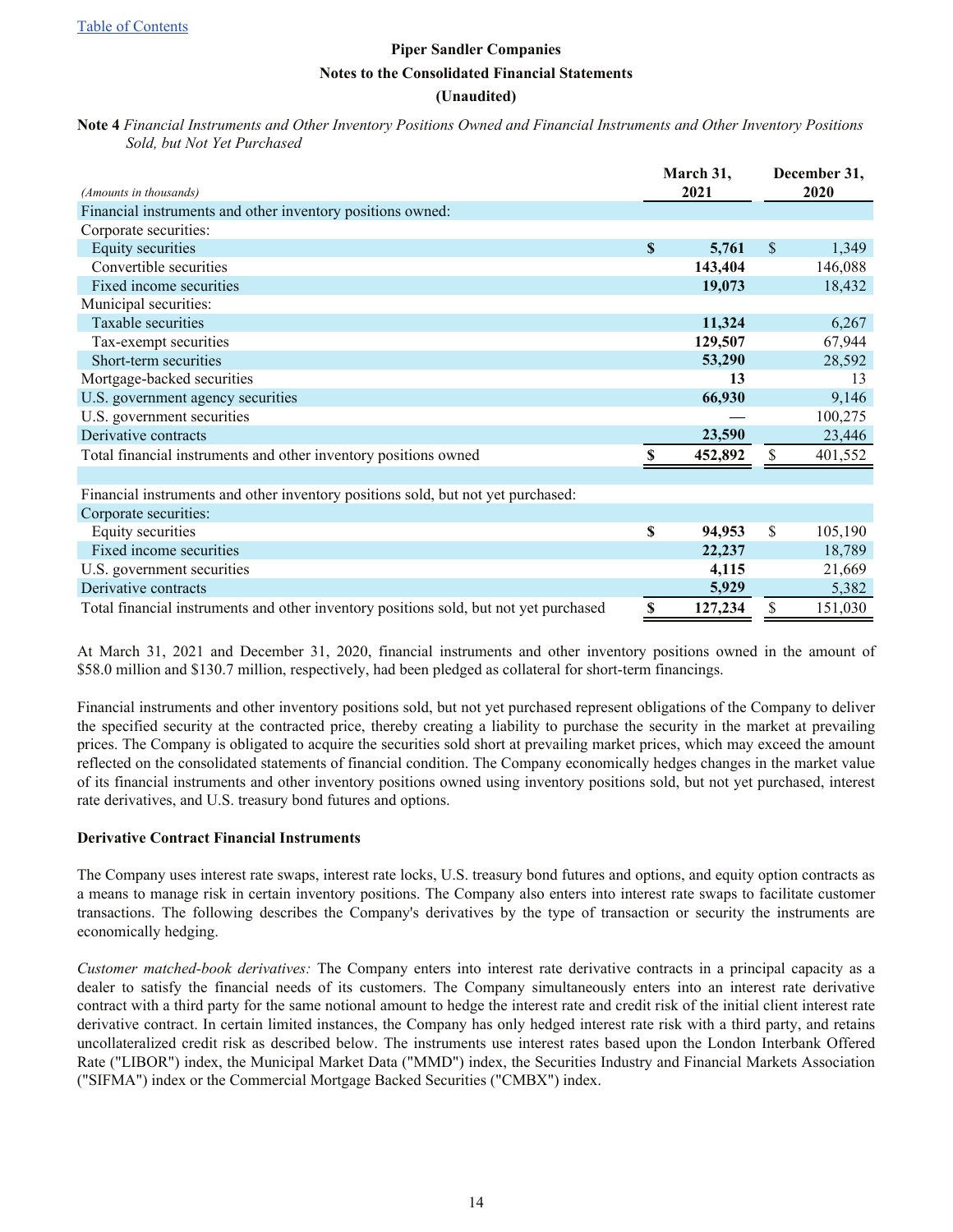#### **(Unaudited)**

*Trading securities derivatives:* The Company enters into interest rate derivative contracts and uses U.S. treasury bond futures and options to hedge interest rate and market value risks associated with its fixed income securities. These instruments use interest rates based upon the MMD index, LIBOR or the SIFMA index. The Company also enters into equity option contracts to hedge market value risk associated with its convertible securities.

Derivatives are reported on a net basis by counterparty (i.e., the net payable or receivable for derivative assets and liabilities for a given counterparty) when a legal right of offset exists and on a net basis by cross product when applicable provisions are stated in master netting agreements. Cash collateral received or paid is netted on a counterparty basis, provided a legal right of offset exists. The total absolute notional contract amount, representing the absolute value of the sum of gross long and short derivative contracts, provides an indication of the volume of the Company's derivative activity and does not represent gains and losses. The following table presents the gross fair market value and the total absolute notional contract amount of the Company's outstanding derivative instruments, prior to counterparty netting, by asset or liability position:

|                            |     |                   |                                      | <b>March 31, 2021</b> |                   |           |                   | <b>December 31, 2020</b> |                 |  |           |  |  |
|----------------------------|-----|-------------------|--------------------------------------|-----------------------|-------------------|-----------|-------------------|--------------------------|-----------------|--|-----------|--|--|
| (Amounts in thousands)     |     | <b>Derivative</b> | <b>Derivative</b><br><b>Notional</b> |                       | <b>Derivative</b> |           | <b>Derivative</b> |                          | <b>Notional</b> |  |           |  |  |
| <b>Derivative Category</b> |     | Assets (1)        | Liabilities (2)                      |                       |                   | Amount    | Assets (1)        | Liabilities (2)          |                 |  | Amount    |  |  |
| Interest rate              |     |                   |                                      |                       |                   |           |                   |                          |                 |  |           |  |  |
| Customer matched-book      | S   | 164,265           |                                      | 155,737               |                   | 1,722,634 | 233,116           |                          | 223,218         |  | 1,955,131 |  |  |
| Trading securities         |     | 1,817             |                                      | 427                   |                   | 117,825   |                   |                          | 4,225           |  | 55,375    |  |  |
| Equity options             |     |                   |                                      |                       |                   |           |                   |                          |                 |  |           |  |  |
| Trading securities         |     |                   |                                      | 209                   |                   | 5,886     |                   |                          |                 |  |           |  |  |
|                            | \$. | 166,082           | S                                    | 156,373               |                   | 1,846,345 | 233,116           |                          | 227,443         |  | 2,010,506 |  |  |

*(1) Derivative assets are included within financial instruments and other inventory positions owned on the consolidated statements of financial condition.*

*(2) Derivative liabilities are included within financial instruments and other inventory positions sold, but not yet purchased on the consolidated statements of financial condition.*

The Company's derivative contracts do not qualify for hedge accounting, therefore, unrealized gains and losses are recorded on the consolidated statements of operations. The gains and losses on the related economically hedged inventory positions are not disclosed below as they are not in qualifying hedging relationships. The following table presents the Company's unrealized gains/(losses) on derivative instruments:

| (Amounts in thousands)             |                                    |  | <b>Three Months Ended</b><br>March 31, |    |         |  |
|------------------------------------|------------------------------------|--|----------------------------------------|----|---------|--|
| <b>Derivative Category</b>         | 2021<br><b>Operations Category</b> |  |                                        |    | 2020    |  |
| Interest rate derivative contract  | Investment banking                 |  | (1,016)                                | \$ | (732)   |  |
| Interest rate derivative contract  | Institutional brokerage            |  | 5,261                                  |    | (2,027) |  |
| Equity option derivative contracts | Institutional brokerage            |  | <b>160</b>                             |    | (822)   |  |
|                                    |                                    |  | 4,405                                  |    | (3,581) |  |

Credit risk associated with the Company's derivatives is the risk that a derivative counterparty will not perform in accordance with the terms of the applicable derivative contract. Credit exposure associated with the Company's derivatives is driven by uncollateralized market movements in the fair value of the contracts with counterparties and is monitored regularly by the Company's financial risk committee. The Company considers counterparty credit risk in determining derivative contract fair value. The majority of the Company's derivative contracts are substantially collateralized by its counterparties, who are major financial institutions. The Company has a limited number of counterparties who are not required to post collateral. Based on market movements, the uncollateralized amounts representing the fair value of a derivative contract can become material, exposing the Company to the credit risk of these counterparties. As of March 31, 2021, the Company had \$18.4 million of uncollateralized credit exposure with these counterparties (notional contract amount of \$161.1 million), including \$15.2 million of uncollateralized credit exposure with one counterparty.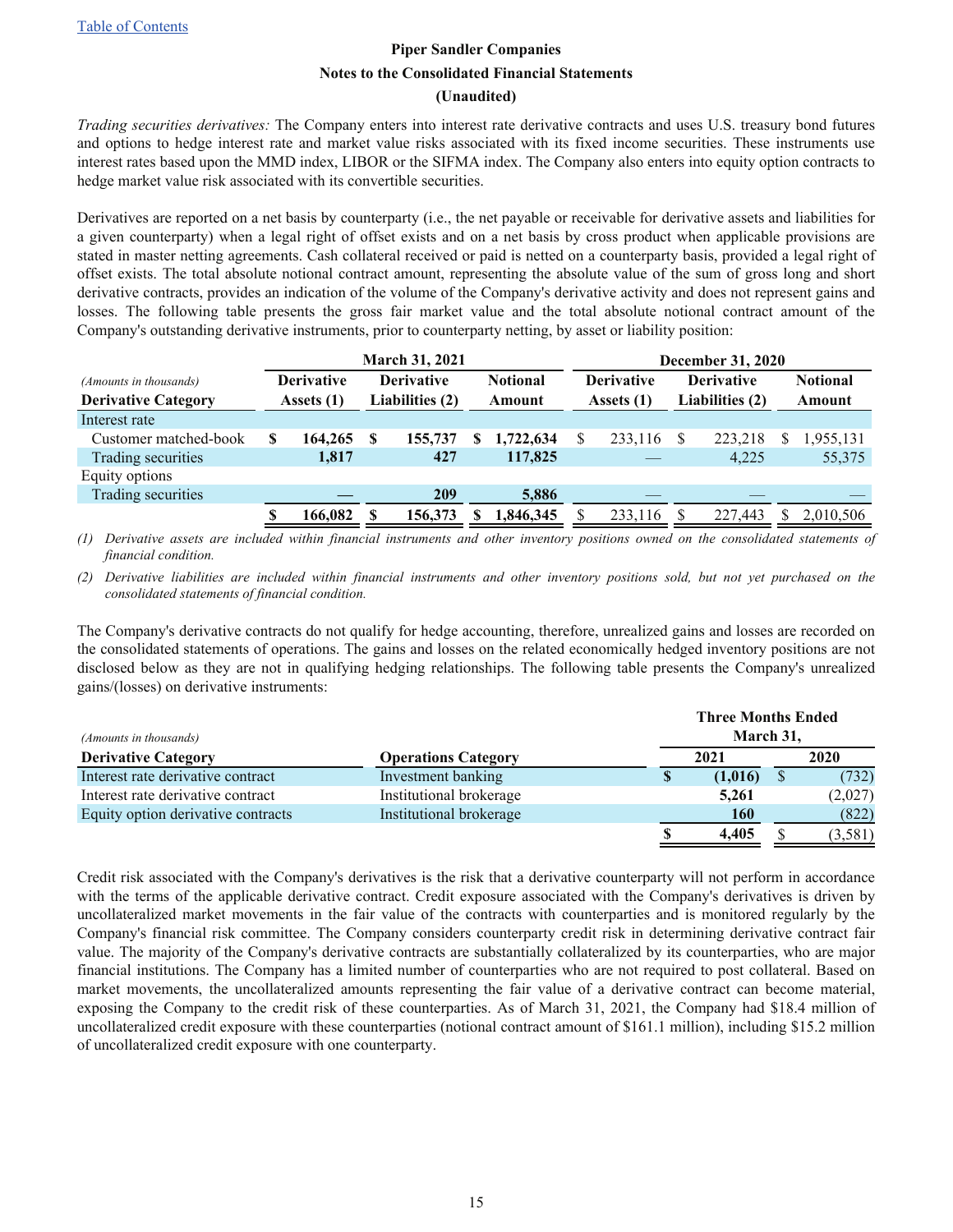#### <span id="page-15-0"></span>**Note 5** *Fair Value of Financial Instruments*

Based on the nature of the Company's business and its role as a "dealer" in the securities industry or as a manager of alternative asset management funds, the fair values of its financial instruments are determined internally. The Company's processes are designed to ensure that the fair values used for financial reporting are based on observable inputs wherever possible. In the event that observable inputs are not available, unobservable inputs are developed based on an evaluation of all relevant empirical market data, including prices evidenced by market transactions, interest rates, credit spreads, volatilities and correlations and other security-specific information. Valuation adjustments related to illiquidity or counterparty credit risk are also considered. In estimating fair value, the Company may utilize information provided by third party pricing vendors to corroborate internally-developed fair value estimates.

The Company employs specific control processes to determine the reasonableness of the fair value of its financial instruments. The Company's processes are designed to ensure that the internally-estimated fair values are accurately recorded and that the data inputs and the valuation techniques used are appropriate, consistently applied, and that the assumptions are reasonable and consistent with the objective of determining fair value. Individuals outside of the trading departments perform independent pricing verification reviews as of each reporting date. The Company has established parameters which set forth when the fair value of securities are independently verified. The selection parameters are generally based upon the type of security, the level of estimation risk of a security, the materiality of the security to the Company's consolidated financial statements, changes in fair value from period to period, and other specific facts and circumstances of the Company's securities portfolio. In evaluating the initial internally-estimated fair values made by the Company's traders, the nature and complexity of securities involved (e.g., term, coupon, collateral, and other key drivers of value), level of market activity for securities, and availability of market data are considered. The independent price verification procedures include, but are not limited to, analysis of trade data (both internal and external where available), corroboration to the valuation of positions with similar characteristics, risks and components, or comparison to an alternative pricing source, such as a discounted cash flow model. The Company's valuation committee, comprised of members of senior management and risk management, provides oversight and overall responsibility for the internal control processes and procedures related to fair value measurements.

The following is a description of the valuation techniques used to measure fair value.

#### **Cash Equivalents**

Cash equivalents include highly liquid investments with original maturities of 90 days or less. Actively traded money market funds are measured at their net asset value and classified as Level I.

#### **Financial Instruments and Other Inventory Positions Owned**

The Company records financial instruments and other inventory positions owned and financial instruments and other inventory positions sold, but not yet purchased at fair value on the consolidated statements of financial condition with unrealized gains and losses reflected on the consolidated statements of operations.

*Equity securities –* Exchange traded equity securities are valued based on quoted prices from the exchange for identical assets or liabilities as of the period-end date. To the extent these securities are actively traded and valuation adjustments are not applied, they are categorized as Level I. Non-exchange traded equity securities (principally hybrid preferred securities) are measured primarily using broker quotations, prices observed for recently executed market transactions and internally-developed fair value estimates based on observable inputs and are categorized within Level II of the fair value hierarchy.

*Convertible securities –* Convertible securities are valued based on observable trades, when available, and therefore are generally categorized as Level II.

*Corporate fixed income securities –* Fixed income securities include corporate bonds which are valued based on recently executed market transactions of comparable size, internally-developed fair value estimates based on observable inputs, or broker quotations. Accordingly, these corporate bonds are categorized as Level II.

*Taxable municipal securities –* Taxable municipal securities are valued using recently executed observable trades or market price quotations and therefore are generally categorized as Level II.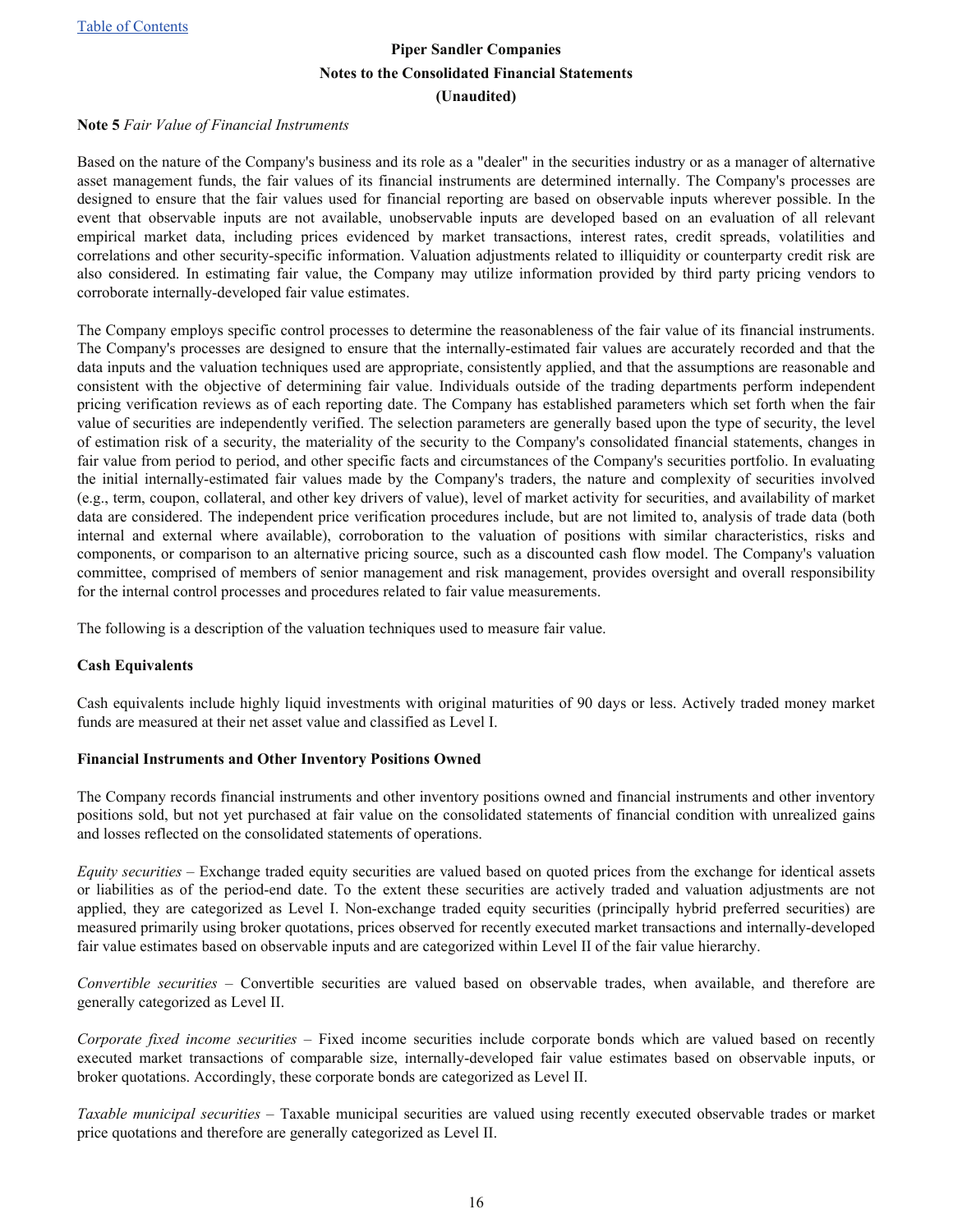*Tax-exempt municipal securities –* Tax-exempt municipal securities are valued using recently executed observable trades or market price quotations and therefore are generally categorized as Level II.

*Short-term municipal securities –* Short-term municipal securities include variable rate demand notes and other short-term municipal securities. Variable rate demand notes and other short-term municipal securities are valued using recently executed observable trades or market price quotations and therefore are generally categorized as Level II.

*Mortgage-backed securities –* Mortgage-backed securities collateralized by residential mortgages are valued using cash flow models that utilize unobservable inputs including credit default rates, prepayment rates, loss severity and valuation yields. As judgment is used to determine the range of these inputs, these mortgage-backed securities are categorized as Level III.

*U.S. government agency securities –* U.S. government agency securities include agency debt bonds and mortgage bonds. Agency debt bonds are valued by using either direct price quotes or price quotes for comparable bond securities and are categorized as Level II. Mortgage bonds include bonds secured by mortgages, mortgage pass-through securities, agency collateralized mortgage-obligation ("CMO") securities and agency interest-only securities. Mortgage pass-through securities, CMO securities and interest-only securities are valued using recently executed observable trades or other observable inputs, such as prepayment speeds and therefore are generally categorized as Level II. Mortgage bonds are valued using observable market inputs, such as market yields on spreads over U.S. treasury securities, or models based upon prepayment expectations. These securities are categorized as Level II.

*U.S. government securities –* U.S. government securities include highly liquid U.S. treasury securities which are generally valued using quoted market prices and therefore categorized as Level I. The Company does not transact in securities of countries other than the U.S. government.

*Derivative contracts –* Derivative contracts include interest rate swaps, interest rate locks, U.S. treasury bond futures and options, and equity option contracts. These instruments derive their value from underlying assets, reference rates, indices or a combination of these factors. The Company's equity option derivative contracts are valued based on quoted prices from the exchange for identical assets or liabilities as of the period-end date. To the extent these contracts are actively traded and valuation adjustments are not applied, they are categorized as Level I. The majority of the Company's interest rate derivative contracts, including both interest rate swaps and interest rate locks, are valued using market standard pricing models based on the net present value of estimated future cash flows. The valuation models used do not involve material subjectivity as the methodologies do not entail significant judgment and the pricing inputs are market observable, including contractual terms, yield curves and measures of volatility. These instruments are classified as Level II within the fair value hierarchy. Certain interest rate locks transact in less active markets and were valued using valuation models that included the previously mentioned observable inputs and certain unobservable inputs that required significant judgment, such as the premium over the MMD curve. These instruments are classified as Level III.

#### **Investments**

The Company's investments valued at fair value include equity investments in private companies and partnerships. Investments in private companies are valued based on an assessment of each underlying security, considering rounds of financing, third party transactions and market-based information, including comparable company transactions, trading multiples (e.g., multiples of revenue and earnings before interest, taxes, depreciation and amortization ("EBITDA")) and changes in market outlook, among other factors. These securities are generally categorized as Level III.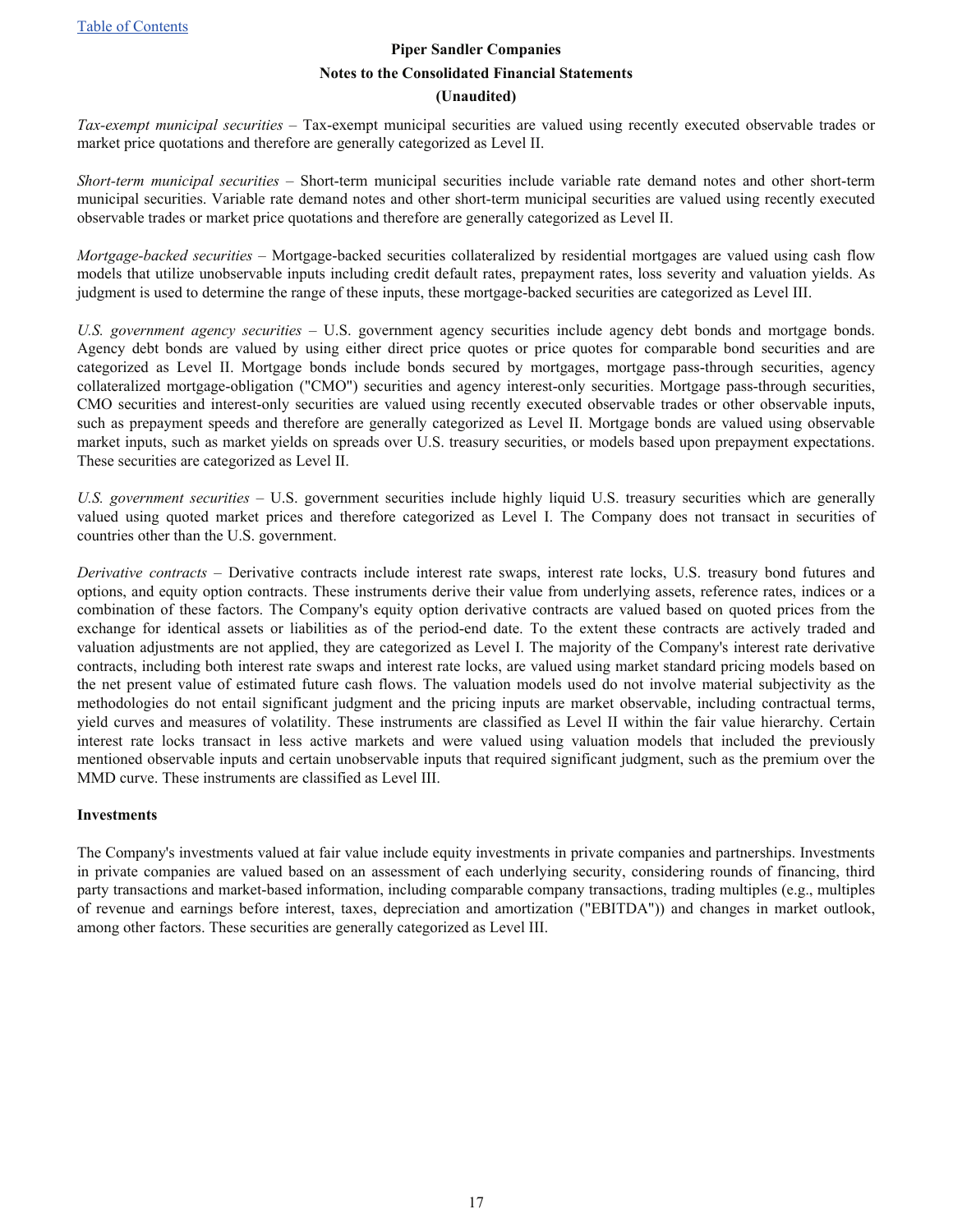#### **(Unaudited)**

The following table summarizes quantitative information about the significant unobservable inputs used in the fair value measurement of the Company's Level III financial instruments as of March 31, 2021:

|                                                                                        | <b>Valuation</b>     |                                                             |                | Weighted          |
|----------------------------------------------------------------------------------------|----------------------|-------------------------------------------------------------|----------------|-------------------|
|                                                                                        | Technique            | Unobservable Input                                          | Range          | Average (1)       |
| <b>Assets</b>                                                                          |                      |                                                             |                |                   |
| Financial instruments and other<br>inventory positions owned:                          |                      |                                                             |                |                   |
| Derivative contracts:                                                                  |                      |                                                             |                |                   |
| Interest rate locks                                                                    | Discounted cash flow | Premium over the MMD curve<br>in basis points ("bps") $(2)$ | $3 - 42$ bps   | $21.8$ bps        |
| Investments at fair value:                                                             |                      |                                                             |                |                   |
| Equity securities in private<br>companies                                              | Market approach      | Revenue multiple (2)                                        | $3 - 7$ times  | 4.4 times         |
|                                                                                        |                      | EBITDA multiple (2)                                         | $9 - 13$ times | 12.6 times        |
|                                                                                        |                      |                                                             |                |                   |
| <b>Liabilities</b>                                                                     |                      |                                                             |                |                   |
| Financial instruments and other<br>inventory positions sold, but<br>not yet purchased: |                      |                                                             |                |                   |
| Derivative contracts:                                                                  |                      |                                                             |                |                   |
| Interest rate locks                                                                    | Discounted cash flow | Premium over the MMD curve<br>in bps $(3)$                  | $3 - 11$ bps   | $6.6 \text{ bps}$ |
| Uncertainty of fair value measurements:                                                |                      |                                                             |                |                   |

*(1) Unobservable inputs were weighted by the relative fair value of the financial instruments.*

*(2) Significant increase/(decrease) in the unobservable input in isolation would have resulted in a significantly higher/(lower) fair value measurement.*

*(3) Significant increase/(decrease) in the unobservable input in isolation would have resulted in a significantly lower/(higher) fair value measurement.*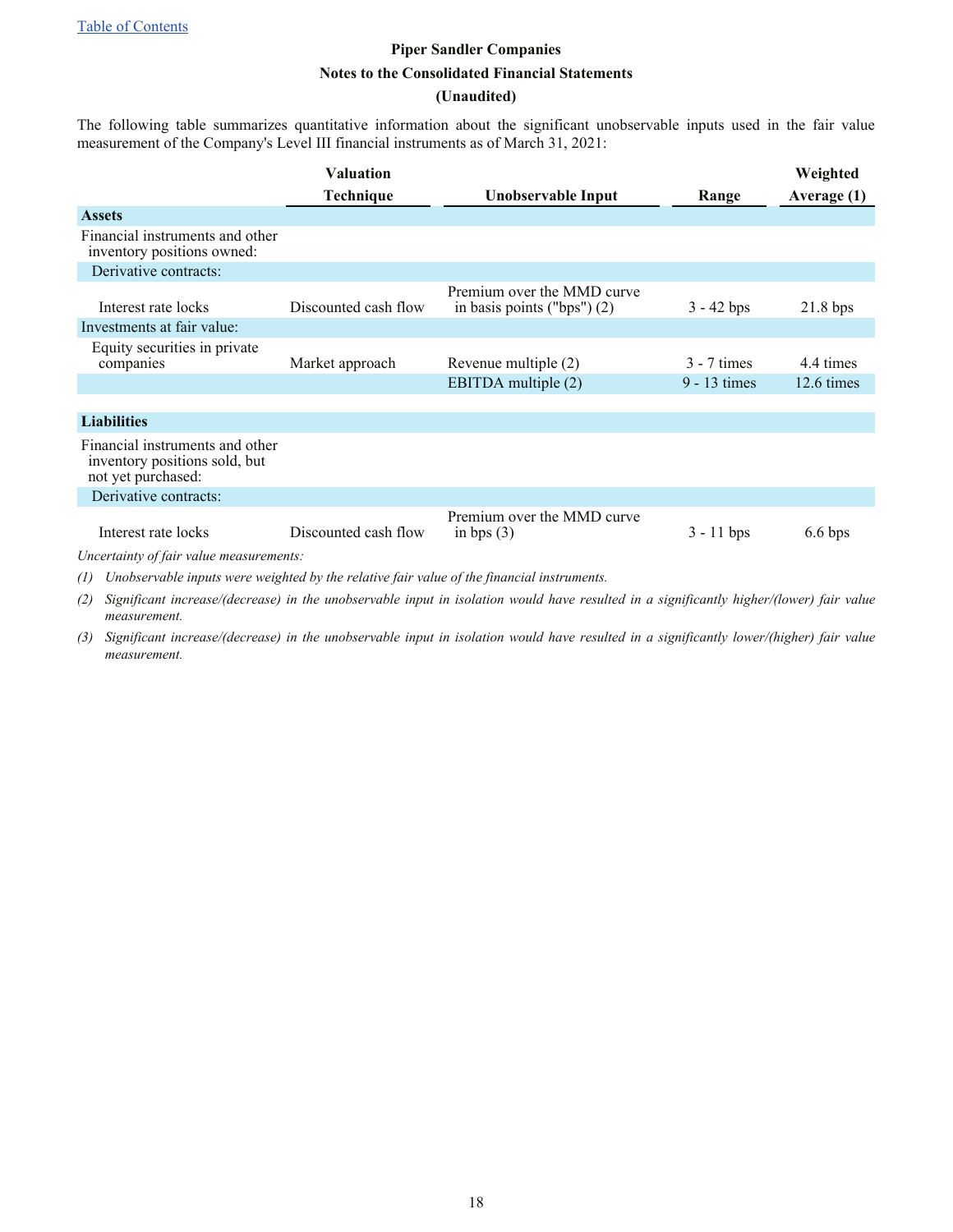**(Unaudited)**

The following table summarizes the valuation of the Company's financial instruments by pricing observability levels defined in FASB Accounting Standards Codification Topic 820, "Fair Value Measurement" ("ASC 820") as of March 31, 2021:

|                                                                                             |               |                |                 |         |               |                  |             | Counterparty<br>and Cash<br><b>Collateral</b> |              |         |  |
|---------------------------------------------------------------------------------------------|---------------|----------------|-----------------|---------|---------------|------------------|-------------|-----------------------------------------------|--------------|---------|--|
| (Amounts in thousands)                                                                      |               | <b>Level I</b> | <b>Level II</b> |         |               | <b>Level III</b> |             | Netting (1)                                   | <b>Total</b> |         |  |
| <b>Assets</b>                                                                               |               |                |                 |         |               |                  |             |                                               |              |         |  |
| Financial instruments and other<br>inventory positions owned:                               |               |                |                 |         |               |                  |             |                                               |              |         |  |
| Corporate securities:                                                                       |               |                |                 |         |               |                  |             |                                               |              |         |  |
| Equity securities                                                                           | \$            | 163            | \$              | 5,598   | \$            |                  | \$          |                                               | \$           | 5,761   |  |
| Convertible securities                                                                      |               |                |                 | 143,404 |               |                  |             |                                               |              | 143,404 |  |
| Fixed income securities                                                                     |               |                |                 | 19,073  |               |                  |             |                                               |              | 19,073  |  |
| Municipal securities:                                                                       |               |                |                 |         |               |                  |             |                                               |              |         |  |
| Taxable securities                                                                          |               |                |                 | 11,324  |               |                  |             |                                               |              | 11,324  |  |
| Tax-exempt securities                                                                       |               |                |                 | 129,507 |               |                  |             |                                               |              | 129,507 |  |
| Short-term securities                                                                       |               |                |                 | 53,290  |               |                  |             |                                               |              | 53,290  |  |
| Mortgage-backed securities                                                                  |               |                |                 |         |               | 13               |             |                                               |              | 13      |  |
| U.S. government agency securities                                                           |               |                |                 | 66,930  |               |                  |             |                                               |              | 66,930  |  |
| Derivative contracts                                                                        |               |                |                 | 164,139 |               | 1,943            |             | (142, 492)                                    |              | 23,590  |  |
| Total financial instruments and other<br>inventory positions owned                          |               | 163            |                 | 593,265 |               | 1,956            |             | (142, 492)                                    |              | 452,892 |  |
| Cash equivalents                                                                            |               | 107,914        |                 |         |               |                  |             |                                               |              | 107,914 |  |
|                                                                                             |               |                |                 |         |               |                  |             |                                               |              |         |  |
| Investments at fair value                                                                   |               | 17,345         |                 | 3,518   |               | 154,521<br>(2)   |             |                                               |              | 175,384 |  |
| <b>Total assets</b>                                                                         | $\mathcal{S}$ | 125,422        | $\sqrt{\ }$     | 596,783 | $\mathcal{S}$ | 156,477          | $\sqrt{\ }$ | (142, 492)                                    | $\sqrt{\ }$  | 736,190 |  |
| <b>Liabilities</b>                                                                          |               |                |                 |         |               |                  |             |                                               |              |         |  |
| Financial instruments and other<br>inventory positions sold, but not yet<br>purchased:      |               |                |                 |         |               |                  |             |                                               |              |         |  |
| Corporate securities:                                                                       |               |                |                 |         |               |                  |             |                                               |              |         |  |
| Equity securities                                                                           | \$            | 94,948         | \$              | 5       | \$            |                  | \$          |                                               | \$           | 94,953  |  |
| Fixed income securities                                                                     |               |                |                 | 22,237  |               |                  |             |                                               |              | 22,237  |  |
| U.S. government securities                                                                  |               | 4,115          |                 |         |               |                  |             |                                               |              | 4,115   |  |
| Derivative contracts                                                                        |               | 209            |                 | 156,045 |               | 119              |             | (150, 444)                                    |              | 5,929   |  |
| Total financial instruments and other<br>inventory positions sold, but not yet<br>purchased | \$            | 99,272         |                 | 178,287 |               | 119              | S.          | (150, 444)                                    |              | 127,234 |  |
|                                                                                             |               |                |                 |         |               |                  |             |                                               |              |         |  |

*(1) Represents cash collateral and the impact of netting on a counterparty basis. The Company had no securities posted as collateral to its counterparties.*

*(2) Includes noncontrolling interests of \$102.7 million primarily attributable to unrelated third party ownership in consolidated merchant banking funds.*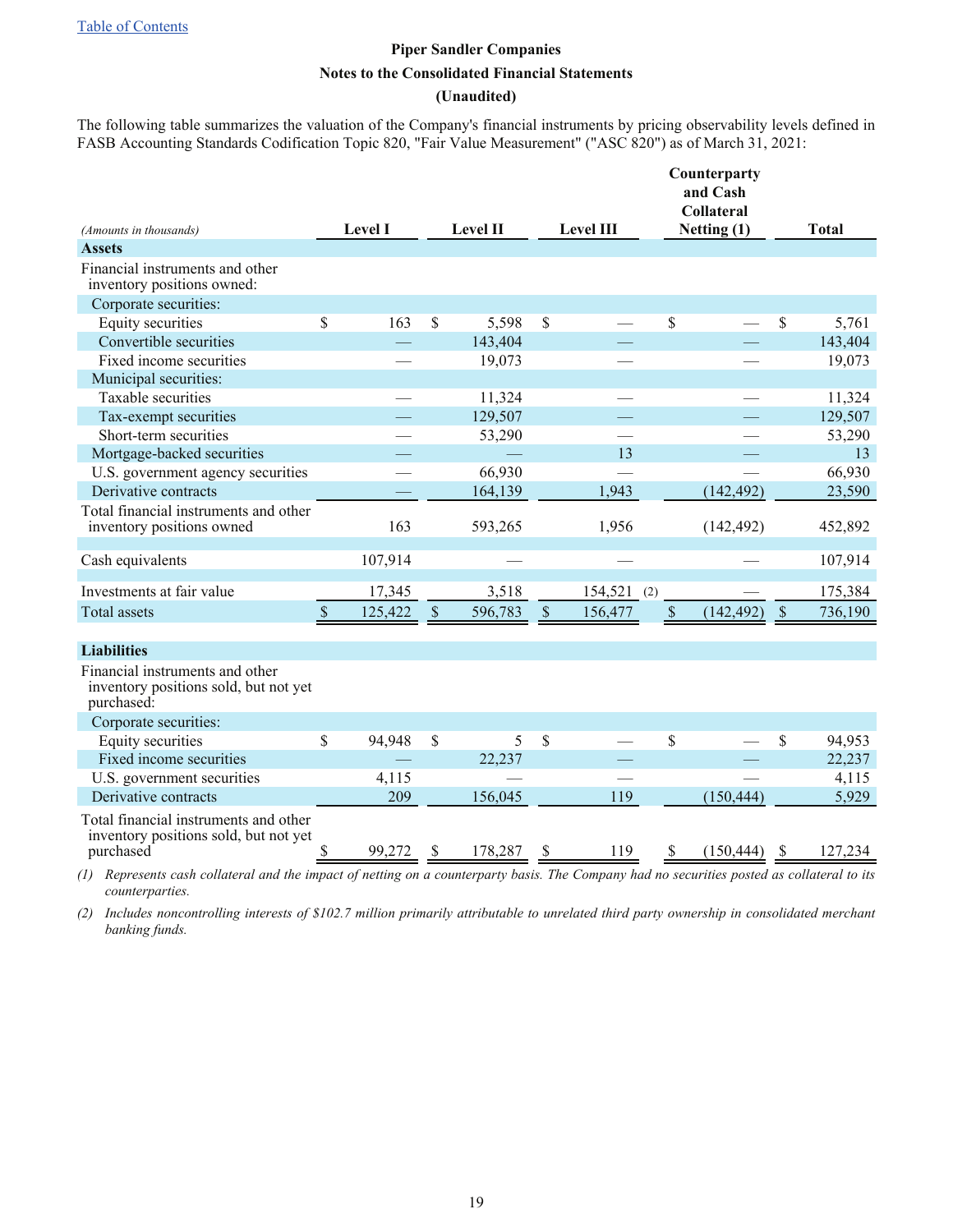[Table of Contents](#page-1-0)

## **Piper Sandler Companies Notes to the Consolidated Financial Statements (Unaudited)**

The following table summarizes the valuation of the Company's financial instruments by pricing observability levels defined in ASC 820 as of December 31, 2020:

|                                                                                        |               |                |              |                 |               |                  | Counterparty<br>and Cash<br><b>Collateral</b> |               |              |
|----------------------------------------------------------------------------------------|---------------|----------------|--------------|-----------------|---------------|------------------|-----------------------------------------------|---------------|--------------|
| (Amounts in thousands)                                                                 |               | <b>Level I</b> |              | <b>Level II</b> |               | <b>Level III</b> | Netting (1)                                   |               | <b>Total</b> |
| <b>Assets</b>                                                                          |               |                |              |                 |               |                  |                                               |               |              |
| Financial instruments and other<br>inventory positions owned:                          |               |                |              |                 |               |                  |                                               |               |              |
| Corporate securities:                                                                  |               |                |              |                 |               |                  |                                               |               |              |
| Equity securities                                                                      | \$            | 330            | \$           | 1,019           | \$            |                  | \$                                            | \$            | 1,349        |
| Convertible securities                                                                 |               |                |              | 146,088         |               |                  |                                               |               | 146,088      |
| Fixed income securities                                                                |               |                |              | 18,432          |               |                  |                                               |               | 18,432       |
| Municipal securities:                                                                  |               |                |              |                 |               |                  |                                               |               |              |
| Taxable securities                                                                     |               |                |              | 6,267           |               |                  |                                               |               | 6,267        |
| Tax-exempt securities                                                                  |               |                |              | 67,944          |               |                  |                                               |               | 67,944       |
| Short-term securities                                                                  |               |                |              | 28,592          |               |                  |                                               |               | 28,592       |
| Mortgage-backed securities                                                             |               |                |              |                 |               | 13               |                                               |               | 13           |
| U.S. government agency securities                                                      |               |                |              | 9,146           |               |                  |                                               |               | 9,146        |
| U.S. government securities                                                             |               | 100,275        |              |                 |               |                  |                                               |               | 100,275      |
| Derivative contracts                                                                   |               |                |              | 232,846         |               | 270              | (209, 670)                                    |               | 23,446       |
| Total financial instruments and other<br>inventory positions owned                     |               | 100,605        |              | 510,334         |               | 283              | (209,670)                                     |               | 401,552      |
| Cash equivalents                                                                       |               | 468,091        |              |                 |               |                  |                                               |               | 468,091      |
| Investments at fair value                                                              |               | 16,496         |              | 5,358           |               | 152,995 (2)      |                                               |               | 174,849      |
| <b>Total assets</b>                                                                    | \$            | 585,192        | \$           | 515,692         | \$            | 153,278          | \$<br>(209, 670)                              | $\mathcal{S}$ | 1,044,492    |
| <b>Liabilities</b>                                                                     |               |                |              |                 |               |                  |                                               |               |              |
|                                                                                        |               |                |              |                 |               |                  |                                               |               |              |
| Financial instruments and other<br>inventory positions sold, but not yet<br>purchased: |               |                |              |                 |               |                  |                                               |               |              |
| Corporate securities:                                                                  |               |                |              |                 |               |                  |                                               |               |              |
| Equity securities                                                                      | $\mathcal{S}$ | 102,013        | \$           | 3,177           | $\mathcal{S}$ |                  | $\mathcal{S}$                                 | \$            | 105,190      |
| Fixed income securities                                                                |               |                |              | 18,789          |               |                  |                                               |               | 18,789       |
| U.S. government securities                                                             |               | 21,669         |              |                 |               |                  |                                               |               | 21,669       |
| Derivative contracts                                                                   |               |                |              | 223,737         |               | 3,706            | (222,061)                                     |               | 5,382        |
| Total financial instruments and other<br>inventory positions sold, but not yet         |               |                |              |                 |               |                  |                                               |               |              |
| purchased                                                                              | \$            | 123,682        | <sup>S</sup> | 245,703         | S             | 3,706            | (222,061)<br><sup>S</sup>                     | <sup>S</sup>  | 151,030      |

*(1) Represents cash collateral and the impact of netting on a counterparty basis. The Company had no securities posted as collateral to its counterparties.*

*(2) Includes noncontrolling interests of \$96.7 million primarily attributable to unrelated third party ownership in consolidated merchant banking funds.*

The Company's Level III assets were \$156.5 million and \$153.3 million, or 21.3 percent and 14.7 percent of financial instruments measured at fair value at March 31, 2021 and December 31, 2020, respectively.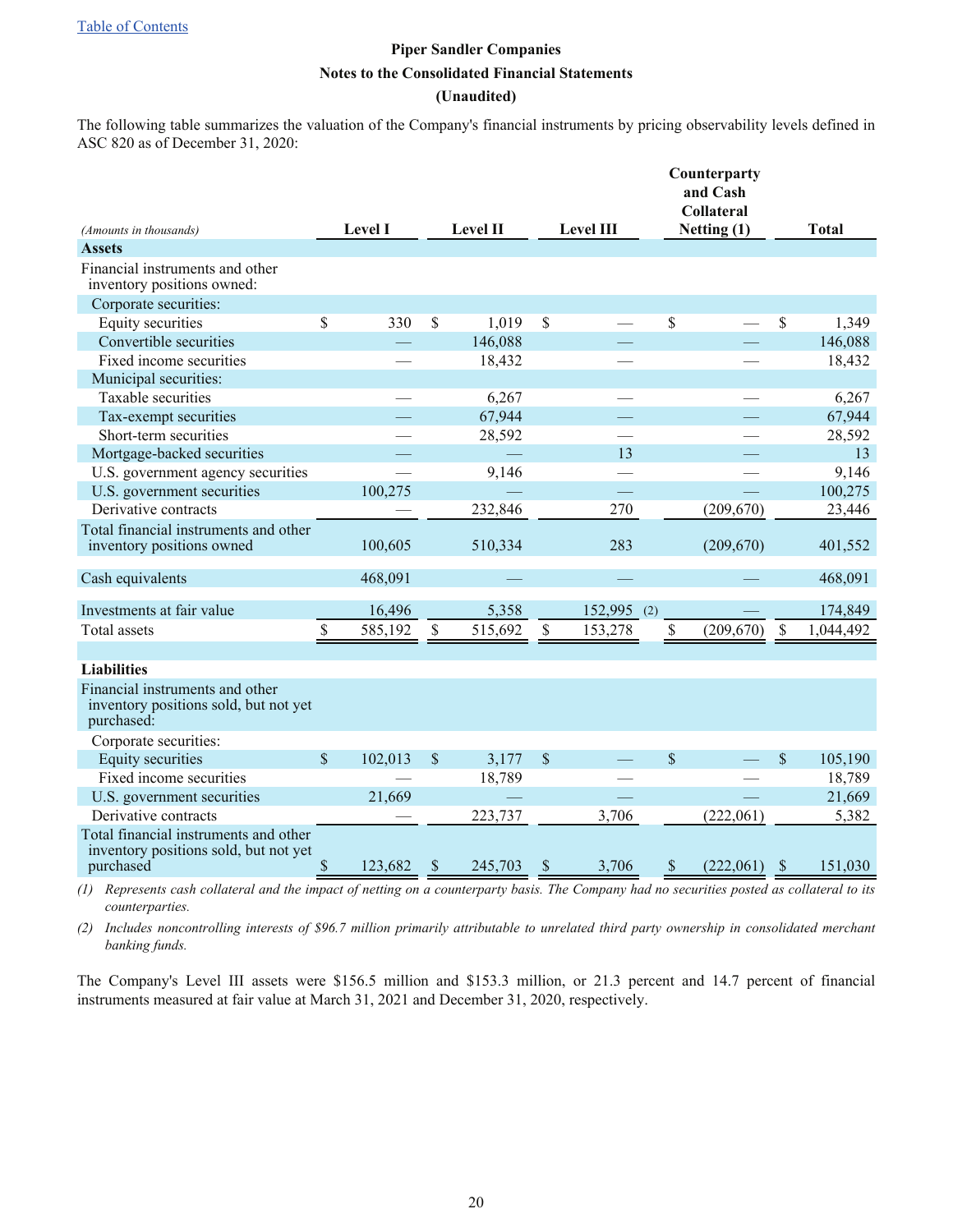[Table of Contents](#page-1-0)

## **Piper Sandler Companies Notes to the Consolidated Financial Statements (Unaudited)**

The following tables summarize the changes in fair value associated with Level III financial instruments held at the beginning or end of the periods presented:

| (Amounts in thousands)                                                                      |              | <b>Balance</b> at<br>December 31,<br>2020 |              | Purchases |               | <b>Sales</b> |               | Transfers<br>out |               | Realized<br>gains/<br>(losses) |               | Unrealized<br>gains/<br>(losses) |              | <b>Balance</b> at<br>March 31.<br>2021 |                           | Unrealized gains/<br>(losses) for assets/<br>liabilities held at<br>March 31,<br>2021 |
|---------------------------------------------------------------------------------------------|--------------|-------------------------------------------|--------------|-----------|---------------|--------------|---------------|------------------|---------------|--------------------------------|---------------|----------------------------------|--------------|----------------------------------------|---------------------------|---------------------------------------------------------------------------------------|
| <b>Assets</b>                                                                               |              |                                           |              |           |               |              |               |                  |               |                                |               |                                  |              |                                        |                           |                                                                                       |
| Financial instruments and other inventory<br>positions owned:                               |              |                                           |              |           |               |              |               |                  |               |                                |               |                                  |              |                                        |                           |                                                                                       |
| Mortgage-backed securities                                                                  | $\mathbf{s}$ | 13                                        | $\mathbf S$  |           | $\mathbf S$   |              | $\mathbf S$   |                  | $\mathbf S$   |                                | <sup>S</sup>  |                                  | $\mathbf{s}$ | 13                                     | $\mathbf{s}$              |                                                                                       |
| Derivative contracts                                                                        |              | 270                                       |              |           |               | (256)        |               |                  |               | 256                            |               | 1,673                            |              | 1,943                                  |                           | 1,943                                                                                 |
| Total financial instruments and other<br>inventory positions owned                          |              | 283                                       |              |           |               | (256)        |               |                  |               | 256                            |               | 1,673                            |              | 1,956                                  |                           | 1,943                                                                                 |
| Investments at fair value                                                                   |              | 152,995                                   |              | 1,318     |               | (20, 412)    |               | (2,929)          |               | 19,100                         |               | 4,449                            |              | 154,521                                |                           | 20,069                                                                                |
| Total assets                                                                                | \$           | 153,278                                   | \$           | 1,318     |               | \$(20,668)   | \$            | (2,929)          | \$            | 19,356                         | S             | 6,122                            | \$           | 156,477                                | \$                        | 22,012                                                                                |
|                                                                                             |              |                                           |              |           |               |              |               |                  |               |                                |               |                                  |              |                                        |                           |                                                                                       |
| <b>Liabilities</b>                                                                          |              |                                           |              |           |               |              |               |                  |               |                                |               |                                  |              |                                        |                           |                                                                                       |
| Financial instruments and other inventory<br>positions sold, but not yet purchased:         |              |                                           |              |           |               |              |               |                  |               |                                |               |                                  |              |                                        |                           |                                                                                       |
| Derivative contracts                                                                        | \$           | 3,706                                     |              | (3,225)   | \$            |              | \$            |                  | \$            | 3,225                          | \$            | (3,587)                          | \$           | 119                                    | \$                        | 119                                                                                   |
| Total financial instruments and other<br>inventory positions sold, but not yet<br>purchased | S            | 3,706                                     |              | (3,225)   | - \$          |              |               |                  | \$            | 3,225                          | <sup>\$</sup> | (3,587)                          | - \$         | 119                                    | $\boldsymbol{\mathsf{s}}$ | 119                                                                                   |
| (Amounts in thousands)                                                                      |              | <b>Balance</b> at<br>December 31,<br>2019 |              | Purchases |               | Sales        |               | Transfers<br>out |               | Realized<br>gains/<br>(losses) |               | Unrealized<br>gains/<br>(losses) |              | <b>Balance</b> at<br>March 31,<br>2020 |                           | Unrealized gains/<br>(losses) for assets/<br>liabilities held at<br>March 31,<br>2020 |
| <b>Assets</b>                                                                               |              |                                           |              |           |               |              |               |                  |               |                                |               |                                  |              |                                        |                           |                                                                                       |
| Financial instruments and other inventory<br>positions owned:                               |              |                                           |              |           |               |              |               |                  |               |                                |               |                                  |              |                                        |                           |                                                                                       |
| Mortgage-backed securities                                                                  | $\mathbf{s}$ | 13                                        | $\mathbb{S}$ |           | $\mathbb{S}$  |              | $\mathcal{S}$ |                  | \$            |                                | $\mathcal{S}$ |                                  | $\mathbf{s}$ | 13                                     | \$                        |                                                                                       |
| Derivative contracts                                                                        |              | 8                                         |              | 295       |               |              |               |                  |               | (295)                          |               | 1,967                            |              | 1,975                                  |                           | 1,975                                                                                 |
| Total financial instruments and other<br>inventory positions owned                          |              | 21                                        |              | 295       |               |              |               |                  |               | (295)                          |               | 1,967                            |              | 1,988                                  |                           | 1,975                                                                                 |
| Investments at fair value                                                                   |              | 132.329                                   |              | 283       |               | (165)        |               | (130)            |               | (227)                          |               | (11,360)                         |              | 120,730                                |                           | (11, 585)                                                                             |
| Total assets                                                                                | \$           | 132,350                                   | \$           | 578       | \$            | (165)        | \$            | (130)            | <sup>\$</sup> | (522)                          | S             | (9,393)                          | \$           | 122,718                                | \$                        | (9,610)                                                                               |
|                                                                                             |              |                                           |              |           |               |              |               |                  |               |                                |               |                                  |              |                                        |                           |                                                                                       |
| <b>Liabilities</b>                                                                          |              |                                           |              |           |               |              |               |                  |               |                                |               |                                  |              |                                        |                           |                                                                                       |
| Financial instruments and other inventory<br>positions sold, but not yet purchased:         |              |                                           |              |           |               |              |               |                  |               |                                |               |                                  |              |                                        |                           |                                                                                       |
| Derivative contracts                                                                        | S            | 1,563                                     |              | (3,141)   | -S            | 351          | \$            |                  | \$            | 2,790                          | S             | 3,994                            | \$           | 5,557                                  | \$                        | 5,547                                                                                 |
| Total financial instruments and other<br>inventory positions sold, but not yet<br>purchased | \$           | 1,563                                     | \$           | (3,141)   | $\mathcal{S}$ | 351          | S             |                  | \$            | 2.790                          |               | 3.994                            | S            | 5,557                                  | \$                        | 5,547                                                                                 |

Realized and unrealized gains/(losses) related to financial instruments, with the exception of customer matched-book derivatives, are reported in institutional brokerage on the consolidated statements of operations. Realized and unrealized gains/ (losses) related to customer matched-book derivatives are reported in investment banking. Realized and unrealized gains/ (losses) related to investments are reported in investment banking revenues or investment income on the consolidated statements of operations.

The carrying values of the Company's cash, receivables and payables either from or to brokers, dealers and clearing organizations and long-term financings approximate fair value due to either their liquid or short-term nature.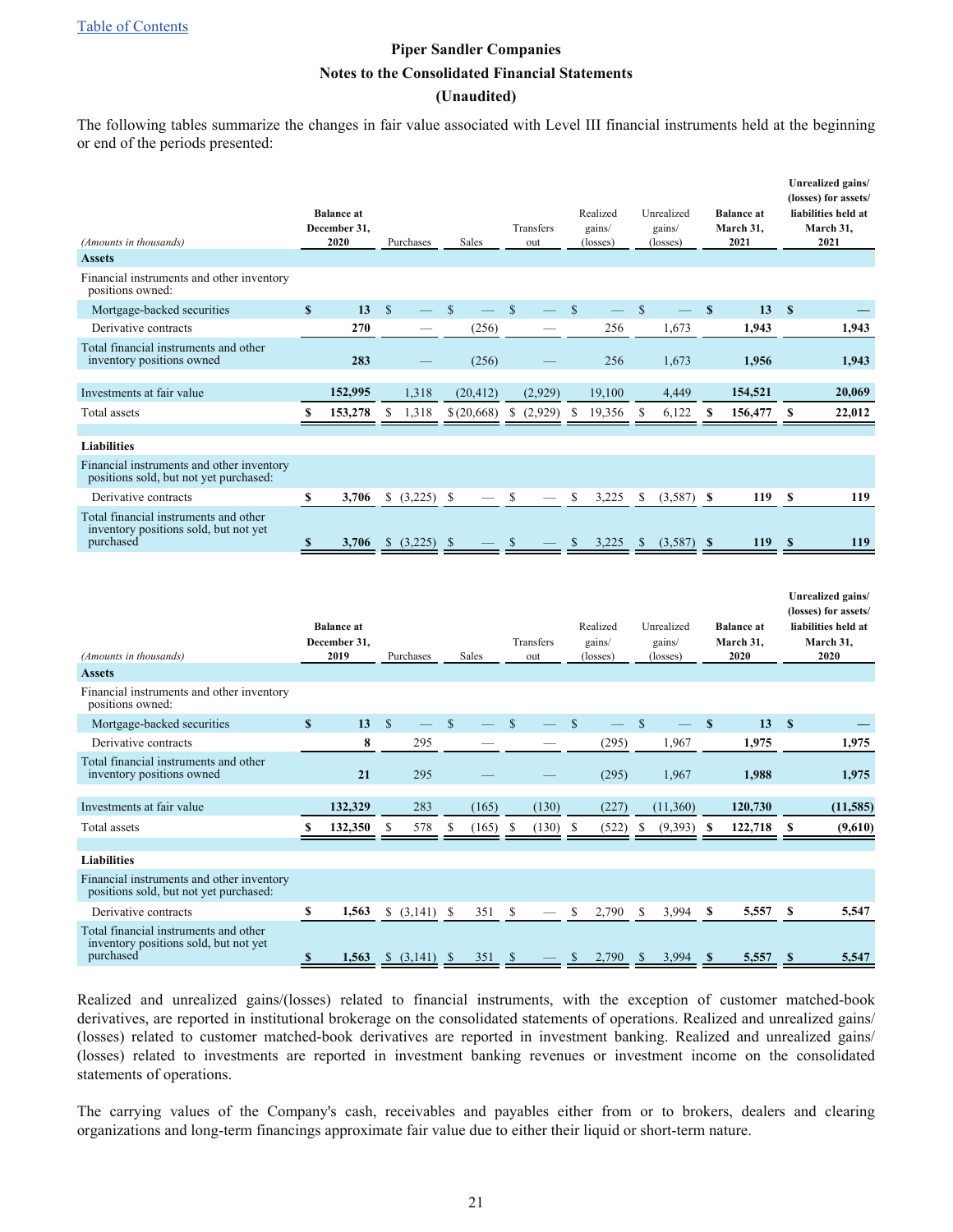#### <span id="page-21-0"></span>**Note 6** *Variable Interest Entities ("VIEs")*

The Company has investments in and/or acts as the managing partner of various partnerships and limited liability companies. These entities were established for the purpose of investing in securities of public or private companies, or municipal debt obligations, and were initially financed through the capital commitments or seed investments of the members.

VIEs are entities in which equity investors lack the characteristics of a controlling financial interest or do not have sufficient equity at risk for the entity to finance its activities. The determination as to whether an entity is a VIE is based on the structure and nature of each entity. The Company also considers other characteristics such as the power through voting rights or similar rights to direct the activities of an entity that most significantly impact the entity's economic performance and how the entity is financed.

The Company is required to consolidate all VIEs for which it is considered to be the primary beneficiary. The determination as to whether the Company is considered to be the primary beneficiary is based on whether the Company has both the power to direct the activities of the VIE that most significantly impact the entity's economic performance and the obligation to absorb losses or the right to receive benefits of the VIE that could potentially be significant to the VIE.

#### **Consolidated VIEs**

The Company's consolidated VIEs at March 31, 2021 included certain alternative asset management funds in which the Company has an investment and, as the managing partner, is deemed to have both the power to direct the most significant activities of the funds and the right to receive benefits (or the obligation to absorb losses) that could potentially be significant to these funds.

The following table presents information about the carrying value of the assets and liabilities of the VIEs which are consolidated by the Company and included on the consolidated statements of financial condition at March 31, 2021. The assets can only be used to settle the liabilities of the respective VIE, and the creditors of the VIEs do not have recourse to the general credit of the Company. One of these VIEs has \$25.0 million of bank line financing available with an interest rate based on prime plus an applicable margin. The assets and liabilities are presented prior to consolidation, and thus a portion of these assets and liabilities are eliminated in consolidation.

|                                        | <b>Alternative Asset</b> |
|----------------------------------------|--------------------------|
| (Amounts in thousands)                 | <b>Management Funds</b>  |
| <b>Assets</b>                          |                          |
| Investments                            | 152,373                  |
| Other assets                           | 2,976                    |
| Total assets                           | 155.349                  |
|                                        |                          |
| <b>Liabilities</b>                     |                          |
| Other liabilities and accrued expenses | 4,861                    |
| Total liabilities                      | 4,861                    |
|                                        |                          |

The Company has investments in a grantor trust which was established as part of a nonqualified deferred compensation plan. The Company is the primary beneficiary of the grantor trust. Accordingly, the assets and liabilities of the grantor trust are consolidated by the Company on the consolidated statements of financial condition. See Note 15 for additional information on the nonqualified deferred compensation plan.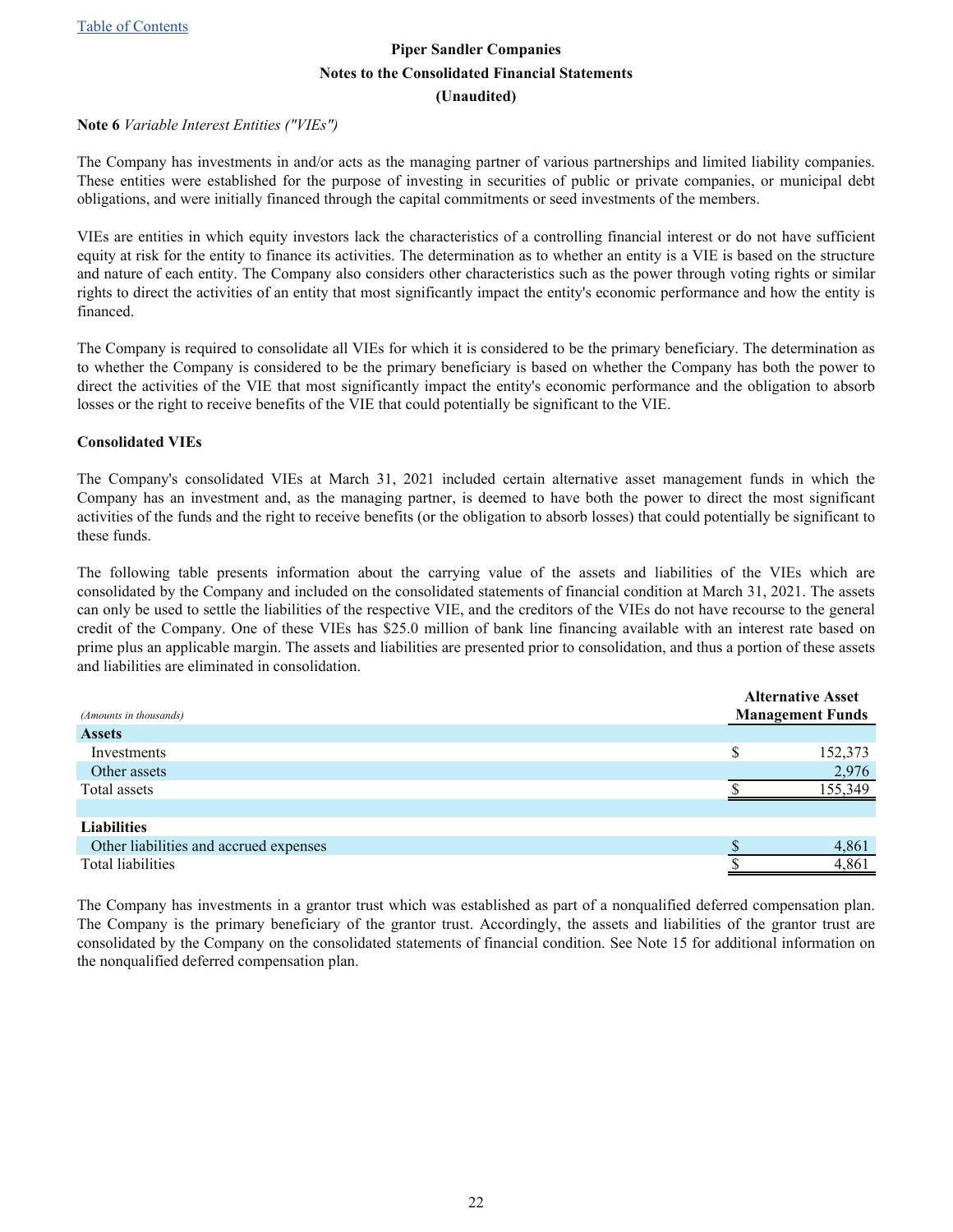#### <span id="page-22-0"></span>**Nonconsolidated VIEs**

The Company determined it is not the primary beneficiary of certain VIEs and accordingly does not consolidate them. These VIEs had net assets approximating \$2.0 billion and \$1.8 billion at March 31, 2021 and December 31, 2020, respectively. The Company's exposure to loss from these VIEs is \$7.7 million, which is the carrying value of its capital contributions recorded in investments on the consolidated statements of financial condition at March 31, 2021. The Company had no liabilities related to these VIEs at March 31, 2021 and December 31, 2020. Furthermore, the Company has not provided financial or other support to these VIEs that it was not previously contractually required to provide as of March 31, 2021.

#### **Note 7** *Receivables from and Payables to Brokers, Dealers and Clearing Organizations*

|                                                                    |   | March 31, | December 31, |
|--------------------------------------------------------------------|---|-----------|--------------|
| (Amounts in thousands)                                             |   | 2021      | <b>2020</b>  |
| Receivable from clearing organizations                             | S | 216,984   | 184,662      |
| Receivable from brokers and dealers                                |   | 50,969    | 33,514       |
| Other                                                              |   | 3,732     | 3,315        |
| Total receivables from brokers, dealers and clearing organizations |   | 271,685   | 221,491      |
|                                                                    |   | March 31, | December 31, |
| (Amounts in thousands)                                             |   | 2021      | 2020         |
| Payable to brokers and dealers                                     |   | 18,156    | 18,591       |

Total payables to brokers, dealers and clearing organizations **\$** 18,156 \$ 18,591

Under the Company's fully disclosed clearing agreement, the majority of its securities inventories and all of its customer activities are held by or cleared through Pershing LLC ("Pershing"). The Company has also established an arrangement to obtain financing from Pershing related to the majority of its trading activities. Financing under this arrangement is secured primarily by securities, and collateral limitations could reduce the amount of funding available under this arrangement. The funding is at the discretion of Pershing and could be denied. The Company's clearing arrangement activities are recorded net from trading activity. The Company's fully disclosed clearing agreement includes a covenant requiring Piper Sandler to maintain excess net capital of \$120 million.

#### **Note 8** *Investments*

The Company's investments include investments in private companies and partnerships.

| <i>(Amounts in thousands)</i>                                 | March 31,<br>2021 |            | December 31,<br>2020 |          |
|---------------------------------------------------------------|-------------------|------------|----------------------|----------|
| Investments at fair value                                     | S                 | 175,384    | <sup>S</sup>         | 174,849  |
| Investments at cost                                           |                   | 611        |                      | 611      |
| Investments accounted for under the equity method             |                   | 8,283      |                      | 7,719    |
| Total investments                                             |                   | 184,278    |                      | 183,179  |
|                                                               |                   |            |                      |          |
| Less investments attributable to noncontrolling interests (1) |                   | (102, 745) |                      | (96,657) |
|                                                               |                   | 81,533     |                      | 86,522   |

*(1) Noncontrolling interests are primarily attributable to unrelated third party ownership in consolidated merchant banking funds.*

At March 31, 2021, investments carried on a cost basis had an estimated fair market value of \$0.6 million. Because valuation estimates were based upon management's judgment, investments carried at cost would be categorized as Level III assets in the fair value hierarchy, if they were carried at fair value.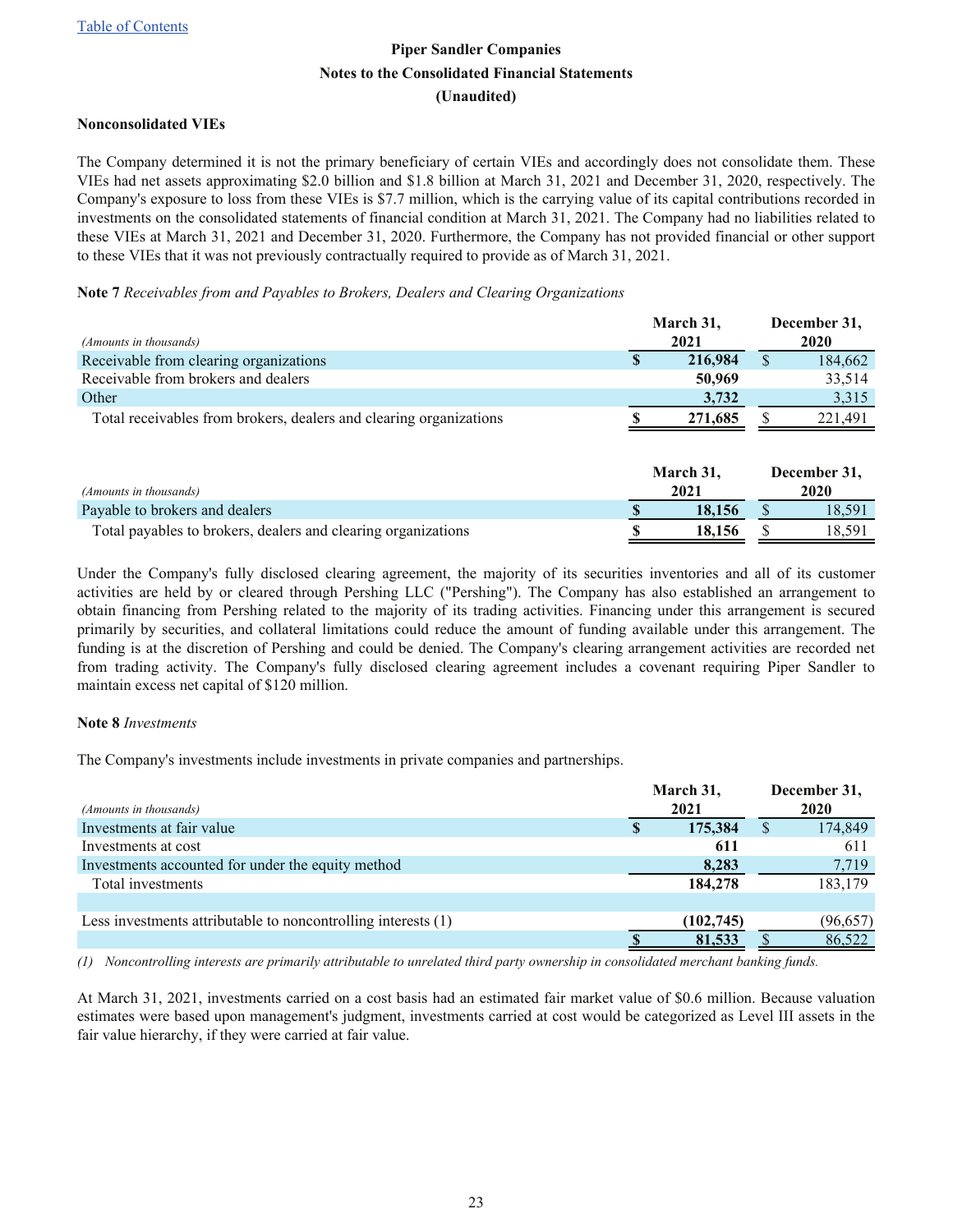#### **(Unaudited)**

<span id="page-23-0"></span>Investments accounted for under the equity method include general and limited partnership interests. The carrying value of these investments is based on the investment vehicle's net asset value. The net assets of investment partnerships consist of investments in both marketable and non-marketable securities. The underlying investments held by such partnerships are valued based on the estimated fair value determined by management in the Company's capacity as general partner or investor and, in the case of investments in unaffiliated investment partnerships, are based on financial statements prepared by the unaffiliated general partners.

#### **Note 9** *Other Assets*

| (Amounts in thousands)       |   | March 31,<br>2021 |  | December 31,<br>2020 |
|------------------------------|---|-------------------|--|----------------------|
| Fee receivables              | S | 58,336            |  | 38,840               |
| Accrued interest receivables |   | 1,538             |  | 1,474                |
| Forgivable loans, net        |   | 9,709             |  | 5,526                |
| Prepaid expenses             |   | 13,760            |  | 14,585               |
| Other                        |   | 14,853            |  | 14,618               |
| Total other assets           |   | 98,196            |  | 75,043               |

#### **Note 10** *Short-Term Financing*

The Company issues secured commercial paper to fund a portion of its securities inventory. The commercial paper notes ("CP Notes") can be issued with maturities of 27 days to 270 days from the date of issuance. The CP Notes are currently issued under the CP Series II A program, and are secured by different inventory classes. The CP Notes are interest bearing or sold at a discount to par with an interest rate based on LIBOR plus an applicable margin. CP Series II A includes a covenant that requires the Company's U.S. broker dealer subsidiary to maintain excess net capital of \$100 million. At March 31, 2021, the CP Series II A program had no outstanding balance. The Company retired the CP Series II A program in April 2021.

The Company has an unsecured \$65 million revolving credit facility with U.S. Bank N.A. The credit agreement will terminate on December 20, 2022, unless otherwise terminated, and is subject to a one-year extension exercisable at the option of the Company. This credit facility includes customary events of default and covenants that, among other things, requires the Company's U.S. broker dealer subsidiary to maintain a minimum regulatory net capital of \$120 million, limits the Company's leverage ratio, requires maintenance of a minimum ratio of operating cash flow to fixed charges, and imposes certain limitations on the Company's ability to make acquisitions and make payments on its capital stock. At March 31, 2021, there were no advances against this credit facility.

The Company's committed short-term bank line financing at March 31, 2021 consisted of a one-year \$100 million committed revolving credit facility with U.S. Bank N.A., which has been renewed annually in the fourth quarter of each year since 2008. Advances under this facility are secured by certain marketable securities. The facility includes a covenant that requires the Company's U.S. broker dealer subsidiary to maintain a minimum regulatory net capital of \$120 million, and the unpaid principal amount of all advances under this facility will be due on December 10, 2021. The Company pays a nonrefundable commitment fee on the unused portion of the facility on a quarterly basis. At March 31, 2021, the Company had no advances against this line of credit.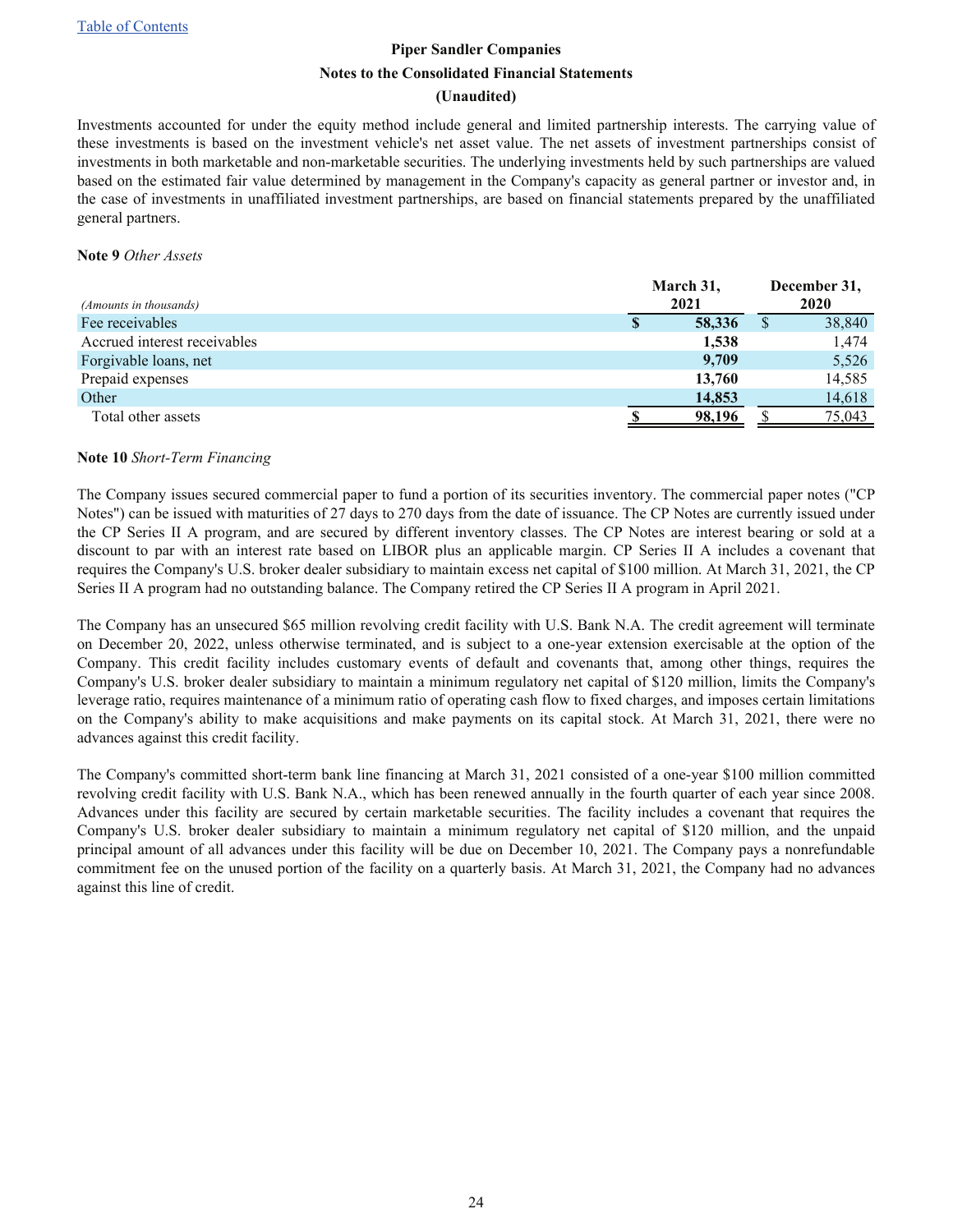#### <span id="page-24-0"></span>**Note 11** *Long-Term Financing*

On October 15, 2019, the Company entered into a note purchase agreement with certain entities advised by Pacific Investment Management Company ("PIMCO"), under which the Company issued unsecured fixed rate senior notes ("Notes") in the amount of \$175 million. The Notes consist of two classes, Class A Notes and Class B Notes, with principal amounts of \$50 million and \$125 million, respectively. The Class A Notes bear interest at an annual fixed rate of 4.74 percent and mature on October 15, 2021. The Class B Notes bear interest at an annual fixed rate of 5.20 percent and mature on October 15, 2023. Interest on the Notes is payable semi-annually. The unpaid principal amounts are due in full on the respective maturity dates and may not be prepaid by the Company.

On April 3, 2020, the Company entered into unsecured promissory notes as part of the acquisition of Valence totaling \$20 million. The Valence Notes were repaid in the first quarter of 2021.

#### **Note 12** *Legal Contingencies*

The Company has been named as a defendant in various legal actions, including complaints and litigation and arbitration claims, arising from its business activities. Such actions include claims related to securities brokerage and investment banking activities, and certain class actions that primarily allege violations of securities laws and seek unspecified damages, which could be substantial. Also, the Company is involved from time to time in investigations and proceedings by governmental agencies and self-regulatory organizations ("SROs") which could result in adverse judgments, settlements, penalties, fines or other relief.

The Company has established reserves for potential losses that are probable and reasonably estimable that may result from pending and potential legal actions, investigations and regulatory proceedings. Reasonably possible losses in excess of amounts accrued at March 31, 2021 are not material. In many cases, however, it is inherently difficult to determine whether any loss is probable or even possible or to estimate the amount or range of any potential loss, particularly where proceedings may be in relatively early stages or where plaintiffs are seeking substantial or indeterminate damages. Matters frequently need to be more developed before a loss or range of loss can reasonably be estimated.

Given uncertainties regarding the timing, scope, volume and outcome of pending and potential legal actions, investigations and regulatory proceedings and other factors, the amounts of reserves and ranges of reasonably possible losses are difficult to determine and of necessity subject to future revision. Subject to the foregoing, management of the Company believes, based on currently available information, after consultation with outside legal counsel and taking into account its established reserves, that pending legal actions, investigations and regulatory proceedings will be resolved with no material adverse effect on the consolidated statements of financial condition, results of operations or cash flows of the Company. However, if during any period a potential adverse contingency should become probable or resolved for an amount in excess of the established reserves, the results of operations and cash flows in that period and the financial condition as of the end of that period could be materially adversely affected. In addition, there can be no assurance that material losses will not be incurred from claims that have not yet been brought to the Company's attention or are not yet determined to be reasonably possible.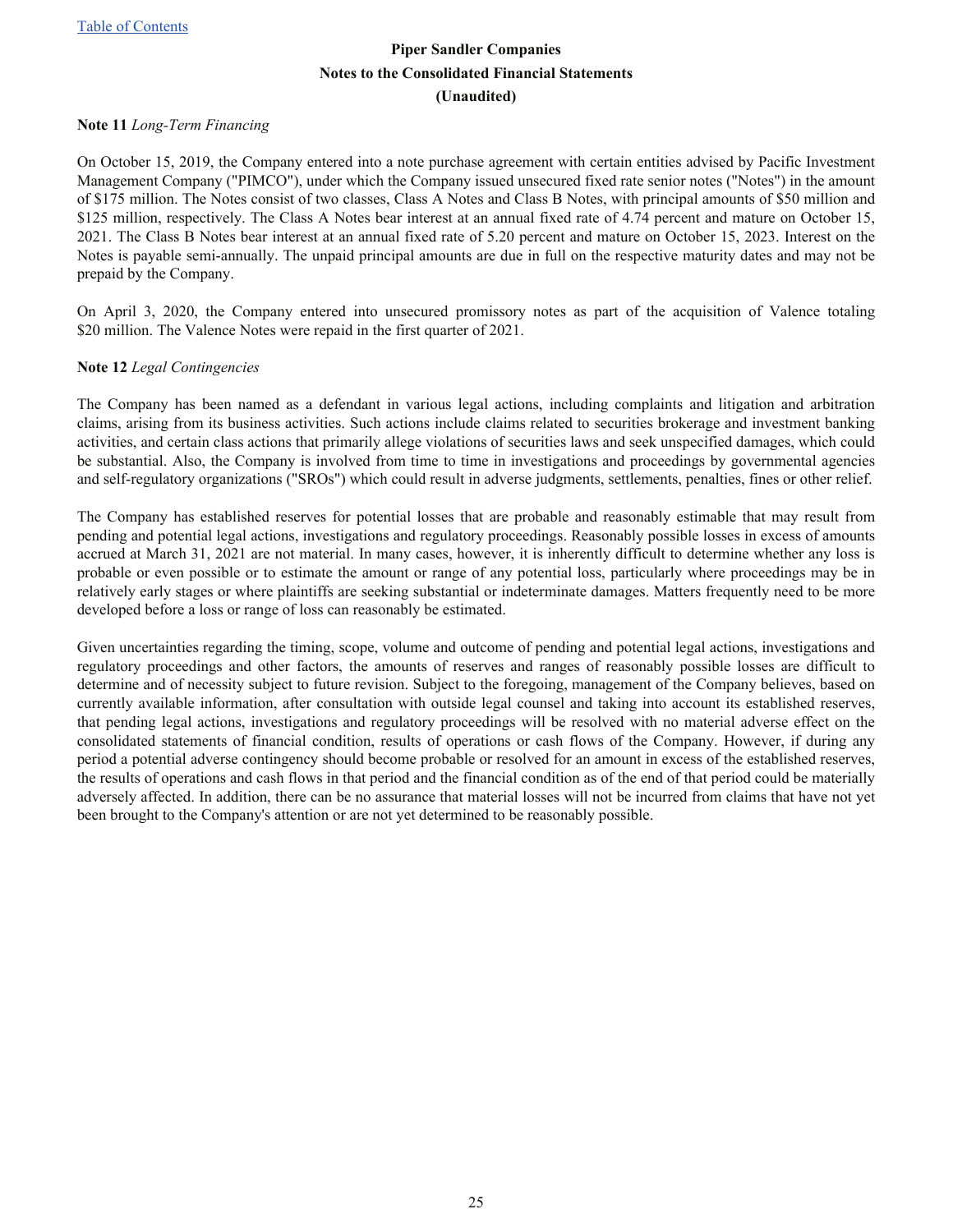#### <span id="page-25-0"></span>**Note 13** *Restructuring and Integration Costs*

The Company incurred integration costs for the three months ended March 31, 2021, primarily in conjunction with its acquisition of TRS, which closed on December 31, 2020. The Company incurred restructuring and integration costs for the three months ended March 31, 2020, primarily in conjunction with its acquisition of Sandler O'Neill, which closed on January 3, 2020, and its acquisition of Valence, which closed on April 3, 2020.

|                                           | <b>Three Months Ended</b><br>March 31, |      |  |       |  |  |
|-------------------------------------------|----------------------------------------|------|--|-------|--|--|
| (Amounts in thousands)                    |                                        | 2021 |  | 2020  |  |  |
| Severance, benefits and outplacement      | S                                      |      |  | 878   |  |  |
| Contract termination                      |                                        |      |  | 173   |  |  |
| Total restructuring costs                 |                                        |      |  | 1,051 |  |  |
| Integration costs                         |                                        | 135  |  | 851   |  |  |
| Total restructuring and integration costs |                                        | 135  |  | 1.902 |  |  |

#### **Note 14** *Shareholders' Equity*

#### **Share Repurchases**

Effective January 1, 2020, the Company's board of directors authorized the repurchase of up to \$150.0 million in common shares through December 31, 2021. During the three months ended March 31, 2021, the Company repurchased 58,519 shares at an average price of \$106.26 per share for an aggregate purchase price of \$6.2 million related to this authorization. During the three months ended March 31, 2020, the Company repurchased 128,865 shares at an average price of \$71.58 per share for an aggregate purchase price of \$9.2 million related to this authorization. At March 31, 2021, the Company had \$130.7 million remaining under this authorization.

The Company also purchases shares of common stock from restricted stock award recipients upon the award vesting or as recipients sell shares to meet their employment tax obligations. The Company purchased 120,222 shares and 94,615 shares, or \$12.7 million and \$8.1 million of the Company's common stock for these purposes during the three months ended March 31, 2021 and 2020, respectively.

#### **Issuance of Shares**

The Company issues common shares out of treasury stock as a result of employee restricted share vesting and exercise transactions as discussed in Note 15. During the three months ended March 31, 2021 and 2020, the Company issued 823,951 shares and 254,111 shares, respectively, related to these obligations. During the three months ended March 31, 2020, the Company also issued 34,205 common shares out of treasury stock for Sandler O'Neill deal consideration, as discussed in Note 3.

#### **Dividends**

The Company's current dividend policy includes both a quarterly and an annual special cash dividend. The annual special cash dividend is payable in the first quarter of each year, with the intention of returning a metric based on net income from the previous fiscal year.

During the three months ended March 31, 2021, the Company declared and paid both a quarterly and annual special cash dividend on its common stock of \$0.40 and \$1.85 per share, respectively, totaling \$34.6 million.

On April 30, 2021, the board of directors declared a quarterly cash dividend of \$0.45 per share to be paid on June 11, 2021, to shareholders of record as of the close of business on May 28, 2021.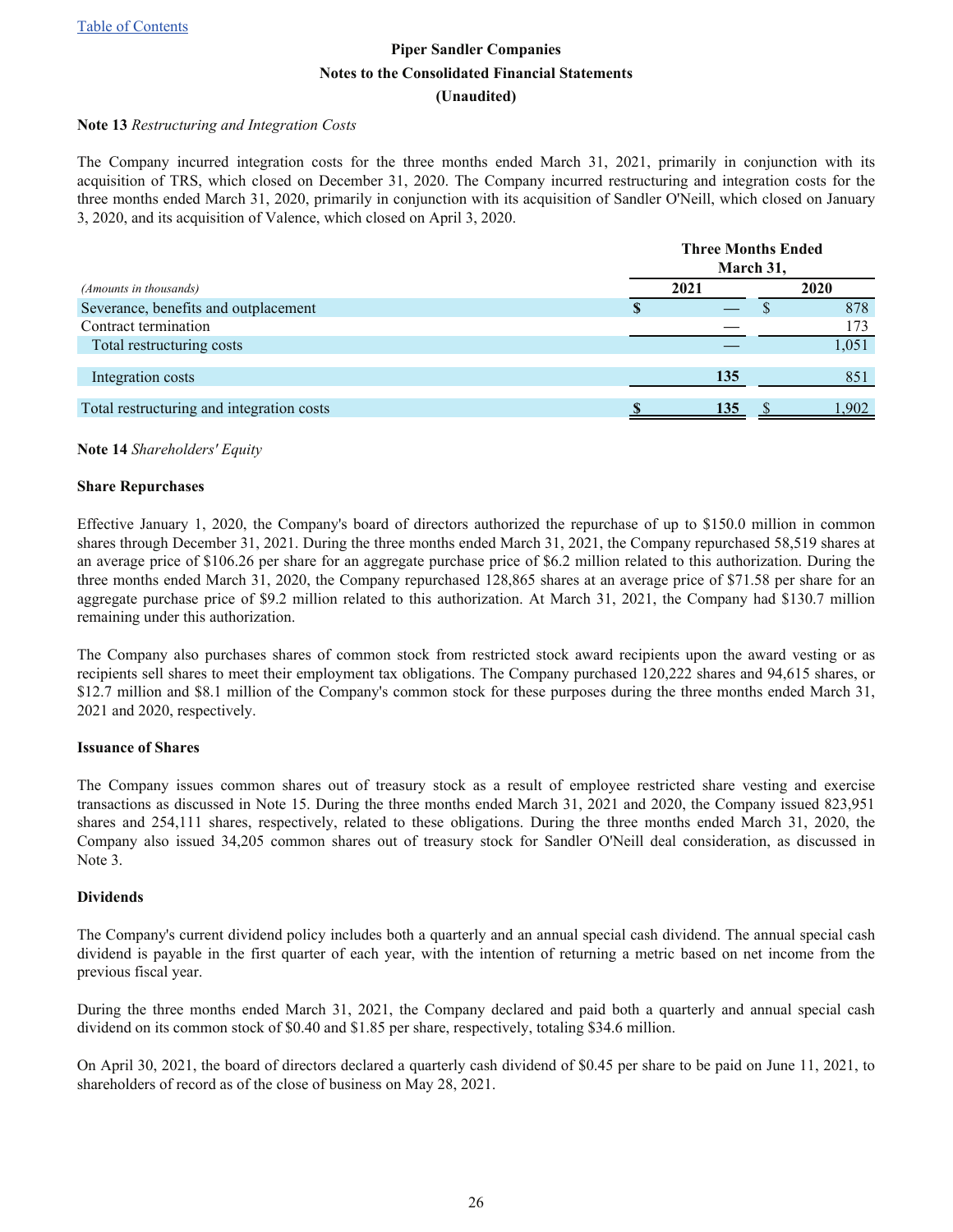#### <span id="page-26-0"></span>**Noncontrolling Interests**

The consolidated financial statements include the accounts of Piper Sandler Companies, its wholly owned subsidiaries and other entities in which the Company has a controlling financial interest. Noncontrolling interests represent equity interests in consolidated entities that are not attributable, either directly or indirectly, to Piper Sandler Companies. Noncontrolling interests primarily represent the minority equity holders' proportionate share of the equity in the Company's merchant banking funds.

Ownership interests in entities held by parties other than the Company's common shareholders are presented as noncontrolling interests within shareholders' equity, separate from the Company's own equity. Revenues, expenses and net income or loss are reported on the consolidated statements of operations on a consolidated basis, which includes amounts attributable to both the Company's common shareholders and noncontrolling interests. Net income or loss is then allocated between the Company and noncontrolling interests based upon their relative ownership interests. Net income applicable to noncontrolling interests is deducted from consolidated net income to determine net income applicable to the Company. There was no other comprehensive income or loss attributed to noncontrolling interests for the three months ended March 31, 2021 and 2020.

**Note 15** *Compensation Plans*

#### **Stock-Based Compensation Plans**

The Company has three outstanding stock-based compensation plans: the Amended and Restated 2003 Annual and Long-Term Incentive Plan (the "Incentive Plan"), the 2019 Employment Inducement Award Plan (the "2019 Inducement Plan") and the 2020 Employment Inducement Award Plan (the "2020 Inducement Plan"). The Company's equity awards are recognized on the consolidated statements of operations at grant date fair value over the service period of the award, less forfeitures.

The following table provides a summary of the Company's outstanding equity awards (in shares or units) as of March 31, 2021:

| <b>Incentive Plan</b>                          |           |
|------------------------------------------------|-----------|
| <b>Restricted Stock</b>                        |           |
| Annual grants                                  | 545,355   |
| Sign-on grants                                 | 105,764   |
|                                                | 651,119   |
| 2019 Inducement Plan                           |           |
| <b>Restricted Stock</b>                        | 97,100    |
|                                                |           |
| 2020 Inducement Plan                           |           |
| <b>Restricted Stock</b>                        | 1,323,951 |
|                                                |           |
| Total restricted stock related to compensation | 2,072,170 |
|                                                |           |
| Deal Consideration (1)                         | 1,816,211 |
|                                                |           |
| <b>Total restricted stock outstanding</b>      | 3,888,381 |
|                                                |           |
| <b>Incentive Plan</b>                          |           |
| <b>Restricted Stock Units</b>                  | 158,393   |
|                                                |           |
| Ingenting Dlan                                 |           |

*Incentive Plan* **Stock Options** 81,667

*(1) The Company issued restricted stock with service conditions as part of deal consideration for the acquisitions of Sandler O'Neill, Valence and TRS. See Note 3 for further discussion.*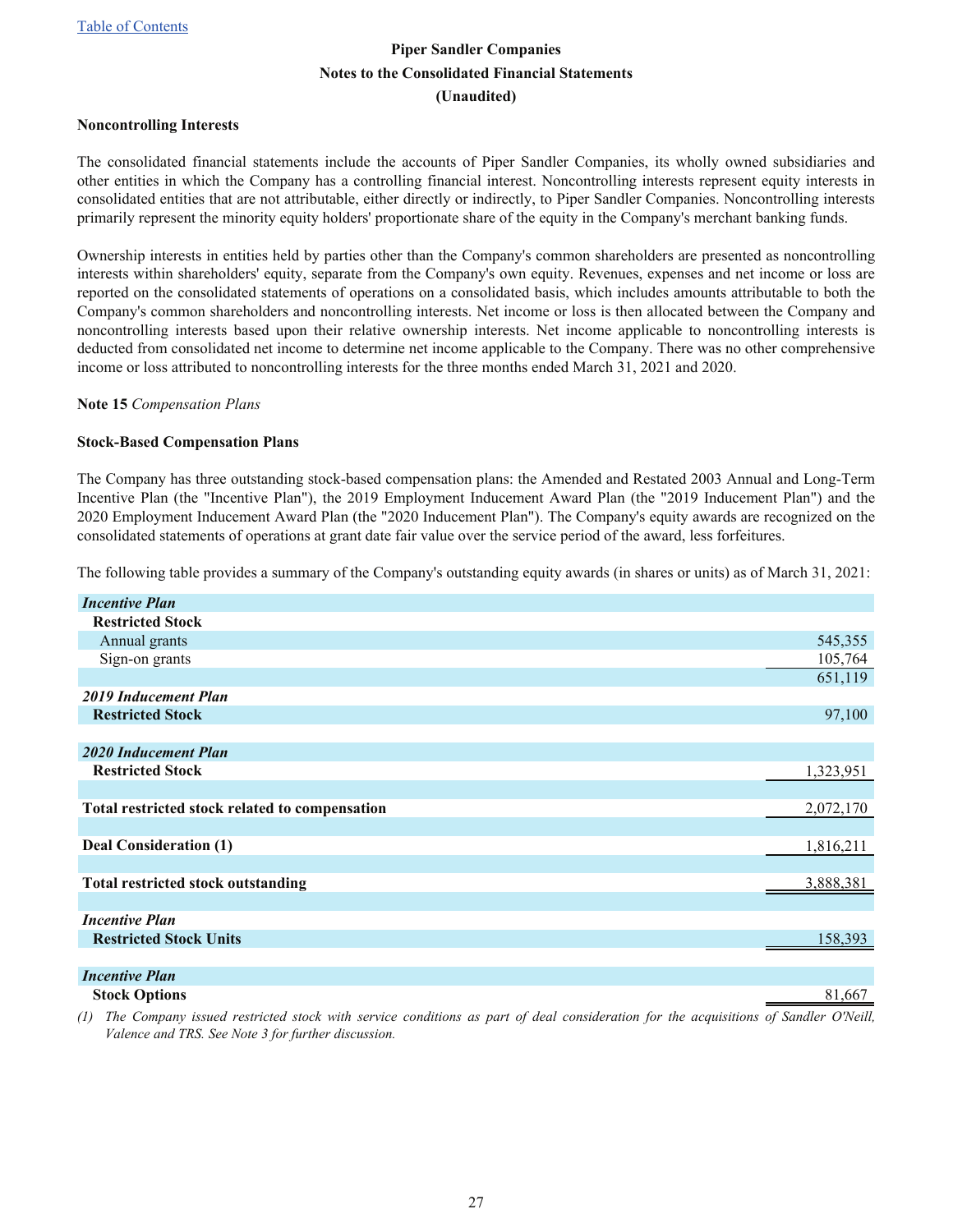#### *Incentive Plan*

The Incentive Plan permits the grant of equity awards, including restricted stock, restricted stock units and non-qualified stock options, to the Company's employees and directors for up to 9.4 million shares of common stock (1.4 million shares remained available for future issuance under the Incentive Plan as of March 31, 2021). The Company believes that such awards help align the interests of employees and directors with those of shareholders and serve as an employee retention tool. The Incentive Plan provides for accelerated vesting of awards if there is a severance event, a change in control of the Company (as defined in the Incentive Plan), in the event of a participant's death, and at the discretion of the compensation committee of the Company's board of directors.

#### *Restricted Stock Awards*

Restricted stock grants are valued at the market price of the Company's common stock on the date of grant and are amortized over the requisite service period. The Company grants shares of restricted stock to employees as part of year-end compensation ("Annual Grants") and upon initial hiring or as a retention award ("Sign-on Grants").

The Company's Annual Grants are made each year in February. Annual Grants vest ratably over three years in equal installments. The Annual Grants provide for continued vesting after termination of employment, so long as the employee does not violate certain post-termination restrictions set forth in the award agreement or any agreements entered into upon termination. The Company determined the service inception date precedes the grant date for the Annual Grants, and that the post-termination restrictions do not meet the criteria for an in-substance service condition, as defined by FASB Accounting Standards Codification Topic 718, "Compensation — Stock Compensation." Accordingly, restricted stock granted as part of the Annual Grants is expensed in the one-year period in which those awards are deemed to be earned, which is generally the calendar year preceding the February grant date. For example, the Company recognized compensation expense during fiscal year 2020 for its February 2021 Annual Grant. If an equity award related to the Annual Grants is forfeited as a result of violating the post-termination restrictions, the lower of the fair value of the award at grant date or the fair value of the award at the date of forfeiture is recorded within the consolidated statements of operations as a reversal of compensation expense.

Sign-on Grants are used as a recruiting tool for new employees and are issued to current employees as a retention tool. These awards have both cliff and ratable vesting terms, and the employees must fulfill service requirements in exchange for rights to the awards. Compensation expense is amortized on a straight-line basis from the grant date over the requisite service period, generally three to five years. Employees forfeit unvested shares upon termination of employment and a reversal of compensation expense is recorded.

Annually, the Company grants stock to its non-employee directors. The stock-based compensation paid to non-employee directors is fully expensed on the grant date and included within outside services expense on the consolidated statements of operations.

#### *Restricted Stock Units*

The Company grants restricted stock units to its leadership team ("Leadership Grants"). Restricted stock units will vest and convert to shares of common stock at the end of each 36-month performance period only if the Company satisfies predetermined performance and/or market conditions over the performance period. Under the terms of these awards, the number of units that will actually vest and convert to shares will be based on the extent to which the Company achieves specified targets during each performance period. The maximum payout leverage under these grants is 150 percent.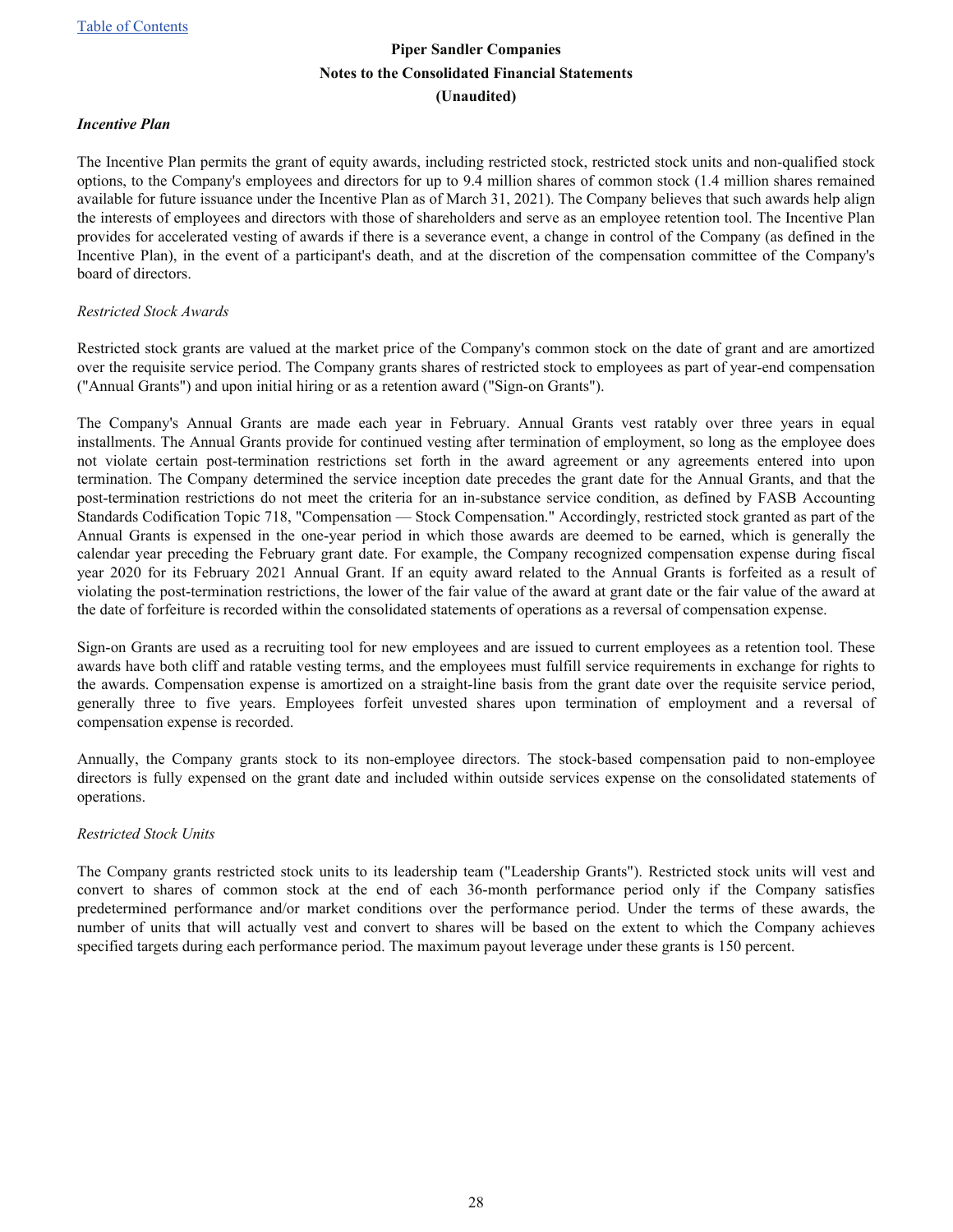#### **(Unaudited)**

Up to 75 percent of the award can be earned based on the Company achieving certain average adjusted return on equity targets, as defined in the terms of the award agreements. The fair value of this portion of the award was based on the closing price of the Company's common stock on the grant date. If the Company determines that it is probable that the performance condition will be achieved, compensation expense is amortized on a straight-line basis over the 36-month performance period. The probability that the performance condition will be achieved is reevaluated each reporting period with changes in estimated outcomes accounted for using a cumulative effect adjustment to compensation expense. Compensation expense will be recognized only if the performance condition is met. Employees forfeit unvested restricted stock units upon termination of employment with a corresponding reversal of compensation expense. As of March 31, 2021, the Company has determined that the probability of achieving the performance condition for each award is as follows:

|                   | <b>Probability of Achieving</b> |
|-------------------|---------------------------------|
| <b>Grant Year</b> | <b>Performance Condition</b>    |
| 2021              | 75%                             |
| 2020              | 75%                             |
| 2019              | 75%                             |

Up to 75 percent of the award can be earned based on the Company's total shareholder return relative to members of a predetermined peer group. The market condition must be met for the awards to vest and compensation cost will be recognized regardless if the market condition is satisfied. Compensation expense is amortized on a straight-line basis over the 36-month requisite service period. Employees forfeit unvested restricted stock units upon termination of employment with a corresponding reversal of compensation expense. For this portion of the awards, the fair value on the grant date was determined using a Monte Carlo simulation with the following assumptions:

|                   | <b>Risk-free</b>     | <b>Expected Stock</b>   |
|-------------------|----------------------|-------------------------|
| <b>Grant Year</b> | <b>Interest Rate</b> | <b>Price Volatility</b> |
| 2021              | $0.23\%$             | $43.2\%$                |
| 2020              | 1.40%                | 27.3%                   |
| 2019              | $2.50\%$             | 31.9%                   |
| 2018              | 2.40%                | 34.8%                   |
| 2017              | 1.62%                | 35.9%                   |

Because the market condition portion of the awards vesting depend on the Company's total shareholder return relative to a peer group, the valuation modeled the performance of the peer group as well as the correlation between the Company and the peer group. The expected stock price volatility assumptions were determined using historical volatility, as correlation coefficients can only be developed through historical volatility. The risk-free interest rates were determined based on three-year U.S. Treasury bond yields.

The compensation committee of the Company's board of directors included defined retirement provisions in its Leadership Grants, beginning with the February 2018 grant. Certain grantees meeting defined age and service requirements will be fully vested in the awards as long as performance and post-termination obligations are met throughout the performance period. These retirement-eligible grants are expensed in the period in which those awards are deemed to be earned, which is the calendar year preceding the February grant date.

#### *Stock Options*

On February 15, 2018, the Company granted options to certain executive officers. These options are expensed on a straight-line basis over the required service period of five years, based on the estimated fair value of the award on the date of grant. The exercise price per share is equal to the closing price on the date of grant plus ten percent. These options are subject to graded vesting, beginning on the third anniversary of the grant date, so long as the employee remains continuously employed by the Company. The maximum term of these stock options is ten years.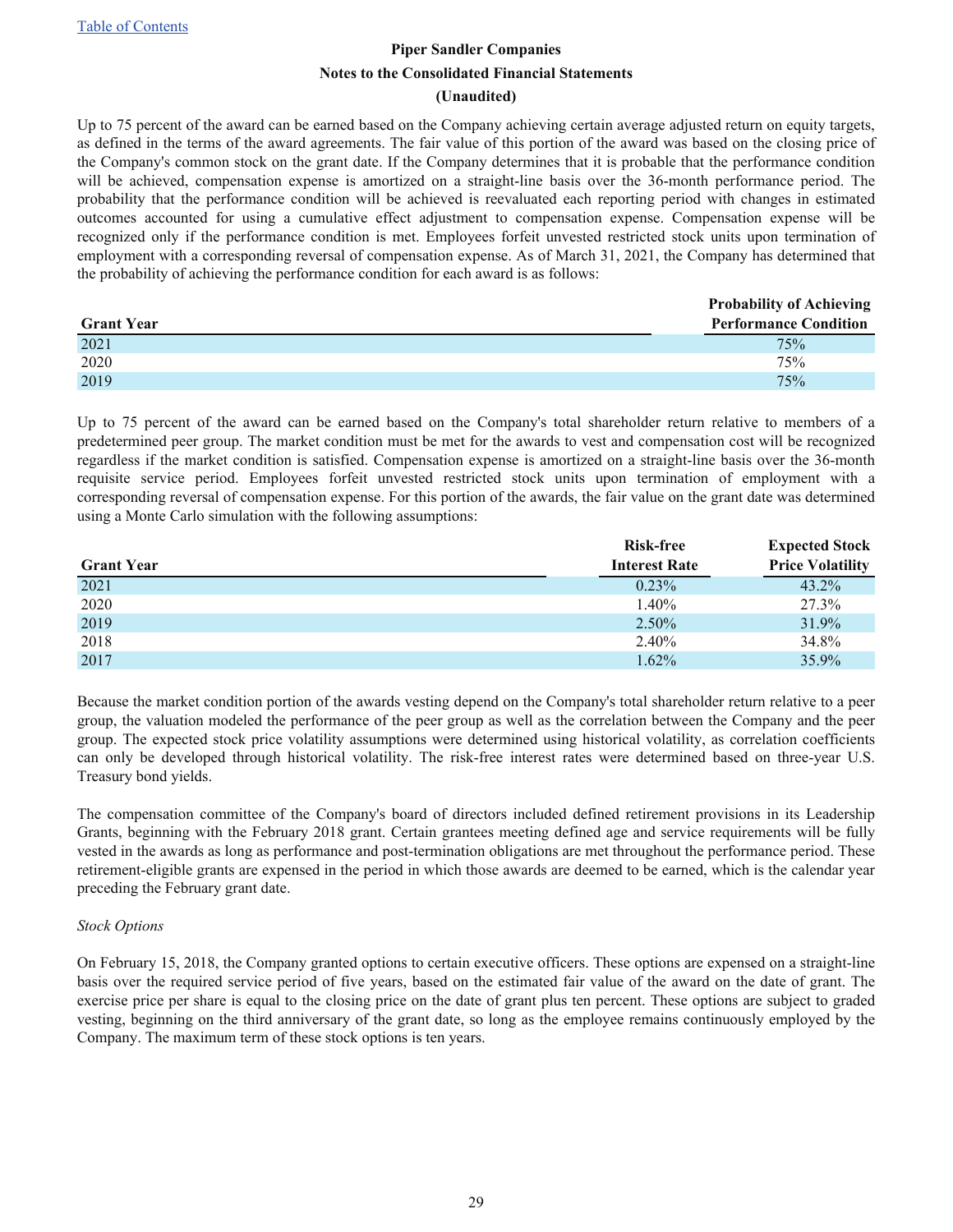#### **(Unaudited)**

The fair value of this stock option award was estimated on the date of grant using the Black-Scholes option-pricing model with the following assumptions:

| Risk-free interest rate                   | 2.82 %     |
|-------------------------------------------|------------|
| Dividend yield                            | $3.22 \%$  |
| Expected stock price volatility           | $37.20 \%$ |
| Expected life of options (in years)       | 7.0        |
| Fair value of options granted (per share) | 24 49      |

The risk-free interest rate assumption was based on the U.S. Treasury bond yield with a maturity equal to the expected life of the options. The dividend yield assumption was based on the assumed dividend payout over the expected life of the options. The expected stock price volatility assumption was determined using historical volatility, as correlation coefficients can only be developed through historical volatility.

#### *Inducement Plans*

Inducement plan awards are amortized as compensation expense on a straight-line basis over each respective vesting period. Employees forfeit unvested shares upon termination of employment and a reversal of compensation expense is recorded.

The Company established the 2019 Inducement Plan in conjunction with its acquisition of Weeden & Co. L.P. ("Weeden & Co."). On August 2, 2019, the Company granted \$7.3 million (97,752 shares) in restricted stock. These restricted shares are subject to graded vesting, generally beginning on the third anniversary of the grant date through August 2, 2023.

The Company established the 2020 Inducement Plan in conjunction with its acquisition of Sandler O'Neill. On January 3, 2020, the Company granted \$96.9 million (1,217,423 shares) in restricted stock. These restricted shares have both cliff and graded vesting terms with vesting periods of 18 months, three years or five years (with a weighted average service period of 3.7 years). On April 3, 2020, the Company granted \$5.5 million (114,000 shares) in restricted stock under the 2020 Inducement Plan in conjunction with its acquisition of Valence. These restricted shares are subject to graded vesting, generally beginning on the third anniversary of the grant date through April 3, 2025. On December 31, 2020, the Company granted \$2.9 million (29,194 shares) in restricted stock under the 2020 Inducement Plan in conjunction with its acquisition of TRS. These restricted shares are subject to ratable vesting over a three-year vesting period.

#### *Stock-Based Compensation Activity*

The following table summarizes the Company's stock-based compensation activity:

|                                                         | <b>Three Months Ended</b><br>March 31, |      |  |      |
|---------------------------------------------------------|----------------------------------------|------|--|------|
| (Amounts in millions)                                   |                                        | 2021 |  | 2020 |
| Stock-based compensation expense                        |                                        | 33.7 |  | 21.7 |
| <b>Forfeitures</b>                                      |                                        |      |  | 0.1  |
| Tax benefit related to stock-based compensation expense |                                        | 4.3  |  | 2.4  |

The following table summarizes the changes in the Company's unvested restricted stock:

|                          | <b>Unvested</b><br><b>Restricted Stock</b> |   | <b>Weighted Average</b><br><b>Grant Date</b> |
|--------------------------|--------------------------------------------|---|----------------------------------------------|
|                          | (in Shares)                                |   | <b>Fair Value</b>                            |
| <b>December 31, 2020</b> | 4,312,557                                  | S | 74.99                                        |
| Granted                  | 334,762                                    |   | 106.14                                       |
| Vested                   | (758, 553)                                 |   | 80.94                                        |
| Canceled                 | (385)                                      |   | 80.52                                        |
| <b>March 31, 2021</b>    | 3,888,381                                  |   | 76.51                                        |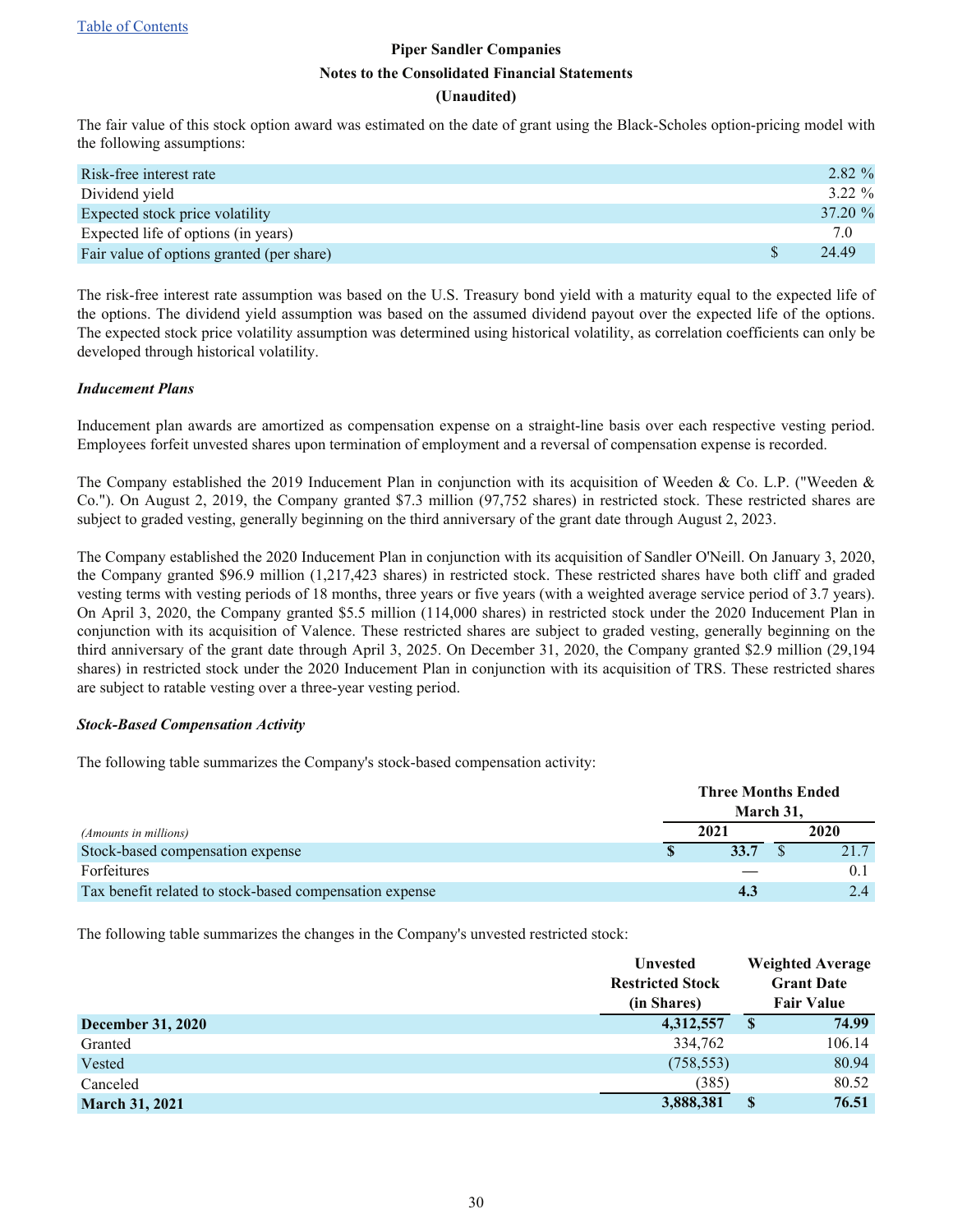[Table of Contents](#page-1-0)

## **Piper Sandler Companies Notes to the Consolidated Financial Statements (Unaudited)**

The following table summarizes the changes in the Company's unvested restricted stock units:

|                          | <b>Unvested</b><br><b>Restricted</b><br><b>Stock Units</b> |    | <b>Weighted Average</b><br><b>Grant Date</b><br><b>Fair Value</b> |
|--------------------------|------------------------------------------------------------|----|-------------------------------------------------------------------|
| <b>December 31, 2020</b> | 146,048                                                    | \$ | 85.60                                                             |
| Granted                  | 62,569                                                     |    | 103.69                                                            |
| Vested                   | (50, 224)                                                  |    | 92.93                                                             |
| Canceled                 |                                                            |    |                                                                   |
| <b>March 31, 2021</b>    | 158,393                                                    | S  | 90.43                                                             |

As of March 31, 2021, there was \$191.6 million of total unrecognized compensation cost related to restricted stock and restricted stock units expected to be recognized over a weighted average period of 2.8 years.

The following table summarizes the changes in the Company's outstanding stock options:

|                                       | <b>Options</b><br>Outstanding |          | Weighted<br>Average<br><b>Exercise Price</b> | <b>Weighted Average</b><br>Remaining<br><b>Contractual Term</b><br>(in Years) | Aggregate<br><b>Intrinsic Value</b> |
|---------------------------------------|-------------------------------|----------|----------------------------------------------|-------------------------------------------------------------------------------|-------------------------------------|
| <b>December 31, 2020</b>              | 81,667                        | \$       | 99.00                                        | 7.1                                                                           | \$<br>155,167                       |
| Granted                               |                               |          |                                              |                                                                               |                                     |
| Exercised                             |                               |          |                                              |                                                                               |                                     |
| Canceled                              |                               |          |                                              |                                                                               |                                     |
| Expired                               |                               |          |                                              |                                                                               |                                     |
| <b>March 31, 2021</b>                 | 81,667                        | \$       | 99.00                                        | 6.9                                                                           | \$<br>869,754                       |
|                                       |                               |          |                                              |                                                                               |                                     |
| Options exercisable at March 31, 2021 | 27,222                        | <b>S</b> | 99.00                                        | 6.9                                                                           | \$<br>289,914                       |

As of March 31, 2021, there was \$0.8 million of unrecognized compensation cost related to stock options expected to be recognized over a weighted average period of 1.9 years.

#### **Deferred Compensation Plans**

The Company maintains various deferred compensation arrangements for employees.

The Mutual Fund Restricted Share Investment Plan is a fully funded deferred compensation plan which allowed eligible employees to receive a portion of their incentive compensation in restricted mutual fund shares ("MFRS Awards") of investment funds. MFRS Awards are awarded to qualifying employees in February of each year, and represent a portion of their compensation for performance in the preceding year similar to the Company's Annual Grants. MFRS Awards vest ratably over three years in equal installments and provide for continued vesting after termination of employment so long as the employee does not violate certain post-termination restrictions set forth in the award agreement or any agreement entered into upon termination. Forfeitures are recorded as a reduction of compensation and benefits expense within the consolidated statements of operations. MFRS Awards are owned by employee recipients (subject to aforementioned vesting restrictions) and as such are not included on the consolidated statements of financial condition.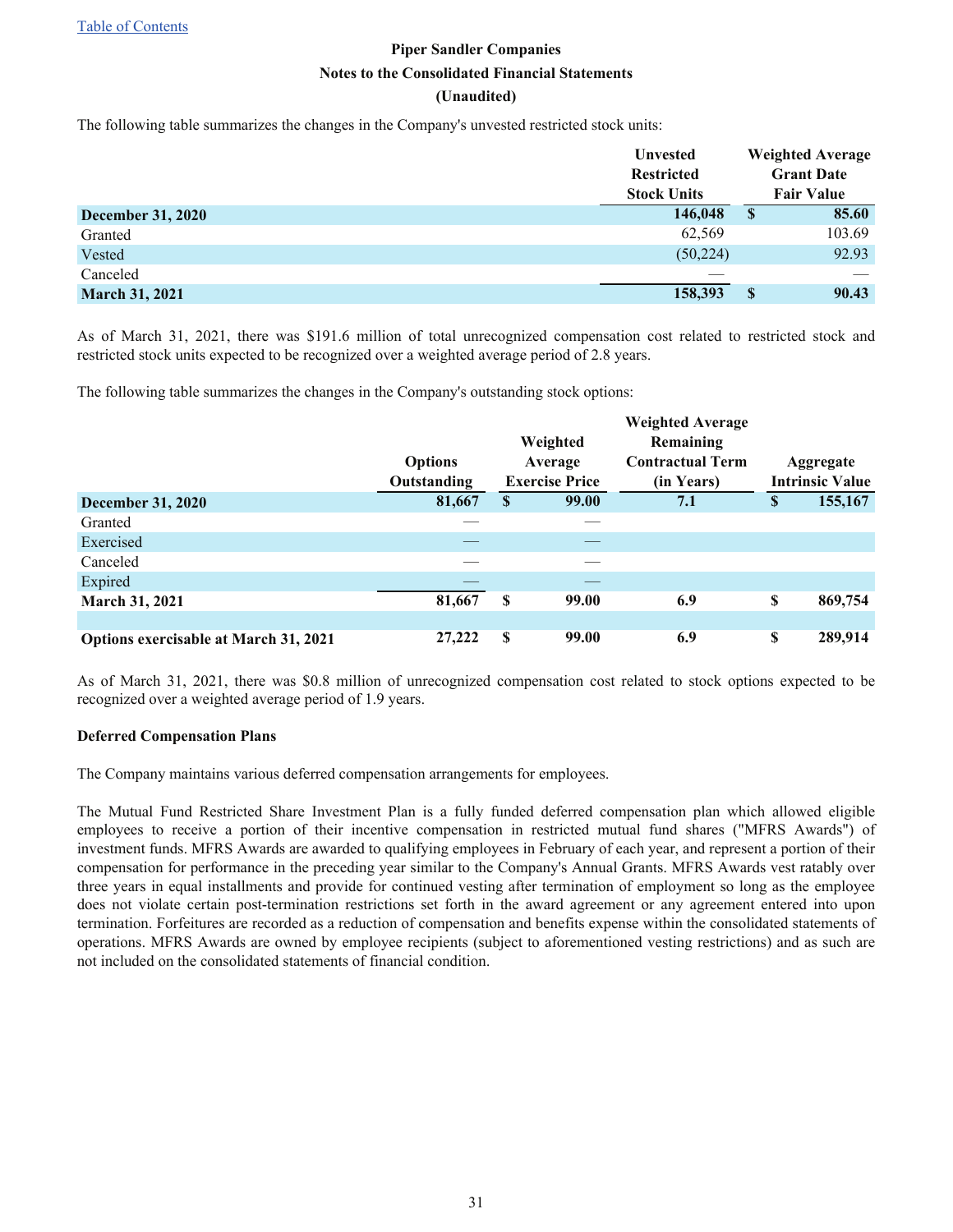#### **(Unaudited)**

<span id="page-31-0"></span>The nonqualified deferred compensation plan is an unfunded plan which allows certain highly compensated employees, at their election, to defer a portion of their compensation. This plan was closed to future deferral elections by participants for performance periods beginning after December 31, 2017. The amounts deferred under this plan are held in a grantor trust. The Company invests, as a principal, in investments to economically hedge its obligation under the nonqualified deferred compensation plan. Investments in the grantor trust, consisting of mutual funds, totaled \$16.8 million and \$16.3 million as of March 31, 2021 and December 31, 2020, respectively, and are included in investments on the consolidated statements of financial condition. A corresponding deferred compensation liability is included in accrued compensation on the consolidated statements of financial condition. The compensation deferred by the employees was expensed in the period earned. Changes in the fair value of the investments made by the Company are reported in investment income and changes in the corresponding deferred compensation liability are reflected as compensation and benefits expense on the consolidated statements of operations.

In addition to the 2019 Inducement Plan established in conjunction with its acquisition of Weeden  $\&$  Co., the Company entered into acquisition-related compensation arrangements with certain Weeden & Co. equity owners, a portion of whom are now employees of the Company. Additional cash of up to \$31.5 million may be earned if a net revenue target is achieved during the period from January 1, 2020 to June 30, 2021 ("Weeden Earnout"). Employees must fulfill service requirements in exchange for the rights to the additional payment. Amounts estimated to be payable to employees will be recorded as compensation expense on the consolidated statements of operations over the requisite performance period. The Company recorded a liability as of the acquisition date for the fair value related to non-employee equity owners, and is required to adjust this liability through the statement of operations for any changes after the acquisition date. If earned, the Weeden Earnout will be paid by September 30, 2021. As of March 31, 2021, the Company expects the maximum Weeden Earnout will be earned and has accrued a total of \$27.2 million related to this additional cash payment. The Company recorded \$2.2 million and \$17.6 million in non-interest expenses related to the Weeden Earnout for the three months ended March 31, 2021 and 2020, respectively.

#### **Note 16** *Earnings Per Share ("EPS")*

Basic earnings/(loss) per common share is computed by dividing net income/(loss) applicable to Piper Sandler Companies by the weighted average number of common shares outstanding for the period. Diluted earnings/(loss) per common share is calculated by adjusting the weighted average outstanding shares to assume conversion of all potentially dilutive stock options, restricted stock units and non-participating restricted shares.

|                                                         |   | <b>Three Months Ended</b><br>March 31, |    |              |  |  |
|---------------------------------------------------------|---|----------------------------------------|----|--------------|--|--|
| (Amounts in thousands, except per share data)           |   | 2021                                   |    | 2020         |  |  |
| Net income/(loss) applicable to Piper Sandler Companies | S | 49,459<br><sup>\$</sup>                |    | (14, 727)    |  |  |
|                                                         |   |                                        |    |              |  |  |
| Shares for basic and diluted calculations:              |   |                                        |    |              |  |  |
| Average shares used in basic computation                |   | 14,374                                 |    | 13,796       |  |  |
| Restricted stock units                                  |   | 131                                    |    | 106          |  |  |
| Non-participating restricted shares (1)                 |   | 1,962                                  |    | 509          |  |  |
| Average shares used in diluted computation              |   | 16,467                                 |    | $14,411$ (2) |  |  |
|                                                         |   |                                        |    |              |  |  |
| Earnings/(loss) per common share:                       |   |                                        |    |              |  |  |
| <b>Basic</b>                                            | S | 3.44                                   | -S | (1.07)       |  |  |
| Diluted                                                 | S | <b>3.00</b>                            | -S | $(1.07)$ (2) |  |  |
|                                                         |   |                                        |    |              |  |  |

The computation of EPS is as follows:

*(1) Dividends on non-participating restricted shares are forfeitable until vested.*

*(2) Earnings per diluted common share is calculated using the basic weighted average number of common shares outstanding for periods in which a loss is incurred.*

The average shares used in the diluted computation excluded anti-dilutive stock options and non-participating restricted shares of 0.1 million and 2.8 million for the three months ended March 31, 2021 and 2020, respectively.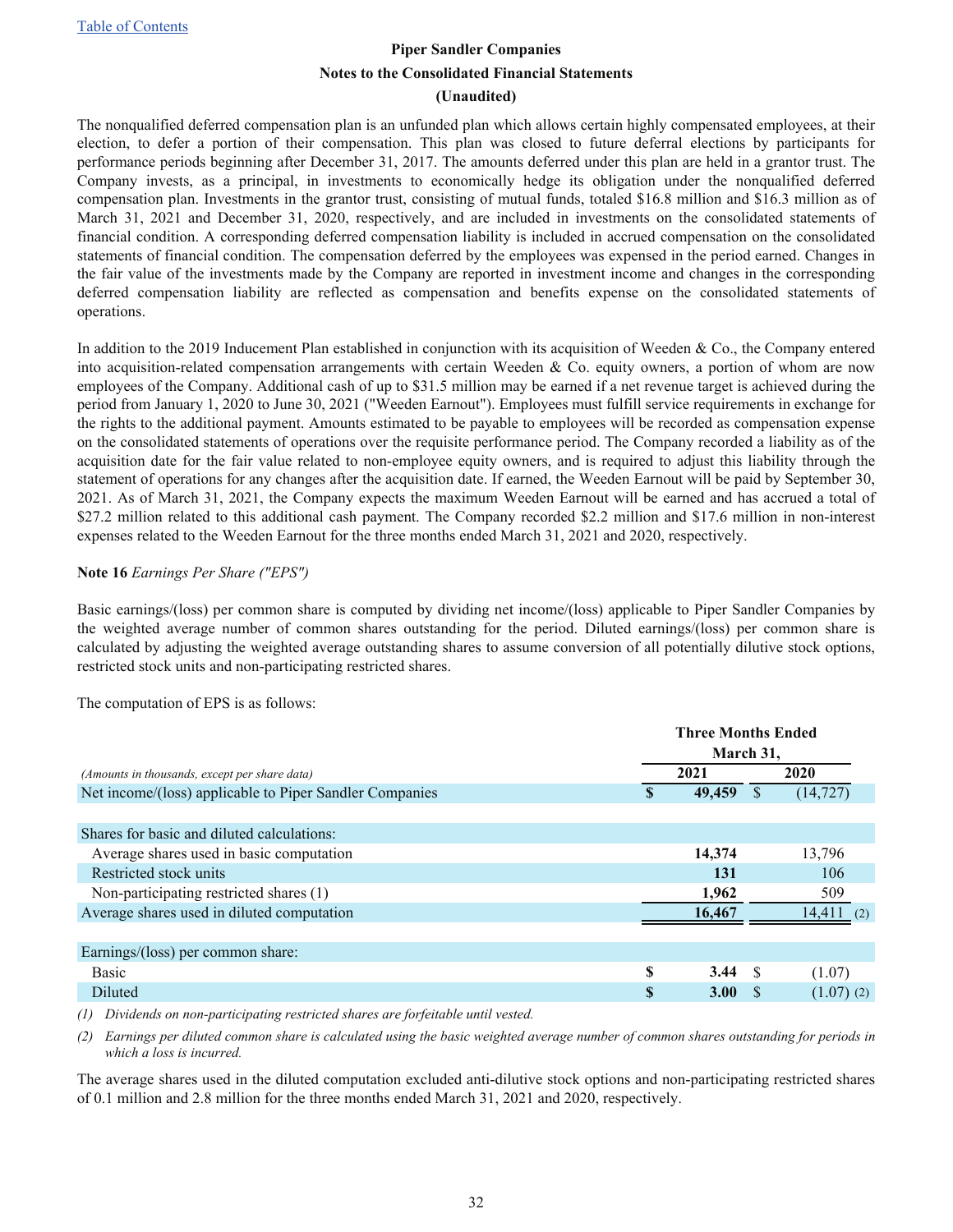#### <span id="page-32-0"></span>**Note 17** *Revenues and Business Information*

The Company's activities as an investment bank and institutional securities firm constitute a single business segment. The substantial majority of the Company's net revenues and long-lived assets are located in the U.S.

Reportable financial results are as follows:

| 2021<br>2020<br>(Amounts in thousands)<br>Investment banking<br>Advisory services<br>152,849<br>\$<br>111,226<br>\$<br>Corporate financing<br>116,136<br>25,176<br>Municipal financing<br>27,089<br>22,596<br>Total investment banking<br>296,074<br>158,998<br>Institutional brokerage<br>Equity brokerage<br>43,234<br>47,853<br>Fixed income services<br>66,254<br>41,290<br>Total institutional brokerage<br>109,488<br>89,143<br>2,057<br>Interest income<br>6,065<br>Investment income/(loss)<br>23,768<br>(13, 826)<br>Total revenues<br>431,387<br>240,380 |
|--------------------------------------------------------------------------------------------------------------------------------------------------------------------------------------------------------------------------------------------------------------------------------------------------------------------------------------------------------------------------------------------------------------------------------------------------------------------------------------------------------------------------------------------------------------------|
|                                                                                                                                                                                                                                                                                                                                                                                                                                                                                                                                                                    |
|                                                                                                                                                                                                                                                                                                                                                                                                                                                                                                                                                                    |
|                                                                                                                                                                                                                                                                                                                                                                                                                                                                                                                                                                    |
|                                                                                                                                                                                                                                                                                                                                                                                                                                                                                                                                                                    |
|                                                                                                                                                                                                                                                                                                                                                                                                                                                                                                                                                                    |
|                                                                                                                                                                                                                                                                                                                                                                                                                                                                                                                                                                    |
|                                                                                                                                                                                                                                                                                                                                                                                                                                                                                                                                                                    |
|                                                                                                                                                                                                                                                                                                                                                                                                                                                                                                                                                                    |
|                                                                                                                                                                                                                                                                                                                                                                                                                                                                                                                                                                    |
|                                                                                                                                                                                                                                                                                                                                                                                                                                                                                                                                                                    |
|                                                                                                                                                                                                                                                                                                                                                                                                                                                                                                                                                                    |
|                                                                                                                                                                                                                                                                                                                                                                                                                                                                                                                                                                    |
|                                                                                                                                                                                                                                                                                                                                                                                                                                                                                                                                                                    |
|                                                                                                                                                                                                                                                                                                                                                                                                                                                                                                                                                                    |
|                                                                                                                                                                                                                                                                                                                                                                                                                                                                                                                                                                    |
|                                                                                                                                                                                                                                                                                                                                                                                                                                                                                                                                                                    |
|                                                                                                                                                                                                                                                                                                                                                                                                                                                                                                                                                                    |
| 2,780<br>4,212<br>Interest expense                                                                                                                                                                                                                                                                                                                                                                                                                                                                                                                                 |
|                                                                                                                                                                                                                                                                                                                                                                                                                                                                                                                                                                    |
| 428,607<br>236,168<br>Net revenues                                                                                                                                                                                                                                                                                                                                                                                                                                                                                                                                 |
|                                                                                                                                                                                                                                                                                                                                                                                                                                                                                                                                                                    |
| Non-interest expenses<br>345,740<br>270,197                                                                                                                                                                                                                                                                                                                                                                                                                                                                                                                        |
|                                                                                                                                                                                                                                                                                                                                                                                                                                                                                                                                                                    |
| Pre-tax income/(loss)<br>82,867<br>(34,029)<br><sup>S</sup><br>-S                                                                                                                                                                                                                                                                                                                                                                                                                                                                                                  |
| 19.3 %<br>$(14.4)\%$<br>Pre-tax margin                                                                                                                                                                                                                                                                                                                                                                                                                                                                                                                             |

#### **Note 18** *Net Capital Requirements and Other Regulatory Matters*

Piper Sandler is registered as a securities broker dealer with the SEC and is a member of various SROs and securities exchanges. The Financial Industry Regulatory Authority, Inc. ("FINRA") serves as Piper Sandler's primary SRO. Piper Sandler is subject to the uniform net capital rule of the SEC and the net capital rule of FINRA. Piper Sandler has elected to use the alternative method permitted by the SEC rule which requires that it maintain minimum net capital of \$1.0 million. Advances to affiliates, repayment of subordinated debt, dividend payments and other equity withdrawals by Piper Sandler are subject to certain approvals, notifications and other provisions of SEC and FINRA rules.

At March 31, 2021, net capital calculated under the SEC rule was \$219.2 million, and exceeded the minimum net capital required under the SEC rule by \$218.2 million.

The Company's committed short-term credit facility, revolving credit facility and its Notes with PIMCO include covenants requiring Piper Sandler to maintain minimum net capital of \$120 million. CP Notes issued under CP Series II A include a covenant that requires Piper Sandler to maintain excess net capital of \$100 million. The Company's fully disclosed clearing agreement with Pershing also includes a covenant requiring Piper Sandler to maintain excess net capital of \$120 million.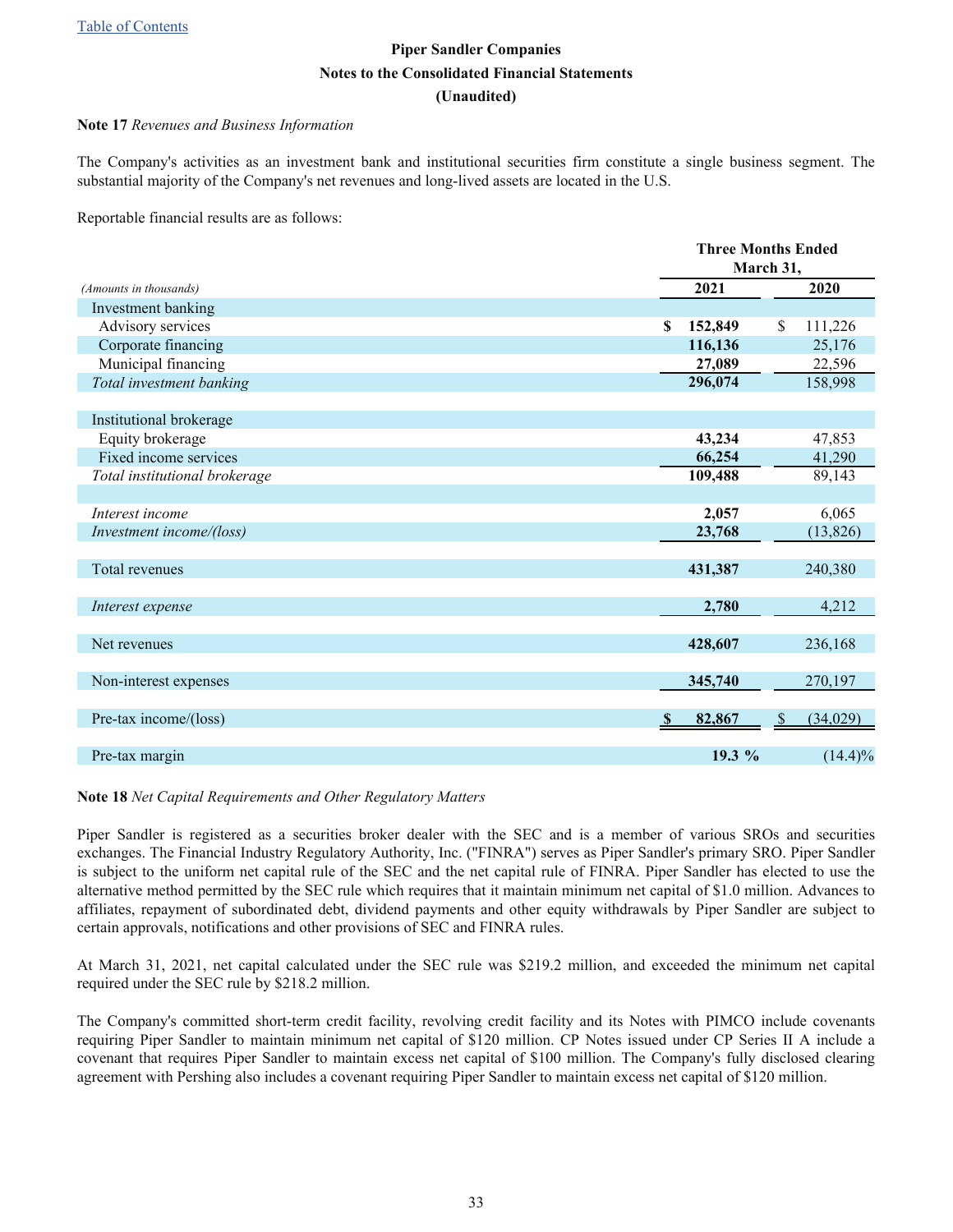#### **(Unaudited)**

<span id="page-33-0"></span>Piper Sandler Ltd., a broker dealer subsidiary registered in the United Kingdom, is subject to the capital requirements of the Prudential Regulation Authority and the Financial Conduct Authority. As of March 31, 2021, Piper Sandler Ltd. was in compliance with the capital requirements of the Prudential Regulation Authority and the Financial Conduct Authority.

Piper Sandler Hong Kong Limited is licensed by the Hong Kong Securities and Futures Commission, which is subject to the liquid capital requirements of the Securities and Futures (Financial Resources) Rule promulgated under the Securities and Futures Ordinance. At March 31, 2021, Piper Sandler Hong Kong Limited was in compliance with the liquid capital requirements of the Hong Kong Securities and Futures Commission.

#### **Note 19** *Income Taxes*

The Company recorded income tax expense of \$17.3 million and an income tax benefit of \$11.8 million for the three months ended March 31, 2021 and 2020, respectively. Income tax expense/(benefit) included a tax benefit of \$1.3 million and \$0.2 million for the three months ended March 31, 2021 and 2020, respectively, related to stock-based compensation awards vesting at values greater than the grant price.

The Coronavirus Aid, Relief, and Economic Security Act (the "CARES Act"), which was enacted by the U.S. federal government on March 27, 2020 in response to the COVID-19 pandemic, contains tax provisions allowing a five-year carry back of any net operating losses incurred during federal tax years 2018, 2019 and 2020, to periods when the corporate federal tax rate was 35 percent. FASB Accounting Standards Codification Topic 740, "Income Taxes," requires companies to recognize the effect of tax law changes in the period of enactment. For the three months ended March 31, 2020, the Company recorded \$4.6 million of income tax benefits related to the tax provisions in the CARES Act.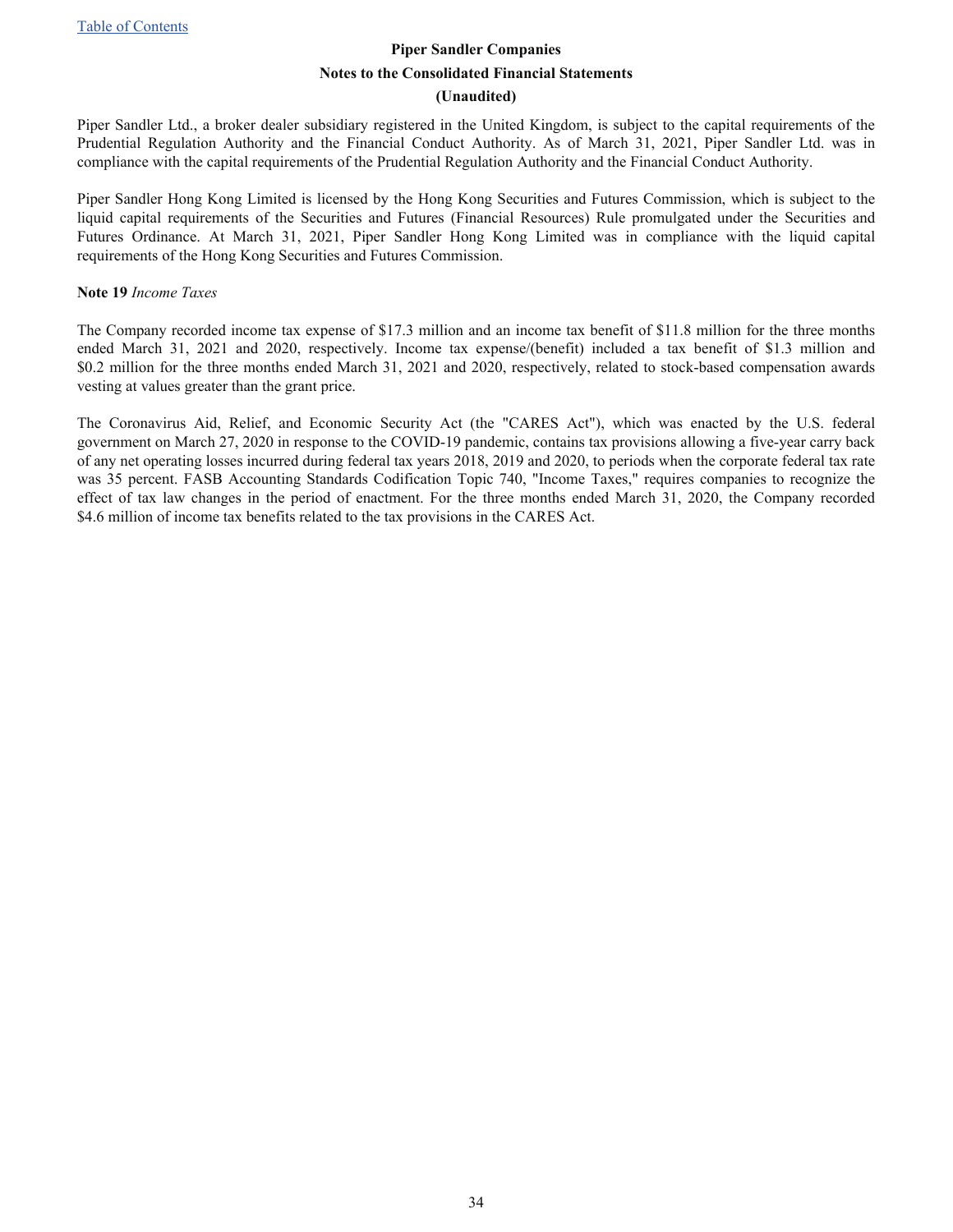#### <span id="page-34-0"></span>**ITEM 2.** *MANAGEMENT'S DISCUSSION AND ANALYSIS OF FINANCIAL CONDITION AND RESULTS OF OPERATIONS.*

The following information should be read in conjunction with the accompanying unaudited consolidated financial statements and related notes and exhibits included elsewhere in this Quarterly Report on Form 10-Q. Certain statements in this Quarterly Report on Form 10-Q may be considered forward-looking. Statements that are not historical or current facts, including statements about beliefs and expectations, are forward-looking statements. These forward-looking statements include, among other things, statements other than historical information or statements of current conditions and may relate to our future plans and objectives and results, and also may include our belief regarding the effect of various legal proceedings, as set forth under "Legal Proceedings" in Part I, Item 3 of our Annual Report on Form 10-K for the year ended December 31, 2020 and in our subsequent reports filed with the Securities and Exchange Commission ("SEC"). Forward-looking statements involve inherent risks and uncertainties, and important factors could cause actual results to differ materially from those anticipated, including those factors discussed below under "External Factors Impacting Our Business" as well as the factors identified under "Risk Factors" in Part I, Item 1A of our Annual Report on Form 10-K for the year ended December 31, 2020, as updated in our subsequent reports filed with the SEC and under "Risk Factors" in Part II, Item 1A of this Quarterly Report on Form 10-Q. Forward-looking statements speak only as of the date they are made, and we undertake no obligation to update them in light of new information or future events.

#### **Explanation of Non-GAAP Financial Measures**

We have included financial measures that are not prepared in accordance with U.S. generally accepted accounting principles ("GAAP"). These non-GAAP financial measures include adjustments to exclude (1) revenues and expenses related to noncontrolling interests, (2) interest expense on long-term financing from net revenues, (3) amortization of intangible assets related to acquisitions, (4) compensation and non-compensation expenses from acquisition-related agreements and (5) acquisition-related restructuring and integration costs. The adjusted weighted average diluted shares outstanding used in the calculation of non-GAAP earnings per diluted common share contains an adjustment to include the common shares for unvested restricted stock awards with service conditions granted pursuant to the acquisitions of SOP Holdings, LLC and its subsidiaries, including Sandler O'Neill & Partners, L.P. (collectively, "Sandler O'Neill"), The Valence Group ("Valence") and TRS Advisors LLC ("TRS"). These adjustments affect the following financial measures: net revenues, compensation expenses, non-compensation expenses, income tax expense/(benefit), net income/(loss) applicable to Piper Sandler Companies, earnings/ (loss) per diluted common share, non-interest expenses, pre-tax income/(loss) and pre-tax margin. Management believes that presenting these results and measures on an adjusted basis in conjunction with the corresponding U.S. GAAP measures provides the most meaningful basis for comparison of our operating results across periods and enhances the overall understanding of our current financial performance by excluding certain items that may not be indicative of our core operating results. The non-GAAP financial measures should be considered in addition to, not as a substitute for, measures of financial performance prepared in accordance with U.S. GAAP.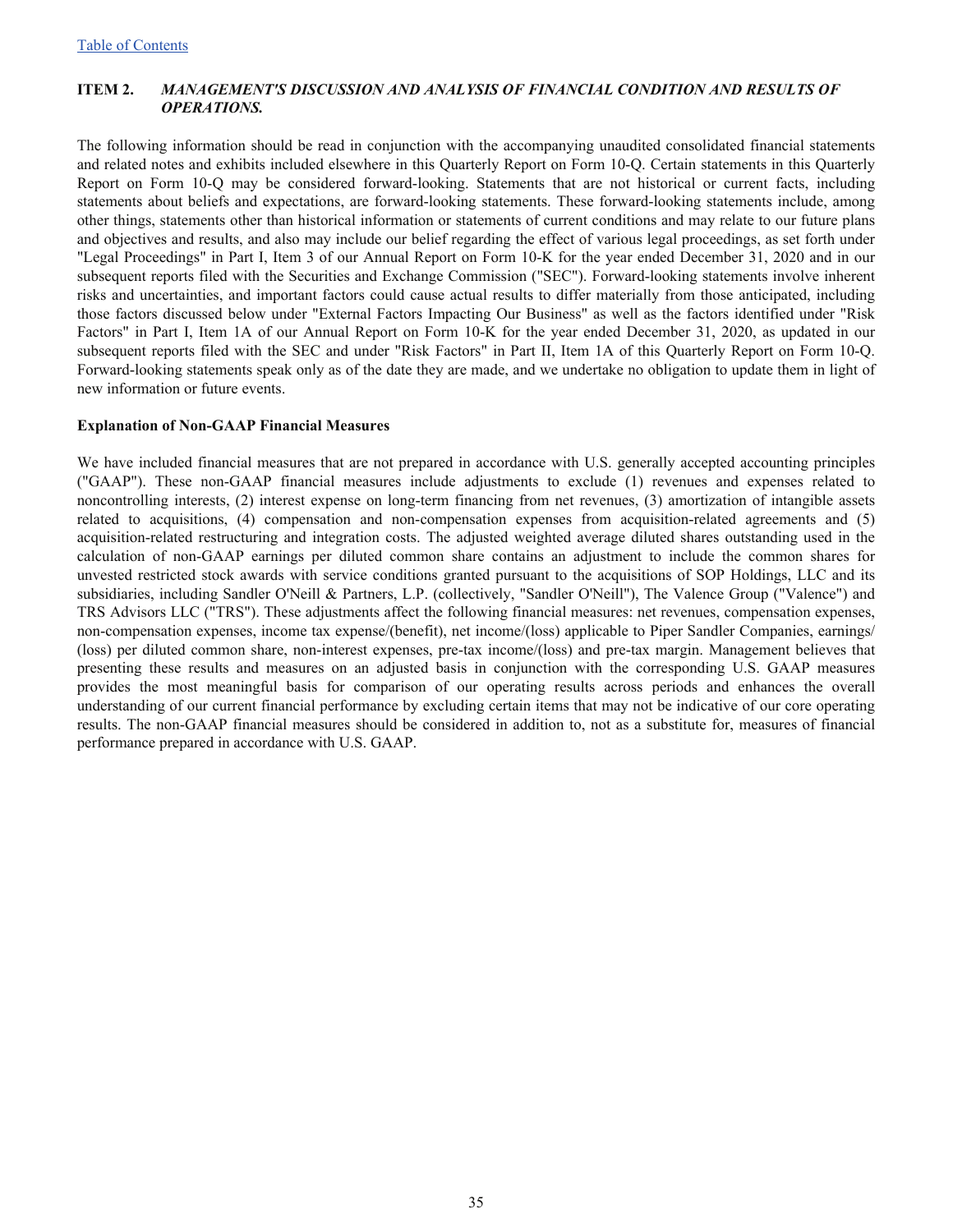#### **Executive Overview**

Our business principally consists of providing investment banking and institutional brokerage services to corporations, private equity groups, public entities, non-profit entities and institutional investors in the United States and Europe. We operate through one reportable business segment. Refer to our Annual Report on Form 10-K for the year ended December 31, 2020 for a full description of our business, including our business strategy.

During 2020, we took the following important steps in the execution of our business strategy:

- On December 31, 2020, we completed the acquisition of TRS, an advisory firm offering restructuring and reorganization services to companies in public, private and governmental settings. The transaction expanded the scale of our restructuring advisory business.
- On April 3, 2020, we completed the acquisition of Valence, an investment bank offering mergers and acquisitions advisory services to companies and financial sponsors with a focus on the chemicals, materials and related sectors. The transaction added a new industry sector and expanded our presence in Europe.
- On January 3, 2020, we completed the acquisition of Sandler O'Neill, a full-service investment banking firm and broker dealer focused on the financial services industry. The acquisition of Sandler O'Neill expanded our advisory services revenues, diversified and enhanced scale in corporate financings, added a differentiated fixed income services business, and increased scale in our equity brokerage business.

#### *Financial Highlights*

|                                                           | <b>Three Months Ended</b> |           |              |            |        |
|-----------------------------------------------------------|---------------------------|-----------|--------------|------------|--------|
|                                                           |                           | Mar. 31,  |              | Mar. 31,   | 2021   |
| (Amounts in thousands, except per share data)             |                           | 2021      |              | 2020       | v2020  |
| <b>U.S. GAAP</b>                                          |                           |           |              |            |        |
| Net revenues                                              |                           | \$428,607 |              | \$236,168  | 81.5%  |
| Compensation and benefits                                 |                           | 280,328   |              | 188,124    | 49.0   |
| Non-compensation expenses                                 |                           | 65,412    |              | 82,073     | (20.3) |
| Income/(loss) before income tax expense/(benefit)         |                           | 82,867    |              | (34,029)   | N/M    |
| Net income/(loss) applicable to Piper Sandler Companies   |                           | 49,459    |              | (14, 727)  | N/M    |
| Earnings/(loss) per diluted common share                  | $\mathbf S$               | 3.00      | $\mathbb{S}$ | (1.07)     | N/M    |
|                                                           |                           |           |              |            |        |
| Ratios and margin                                         |                           |           |              |            |        |
| Compensation ratio                                        |                           | 65.4 %    |              | 79.7 %     |        |
| Non-compensation ratio                                    |                           | 15.3 %    |              | 34.8 %     |        |
| Pre-tax margin                                            |                           | 19.3 $%$  |              | $(14.4)\%$ |        |
|                                                           |                           |           |              |            |        |
| Non-GAA $P^{(1)}$                                         |                           |           |              |            |        |
| Adjusted net revenues                                     |                           | \$413,751 |              | \$244,922  | 68.9 % |
| Adjusted compensation and benefits                        |                           | 254,268   |              | 158,693    | 60.2   |
| Adjusted non-compensation expenses                        |                           | 56,748    |              | 57,216     | (0.8)  |
| Adjusted operating income                                 |                           | 102,735   |              | 29,013     | 254.1  |
| Adjusted net income applicable to Piper Sandler Companies |                           | 75,479    |              | 25,424     | 196.9  |
| Adjusted earnings per diluted common share                | \$                        | 4.13      | \$           | 1.48       | 179.1  |
|                                                           |                           |           |              |            |        |
| Adjusted ratios and margin                                |                           |           |              |            |        |
| Adjusted compensation ratio                               |                           | 61.5 $%$  |              | 64.8 %     |        |
| Adjusted non-compensation ratio                           |                           | 13.7 $%$  |              | 23.4 %     |        |
| Adjusted operating margin                                 |                           | 24.8 %    |              | 11.8 %     |        |

*N/M – Not meaningful*

See the "Results of Operations" section for additional information.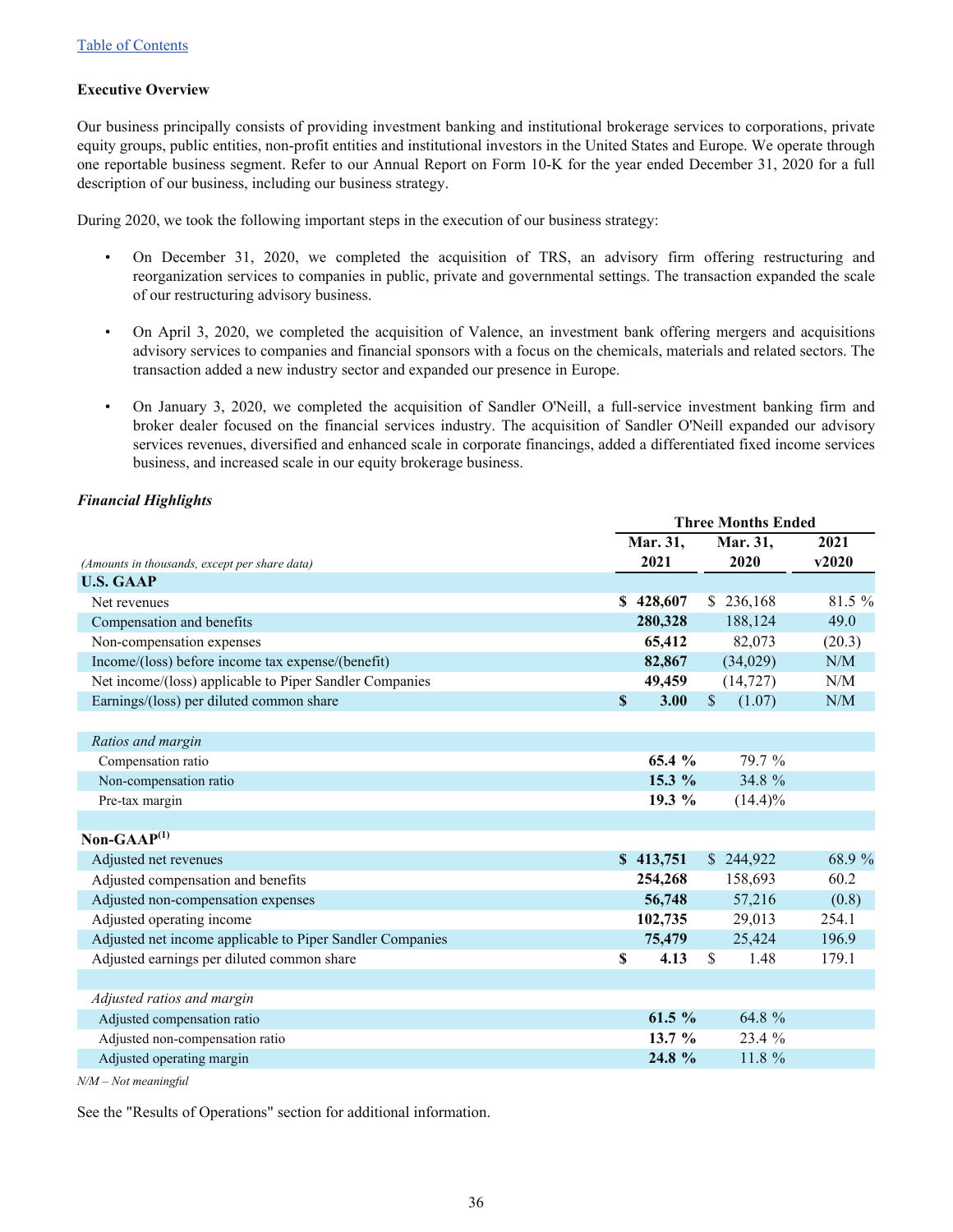## [Table of Contents](#page-1-0)

#### *(1) Reconciliation of U.S. GAAP to adjusted non-GAAP financial information*

|                                                                           |                  | <b>Three Months Ended</b> |                  |           |
|---------------------------------------------------------------------------|------------------|---------------------------|------------------|-----------|
|                                                                           |                  | March 31,                 |                  |           |
| (Amounts in thousands, except per share data)                             |                  | 2021                      |                  | 2020      |
| Net revenues:                                                             |                  |                           |                  |           |
| Net revenues - U.S. GAAP basis                                            | \$               | 428,607                   | S                | 236,168   |
| Adjustments:                                                              |                  |                           |                  |           |
| Revenue related to noncontrolling interests                               |                  | (17, 143)                 |                  | 6,536     |
| Interest expense on long-term financing                                   |                  | 2,287                     |                  | 2,218     |
| Adjusted net revenues                                                     | S                | 413,751                   | S                | 244,922   |
|                                                                           |                  |                           |                  |           |
| <b>Compensation and benefits:</b>                                         |                  |                           |                  |           |
| Compensation and benefits - U.S. GAAP basis                               | S                | 280,328                   | $\mathcal{S}$    | 188,124   |
| Adjustment:                                                               |                  |                           |                  |           |
| Compensation from acquisition-related agreements                          |                  | (26,060)                  |                  | (29, 431) |
| Adjusted compensation and benefits                                        | S                | 254,268                   | \$               | 158,693   |
| Non-compensation expenses:                                                |                  |                           |                  |           |
| Non-compensation expenses - U.S. GAAP basis                               | $\boldsymbol{s}$ | 65,412                    | \$               | 82,073    |
| Adjustments:                                                              |                  |                           |                  |           |
| Non-compensation expenses related to noncontrolling interests             |                  | (1,009)                   |                  | (992)     |
| Acquisition-related restructuring and integration costs                   |                  | (135)                     |                  | (1, 902)  |
| Amortization of intangible assets related to acquisitions                 |                  | (7,520)                   |                  | (9,878)   |
| Non-compensation expenses from acquisition-related agreements             |                  |                           |                  | (12,085)  |
| Adjusted non-compensation expenses                                        | $\boldsymbol{s}$ | 56,748                    | $\mathcal S$     | 57,216    |
|                                                                           |                  |                           |                  |           |
| Income/(loss) before income tax expense/(benefit):                        |                  |                           |                  |           |
| $Income/(loss)$ before income tax expense/(benefit) – U.S. GAAP basis     | \$               | 82,867                    | \$               | (34, 029) |
| Adjustments:                                                              |                  |                           |                  |           |
| Revenue related to noncontrolling interests                               |                  | (17, 143)                 |                  | 6,536     |
| Interest expense on long-term financing                                   |                  | 2,287                     |                  | 2,218     |
| Non-compensation expenses related to noncontrolling interests             |                  | 1,009                     |                  | 992       |
| Compensation from acquisition-related agreements                          |                  | 26,060                    |                  | 29,431    |
| Acquisition-related restructuring and integration costs                   |                  | 135                       |                  | 1,902     |
| Amortization of intangible assets related to acquisitions                 |                  | 7,520                     |                  | 9,878     |
| Non-compensation expenses from acquisition-related agreements             |                  |                           |                  | 12,085    |
| Adjusted operating income                                                 | $\boldsymbol{s}$ | 102,735                   | $\boldsymbol{s}$ | 29,013    |
| Interest expense on long-term financing                                   |                  | (2, 287)                  |                  | (2,218)   |
| Adjusted income before adjusted income tax expense                        | \$               | 100,448                   |                  | 26,795    |
| <b>Net income/(loss) applicable to Piper Sandler Companies:</b>           |                  |                           |                  |           |
| Net income/(loss) applicable to Piper Sandler Companies - U.S. GAAP basis | \$               | 49,459                    | \$               | (14, 727) |
| Adjustments:                                                              |                  |                           |                  |           |
| Compensation from acquisition-related agreements                          |                  | 19,997                    |                  | 22,343    |
| Acquisition-related restructuring and integration costs                   |                  | 112                       |                  | 1,419     |
| Amortization of intangible assets related to acquisitions                 |                  | 5,911                     |                  | 7,373     |
| Non-compensation expenses from acquisition-related agreements             |                  |                           |                  | 9,016     |
| Adjusted net income applicable to Piper Sandler Companies                 | \$               | 75,479                    | $\mathcal S$     | 25,424    |
|                                                                           |                  |                           |                  |           |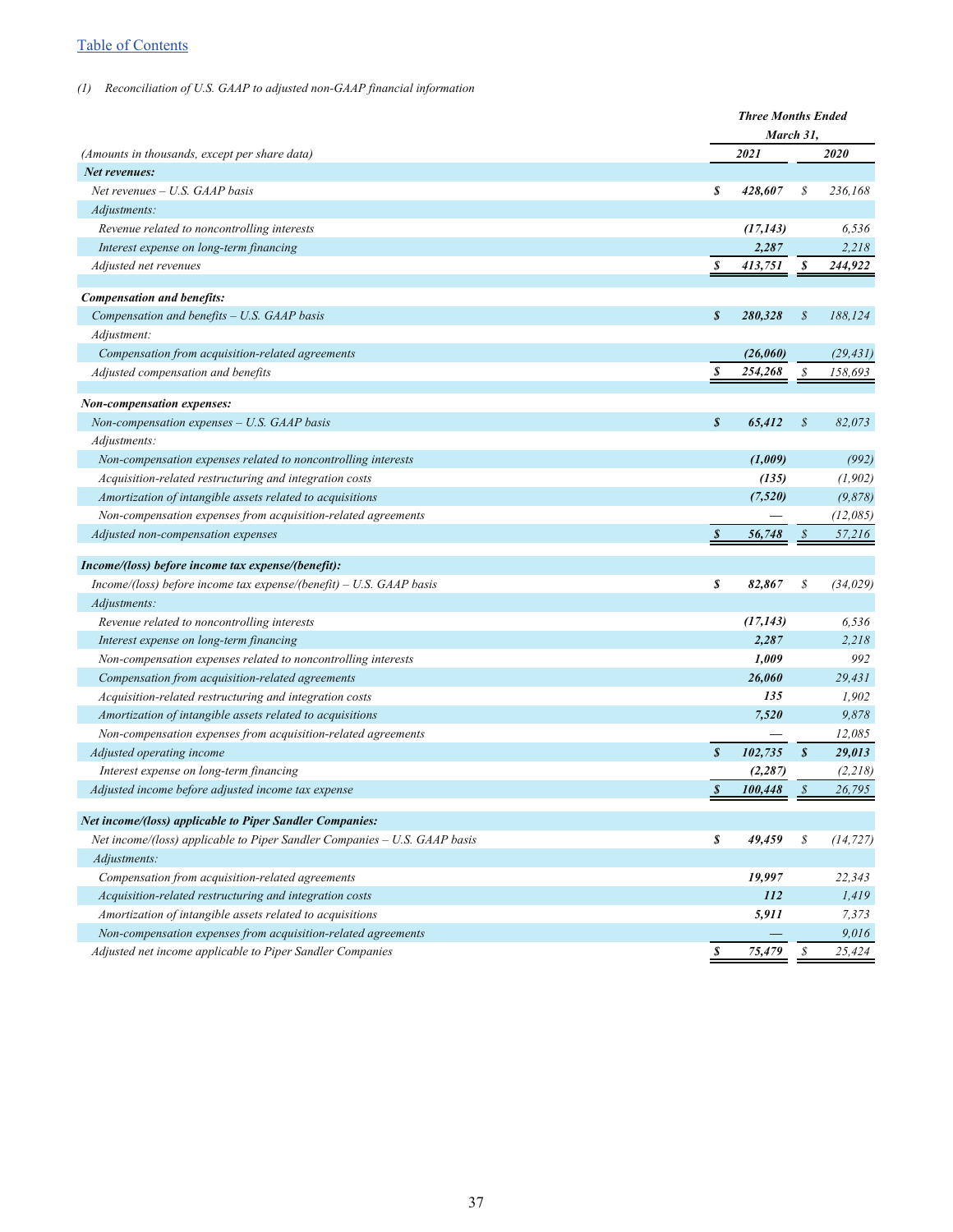|                                                                       |                  | <b>Three Months Ended</b> |                   |             |  |
|-----------------------------------------------------------------------|------------------|---------------------------|-------------------|-------------|--|
|                                                                       |                  | March 31,                 |                   |             |  |
| (Amounts in thousands, except per share data)                         |                  | 2021                      |                   | <i>2020</i> |  |
| Earnings/(loss) per diluted common share:                             |                  |                           |                   |             |  |
| Earnings/(loss) per diluted common share $- U.S. GAP$ basis           | S                | 3.00                      | S                 | (1.07)      |  |
| Adjustment for inclusion of unvested acquisition-related stock        |                  | (0.45)                    |                   | (0.28)      |  |
| Impact of antidilutive shares in a period of a loss                   |                  |                           |                   | 0.05        |  |
|                                                                       | $\boldsymbol{s}$ | 2.55                      | $\mathcal{S}_{0}$ | (1.30)      |  |
| Adjustments:                                                          |                  |                           |                   |             |  |
| Compensation from acquisition-related agreements                      |                  | 1.21                      |                   | 1.55        |  |
| Acquisition-related restructuring and integration costs               |                  | 0.01                      |                   | 0.10        |  |
| Amortization of intangible assets related to acquisitions             |                  | 0.36                      |                   | 0.51        |  |
| Non-compensation expenses from acquisition-related agreements         |                  |                           |                   | 0.62        |  |
| Adjusted earnings per diluted common share                            |                  | 4.13                      |                   | 1.48        |  |
|                                                                       |                  |                           |                   |             |  |
| Weighted average diluted common shares outstanding:                   |                  |                           |                   |             |  |
| Weighted average diluted common shares outstanding $- U.S. GAP$ basis |                  | 16,467                    |                   | 14,411      |  |
| Adjustment:                                                           |                  |                           |                   |             |  |
| Unvested acquisition-related restricted stock with service conditions |                  | 1,787                     |                   | 2,748       |  |
| Adjusted weighted average diluted common shares outstanding           |                  | 18,254                    |                   | 17,159      |  |

#### *External Factors Impacting Our Business*

Performance in the financial services industry in which we operate is highly correlated to the overall strength of economic conditions and financial market activity. Overall market conditions are a product of many factors, which are beyond our control, often unpredictable and at times inherently volatile. These factors may affect the financial decisions made by investors, including their level of participation in the financial markets. In turn, these decisions may affect our business results. With respect to financial market activity, our profitability is sensitive to a variety of factors, including the demand for investment banking services as reflected by the number and size of advisory transactions, equity and debt corporate financings, and municipal financings; the relative level of volatility of the equity and fixed income markets; changes in interest rates and credit spreads (especially rapid and extreme changes); overall market liquidity; the level and shape of various yield curves; the volume and value of trading in securities; and overall equity valuations.

Factors that differentiate our business within the financial services industry also may affect our financial results. For example, our capital markets business focuses on specific industry sectors while serving principally middle-market clientele. If the business environment for our focus sectors is impacted adversely, our business and results of operations could reflect these impacts. In addition, our business, with its specific areas of focus and investment, may not track overall market trends. Given the variability of the capital markets and securities businesses, our earnings may fluctuate significantly from period to period, and results for any individual period should not be considered indicative of future results.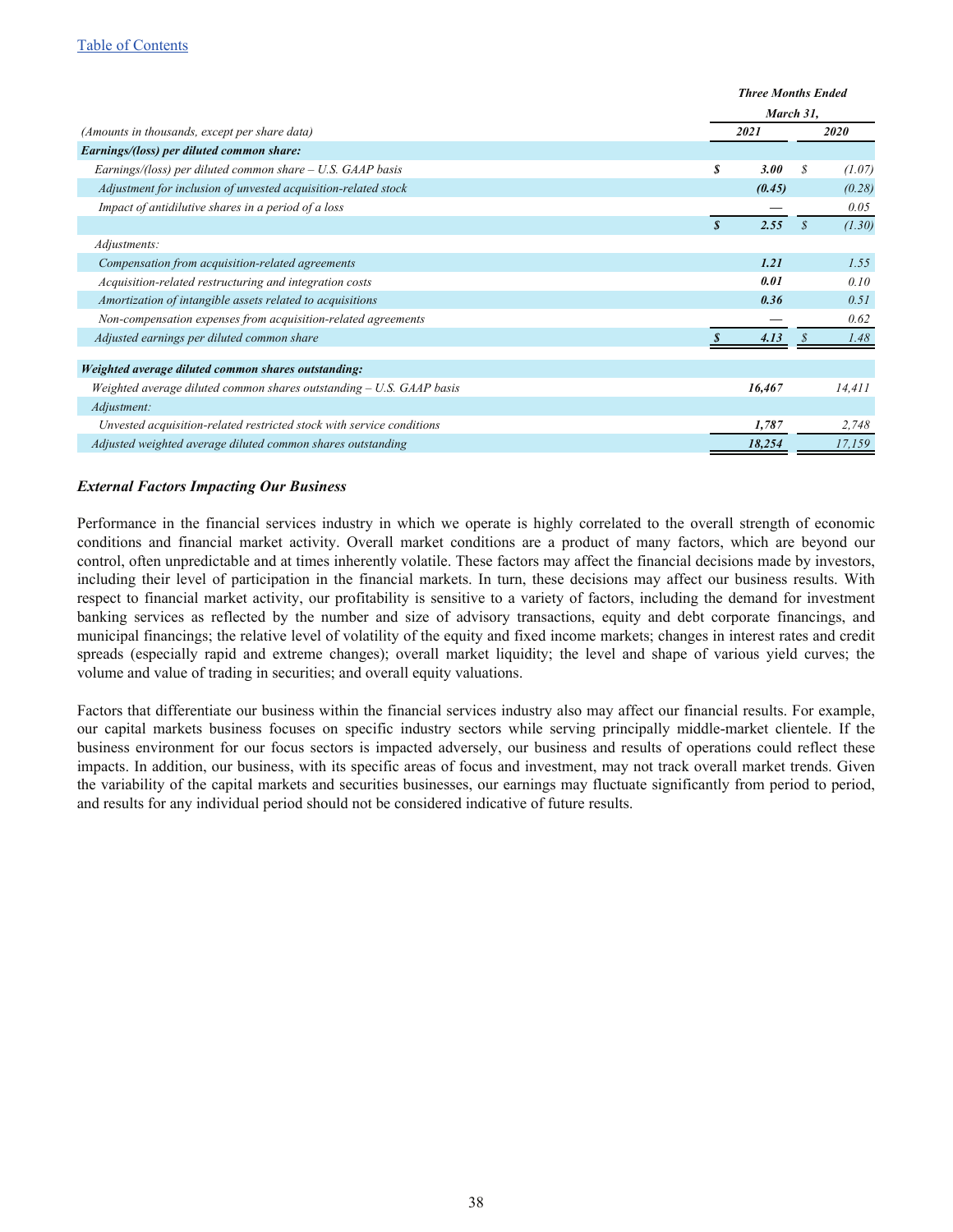#### *Outlook for the Remainder of 2021*

On March 11, 2020, the World Health Organization characterized the COVID-19 outbreak as a global pandemic. The COVID-19 pandemic has affected major economic and financial markets, and businesses and governments continue to face challenges associated with the economic conditions resulting from efforts to address it. Following two fiscal stimulus packages in 2020, the U.S. federal government passed additional legislation in the first quarter of 2021 to provide further support to mitigate some of the economic hardship caused by the COVID-19 pandemic. Additionally, the U.S. Federal Reserve plans to keep the short-term benchmark interest rate close to zero for an extended period of time and maintain their quantitative easing measures, which will continue to provide stability and liquidity in the markets. The U.S. Federal Reserve will monitor the level of inflation over several periods before considering an increase in interest rates.

We expect the economy to continue to improve in 2021; however, economic recovery and growth will be dependent on the trajectory of vaccine distribution and administration, as well as the deployment of the most recent federal fiscal stimulus program. Future legislative actions and policies by the federal government, such as those related to infrastructure and corporate income taxes, may also impact economic growth.

Market conditions continued to be favorable for equity capital raising in the first quarter of 2021 driven by strong investor demand. We believe that capital raising activity will remain strong in 2021 as the markets remain conducive; however, we anticipate that the current record level of activity will begin to moderate.

The pace of advisory services activity continued to improve in the first quarter of 2021 as a result of a strong economic outlook, ample liquidity in the credit markets, increasing CEO confidence and attractive valuations. We believe that our advisory services business is well positioned to continue to benefit from these conducive market conditions. Our pipeline is robust and building across all of our industry verticals.

A combination of elevated volatility and volumes and ample liquidity in the first quarter of 2021 drove robust client activity in our equity brokerage business as investors repositioned based on an improved market outlook. The federal stimulus measures and accommodative policies by the U.S. Federal Reserve provided additional catalysts to the market. Based on meaningfully lower market volumes resulting from the decline in volatility at the beginning of the second quarter of 2021, we believe our equity brokerage revenues will decline in 2021 as volatility and institutional trading volumes moderate from prior-year levels.

As a result of increasing interest rates in the first quarter of 2021, activity in our fixed income services business was robust as we assisted clients in positioning for anticipated changes in interest rates. We anticipate the uncertain interest rate outlook will continue to drive activity as clients seek advice on repositioning balance sheets and portfolios, maximizing yields and managing risk.

In our municipal financing business, we believe that market issuance volumes will remain strong in 2021. We expect issuance volumes within the governmental space to moderate from the record levels in 2020. However, revenues from higher-yielding municipal offerings are likely to increase, as we experienced in the first quarter of 2021, as a result of strong investor demand and low spreads. Issuer capital needs, interest rate yields, rate stability and client demand will continue to be the principal drivers of the level of municipal finance activity going forward.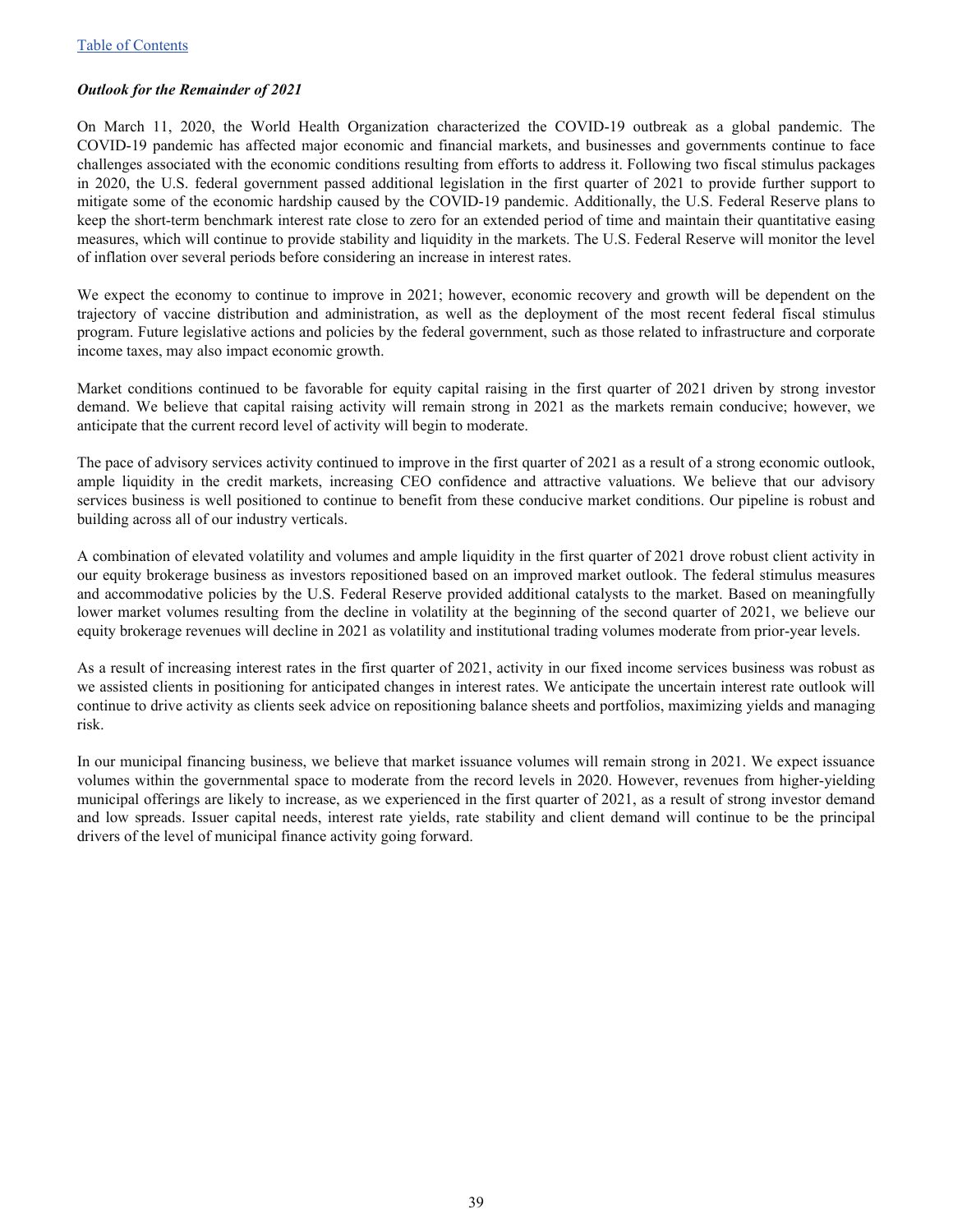#### **Results of Operations**

## *Financial Summary for the three months ended March 31, 2021 and March 31, 2020*

The following table provides a summary of the results of our operations on a U.S. GAAP basis and the results of our operations as a percentage of net revenues for the periods indicated.

|                                                                   | <b>Three Months Ended</b><br>March 31, |         |               |           |        | As a Percentage of<br><b>Net Revenues for the</b><br><b>Three Months Ended</b><br>March 31, |        |  |  |
|-------------------------------------------------------------------|----------------------------------------|---------|---------------|-----------|--------|---------------------------------------------------------------------------------------------|--------|--|--|
|                                                                   |                                        |         |               |           | 2021   |                                                                                             |        |  |  |
| (Amounts in thousands)<br><b>Revenues:</b>                        |                                        | 2021    |               | 2020      | v2020  | 2021                                                                                        | 2020   |  |  |
| Investment banking                                                | S                                      | 296,074 | <sup>\$</sup> | 158,998   | 86.2 % | 69.1%                                                                                       | 67.3 % |  |  |
| Institutional brokerage                                           |                                        | 109,488 |               | 89,143    | 22.8   | 25.5                                                                                        | 37.7   |  |  |
| Interest income                                                   |                                        | 2,057   |               | 6,065     | (66.1) | 0.5                                                                                         | 2.6    |  |  |
| Investment income/(loss)                                          |                                        | 23,768  |               | (13,826)  | N/M    | 5.5                                                                                         | (5.9)  |  |  |
| Total revenues                                                    |                                        | 431,387 |               | 240,380   | 79.5   | 100.6                                                                                       | 101.8  |  |  |
|                                                                   |                                        |         |               |           |        |                                                                                             |        |  |  |
| Interest expense                                                  |                                        | 2,780   |               | 4,212     | (34.0) | 0.6                                                                                         | 1.8    |  |  |
|                                                                   |                                        |         |               |           |        |                                                                                             |        |  |  |
| Net revenues                                                      |                                        | 428,607 |               | 236,168   | 81.5   | 100.0                                                                                       | 100.0  |  |  |
|                                                                   |                                        |         |               |           |        |                                                                                             |        |  |  |
| Non-interest expenses:                                            |                                        |         |               |           |        |                                                                                             |        |  |  |
| Compensation and benefits                                         |                                        | 280,328 |               | 188,124   | 49.0   | 65.4                                                                                        | 79.7   |  |  |
| Outside services                                                  |                                        | 7,675   |               | 8,439     | (9.1)  | 1.8                                                                                         | 3.6    |  |  |
| Occupancy and equipment                                           |                                        | 14,022  |               | 12,238    | 14.6   | 3.3                                                                                         | 5.2    |  |  |
| Communications                                                    |                                        | 11,808  |               | 11,634    | 1.5    | 2.8                                                                                         | 4.9    |  |  |
| Marketing and business development                                |                                        | 2,067   |               | 10,039    | (79.4) | 0.5                                                                                         | 4.3    |  |  |
| Deal-related expenses                                             |                                        | 12,431  |               | 4,940     | 151.6  | 2.9                                                                                         | 2.1    |  |  |
| Trade execution and clearance                                     |                                        | 4,180   |               | 7,151     | (41.5) | 1.0                                                                                         | 3.0    |  |  |
| Restructuring and integration costs                               |                                        | 135     |               | 1,902     | (92.9) |                                                                                             | 0.8    |  |  |
| Intangible asset amortization                                     |                                        | 7,520   |               | 9,878     | (23.9) | 1.8                                                                                         | 4.2    |  |  |
| Other operating expenses                                          |                                        | 5,574   |               | 15,852    | (64.8) | 1.3                                                                                         | 6.7    |  |  |
| Total non-interest expenses                                       |                                        | 345,740 |               | 270,197   | 28.0   | 80.7                                                                                        | 114.4  |  |  |
| Income/(loss) before income tax expense/(benefit)                 |                                        | 82,867  |               | (34,029)  | N/M    | 19.3                                                                                        | (14.4) |  |  |
| Income tax expense/(benefit)                                      |                                        | 17,274  |               | (11, 774) | N/M    | 4.0                                                                                         | (5.0)  |  |  |
|                                                                   |                                        |         |               |           |        |                                                                                             |        |  |  |
| Net income/(loss)                                                 |                                        | 65,593  |               | (22, 255) | N/M    | 15.3                                                                                        | (9.4)  |  |  |
| Net income/(loss) applicable to noncontrolling<br>interests       |                                        | 16,134  |               | (7,528)   | N/M    | 3.8                                                                                         | (3.2)  |  |  |
| Net income/(loss) applicable to Piper Sandler<br><b>Companies</b> | $\mathbb S$                            | 49,459  | $\mathcal{S}$ | (14, 727) | N/M    | 11.5 %                                                                                      | (6.2)% |  |  |

*N/M – Not meaningful*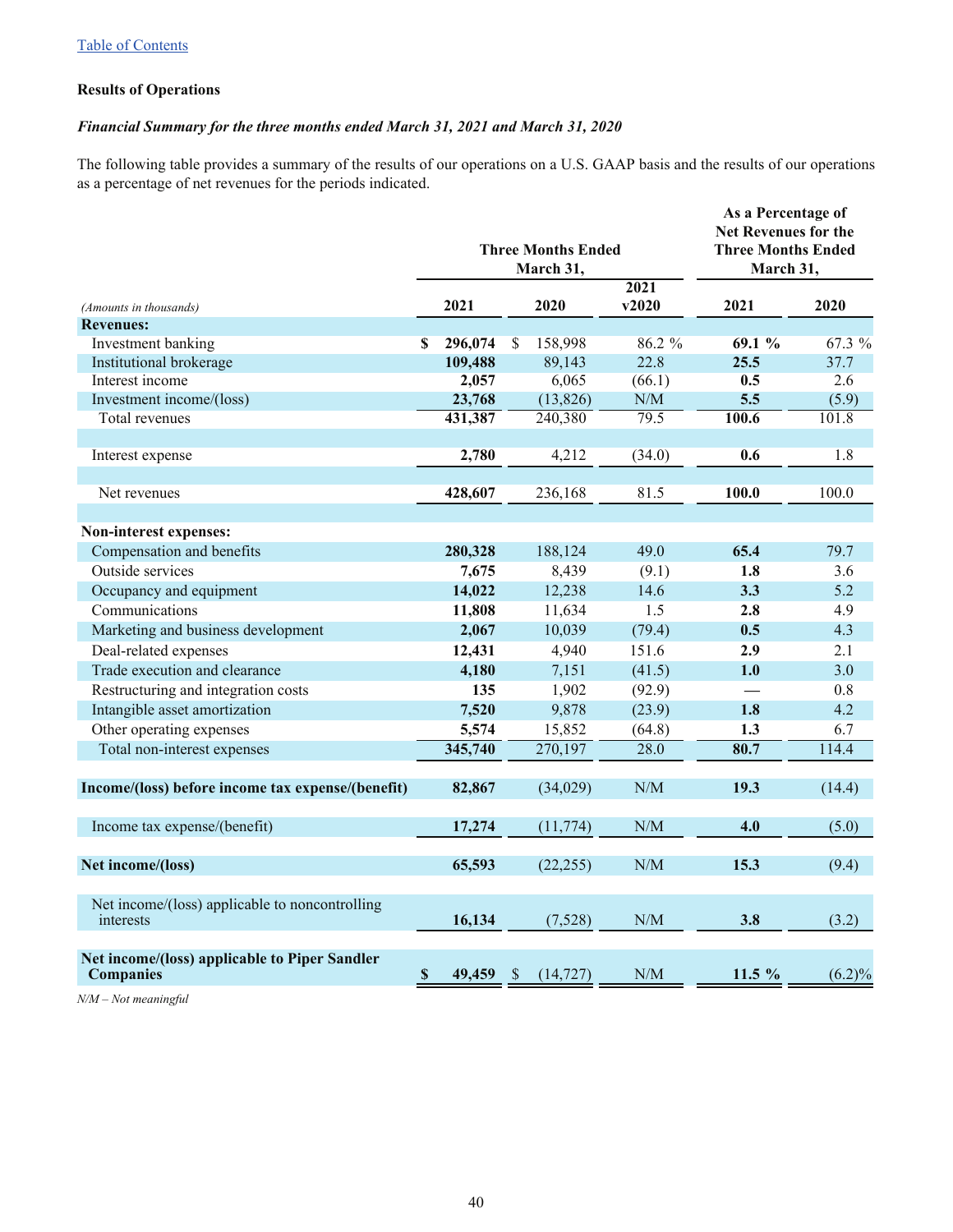For the three months ended March 31, 2021, we recorded net income applicable to Piper Sandler Companies of \$49.5 million. Net revenues for the three months ended March 31, 2021 were \$428.6 million, an 81.5 percent increase compared to \$236.2 million in the year-ago period, driven by strong performances across all of our businesses. In the first quarter of 2021, investment banking revenues were \$296.1 million, up 86.2 percent compared with \$159.0 million in the prior-year period, driven by robust corporate financing revenues, as well as higher advisory services and municipal financing revenues. For the three months ended March 31, 2021, institutional brokerage revenues increased 22.8 percent to \$109.5 million, compared with \$89.1 million in the first quarter of 2020, due to higher fixed income services revenues. For the three months ended March 31, 2021, net interest expense was \$0.7 million, compared to net interest income of \$1.9 million in the prior-year period. Net interest expense resulted from a decline in interest income on our long inventory positions. In the first quarter of 2021, we recorded investment income of \$23.8 million, compared with an investment loss of \$13.8 million in the prior-year period. In the current quarter, we recorded gains on our investment and the noncontrolling interests in the merchant banking funds that we manage. Non-interest expenses were \$345.7 million for the three months ended March 31, 2021, up 28.0 percent compared to \$270.2 million in the prior-year period, primarily due to higher compensation expenses resulting from increased revenues and profitability.

#### *Consolidated Non-Interest Expenses*

*Compensation and Benefits* – Compensation and benefits expenses, which are the largest component of our expenses, include salaries, incentive compensation, benefits, stock-based compensation, employment taxes, income associated with the forfeiture of stock-based compensation and other employee-related costs. A significant portion of compensation expense is comprised of variable incentive arrangements, including discretionary incentive compensation, the amount of which fluctuates in proportion to the level of business activity, increasing with higher revenues and operating profits. Other compensation costs, primarily base salaries and benefits, are more fixed in nature. The timing of incentive compensation payments, which generally occur in February, has a greater impact on our cash position and liquidity than is reflected on our consolidated statements of operations. We have granted restricted stock and restricted cash with service conditions as a component of our acquisition deal consideration, which is amortized to compensation expense over the service period.

The following table summarizes our future acquisition-related compensation expense for restricted stock and restricted cash with service conditions, as well as amounts estimated to be paid under earnout arrangements:

| (Amounts in thousands) |              |         |
|------------------------|--------------|---------|
| Remainder of 2021      | <sup>S</sup> | 68,298  |
| 2022                   |              | 80,019  |
| 2023                   |              | 29,997  |
| 2024                   |              | 22,041  |
| 2025                   |              | 5,295   |
| Total                  |              | 205,650 |

For the three months ended March 31, 2021, compensation and benefits expenses increased 49.0 percent to \$280.3 million, compared with \$188.1 million in the corresponding period of 2020, driven by higher revenues and operating profits. Compensation and benefits expenses as a percentage of net revenues was 65.4 percent in the first quarter of 2021, compared with 79.7 percent in the first quarter of 2020. The lower compensation ratio was due to an increased revenue base, as well as decreased acquisition-related compensation.

*Outside Services –* Outside services expenses include securities processing expenses, outsourced technology functions, outside legal fees, fund expenses associated with our consolidated alternative asset management funds and other professional fees. Outside services expenses decreased 9.1 percent to \$7.7 million in the first quarter of 2021, compared with \$8.4 million in the corresponding period of 2020. The decrease was due to lower legal fees.

*Occupancy and Equipment –* For the three months ended March 31, 2021, occupancy and equipment expenses increased to \$14.0 million, compared with \$12.2 million for the three months ended March 31, 2020. The increase was primarily the result of incremental expenses related to our acquisitions of Valence and TRS, and higher software maintenance costs.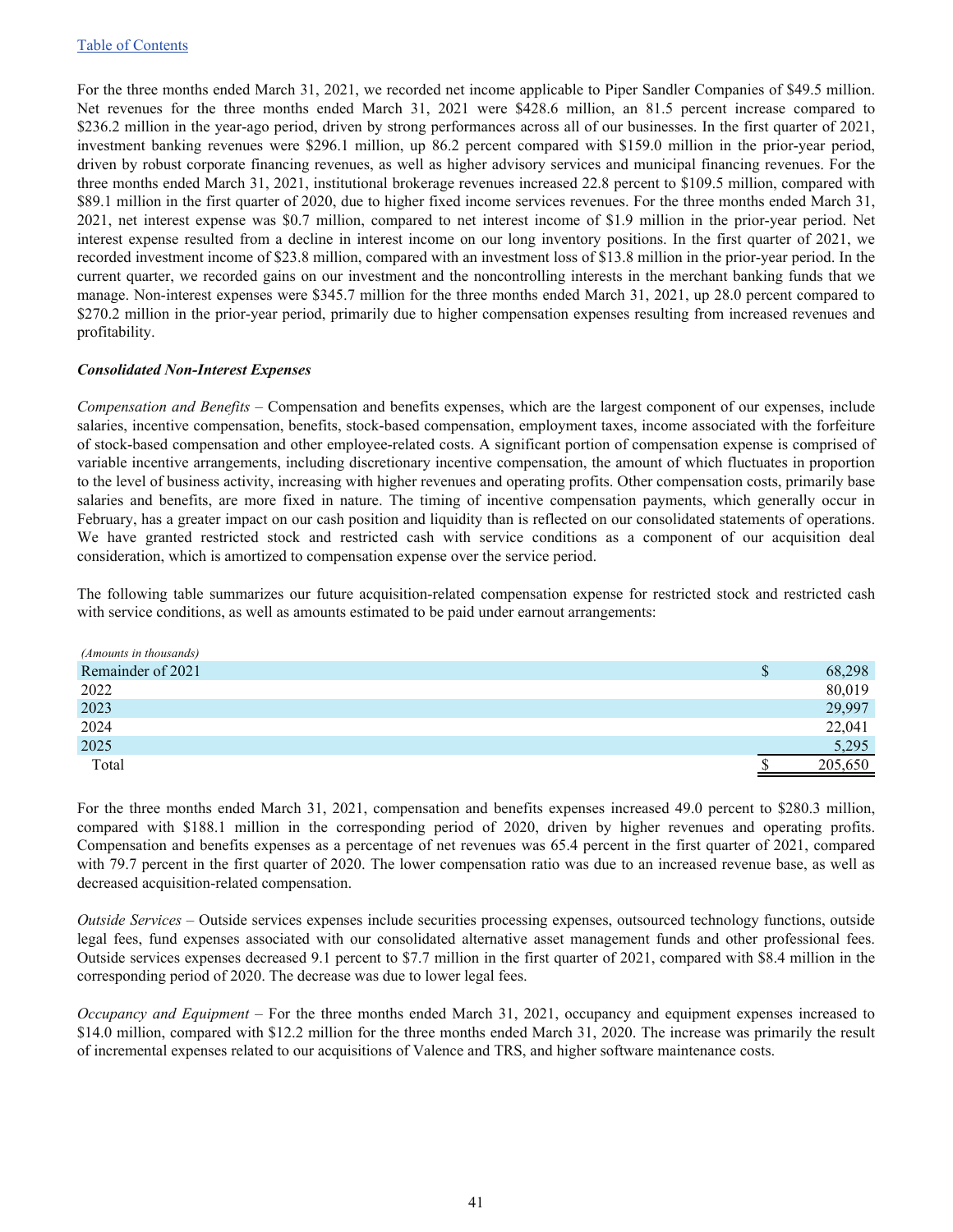*Communications –* Communication expenses include costs for telecommunication and data communication, primarily consisting of expenses for obtaining third party market data information. For the three months ended March 31, 2021, communication expenses were \$11.8 million, essentially flat compared with the corresponding period of 2020.

*Marketing and Business Development –* Marketing and business development expenses include travel and entertainment costs, advertising and third party marketing fees. For the three months ended March 31, 2021, marketing and business development expenses decreased to \$2.1 million, compared with \$10.0 million in the corresponding period of 2020. The decrease was driven by lower travel and entertainment costs related to the COVID-19 pandemic.

*Deal-Related Expenses –* Deal-related expenses include costs we incurred over the course of a completed investment banking deal, which primarily consist of legal fees, offering expenses, and travel and entertainment costs. For the three months ended March 31, 2021, deal-related expenses were \$12.4 million, compared with \$4.9 million for the three months ended March 31, 2020. The amount of deal-related expenses is principally dependent on the level of deal activity and may vary from period to period as the recognition of deal-related costs typically coincides with the closing of a transaction.

*Trade Execution and Clearance –* For the three months ended March 31, 2021, trade execution and clearance expenses were \$4.2 million, compared with \$7.2 million in the corresponding period of 2020. The decrease in trade execution and clearance expenses is reflective of higher trading volumes in the first quarter of 2020 driven by record levels of trading volatility during that period.

*Restructuring and Integration Costs* – For the three months ended March 31, 2021, we incurred acquisition-related restructuring and integration costs of \$0.1 million, primarily consisting of transaction costs associated with the acquisition of TRS. For the three months ended March 31, 2020, we incurred acquisition-related restructuring and integration costs of \$1.9 million related to the acquisitions of Sandler O'Neill and Valence. The expenses consisted of \$0.8 million of transaction costs, \$0.9 million of severance benefits and \$0.2 million of contract termination costs.

*Intangible Asset Amortization –* Intangible asset amortization includes the amortization of definite-lived intangible assets consisting of customer relationships and internally developed software. For the three months ended March 31, 2021, intangible asset amortization was \$7.5 million, compared with \$9.9 million for the three months ended March 31, 2020. The decrease was due to lower intangible asset amortization expense related to identifiable intangible assets associated with the acquisition of Sandler O'Neill, partially offset by incremental intangible asset amortization expense related to identifiable intangible assets associated with the acquisitions of Valence and TRS.

*Other Operating Expenses –* Other operating expenses include insurance costs, license and registration fees, expenses related to our charitable giving program and litigation-related expenses, which consist of the amounts we reserve and/or pay out related to legal and regulatory matters. Other operating expenses were \$5.6 million in the first quarter of 2021, compared with \$15.9 million in the corresponding period in 2020. The decrease was due to a \$12.1 million fair value adjustment recorded in the first quarter of 2020 related to the earnout for former Weeden & Co. L.P. equity owners who did not transition to our platform following the acquisition in 2019. We recorded the full value of the projected earnout as the non-employee equity owners do not have service requirements. This decrease was partially offset by higher expense related to our charitable giving program in the first quarter of 2021.

*Income Taxes –* For the three months ended March 31, 2021, our provision for income taxes was \$17.3 million. Excluding the impact of noncontrolling interests, our effective tax rate was 25.9 percent.

For the three months ended March 31, 2020, our provision for income taxes was a benefit of \$11.8 million, which included \$4.6 million of income tax benefits related to the tax provisions in the Coronavirus Aid, Relief, and Economic Security Act (the "CARES Act"). The CARES Act contained tax provisions allowing a five-year carry back of any net operating losses incurred during federal tax years 2018, 2019 and 2020, to periods when the corporate federal tax rate was 35 percent. Excluding the impact of these provisions and non-controlling interests, our effective tax rate was 26.9 percent.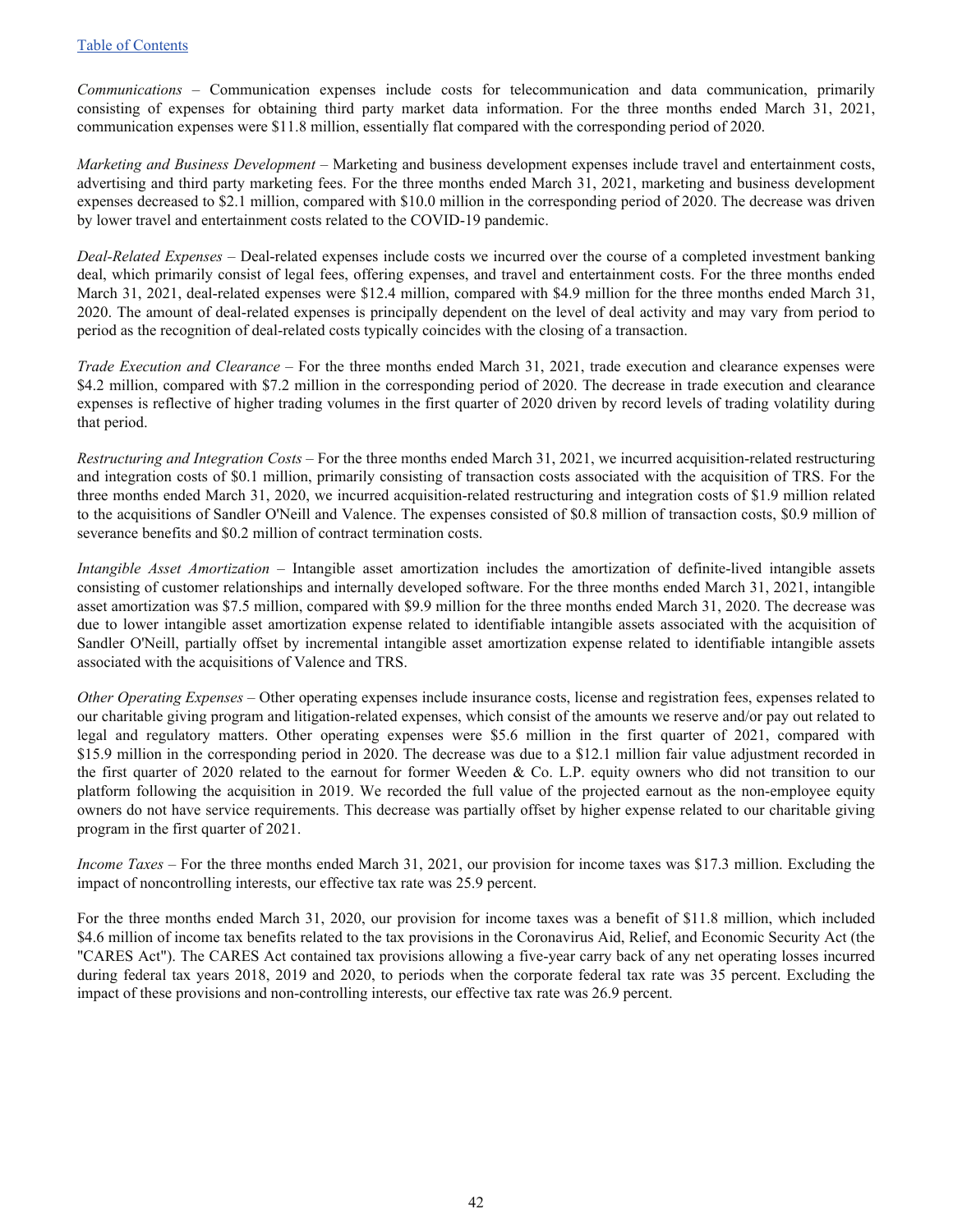#### *Financial Performance*

Our activities as an investment bank and institutional securities firm constitute a single business segment.

Throughout this section, we have presented results on both a U.S. GAAP and non-GAAP basis. Management believes that presenting results and measures on an adjusted, non-GAAP basis in conjunction with the corresponding U.S. GAAP measures provides a more meaningful basis for comparison of its operating results and underlying trends between periods, and enhances the overall understanding of our current financial performance by excluding certain items that may not be indicative of our core operating results. The non-GAAP results should be considered in addition to, not as a substitute for, the results prepared in accordance with U.S. GAAP.

The adjusted financial results exclude (1) revenues and expenses related to noncontrolling interests, (2) interest expense on long-term financing from net revenues, (3) amortization of intangible assets related to acquisitions, (4) compensation and noncompensation expenses from acquisition-related agreements and (5) acquisition-related restructuring and integration costs. For U.S. GAAP purposes, these items are included in each of their respective line items on the consolidated statements of operations.

The following table sets forth the adjusted, non-GAAP financial results and adjustments necessary to reconcile to our consolidated U.S. GAAP financial results for the periods presented:

|                                  | <b>Three Months Ended March 31,</b> |                  |                          |                         |                 |                    |                                     |             |  |  |  |
|----------------------------------|-------------------------------------|------------------|--------------------------|-------------------------|-----------------|--------------------|-------------------------------------|-------------|--|--|--|
|                                  |                                     | 2021             |                          |                         | 2020            |                    |                                     |             |  |  |  |
|                                  |                                     |                  | <b>Adjustments</b> (1)   |                         |                 | Adjustments (1)    |                                     |             |  |  |  |
|                                  | <b>Total</b>                        | Noncontrolling   | Other                    | U.S.                    | <b>Total</b>    | Noncontrolling     | Other                               | U.S.        |  |  |  |
| (Amounts in thousands)           | <b>Adjusted</b>                     | <b>Interests</b> | <b>Adjustments</b>       | <b>GAAP</b>             | <b>Adjusted</b> | <b>Interests</b>   | <b>Adjustments</b>                  | <b>GAAP</b> |  |  |  |
| Investment banking               |                                     |                  |                          |                         |                 |                    |                                     |             |  |  |  |
| Advisory services                | \$152,849                           | \$               | \$                       | \$152,849               | \$111,226       | $\mathbb{S}$       | \$<br>$\overbrace{\phantom{aaaaa}}$ | \$111,226   |  |  |  |
| Corporate financing              | 116,136                             |                  |                          | 116,136                 | 25,176          |                    | —                                   | 25,176      |  |  |  |
| Municipal financing              | 27,089                              |                  |                          | 27,089                  | 22,596          |                    |                                     | 22,596      |  |  |  |
| Total investment banking         | 296,074                             |                  |                          | 296,074                 | 158,998         |                    |                                     | 158,998     |  |  |  |
|                                  |                                     |                  |                          |                         |                 |                    |                                     |             |  |  |  |
| Institutional brokerage          |                                     |                  |                          |                         |                 |                    |                                     |             |  |  |  |
| Equity brokerage                 | 43,234                              |                  | $\overline{\phantom{0}}$ | 43,234                  | 47,853          |                    |                                     | 47,853      |  |  |  |
| Fixed income services            | 66,254                              |                  |                          | 66,254                  | 41,290          |                    |                                     | 41,290      |  |  |  |
| Total institutional<br>brokerage | 109,488                             |                  |                          | 109,488                 | 89,143          |                    |                                     | 89,143      |  |  |  |
| Interest income                  | 2,057                               |                  |                          | 2,057                   | 6,065           |                    |                                     | 6,065       |  |  |  |
|                                  |                                     |                  | $\overline{\phantom{0}}$ |                         |                 |                    | —                                   |             |  |  |  |
| Investment income/(loss)         | 6,625                               | 17,143           | $\qquad \qquad -$        | 23,768                  | (7,290)         | (6, 536)           | -                                   | (13, 826)   |  |  |  |
| Total revenues                   | 414,244                             | 17,143           |                          | 431,387                 | 246,916         | (6, 536)           | -                                   | 240,380     |  |  |  |
| Interest expense                 | 493                                 |                  | 2,287                    | 2,780                   | 1,994           |                    | 2,218                               | 4,212       |  |  |  |
| Net revenues                     | 413,751                             | 17,143           | (2, 287)                 | 428,607                 | 244,922         | (6, 536)           | (2,218)                             | 236,168     |  |  |  |
| Non-interest expenses            | 311,016                             | 1,009            | 33,715                   | 345,740                 | 215,909         | 992                | 53,296                              | 270,197     |  |  |  |
| Pre-tax income/(loss)            | \$102,735                           | 16,134<br>S      | (36,002)<br>-S           | 82,867<br><sup>\$</sup> | \$29,013        | $(7,528)$ \$<br>\$ | (55,514)                            | \$ (34,029) |  |  |  |
| Pre-tax margin                   | 24.8 %                              |                  |                          | 19.3 %                  | 11.8 %          |                    |                                     | $(14.4)\%$  |  |  |  |

43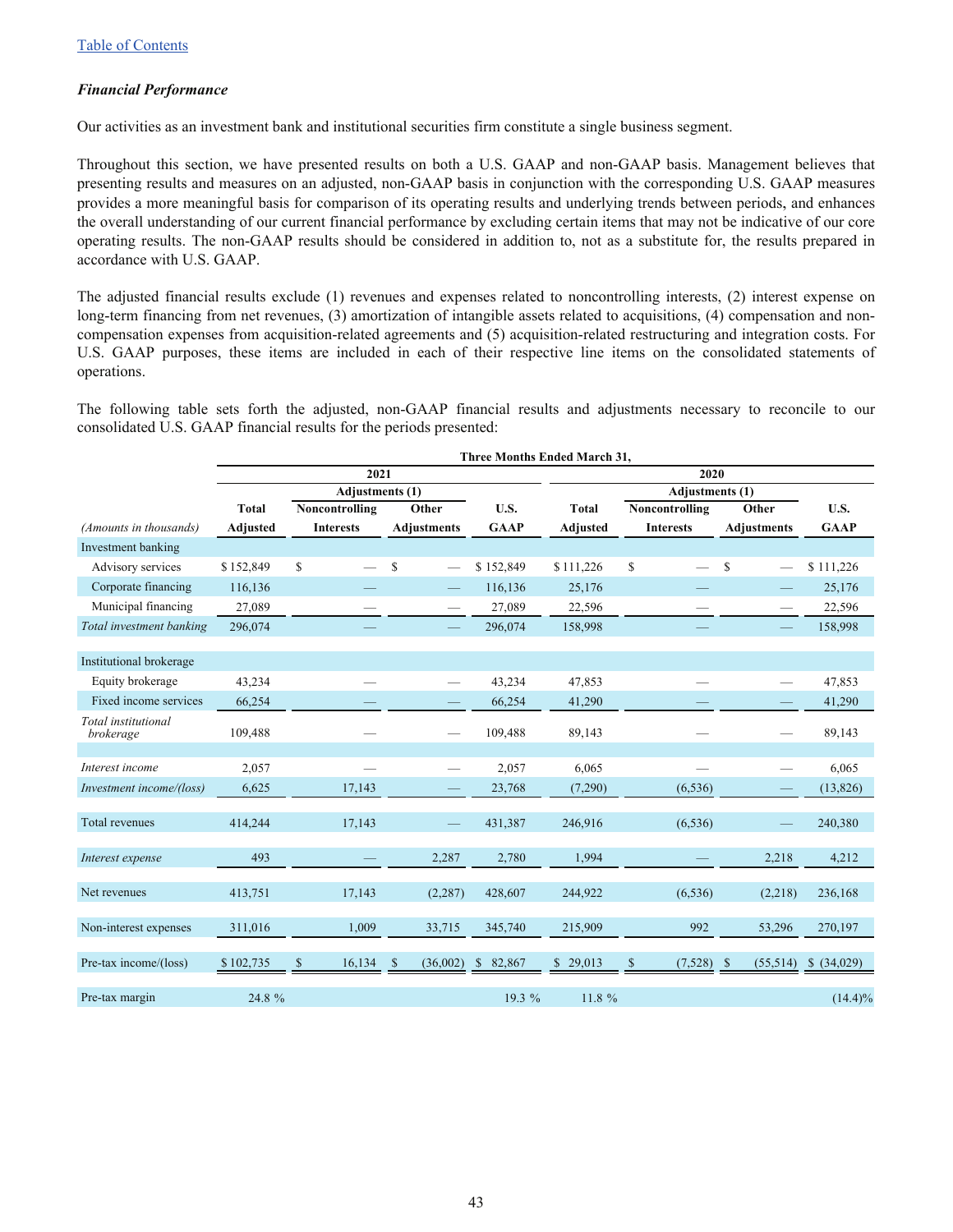#### [Table of Contents](#page-1-0)

*(1) The following is a summary of the adjustments needed to reconcile our consolidated U.S. GAAP financial results to the adjusted, non-GAAP financial results:* 

*Noncontrolling interests – The impacts of consolidating noncontrolling interests in our alternative asset management funds are not included in our adjusted financial results.* 

*Other adjustments – The following items are not included in our adjusted financial results:* 

|                                                               | <b>Three Months Ended March 31,</b> |             |        |  |  |
|---------------------------------------------------------------|-------------------------------------|-------------|--------|--|--|
| (Amounts in thousands)                                        | 2021                                | <i>2020</i> |        |  |  |
| Interest expense on long-term financing                       | 2.287                               |             | 2.218  |  |  |
|                                                               |                                     |             |        |  |  |
| Compensation from acquisition-related agreements              | 26,060                              |             | 29,431 |  |  |
| Acquisition-related restructuring and integration costs       | 135                                 |             | 1.902  |  |  |
| Amortization of intangible assets related to acquisitions     | 7.520                               |             | 9.878  |  |  |
| Non-compensation expenses from acquisition-related agreements |                                     |             | 12,085 |  |  |
|                                                               | 33,715                              |             | 53,296 |  |  |
|                                                               |                                     |             |        |  |  |
| Total other adjustments                                       | 36,002                              |             | 55,514 |  |  |

Net revenues on a U.S. GAAP basis were \$428.6 million for the three months ended March 31, 2021, compared with \$236.2 million in the prior-year period. For the three months ended March 31, 2021, adjusted net revenues were \$413.8 million, compared with \$244.9 million in the first quarter of 2020. The variance explanations for net revenues and adjusted net revenues are consistent on both a U.S. GAAP and non-GAAP basis unless stated otherwise.

Investment banking revenues comprise all of the revenues generated through advisory services activities, which includes mergers and acquisitions ("M&A"), equity and debt private placements, debt and restructuring advisory, and municipal financial advisory transactions. Collectively, equity and debt private placements and debt and restructuring advisory transactions are referred to as capital advisory transactions. Investment banking revenues also include equity and debt corporate financing activities and municipal financings.

In the first quarter of 2021, investment banking revenues increased 86.2 percent to \$296.1 million, compared with \$159.0 million in the prior-year period. For the three months ended March 31, 2021, advisory services revenues were \$152.8 million, up 37.4 percent compared to \$111.2 million in the first quarter of 2020, due to more completed transactions. Revenues for the first quarter of 2021 reflect increased advisory services activity as market conditions have significantly improved, driven by an expectation of economic growth, ample liquidity, low financing rates, increasing CEO confidence and attractive valuations. Increased volatility and uncertainty associated with the COVID-19 pandemic resulted in a pause in advisory services activity market-wide beginning at the end of the first quarter of 2020. The uneven distribution of the number and size of deals results in revenue fluctuations from quarter to quarter. For the three months ended March 31, 2021, corporate financing revenues were a record \$116.1 million, up significantly compared with \$25.2 million for the three months ended March 31, 2020, driven by more completed and book run equity deals. Market conditions remained favorable for capital raising in the first quarter of 2021 and we continued to execute transactions in the active equity underwriting market. Activity for us during the first quarter of 2021 was principally in the healthcare sector, and we served as book runner on 42 of the 44 completed healthcare equity deals. Additionally, capital raising activity in the year-ago period substantially halted as volatility spiked in March 2020. Municipal financing revenues for the three months ended March 31, 2021 were \$27.1 million, up 19.9 percent compared to \$22.6 million in the prior-year period, driven by strong issuance activity in our specialty sectors. The increase in revenues from higher-yielding specialty sector offerings has resulted from a meaningful improvement in the high yield market, driven by low spreads and strong investor demand. Additionally, in the prior-year period, new issuance and refinancing activity was robust in the first two months of 2020, but the level of activity rapidly declined in March 2020 due to significant volatility in the fixed income markets.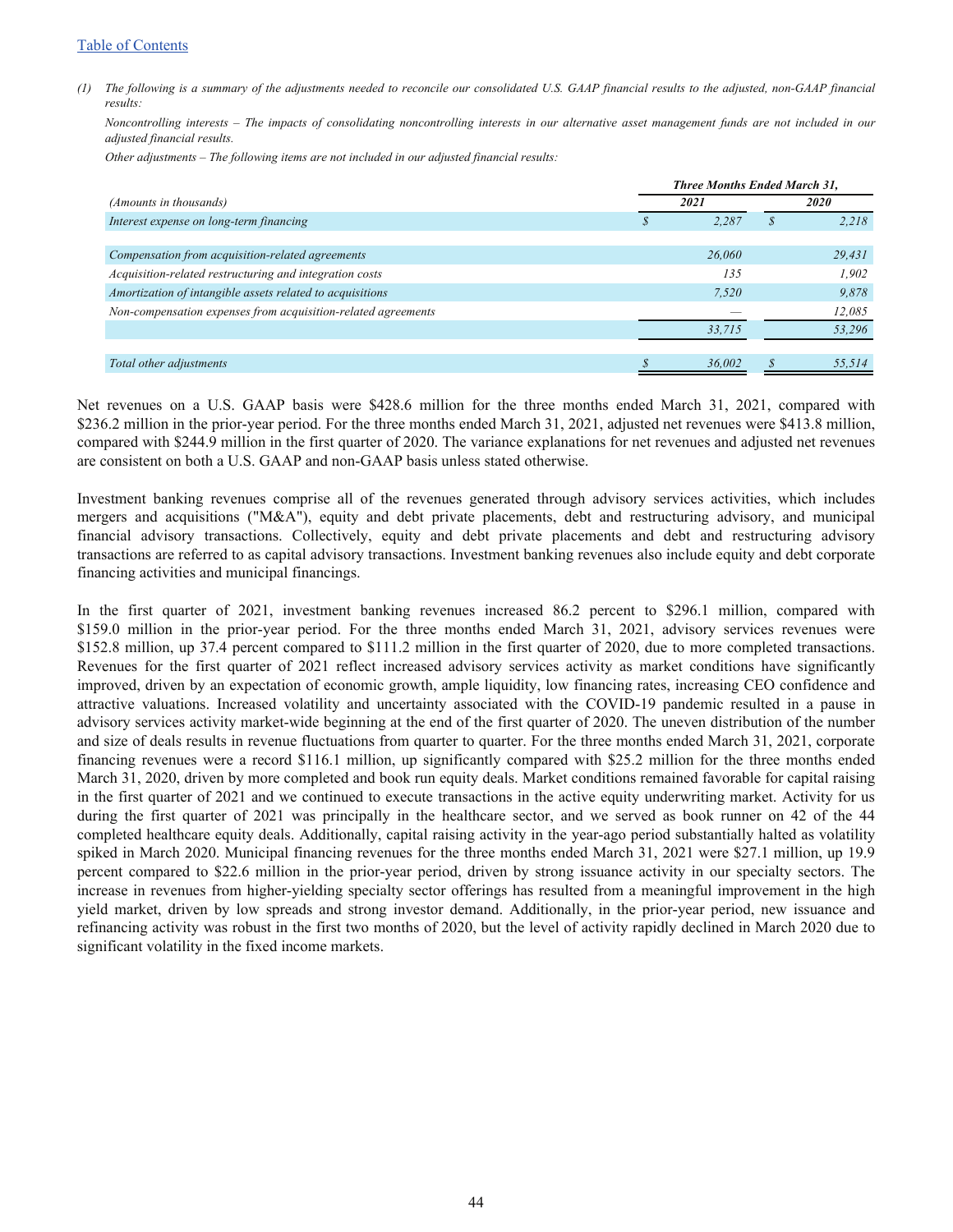#### [Table of Contents](#page-1-0)

The following table provides investment banking deal information:

|                                          |           | <b>Three Months Ended</b> |  |  |  |  |  |
|------------------------------------------|-----------|---------------------------|--|--|--|--|--|
|                                          |           | March 31,                 |  |  |  |  |  |
| (Dollars in billions)                    | 2021      | 2020                      |  |  |  |  |  |
| <b>Advisory services</b>                 |           |                           |  |  |  |  |  |
| M&A transactions                         | 47        | 43                        |  |  |  |  |  |
| Capital advisory transactions            | 30        | 14                        |  |  |  |  |  |
|                                          |           |                           |  |  |  |  |  |
| <b>Corporate financings</b>              |           |                           |  |  |  |  |  |
| Total equity transactions                | 71        | 12                        |  |  |  |  |  |
| Book run equity transactions             | 49        | 11                        |  |  |  |  |  |
| Total debt and preferred transactions    | 6         | 8                         |  |  |  |  |  |
| Book run debt and preferred transactions | 1         | 3                         |  |  |  |  |  |
|                                          |           |                           |  |  |  |  |  |
| <b>Municipal negotiated issues</b>       |           |                           |  |  |  |  |  |
| Aggregate par value                      | \$<br>3.0 | S<br>3.7                  |  |  |  |  |  |
| Total issues                             | 181       | 150                       |  |  |  |  |  |

Institutional brokerage revenues comprise all of the revenues generated through trading activities, which consist of facilitating customer trades and executing competitive municipal underwritings. Also, we have historically generated trading gains and losses through strategic trading activities in municipal bonds; however, we ceased these activities in the first half of 2020. Our results may vary from quarter to quarter as a result of changes in trading margins, trading gains and losses, net interest spreads, trading volumes, the timing of payments for research services and the timing of transactions based on market opportunities.

For the three months ended March 31, 2021, institutional brokerage revenues increased 22.8 percent to \$109.5 million, compared with \$89.1 million in the prior-year period. Equity brokerage revenues were \$43.2 million in the first quarter of 2021, down 9.7 percent compared with \$47.9 million in the corresponding period of 2020. Volumes and volatility were elevated in the first quarter of 2021, driving robust client activity as investors repositioned based on the improved market outlook. However, a more volatile first quarter of 2020 drove significantly higher institutional volumes as investors repositioned in response to market uncertainty and fund outflows. For the three months ended March 31, 2021, fixed income services revenues were \$66.3 million, up 60.5 percent compared with \$41.3 million in the prior-year period, driven by strong client activity resulting from rising interest rates as well as excess liquidity. We provided strategic advice on repositioning balance sheets and portfolios, maximizing yields and managing risk in an increasing interest rate environment within a market with ample liquidity. Additionally, results in the first quarter of 2020 include trading losses in municipal securities due to the sharp and sudden market dislocation.

Interest income represents amounts earned from holding long inventory positions. For the three months ended March 31, 2021, interest income decreased to \$2.1 million, compared with \$6.1 million for the three months ended March 31, 2020, reflecting lower long inventory balances.

Investment income/(loss) includes realized and unrealized gains and losses on investments, including amounts attributable to noncontrolling interests, in our merchant banking and energy funds, as well as management and performance fees generated from those funds. For the three months ended March 31, 2021, we recorded investment income of \$23.8 million, compared with an investment loss of \$13.8 million in the corresponding period of 2020. In the first quarter of 2021, we recorded gains on our investment and the noncontrolling interests in the merchant banking funds that we manage compared with losses in the prioryear period. Lower equity valuations and an uncertain and challenging operating environment for some of our portfolio companies drove the fair value adjustments in our merchant banking portfolio in the first quarter of 2020. Excluding the impact of noncontrolling interests, adjusted investment income was \$6.6 million for the three months ended March 31, 2021 and adjusted investment loss was \$7.3 million for the three months ended March 31, 2020.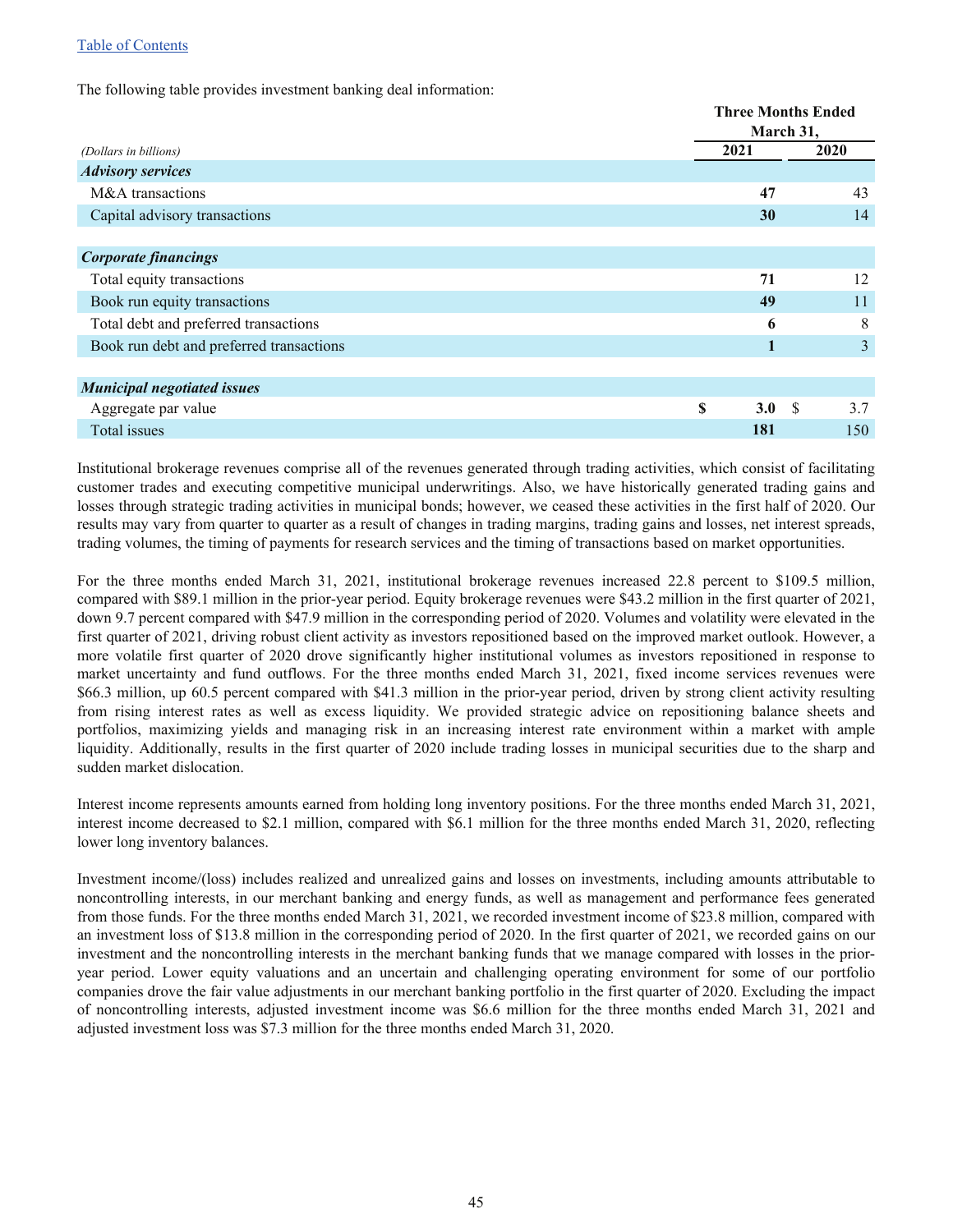Interest expense represents amounts associated with financing, economically hedging and holding short inventory positions, including interest paid on our long-term financing arrangements, as well as commitment fees on our line of credit and revolving credit facility. For the three months ended March 31, 2021, interest expense was \$2.8 million, compared with \$4.2 million in the prior-year period. In the first quarter of 2021, interest expense decreased as a result of lower average short inventory balances, as well as lower funding balances. Excluding the impact of interest expense on long-term financing, adjusted interest expense was \$0.5 million and \$2.0 million for the three months ended March 31, 2021 and 2020, respectively. The \$20.0 million of unsecured promissory notes we entered into on April 3, 2020 to fund a portion of the Valence purchase price were repaid in the first quarter of 2021, which will decrease interest expense on long-term financing.

Pre-tax margin for the three months ended March 31, 2021 was 19.3 percent. The negative pre-tax margin of 14.4 percent for the first quarter of 2020 primarily resulted from higher acquisition-related compensation and non-compensation expenses, and intangible asset amortization. Adjusted pre-tax margin for the three months ended March 31, 2021 increased to 24.8 percent, compared with 11.8 percent for the corresponding period of 2020, driven by higher revenues and a lower compensation ratio.

#### **Critical Accounting Policies**

Our accounting and reporting policies comply with U.S. GAAP and conform to practices within the securities industry. The preparation of financial statements in compliance with U.S. GAAP and industry practices requires us to make estimates and assumptions that could materially affect amounts reported in our consolidated financial statements. Critical accounting policies are those policies that we believe to be the most important to the portrayal of our financial condition and results of operations and that require us to make estimates that are difficult, subjective or complex. Most accounting policies are not considered by us to be critical accounting policies. Several factors are considered in determining whether or not a policy is critical, including whether the estimates are significant to the consolidated financial statements taken as a whole, the nature of the estimates, the ability to readily validate the estimates with other information (e.g., third party or independent sources), the sensitivity of the estimates to changes in economic conditions and whether alternative accounting methods may be used under U.S. GAAP.

We believe that of our significant accounting policies, the following are our critical accounting policies:

- Valuation of Financial Instruments
- Goodwill and Intangible Assets
- Compensation Plans
- Income Taxes

See the "Critical Accounting Policies" section and Note 2 to our consolidated financial statements included in our Annual Report on Form 10-K for the year ended December 31, 2020 for further information on our critical accounting policies.

#### **Liquidity, Funding and Capital Resources**

Liquidity is of critical importance to us given the nature of our business. Insufficient liquidity resulting from adverse circumstances contributes to, and may be the cause of, financial institution failure. Accordingly, we regularly monitor our liquidity position and maintain a liquidity strategy designed to enable our business to continue to operate even under adverse circumstances, although there can be no assurance that our strategy will be successful under all circumstances.

The majority of our tangible assets consist of assets readily convertible into cash. Financial instruments and other inventory positions owned are stated at fair value and are generally readily marketable in most market conditions. Receivables and payables with brokers, dealers and clearing organizations usually settle within a few days. As part of our liquidity strategy, we emphasize diversification of funding sources to the extent possible while considering tenor and cost. Our assets are financed by our cash flows from operations, equity capital and our funding arrangements. The fluctuations in cash flows from financing activities are directly related to daily operating activities from our various businesses. One of our most important risk management disciplines is our ability to manage the size and composition of our balance sheet. While our asset base changes due to client activity, market fluctuations and business opportunities, the size and composition of our balance sheet reflect our overall risk tolerance, our ability to access stable funding sources and the amount of equity capital we hold.

Certain market conditions can impact the liquidity of our inventory positions, requiring us to hold larger inventory positions for longer than expected or requiring us to take other actions that may adversely impact our results.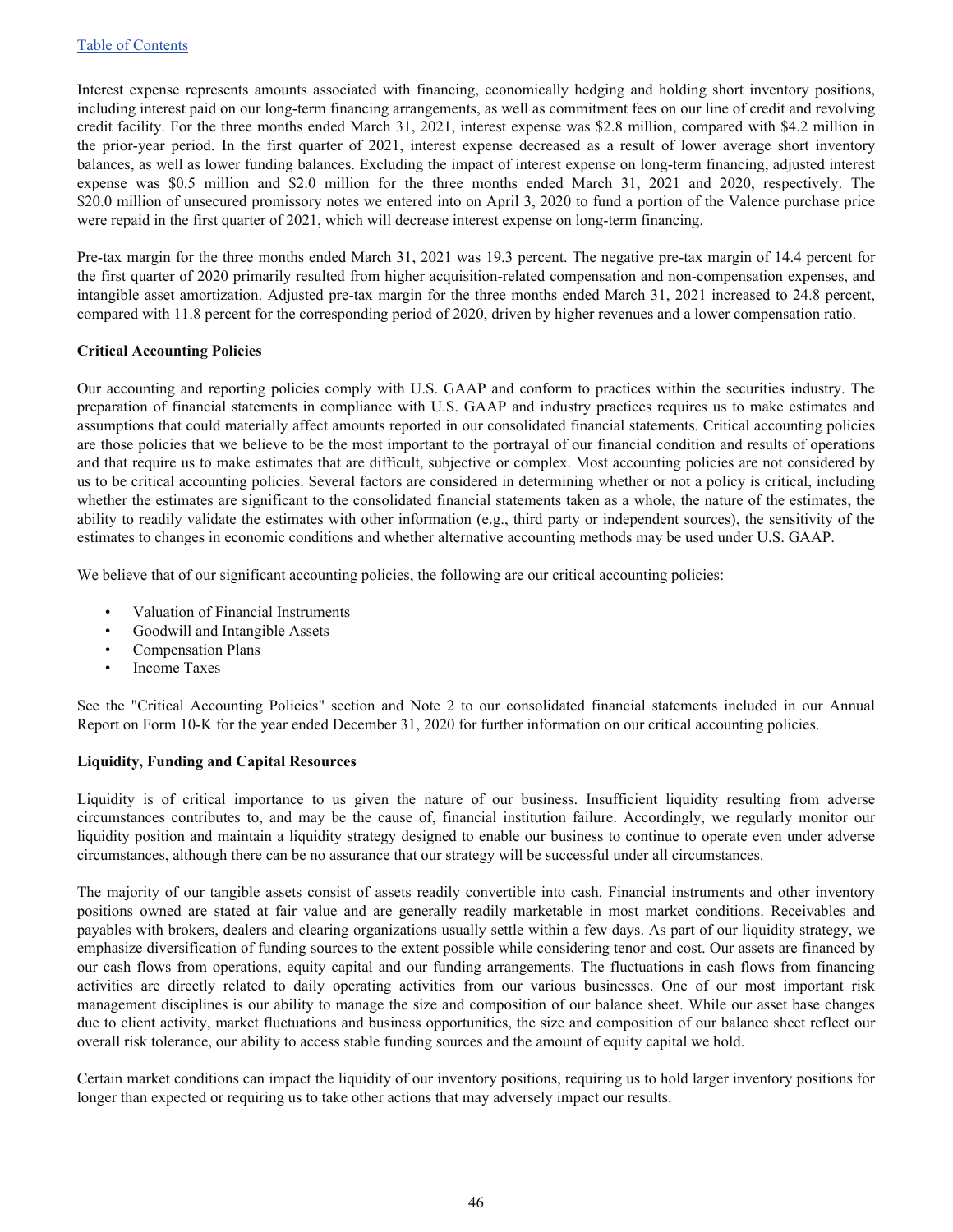A significant component of our employees' compensation is paid in annual discretionary incentive compensation. The timing of these incentive compensation payments, which generally are made in February, has a significant impact on our cash position and liquidity.

Our dividend policy is intended to return between 30 percent and 50 percent of our adjusted net income from the previous fiscal year to shareholders. This includes the payment of a quarterly and an annual special cash dividend, payable in the first quarter of each year. Our board of directors determines the declaration and payment of dividends on an annual and quarterly basis, and is free to change our dividend policy at any time.

Our board of directors declared the following dividends on shares of our common stock:

|                         |    | <b>Dividend</b> |                    |                     |
|-------------------------|----|-----------------|--------------------|---------------------|
| <b>Declaration Date</b> |    | Per Share       | <b>Record Date</b> | <b>Payment Date</b> |
| January 31, 2020 (1)    |    | 0.750           | March 2, 2020      | March 13, 2020      |
| January 31, 2020        | \$ | 0.375           | March 2, 2020      | March 13, 2020      |
| May 1, 2020             |    | 0.200           | May 29, 2020       | June 12, 2020       |
| July 31, 2020           |    | 0.300           | August 28, 2020    | September 11, 2020  |
| October 30, 2020        |    | 0.375           | November 24, 2020  | December 11, 2020   |
| February 4, 2021 (1)    | \$ | 1.850           | March 3, 2021      | March 12, 2021      |
| February 4, 2021        | S  | 0.400           | March 3, 2021      | March 12, 2021      |
| April 30, 2021          |    | 0.450           | May 28, 2021       | June 11, 2021       |

*(1) Represents the annual special cash dividend based on our results from the previous fiscal year.*

Effective January 1, 2020, our board of directors authorized the repurchase of up to \$150.0 million in common shares through December 31, 2021. During the three months ended March 31, 2021, we repurchased 58,519 shares of our common stock at an average price of \$106.26 per share for an aggregate purchase price of \$6.2 million related to this authorization. At March 31, 2021, we had \$130.7 million remaining under this authorization.

We also purchase shares of common stock from restricted stock award recipients upon the award vesting or as recipients sell shares to meet their employment tax obligations. During the first quarter of 2021, we purchased 120,222 shares or \$12.7 million of our common stock for these purposes.

#### *Leverage*

The following table presents total assets, adjusted assets, total shareholders' equity and tangible shareholders' equity with the resulting leverage ratios:

|                                              | March 31,       |              | December 31, |
|----------------------------------------------|-----------------|--------------|--------------|
| (Dollars in thousands)                       | 2021            |              | 2020         |
| Total assets                                 | \$<br>1,758,672 | \$           | 1,997,140    |
| Deduct: Goodwill and intangible assets       | (369, 846)      |              | (377, 366)   |
| Deduct: Right-of-use lease asset             | (77, 158)       |              | (82, 543)    |
| Deduct: Assets from noncontrolling interests | (104, 666)      |              | (97, 375)    |
| Adjusted assets                              | 1,207,002       |              | 1,439,856    |
|                                              |                 |              |              |
| Total shareholders' equity                   | \$<br>991,226   | <sup>S</sup> | 926,082      |
| Deduct: Goodwill and intangible assets       | (369, 846)      |              | (377, 366)   |
| Deduct: Noncontrolling interests             | (102, 745)      |              | (96, 657)    |
| Tangible common shareholders' equity         | 518,635         |              | 452,059      |
|                                              |                 |              |              |
| Leverage ratio $(1)$                         | 1.8             |              | 2.2          |
|                                              |                 |              |              |
| Adjusted leverage ratio (2)                  | 2.3             |              | 3.2          |

*(1) Leverage ratio equals total assets divided by total shareholders' equity.*

*(2) Adjusted leverage ratio equals adjusted assets divided by tangible common shareholders' equity.*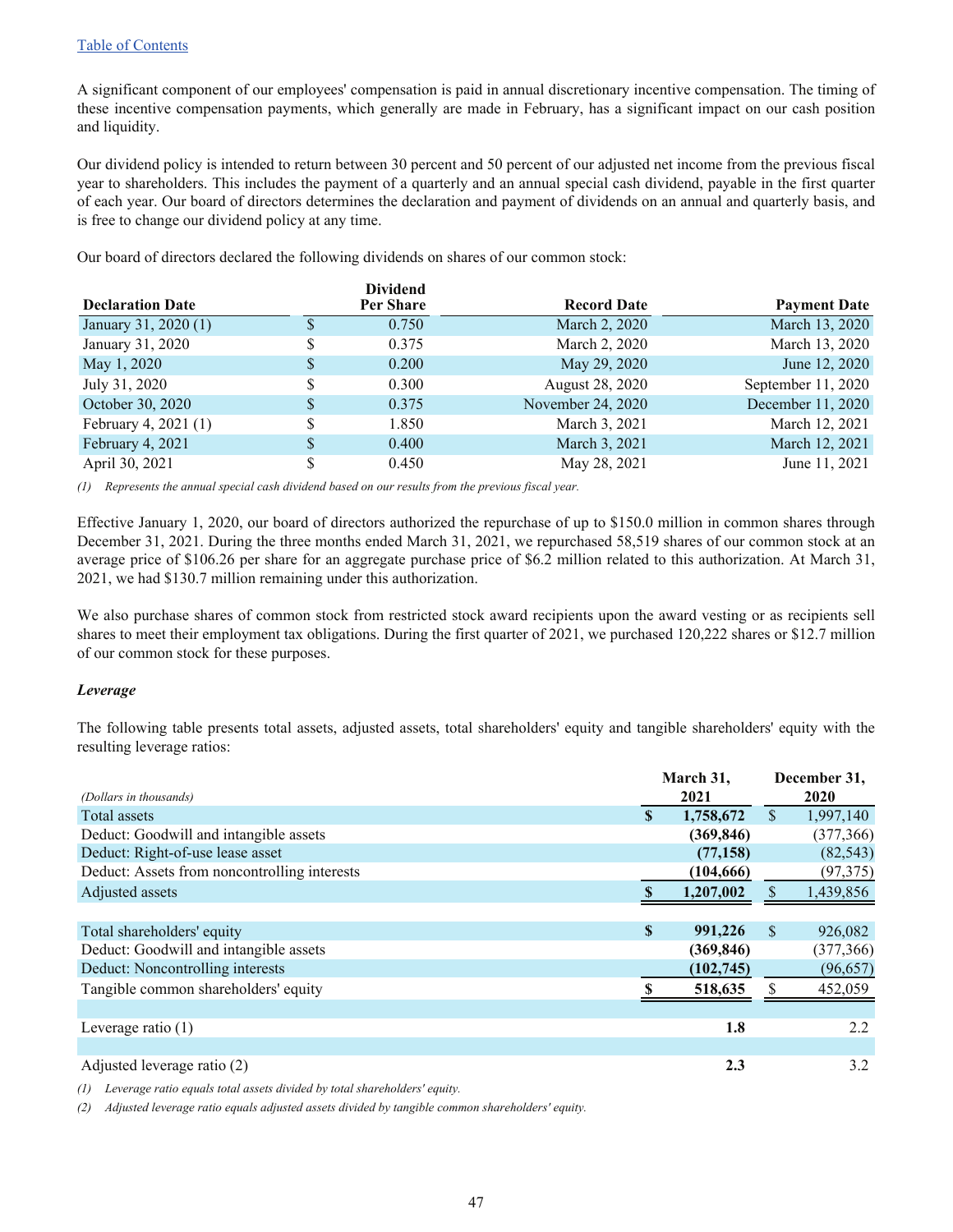Adjusted assets and tangible common shareholders' equity are non-GAAP financial measures. Goodwill and intangible assets are subtracted from total assets and total shareholders' equity in determining adjusted assets and tangible common shareholders' equity, respectively, as we believe that goodwill and intangible assets do not constitute operating assets that can be deployed in a liquid manner. The right-of-use lease asset is also subtracted from total assets in determining adjusted assets as it is not an operating asset that can be deployed in a liquid manner. Amounts attributed to noncontrolling interests are subtracted from total assets and total shareholders' equity in determining adjusted assets and tangible common shareholders' equity, respectively, as they represent assets and equity interests in consolidated entities that are not attributable, either directly or indirectly, to Piper Sandler Companies. We view the resulting measure of adjusted leverage, also a non-GAAP financial measure, as a more relevant measure of financial risk when comparing financial services companies. Our adjusted leverage ratio decreased from December 31, 2020, due to higher tangible common shareholders' equity driven by strong net income in the first quarter of 2021.

#### *Funding and Capital Resources*

The primary goal of our funding activities is to ensure adequate funding over a wide range of market conditions. Given the mix of our business activities, funding requirements are fulfilled through a diversified range of short-term and long-term financing. We attempt to ensure that the tenor of our borrowing liabilities equals or exceeds the expected holding period of the assets being financed. Our ability to support increases in total assets is largely a function of our ability to obtain funding from external sources. Access to these external sources, as well as the cost of that financing, is dependent upon various factors, including market conditions, the general availability of credit and credit ratings. We currently do not have a credit rating, which could adversely affect our liquidity and competitive position by increasing our financing costs and limiting access to sources of liquidity that require a credit rating as a condition to providing the funds.

Our day-to-day funding and liquidity is obtained primarily through the use of our clearing arrangement with Pershing LLC ("Pershing"), a prime broker agreement, commercial paper issuance and a bank line of credit, and is typically collateralized by our securities inventory. These funding sources are critical to our ability to finance and hold inventory, which is a necessary part of our institutional brokerage business. The majority of our inventory is liquid and is therefore funded by short-term facilities. Certain of these short-term facilities (i.e., committed line and commercial paper) have been established to mitigate changes in the liquidity of our inventory based on changing market conditions. In the case of our committed line, it is available to us regardless of changes in market liquidity conditions through the end of its term, although there may be limitations on the type of securities available to pledge. Our commercial paper program helps mitigate changes in market liquidity conditions given it is not an overnight facility, but provides funding with a term of 27 to 270 days. Our funding sources are also dependent on the types of inventory that our counterparties are willing to accept as collateral and the number of counterparties available. Funding is generally obtained at rates based upon the federal funds rate or the London Interbank Offered Rate ("LIBOR").

Pershing Clearing Arrangement – We have established an arrangement to obtain financing from Pershing related to the majority of our trading activities. Under our fully disclosed clearing agreement, the majority of our securities inventories and all of our customer activities are held by or cleared through Pershing. Financing under this arrangement is secured primarily by securities, and collateral limitations could reduce the amount of funding available under this arrangement. Our clearing arrangement activities are recorded net from trading activity and reported within receivables from or payables to brokers, dealers and clearing organizations. The funding is at the discretion of Pershing (i.e., uncommitted) and could be denied without a notice period. Our fully disclosed clearing agreement includes a covenant requiring Piper Sandler & Co., our U.S. broker dealer subsidiary, to maintain excess net capital of \$120 million. At March 31, 2021, we had less than \$0.1 million of financing outstanding under this arrangement.

Prime Broker Arrangement – We have established an overnight financing arrangement with a broker dealer related to our convertible securities inventories. Financing under this arrangement is secured primarily by convertible securities and collateral limitations could reduce the amount of funding available. The funding is at the discretion of the prime broker and could be denied subject to a notice period. This arrangement is reported within receivables from or payables to brokers, dealers and clearing organizations, net of trading activity. At March 31, 2021, we had \$24.9 million of financing outstanding under this prime broker arrangement.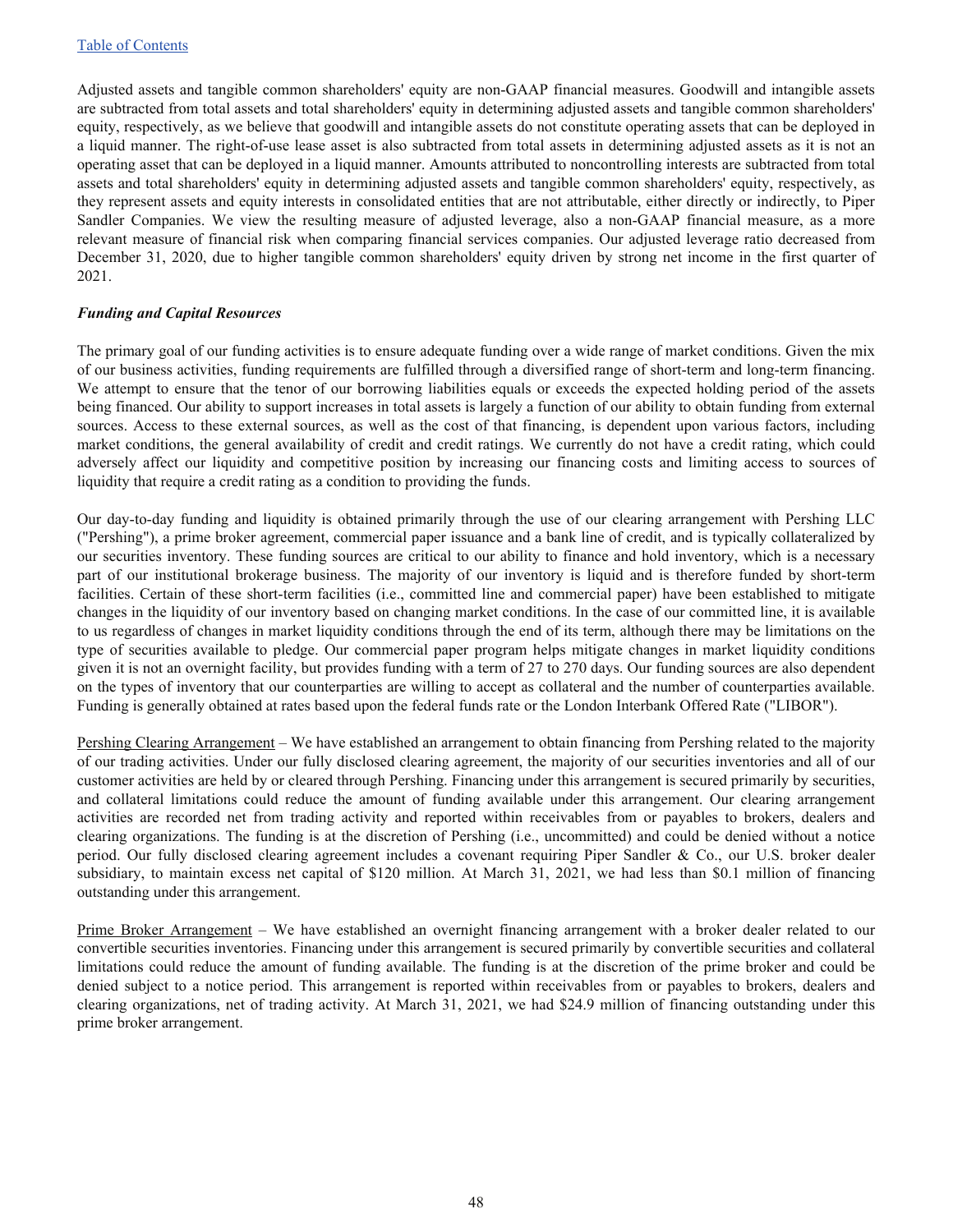Commercial Paper Program – Piper Sandler & Co. issues secured commercial paper to fund a portion of its securities inventory. This commercial paper is currently issued under the CP Series II A program, and is secured by different inventory classes, which is reflected in the interest rate paid. The program can issue commercial paper with maturities of 27 to 270 days and the maximum amount that may be issued is \$200 million. CP Series II A includes a covenant that requires Piper Sandler & Co. to maintain excess net capital of \$100 million. At March 31, 2021 the CP Series II A program had no outstanding balance. We retired the CP Series II A program in April 2021.

Committed Line – Our committed line is a one-year \$100 million revolving secured credit facility. Advances under this facility are secured by certain marketable securities. The facility includes a covenant that requires Piper Sandler  $&$  Co. to maintain a minimum regulatory net capital of \$120 million, and the unpaid principal amount of all advances under the facility will be due on December 10, 2021. This credit facility has been in place since 2008 and we renewed the facility for another one-year term in the fourth quarter of 2020. At March 31, 2021, we had no advances against this line of credit.

Revolving Credit Facility – Our parent company, Piper Sandler Companies, has an unsecured \$65 million revolving credit facility with U.S. Bank N.A. The credit agreement will terminate on December 20, 2022, unless otherwise terminated, and is subject to a one-year extension exercisable at our option. At March 31, 2021, there were no advances against this credit facility.

This credit facility includes customary events of default and covenants that, among other things, requires Piper Sandler & Co. to maintain a minimum regulatory net capital of \$120 million, limits our leverage ratio, requires maintenance of a minimum ratio of operating cash flow to fixed charges, and imposes certain limitations on our ability to make acquisitions and make payments on our capital stock. At March 31, 2021, we were in compliance with all covenants.

The following table presents the average balances outstanding for our various funding sources by quarter for 2021 and 2020:

|                               | <b>Average Balance for the Three Months Ended</b> |               |  |               |  |                |  |               |  |               |
|-------------------------------|---------------------------------------------------|---------------|--|---------------|--|----------------|--|---------------|--|---------------|
| <i>(Amounts in millions)</i>  |                                                   | Mar. 31, 2021 |  | Dec. 31, 2020 |  | Sept. 30, 2020 |  | June 30, 2020 |  | Mar. 31, 2020 |
| <b>Funding source:</b>        |                                                   |               |  |               |  |                |  |               |  |               |
| Pershing clearing arrangement | \$                                                | 6.9           |  | 16.1          |  | 3.3            |  | 17.7          |  | 117.8         |
| Prime broker arrangement      |                                                   | 57.2          |  | 97.5          |  | 90.2           |  | 81.9          |  | 72.3          |
| Commercial paper              |                                                   |               |  | 11.4          |  | 50.0           |  | 50.0          |  | 50.0          |
| Revolving credit facility     |                                                   |               |  | 4.9           |  | 293            |  | 50.0          |  | 7.1           |
| Total                         |                                                   | 64.1          |  | 129.9         |  | 172.8          |  | 199.6         |  | 247.2         |

The average funding in the first quarter of 2021 decreased to \$64.1 million, compared with \$129.9 million during the fourth quarter of 2020 and \$247.2 million during the first quarter of 2020, primarily due to the accumulation of cash from operations. The decrease compared to the corresponding period of 2020 was also due to lower inventory balances during the current quarter and the repayment of the outstanding balance under our CP Series II A program upon maturity in October 2020.

The following table presents the maximum daily funding amount by quarter for 2021 and 2020:

| (Amounts in millions) | 2021 |       |    | 2020  |
|-----------------------|------|-------|----|-------|
| <b>First Quarter</b>  |      | 141.5 |    | 642.1 |
| Second Quarter        |      |       |    | 378.3 |
| Third Quarter         |      |       | \$ | 401.7 |
| Fourth Quarter        |      |       | ሖ  | 482.3 |

#### *Long-Term Financing*

Senior Notes – On October 15, 2019, we entered into a note purchase agreement ("Note Purchase Agreement") under which we issued unsecured fixed rate senior notes ("Notes") in the amount of \$175 million. The initial holders of the Notes are certain entities advised by Pacific Investment Management Company ("PIMCO"). The Notes consist of two classes, Class A Notes and Class B Notes, with principal amounts of \$50 million and \$125 million, respectively. The Class A Notes bear interest at an annual fixed rate of 4.74 percent and mature on October 15, 2021. The Class B Notes bear interest at an annual fixed rate of 5.20 percent and mature on October 15, 2023. Interest on the Notes is payable semi-annually. The unpaid principal amounts are due in full on the respective maturity dates and may not be prepaid.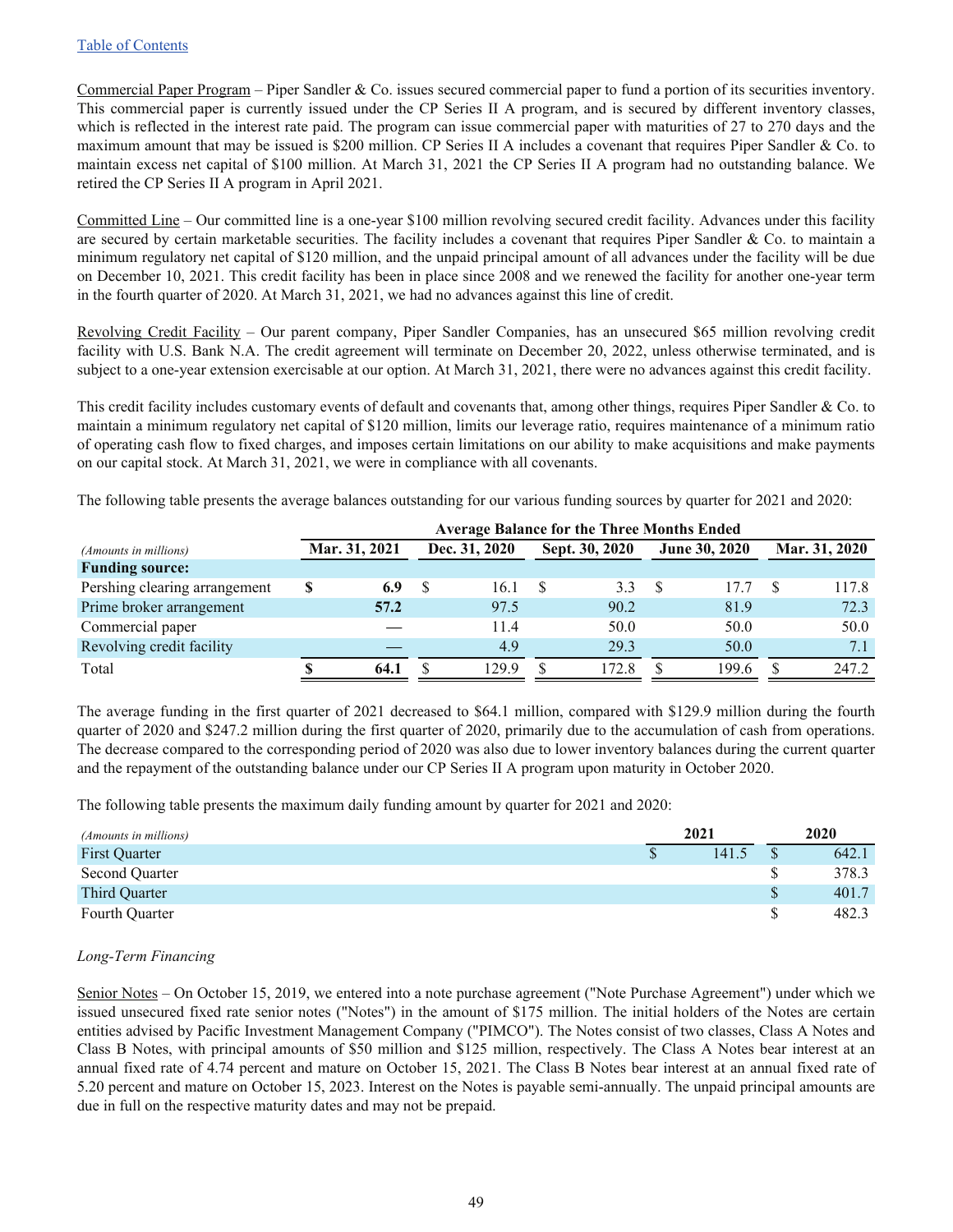The Note Purchase Agreement includes customary events of default and covenants that, among other things, requires Piper Sandler  $& Co.$  to maintain a minimum regulatory net capital, limits our leverage ratio and requires maintenance of a minimum ratio of operating cash flow to fixed charges. At March 31, 2021, we were in compliance with all covenants.

Valence Notes – On April 3, 2020, we entered into unsecured promissory notes as part of the acquisition of Valence totaling \$20 million (the "Valence Notes"). The Valence Notes were repaid in the first quarter of 2021.

#### *Capital Requirements*

As a registered broker dealer and member firm of the Financial Industry Regulatory Authority, Inc. ("FINRA"), Piper Sandler & Co. is subject to the uniform net capital rule of the SEC and the net capital rule of FINRA. We have elected to use the alternative method permitted by the uniform net capital rule which requires that we maintain minimum net capital of \$1.0 million. Advances to affiliates, repayment of subordinated liabilities, dividend payments and other equity withdrawals are subject to certain approvals, notifications and other provisions of the uniform net capital rules. We expect that these provisions will not impact our ability to meet current and future obligations. At March 31, 2021, our net capital under the SEC's uniform net capital rule was \$219.2 million, and exceeded the minimum net capital required under the SEC rule by \$218.2 million.

Although we operate with a level of net capital substantially greater than the minimum thresholds established by FINRA and the SEC, a substantial reduction of our capital would curtail many of our capital markets revenue producing activities.

Our committed short-term credit facility, revolving credit facility and Notes with PIMCO include covenants requiring Piper Sandler & Co. to maintain a minimum regulatory net capital of \$120 million. Secured commercial paper issued under CP Series II A includes a covenant that requires Piper Sandler & Co. to maintain excess net capital of \$100 million. Our fully disclosed clearing agreement with Pershing also includes a covenant requiring Piper Sandler & Co. to maintain excess net capital of \$120 million.

At March 31, 2021, Piper Sandler Ltd., our broker dealer subsidiary registered in the U.K., was subject to, and was in compliance with, the capital requirements of the Prudential Regulation Authority and the Financial Conduct Authority pursuant to the Financial Services Act of 2012.

Piper Sandler Hong Kong Limited is licensed by the Hong Kong Securities and Futures Commission, which is subject to the liquid capital requirements of the Securities and Futures (Financial Resources) Rule promulgated under the Securities and Futures Ordinance. At March 31, 2021, Piper Sandler Hong Kong Limited was in compliance with the liquid capital requirements of the Hong Kong Securities and Futures Commission.

#### **Off-Balance Sheet Arrangements**

In the ordinary course of business we enter into various types of off-balance sheet arrangements. The following table summarizes the notional contract value of our off-balance sheet arrangements for the periods presented:

|                                                           | <b>Expiration Per Period at December 31,</b> |         |  |        |  |       |          |         |    |         |             |               | <b>Total Contractual Amount</b> |  |              |  |
|-----------------------------------------------------------|----------------------------------------------|---------|--|--------|--|-------|----------|---------|----|---------|-------------|---------------|---------------------------------|--|--------------|--|
|                                                           |                                              |         |  |        |  |       |          | 2024    |    | 2026    |             |               | March 31,                       |  | December 31, |  |
| (Amounts in thousands)                                    |                                              | 2021    |  | 2022   |  | 2023  |          | $-2025$ |    | $-2027$ | Later       |               | 2021                            |  | 2020         |  |
| Customer matched-book<br>derivative contracts $(1)$ $(2)$ | S                                            | 3.510   |  | 17.340 |  | 3.020 | <b>S</b> | 41.810  | S. | 21,254  | \$1,635,700 | <sup>\$</sup> | 1,722,634                       |  | 1,955,131    |  |
| Trading securities derivative<br>contracts $(2)$          |                                              | 102.700 |  | 5,750  |  |       |          |         |    |         | 9,375       |               | 117,825                         |  | 55,375       |  |
| Equity option derivative<br>contracts $(2)$               |                                              | 5.886   |  |        |  |       |          |         |    |         |             |               | 5.886                           |  |              |  |
| Investment commitments (3)                                |                                              |         |  |        |  |       |          |         |    |         |             |               | 85,761                          |  | 66.043       |  |

*(1) Consists of interest rate swaps. We have minimal market risk related to these matched-book derivative contracts; however, we do have counterparty risk*  with one major financial institution, which is mitigated by collateral deposits. In addition, we have a limited number of counterparties (contractual *amount of \$161.1 million at March 31, 2021) who are not required to post collateral. The uncollateralized amounts, representing the fair value of the*  derivative contracts, expose us to the credit risk of these counterparties. At March 31, 2021, we had \$18.4 million of credit exposure with these *counterparties, including \$15.2 million of credit exposure with one counterparty.*

*(2) We believe the fair value of these derivative contracts is a more relevant measure of the obligations because we believe the notional or contract amount overstates the expected payout. At March 31, 2021 and December 31, 2020, the net fair value of these derivative contracts approximated \$17.7 million and \$18.1 million, respectively.*

*(3) The investment commitments have no specified call dates. The timing of capital calls is based on market conditions and investment opportunities.*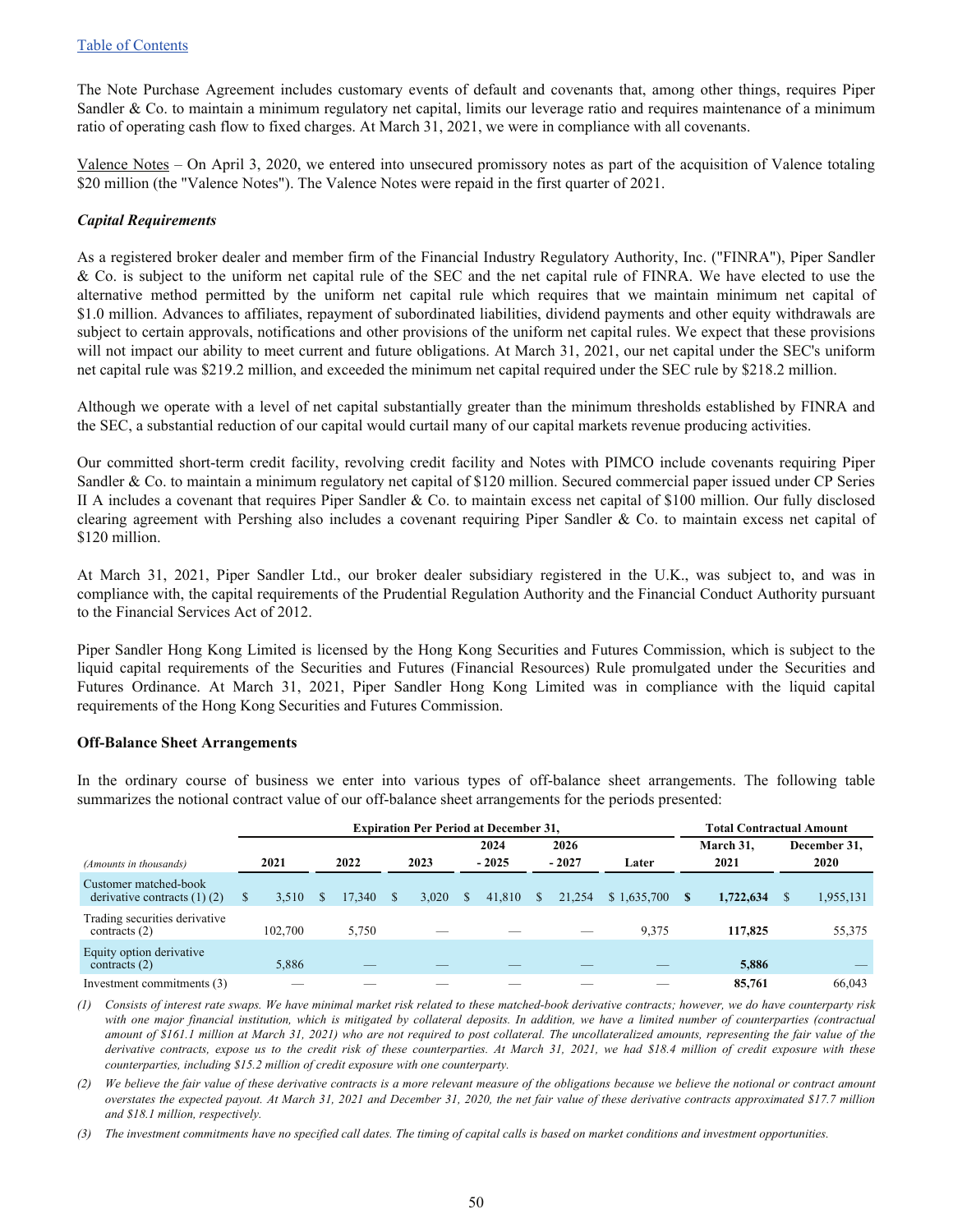#### *Derivatives*

Derivatives' notional or contract amounts are not reflected as assets or liabilities on our consolidated statements of financial condition. Rather, the fair value of the derivative transactions are reported on the consolidated statements of financial condition as assets or liabilities in financial instruments and other inventory positions owned and financial instruments and other inventory positions sold, but not yet purchased, as applicable. For a discussion of our activities related to derivative products, see Note 4 to our unaudited consolidated financial statements included in Part I, Item 1 of this Quarterly Report on Form 10-Q.

#### *Investment Commitments*

We have investments, including those made as part of our merchant banking activities, in various limited partnerships or limited liability companies that make direct or indirect equity or debt investments in companies. We commit capital and/or act as the managing partner of these entities. We have committed capital of \$85.8 million to certain entities and these commitments generally have no specified call dates.

#### **Replacement of Interbank Offered Rates ("IBORs"), including LIBOR**

Central banks and regulators in a number of major jurisdictions (e.g., U.S., U.K., European Union, Switzerland and Japan) have convened working groups to find, and implement the transition to, suitable replacements for IBORs. The U.K. Financial Conduct Authority, which regulates LIBOR, has announced that it will not compel panel banks to contribute to LIBOR after 2021. A plan announced in November 2020 would extend the publication of certain USD LIBOR tenors until June 30, 2023, which would allow most legacy USD LIBOR contracts to mature before LIBOR experiences disruptions. We have a limited number of contractual agreements which use LIBOR. We do not expect the transition from LIBOR to a replacement rate to have a significant impact on our operations.

#### **Risk Management**

Risk is an inherent part of our business. The principal risks we face in operating our business include: strategic risk, market risk, liquidity risk, credit risk, operational risk, human capital risk, and legal and regulatory risks. The extent to which we properly identify and effectively manage each of these risks is critical to our financial condition and profitability. We have a formal risk management process to identify, assess and monitor each risk and mitigating controls in accordance with defined policies and procedures. The risk management functions are independent of our business lines. Our management takes an active role in the risk management process, and the results are reported to senior management and the board of directors.

The audit committee of the board of directors oversees management's processes for identifying and evaluating our major risks, and the policies, procedures and practices employed by management to govern its risk assessment and risk management processes. The nominating and governance committee of the board of directors oversees the board of directors' committee structures and functions as they relate to the various committees' responsibilities with respect to oversight of our major risk exposures. With respect to these major risk exposures, the audit committee is responsible for overseeing management's monitoring and control of our major risk exposures relating to market risk, credit risk, liquidity risk, legal and regulatory risks, operational risk (including cybersecurity), and human capital risk relating to misconduct, fraud, and legal and compliance matters. Our compensation committee is responsible for overseeing management's monitoring and control of our major risk exposures relating to compensation, organizational structure, and succession. Our board of directors is responsible for overseeing management's monitoring and control of our major risk exposures related to our corporate strategy. Our Chief Executive Officer and Chief Financial Officer meet with the audit committee on a quarterly basis to discuss our market, liquidity, and legal and regulatory risks, and provide updates to the board of directors, audit committee, and compensation committee concerning the other major risk exposures on a regular basis.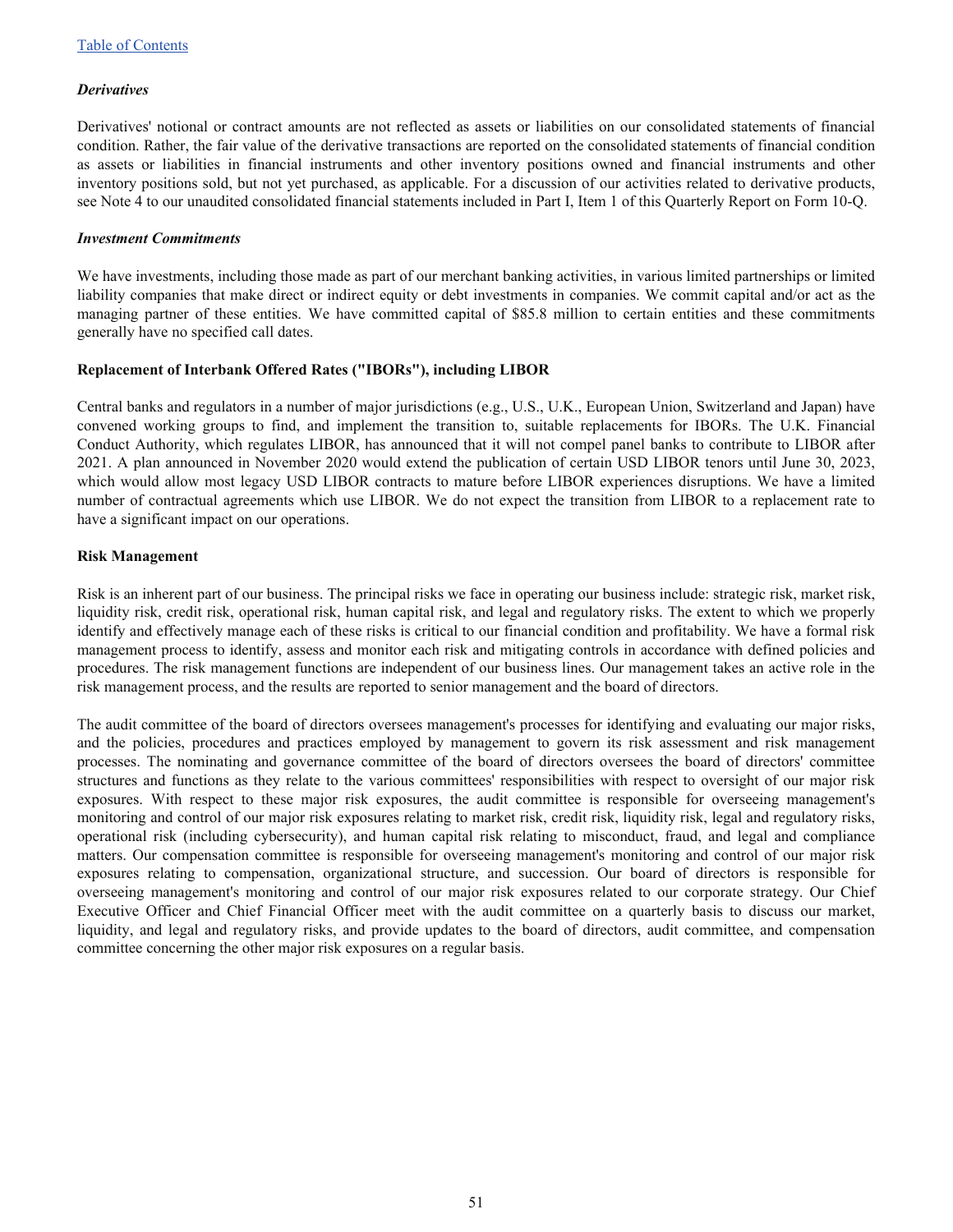We use internal committees to assist in governing risk and ensure that our business activities are properly assessed, monitored and managed. Our executive financial risk committee manages our market, liquidity and credit risks; oversees risk management practices related to these risks, including defining acceptable risk tolerances and approving risk management policies; and responds to market changes in a dynamic manner. Membership is comprised of senior leadership, including but not limited to, our Chief Executive Officer, President, Chief Financial Officer, Treasurer, Head of Market and Credit Risk, and Head of Fixed Income Trading and Risk. Other committees that help evaluate and monitor risk include underwriting, leadership team and operating committees. These committees help manage risk by ensuring that business activities are properly managed and within a defined scope of activity. Our valuation committee, comprised of members of senior management and risk management, provide oversight and overall responsibility for the internal control processes and procedures related to fair value measurements. Additionally, our operational risk committees address and monitor risk related to information systems and security, legal, regulatory and compliance matters, and third parties such as vendors and service providers.

With respect to market risk and credit risk, the cornerstone of our risk management process is daily communication among traders, trading department management and senior management concerning our inventory positions and overall risk profile. Our risk management functions supplement this communication process by providing their independent perspectives on our market and credit risk profile on a daily basis. The broader objectives of our risk management functions are to understand the risk profile of each trading area, to consolidate risk monitoring company-wide, to assist in implementing effective hedging strategies, to articulate large trading or position risks to senior management, and to ensure accurate fair values of our financial instruments.

Risk management techniques, processes and strategies may not be fully effective in mitigating our risk exposure in all market environments or against all types of risk, and any risk management failures could expose us to material unanticipated losses.

#### *Strategic Risk*

Strategic risk represents the risk associated with executive management failing to develop and execute on the appropriate strategic vision which demonstrates a commitment to our culture, leverages our core competencies, appropriately responds to external factors in the marketplace, and is in the best interests of our clients, employees and shareholders.

Our leadership team is responsible for managing our strategic risks. The board of directors oversees the leadership team in setting and executing our strategic plan.

#### *Market Risk*

Market risk represents the risk of losses, or financial volatility, that may result from the change in value of a financial instrument due to fluctuations in its market price. Our exposure to market risk is directly related to our role as a financial intermediary for our clients and to our market-making activities. The scope of our market risk management policies and procedures includes all market-sensitive cash and derivative financial instruments.

Our different types of market risk include:

*Interest Rate Risk* — Interest rate risk represents the potential volatility from changes in market interest rates. We are exposed to interest rate risk arising from changes in the level and volatility of interest rates, changes in the slope of the yield curve, changes in credit spreads, and the rate of prepayments on our interest-earning assets (e.g., inventories) and our funding sources (e.g., short-term financing) which finance these assets. Interest rate risk is managed by selling short U.S. government securities, agency securities, corporate debt securities and derivative contracts. See Note 4 to our unaudited consolidated financial statements included in Part I, Item 1 of this Quarterly Report on Form 10-Q for additional information on our derivative contracts. Our interest rate hedging strategies may not work in all market environments and as a result may not be effective in mitigating interest rate risk. Also, we establish limits on our long fixed income securities inventory, monitor these limits on a daily basis and manage within those limits. Our limits include but are not limited to the following: position and concentration size, dollar duration (i.e., DV01), credit quality and aging.

We estimate that a parallel 50 basis point adverse change in the market would result in a decrease of approximately \$0.6 million in the carrying value of our fixed income securities inventory as of March 31, 2021, including the effect of the hedging transactions.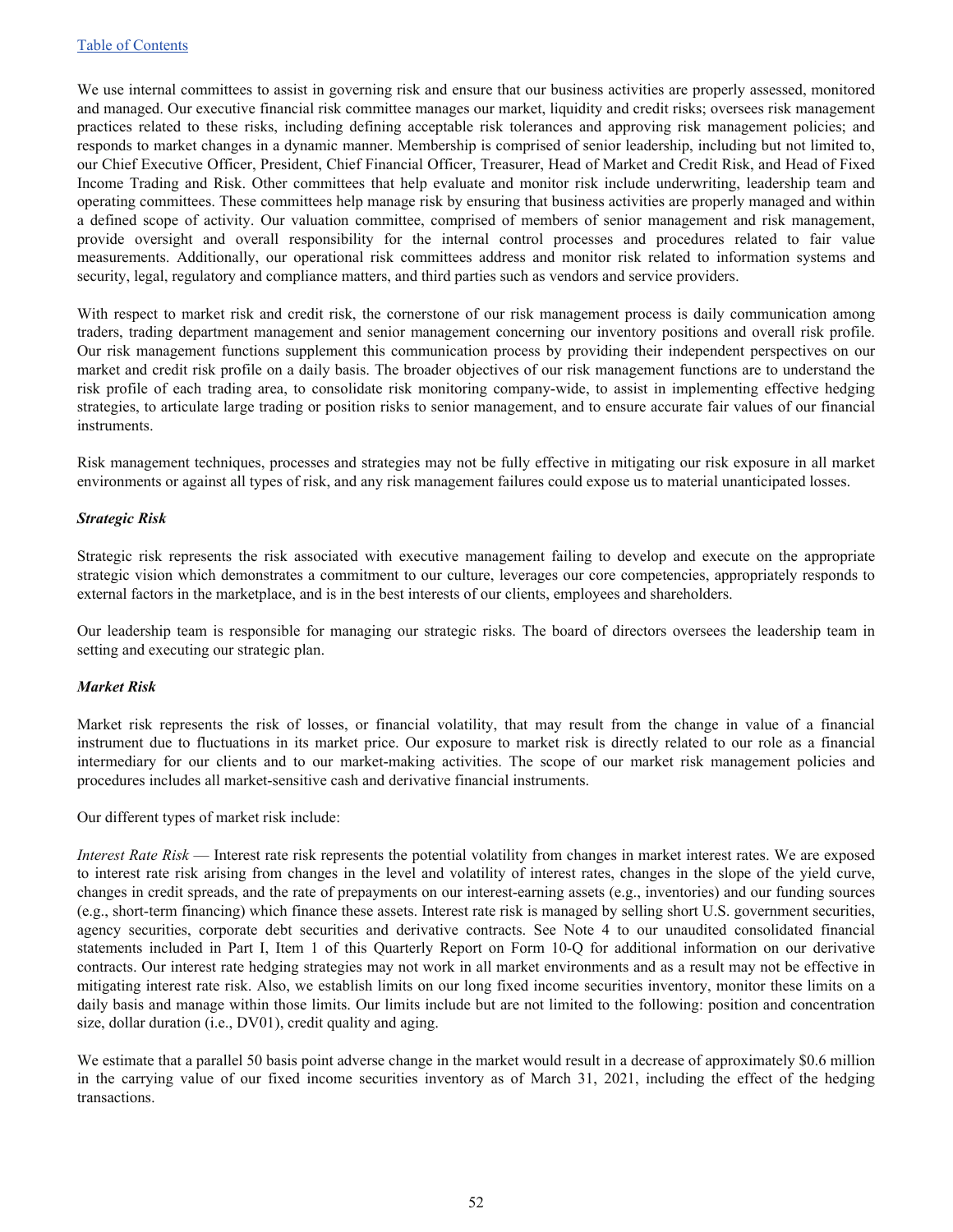We also measure and monitor the aging and turnover of our long fixed income securities inventory. Turnover is evaluated based on a five-day average by category of security. The vast majority of our fixed income securities inventory generally turns over within three weeks.

In addition to the measures discussed above, we monitor and manage market risk exposure through evaluation of spread DV01 and the MMD basis risk for municipal securities to movements in U.S. treasury securities. All metrics are aggregated by asset concentration and are used for monitoring limits and exception approvals. In times of market volatility, we may also perform ad hoc stress tests and scenario analysis as market conditions dictate.

*Equity Price Risk* — Equity price risk represents the potential loss in value due to adverse changes in the level or volatility of equity prices. We are exposed to equity price risk through our trading activities primarily in the U.S. market. We attempt to reduce the risk of loss inherent in our market-making and in our inventory of equity securities by establishing limits on our long inventory, monitoring these limits on a daily basis, and by managing net position levels within those limits.

*Foreign Exchange Risk* — Foreign exchange risk represents the potential volatility to earnings or capital arising from movement in foreign exchange rates. A modest portion of our business is conducted in currencies other than the U.S. dollar, and changes in foreign exchange rates relative to the U.S. dollar can therefore affect the value of non-U.S. dollar net assets, revenues and expenses.

#### *Liquidity Risk*

Liquidity risk is the risk that we are unable to timely access necessary funding sources in order to operate our business, as well as the risk that we are unable to timely divest securities that we hold in connection with our market-making and sales and trading activities. We are exposed to liquidity risk in our day-to-day funding activities, by holding potentially illiquid inventory positions and in our role as a remarketing agent for variable rate demand notes.

Our inventory positions subject us to potential financial losses from the reduction in value of illiquid positions. Market risk can be exacerbated in times of trading illiquidity when market participants refrain from transacting in normal quantities and/or at normal bid-offer spreads. Depending on the specific security, the structure of the financial product, and/or overall market conditions, we may be forced to hold a security for substantially longer than we had planned or forced to liquidate into a challenging market if funding becomes unavailable.

See the section entitled "Liquidity, Funding and Capital Resources" for information regarding our liquidity and how we manage liquidity risk.

#### *Credit Risk*

Credit risk refers to the potential for loss due to the default or deterioration in credit quality of a counterparty, customer, borrower or issuer of securities we hold in our trading inventory. The nature and amount of credit risk depends on the type of transaction, the structure and duration of that transaction and the parties involved. Credit risk also results from an obligor's failure to meet the terms of any contract with us or otherwise fail to perform as agreed. This may be reflected through issues such as settlement obligations or payment collections.

A key tenet of our risk management procedures related to credit risk is the daily monitoring of the credit quality of our long fixed income securities inventory. These rating trends and the credit quality mix are regularly reviewed with the executive financial risk committee. The following table summarizes the credit rating for our long corporate fixed income, municipal (taxable and tax-exempt), and U.S. government and agency securities as a percentage of the total of these asset classes:

|                                                  | AAA             |        |           | <b>BBB</b> | BB                  | <b>Not Rated</b> |
|--------------------------------------------------|-----------------|--------|-----------|------------|---------------------|------------------|
| Corporate fixed income securities                |                 |        |           | $0.9\%$    |                     | $\frac{0}{0}$    |
| Municipal securities - taxable and<br>tax-exempt | $30.2 \%$       | 250%   | $10.8 \%$ | $09\%$     | $0.1 \%$            | 4.8 $%$          |
| U.S. government and agency securities            | $- \frac{0}{6}$ | 272%   | $01\%$    | $-$ %      | $- \frac{9}{6}$     | $- \frac{9}{6}$  |
|                                                  | $30.2 \%$       | 52 2 % | $109\%$   | $8\%$      | $\frac{0}{0}$<br>0. | 4.8%             |

Convertible and preferred securities are excluded from the table above as they are typically unrated.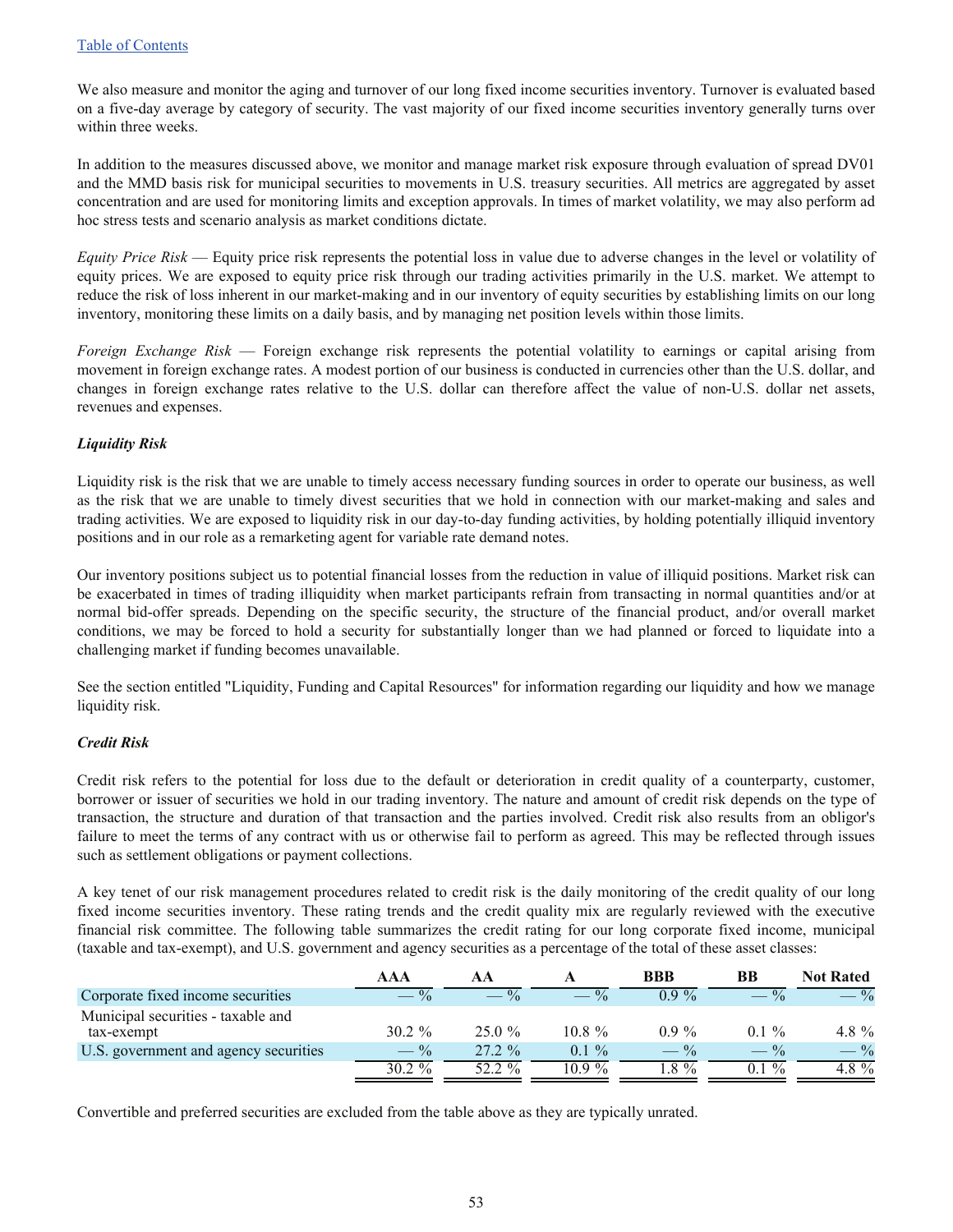#### Our different types of credit risk include:

*Credit Spread Risk* — Credit spread risk arises from the possibility that changes in credit spreads will affect the value of financial instruments. Credit spreads represent the credit risk premiums required by market participants for a given credit quality (e.g., the additional yield that a debt instrument issued by a AA-rated entity must produce over a risk-free alternative). Changes in credit spreads result from potential changes in an issuer's credit rating or the market's perception of the issuer's credit worthiness. We are exposed to credit spread risk with the debt instruments held in our trading inventory. We enter into transactions to hedge our exposure to credit spread risk with derivatives and certain other financial instruments. These hedging strategies may not work in all market environments and as a result may not be effective in mitigating credit spread risk.

*Deterioration/Default Risk* — Deterioration/default risk represents the risk due to an issuer, counterparty or borrower failing to fulfill its obligations. We are exposed to deterioration/default risk in our role as a trading counterparty to dealers and customers, as a holder of securities, and as a member of exchanges. The risk of default depends on the creditworthiness of the counterparty and/or issuer of the security. We mitigate this risk by establishing and monitoring individual and aggregate position limits for each counterparty relative to potential levels of activity, holding and marking to market collateral on certain transactions. Our risk management functions also evaluate the potential risk associated with institutional counterparties with whom we hold derivatives, TBAs and other documented institutional counterparty agreements that may give rise to credit exposure.

*Collections Risk* — Collections risk arises from ineffective management and monitoring of collecting outstanding debts and obligations, including those related to our customer trading activities. Our client activities involve the execution, settlement and financing of various transactions. Client activities are transacted on a delivery versus payment, cash or margin basis. Our credit exposure to institutional client business is mitigated by the use of industry-standard delivery versus payment through depositories and clearing banks. Our risk management functions have credit risk policies establishing appropriate credit limits and collateralization thresholds for our customers and counterparties.

*Concentration Risk* — Concentration risk is the risk due to concentrated exposure to a particular product; individual issuer, borrower or counterparty; financial instrument; or geographic area. We are subject to concentration risk if we hold large individual securities positions, execute large transactions with individual counterparties or groups of related counterparties, or make substantial underwriting commitments. Potential concentration risk is monitored through review of counterparties and borrowers and is managed using policies and limits established by senior management.

We have concentrated counterparty credit exposure with four non-publicly rated entities totaling \$18.4 million at March 31, 2021. This counterparty credit exposure is part of our matched-book derivative program related to our public finance business, consisting primarily of interest rate swaps. One derivative counterparty represented 82.8 percent, or \$15.2 million, of this exposure. Credit exposure associated with our derivative counterparties is driven by uncollateralized market movements in the fair value of the interest rate swap contracts and is monitored regularly by our financial risk committee. We attempt to minimize the credit (or repayment) risk in derivative instruments by entering into transactions with high-quality counterparties that are reviewed periodically by senior management.

#### *Operational Risk*

Operational risk is the risk of loss, or damage to our reputation, resulting from inadequate or failed processes, people and systems or from external events. We rely on the ability of our employees and our systems, both internal and at computer centers operated by third parties, to process a large number of transactions. Our systems may fail to operate properly or become disabled as a result of events that are wholly or partially beyond our control. In the event of a breakdown or improper operation of our systems or improper action by our employees or third party vendors, we could suffer financial loss, a disruption of our businesses, regulatory sanctions and damage to our reputation. We also face the risk of operational failure or termination of our relationship with any of the exchanges, fully disclosed clearing firms, or other financial intermediaries we use to facilitate our securities transactions. Any such failure or termination could adversely affect our ability to effect transactions and manage our exposure to risk.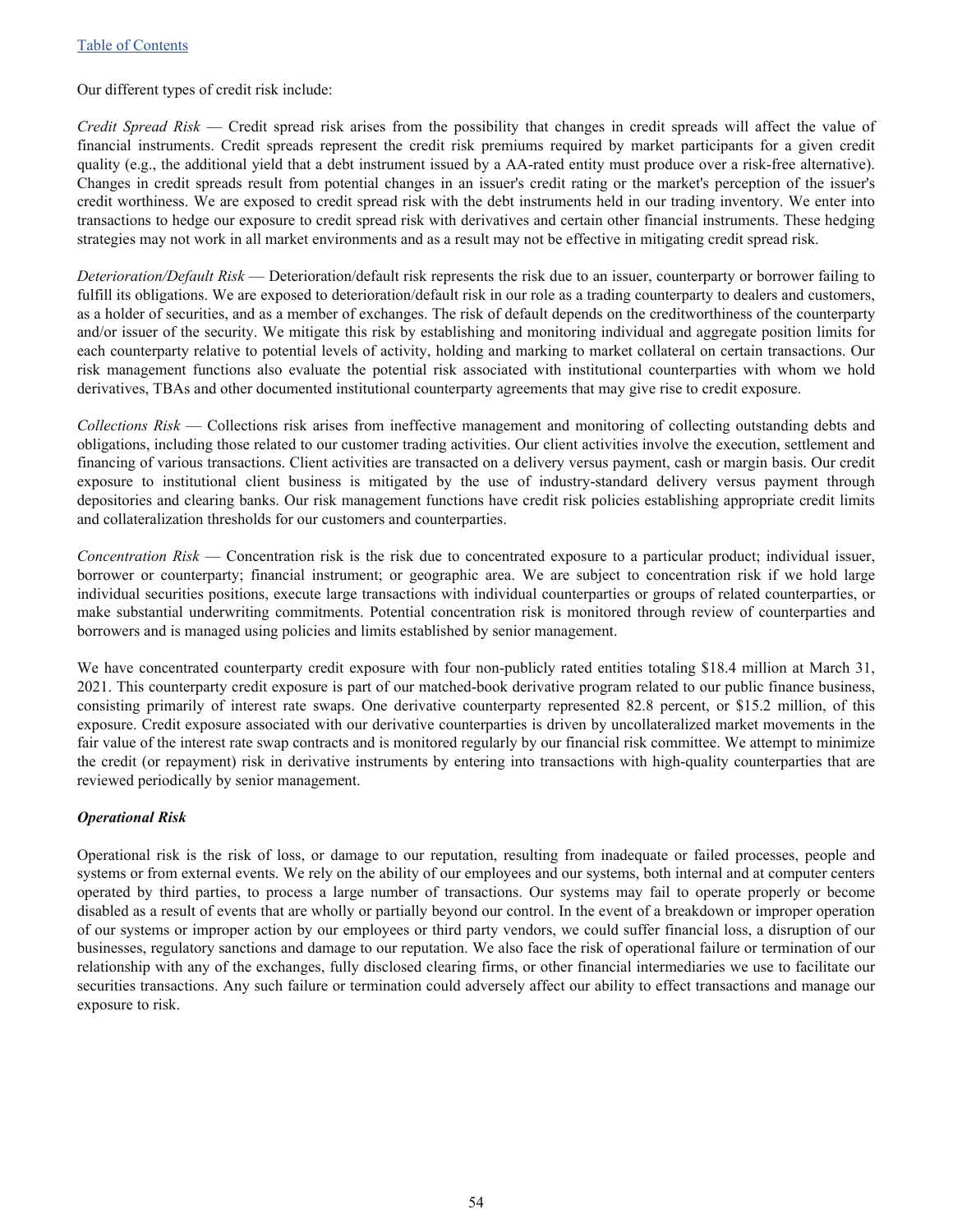Our operations rely on secure processing, storage and transmission of confidential and other information in our internal and outsourced computer systems and networks. Our computer systems, software and networks may be vulnerable to unauthorized access, computer viruses or other malicious code, internal misconduct or inadvertent errors and other events that could have an information security impact. The occurrence of one or more of these events, which we have experienced, could jeopardize our or our clients' or counterparties' confidential and other information processed and stored in, and transmitted through, our computer systems and networks, or otherwise cause interruptions or malfunctions in our, our clients', our counterparties' or third parties' operations. We take protective measures and endeavor to modify them as circumstances warrant.

In order to mitigate and control operational risk, we have developed and continue to enhance policies and procedures that are designed to identify and manage operational risk at appropriate levels throughout the organization. We also have business continuity plans in place that we believe will cover critical processes on a company-wide basis, and redundancies are built into our systems as we have deemed appropriate. These control mechanisms attempt to ensure that operational policies and procedures are being followed and that our various businesses are operating within established corporate policies and limits.

We operate under a fully disclosed clearing model for all of our clearing operations. In a fully disclosed clearing model, we act as an introducing broker for client transactions and rely on Pershing, our clearing broker dealer, to facilitate clearance and settlement of our clients' securities transactions. The clearing services provided by Pershing are critical to our business operations, and similar to other services performed by third party vendors, any failure by Pershing with respect to the services we rely upon Pershing to provide could cause financial loss, significantly disrupt our business, damage our reputation, and adversely affect our ability to serve our clients and manage our exposure to risk.

#### *Human Capital Risk*

Our business is a human capital business and our success is dependent upon the skills, expertise and performance of our employees. Human capital risks represent the risks posed if we fail to attract and retain qualified individuals who are motivated to serve the best interests of our clients, thereby serving the best interests of our company. Attracting and retaining employees depends, among other things, on our company's culture, management, work environment, geographic locations and compensation. There are risks associated with the proper recruitment, development and rewards of our employees to ensure quality performance and retention.

#### *Legal and Regulatory Risk*

Legal and regulatory risk includes the risk of non-compliance with applicable legal and regulatory requirements and loss to our reputation we may suffer as a result of failure to comply with laws, regulations, rules, related self-regulatory organization standards and codes of conduct applicable to our business activities. We are generally subject to extensive regulation in the various jurisdictions in which we conduct our business. We have established procedures that are designed to ensure compliance with applicable statutory and regulatory requirements, such as public company reporting obligations, regulatory net capital requirements, sales and trading practices, potential conflicts of interest, anti-money laundering, privacy and recordkeeping. We have also established procedures that are designed to require that our policies relating to ethics and business conduct are followed. The legal and regulatory focus on the financial services industry presents a continuing business challenge for us.

Our business also subjects us to the complex income tax laws of the jurisdictions in which we have business operations, and these tax laws may be subject to different interpretations by the taxpayer and the relevant governmental taxing authorities. We must make judgments and interpretations about the application of these inherently complex tax laws when determining the provision for income taxes.

#### **Effects of Inflation**

Because our assets are liquid and generally short-term in nature, they are not significantly affected by inflation. However, the rate of inflation affects our expenses, such as employee compensation, office space leasing costs and communications charges, which may not be readily recoverable in the price of services we offer to our clients. To the extent inflation results in rising interest rates and has adverse effects upon the securities markets, it may adversely affect our financial position and results of operations.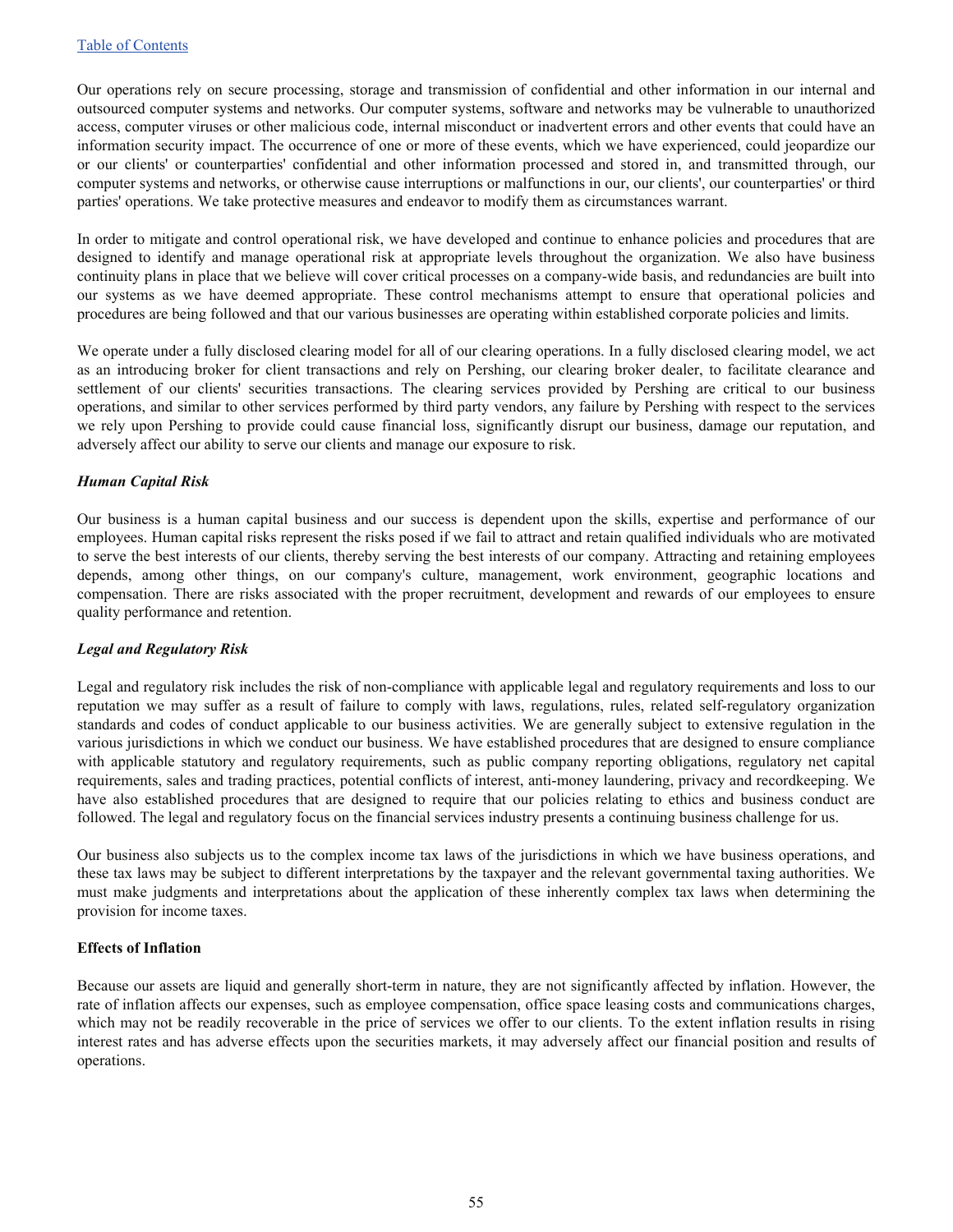### <span id="page-55-0"></span>**ITEM 3.** *QUANTITATIVE AND QUALITATIVE DISCLOSURES ABOUT MARKET RISK.*

The information under the caption "Risk Management" in Part I, Item 2, "Management's Discussion and Analysis of Financial Condition and Results of Operations," in this Quarterly Report on Form 10-Q is incorporated herein by reference.

#### **ITEM 4.** *CONTROLS AND PROCEDURES.*

As of the end of the period covered by this report, we conducted an evaluation, under the supervision and with the participation of our principal executive officer and principal financial officer, of our disclosure controls and procedures (as defined in Rules 13a-15(e) and 15d-15(e) under the Securities Exchange Act of 1934). Based on this evaluation, our principal executive officer and principal financial officer concluded that our disclosure controls and procedures are effective to ensure that information required to be disclosed by us in reports that we file or submit under the Securities Exchange Act of 1934 is (a) recorded, processed, summarized and reported within the time periods specified in Securities and Exchange Commission rules and forms and (b) accumulated and communicated to our management, including our principal executive officer and principal financial officer to allow timely decisions regarding disclosure.

During the first quarter of our fiscal year ending December 31, 2021, there was no change in our system of internal control over financial reporting (as defined in Rules 13a-15(f) and 15d-15(f) under the Securities Exchange Act of 1934) that has materially affected, or is reasonably likely to materially affect, our internal control over financial reporting.

#### **PART II. OTHER INFORMATION**

#### **ITEM 1.** *LEGAL PROCEEDINGS.*

The discussion of our legal proceedings contained in Part I, Item 3 "Legal Proceedings" in our Annual Report on Form 10-K for the year ended December 31, 2020 is incorporated herein by reference.

#### **ITEM 1A.** *RISK FACTORS.*

The discussion of our business and operations should be read together with the risk factors contained in Part I, Item 1A "Risk Factors" in our Annual Report on Form 10-K for the year ended December 31, 2020. These risk factors describe various risks and uncertainties to which we are or may become subject. These risks and uncertainties have the potential to affect our business, financial condition, results of operations, cash flows, strategies or prospects in a material and adverse manner.

There have been no material changes to the risk factors disclosed under Part I, Item 1A "Risk Factors" in our Annual Report on Form 10-K for the year ended December 31, 2020.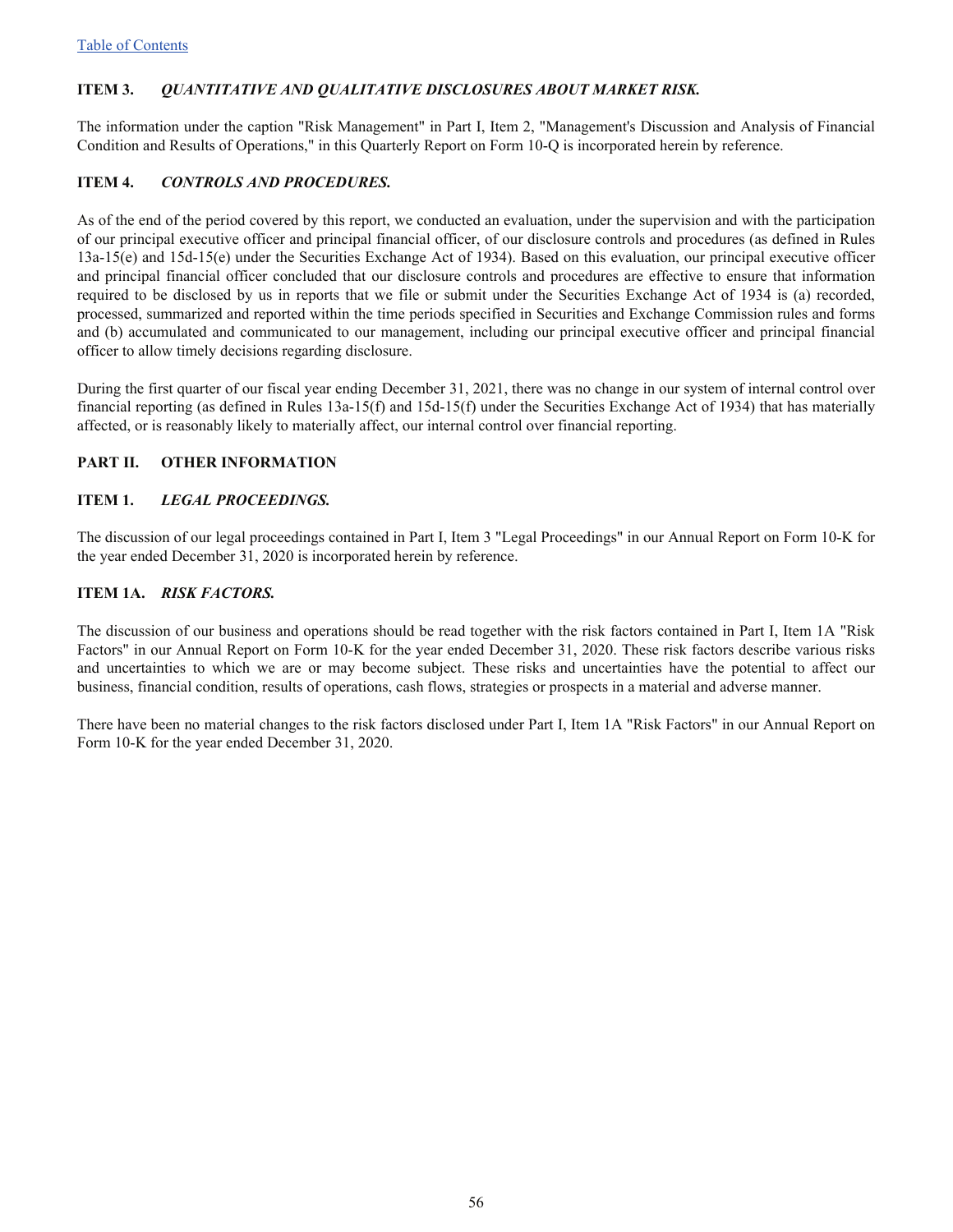#### <span id="page-56-0"></span>**ITEM 2.** *UNREGISTERED SALES OF EQUITY SECURITIES AND USE OF PROCEEDS.*

The table below sets forth the information with respect to purchases made by or on behalf of Piper Sandler Companies or any "affiliated purchaser" (as defined in Rule 10b-18(a)(3) under the Securities Exchange Act of 1934), of our common stock during the quarter ended March 31, 2021.

| Period                                                   | <b>Total Number of</b><br><b>Shares Purchased</b> |              | <b>Average Price</b><br>Paid per Share | <b>Total Number of Shares</b><br><b>Purchased as Part of</b><br><b>Publicly Announced</b><br><b>Plans or Programs</b> |              | <b>Approximate Dollar</b><br>Value of Shares Yet to be<br><b>Purchased Under the</b><br><b>Plans or Programs (1)</b> |         |
|----------------------------------------------------------|---------------------------------------------------|--------------|----------------------------------------|-----------------------------------------------------------------------------------------------------------------------|--------------|----------------------------------------------------------------------------------------------------------------------|---------|
| Month $#1$<br>(January 1, 2021 to<br>January 31, 2021)   | 3,953                                             | $\mathbb{S}$ | 100.90                                 |                                                                                                                       | $\mathbb{S}$ | 137                                                                                                                  | million |
| Month $#2$<br>(February 1, 2021 to<br>February 28, 2021) | $146, 154$ (2) \$                                 |              | 105.95                                 | 29,885                                                                                                                | \$           | 134                                                                                                                  | million |
| Month $#3$<br>(March 1, 2021 to<br>March 31, 2021)       | 28,634                                            | \$           | 107.20                                 | 28,634                                                                                                                | \$           | 131                                                                                                                  | million |
| Total                                                    | 178,741                                           |              | 106.04                                 | 58,519                                                                                                                |              | 131                                                                                                                  | million |

*(1) Effective January 1, 2020, our board of directors authorized the repurchase of up to \$150.0 million of common stock through December 31, 2021.*

*(2) Consists of 29,885 shares of common stock repurchased on the open market pursuant to a 10b5-1 plan established with an independent agent at an average price of \$105.36 per share, and 116,269 shares of common stock withheld from recipients of restricted stock to pay taxes upon the vesting of the restricted stock at an average price of \$106.10 per share.*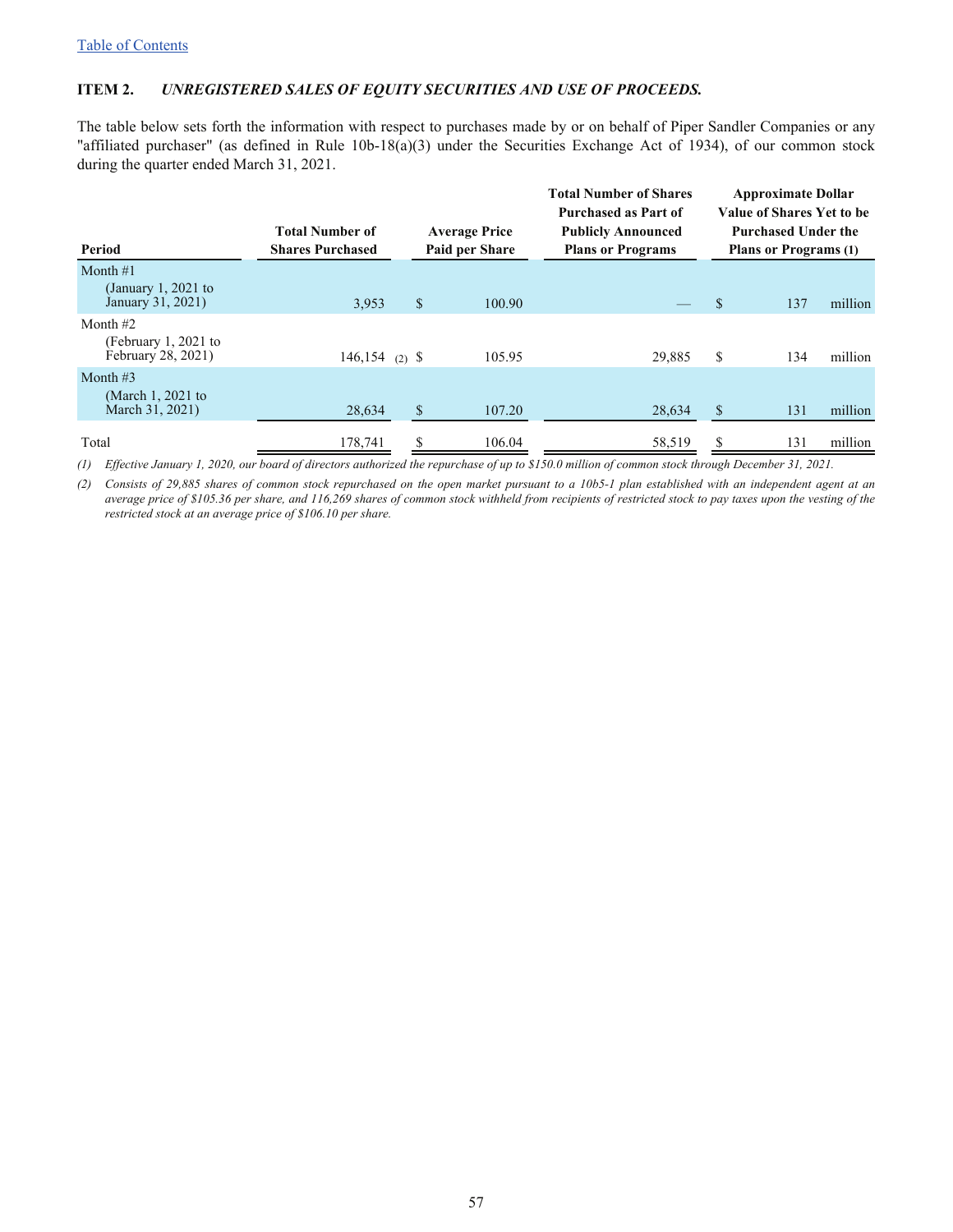### <span id="page-57-0"></span>**ITEM 6.** *EXHIBITS.*

**Exhibit Index**

| Exhibit       |                                                                                                                                                                                                                                                                                                                                                                                                                                                                                                                                                                         | <b>Method</b>      |
|---------------|-------------------------------------------------------------------------------------------------------------------------------------------------------------------------------------------------------------------------------------------------------------------------------------------------------------------------------------------------------------------------------------------------------------------------------------------------------------------------------------------------------------------------------------------------------------------------|--------------------|
| <b>Number</b> | <b>Description</b>                                                                                                                                                                                                                                                                                                                                                                                                                                                                                                                                                      | of Filing          |
| 3.1           | Amended and Restated Certificate of Incorporation.                                                                                                                                                                                                                                                                                                                                                                                                                                                                                                                      | (1)                |
| 3.2           | Certificate of Amendment to the Amended and Restated Certificate of Incorporation.                                                                                                                                                                                                                                                                                                                                                                                                                                                                                      | (2)                |
| 3.3           | <u>Amended and Restated Bylaws (as of January 3, 2020).</u>                                                                                                                                                                                                                                                                                                                                                                                                                                                                                                             | (3)                |
| 10.1          | Amendment Letter, dated March 10, 2021, by and between Piper Sandler Companies<br>and Jonathan J. Doyle. <sup>†</sup>                                                                                                                                                                                                                                                                                                                                                                                                                                                   | Filed herewith     |
| 31.1          | Rule 13a-14(a)/15d-14(a) Certification of Chairman and Chief Executive Officer.                                                                                                                                                                                                                                                                                                                                                                                                                                                                                         | Filed herewith     |
| 31.2          | Rule 13a-14(a)/15d-14(a) Certification of Chief Financial Officer.                                                                                                                                                                                                                                                                                                                                                                                                                                                                                                      | Filed herewith     |
| 32.1          | Section 1350 Certifications.                                                                                                                                                                                                                                                                                                                                                                                                                                                                                                                                            | Furnished herewith |
| 101           | The following financial information from our Quarterly Report on Form 10-Q for the<br>quarter ended March 31, 2021, formatted in <i>iXBRL</i> (inline eXtensible Business<br>Reporting Language): (i) the Consolidated Statements of Financial Condition, (ii) the<br>Consolidated Statements of Operations, (iii) the Consolidated Statements of<br>Comprehensive Income, (iv) the Consolidated Statements of Changes in Shareholders'<br>Equity, (v) the Consolidated Statements of Cash Flows and (vi) the Notes to the<br><b>Consolidated Financial Statements.</b> | Filed herewith     |
| 104           | The cover page from our Quarterly Report on Form 10-Q for the quarter ended March<br>31, 2021, formatted in <i>iXBRL</i> .                                                                                                                                                                                                                                                                                                                                                                                                                                              | Filed herewith     |

(1) Filed as Exhibit 3.1 to the Company's Quarterly Report on Form 10-Q for the period ended June 30, 2007, filed with the SEC on August 3, 2007, and incorporated herein by reference.

(2) Filed as Exhibit 3.1 to the Company's Current Report on Form 8-K, filed with the SEC on January 6, 2020, and incorporated herein by reference.

(3) Filed as Exhibit 3.2 to the Company's Current Report on Form 8-K, filed with the SEC on January 6, 2020, and incorporated herein by reference.

† This exhibit is a management contract or compensatory plan or agreement.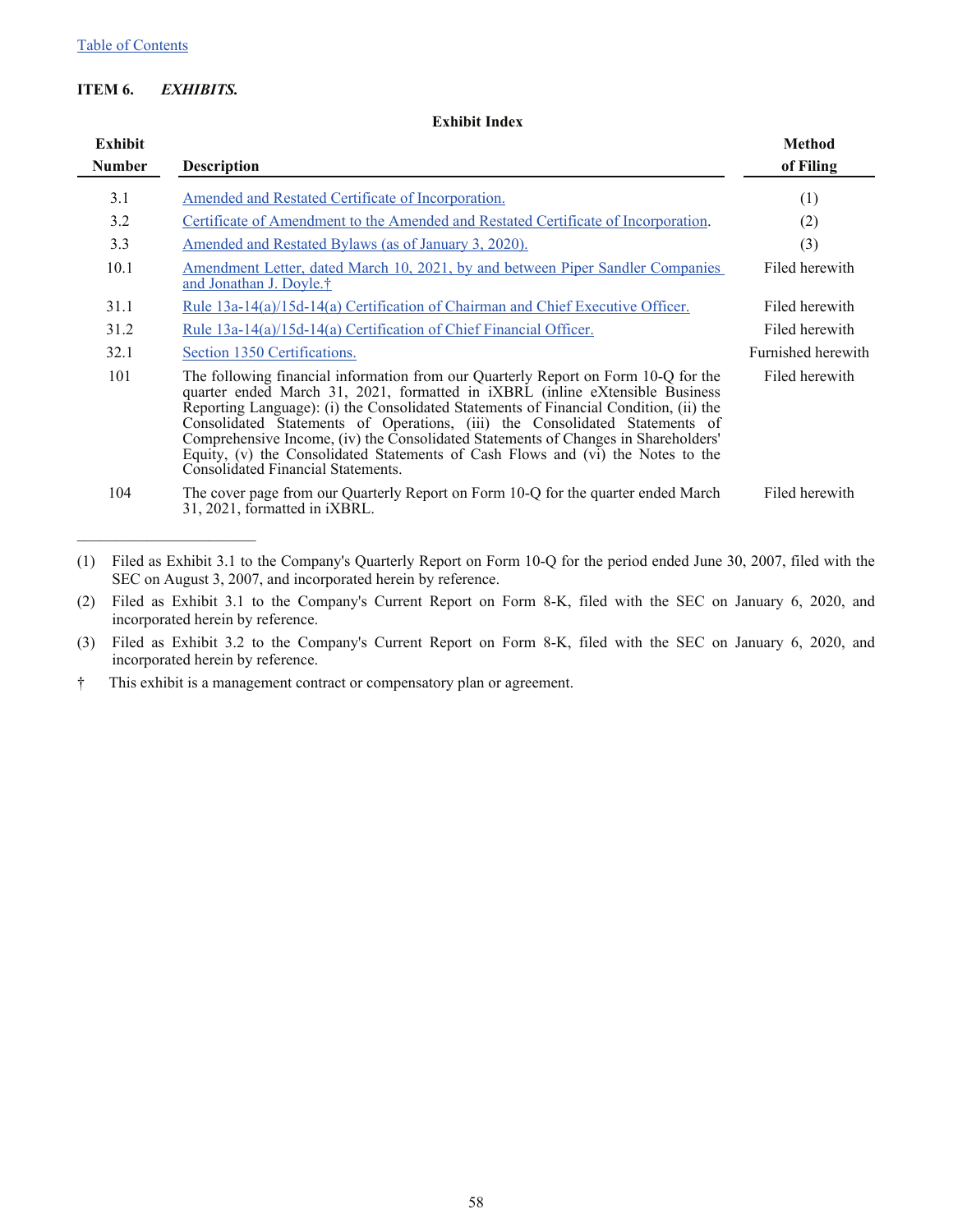#### **SIGNATURES**

<span id="page-58-0"></span>Pursuant to the requirements of the Securities Exchange Act of 1934, the registrant has duly caused this report to be signed on its behalf by the undersigned thereunto duly authorized.

#### PIPER SANDLER COMPANIES

| Date: | May 6, 2021 | By   | /s/ Chad R. Abraham                  |
|-------|-------------|------|--------------------------------------|
|       |             | Name | Chad R. Abraham                      |
|       |             | Its  | Chairman and Chief Executive Officer |
| Date: | May 6, 2021 | By   | /s/ Timothy L. Carter                |
|       |             | Name | Timothy L. Carter                    |
|       |             | Its  | Chief Financial Officer              |
|       |             |      |                                      |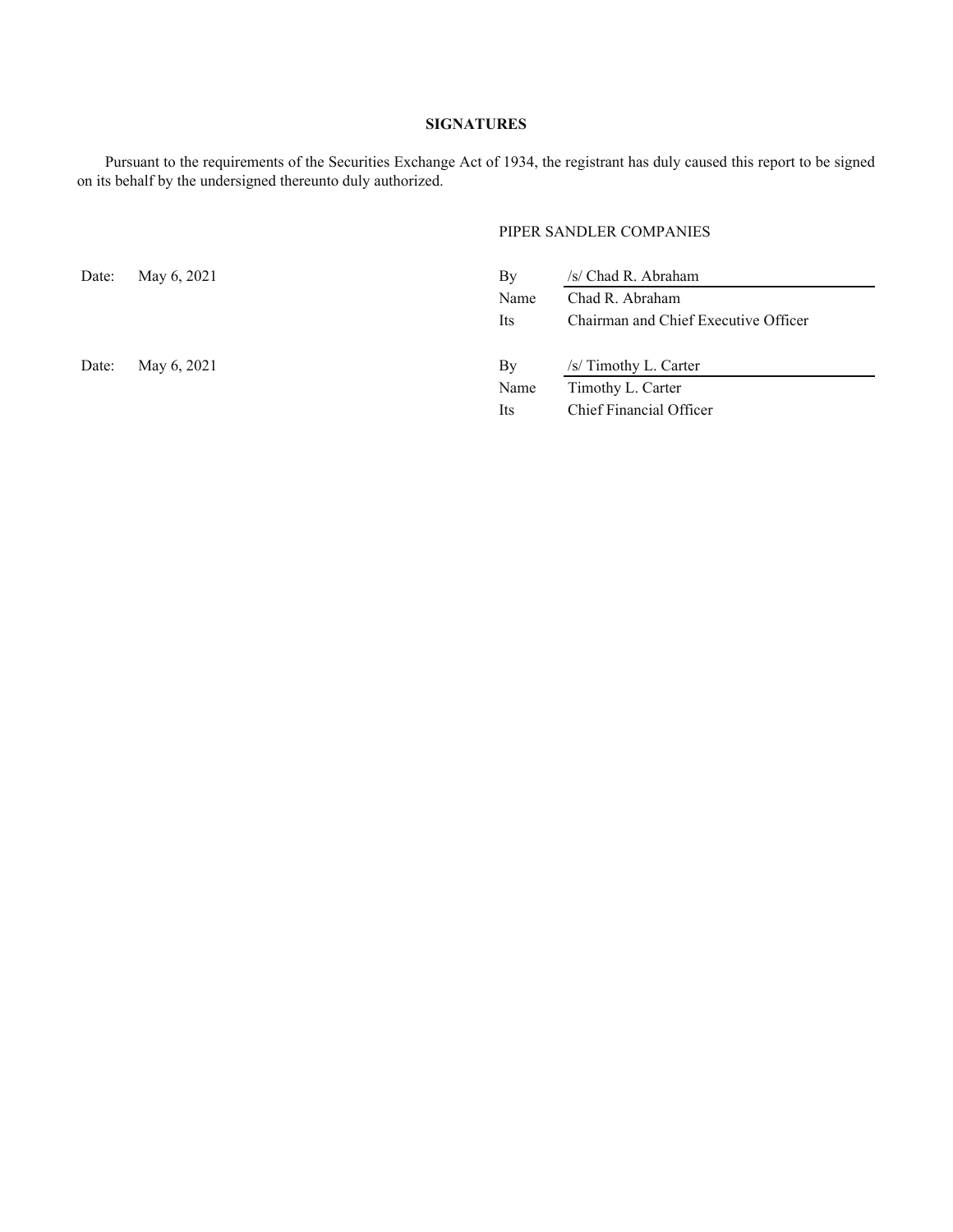[PSC Letterhead]

#### March 10, 2021

Jonathan J. Doyle

Dear Jon,

Reference is made to your offer letter, dated July 1, 2019 (your "Offer Letter"), which governs the terms of your employment with Piper Sandler & Co. (the "Company"). Capitalized terms used herein but not otherwise defined shall have the meaning ascribed thereto in the Offer Letter.

The Company and you desire to amend your Offer Letter to recognize the change of your permanent domicile from New York to Florida that occurred subsequent to our entry into the Offer Letter and to make other conforming changes.

Therefore, the parties have agreed to amend the Offer Letter as follows:

1. The first paragraph under the heading "Title and Position; Reporting Relationship; Duties; Location," shall be amended and restated in its entirety as follows:

> While employed by the Company, you will: (i) be employed as a Vice Chairman of Piper Sandler Companies and Senior Managing Principal and Head of the Financial Services Group of Piper Sandler & Co., (ii) report directly to Chad Abraham, Chief Executive Officer of Piper Jaffray Companies or his successor (the "Reporting Person"), and (iii) be a member of the Piper Jaffray Companies Leadership Team and a member of the Board of Directors of Piper Sandler Companies (the "Board"), and (iv) your principal place of business will be the Company's Palm Beach Gardens, FL office. While employed, you will be provided with administrative support on a basis no less favorable than the office and support in effect for you prior to the Closing Date.

2. The definition of "Good Reason" shall be amended and restated in its entirety as follows:

"Good Reason" means, without your prior written consent, (i) the Company takes action that diminishes your titles, positions (including service on the Board), duties, responsibilities or authorities, in any material respect from your titles, positions (including service on the Board), duties, responsibilities or authorities as contemplated above in the section "Title and Position; Reporting Relationship; Duties; Location"; (ii) the Company changes your reporting relationship such that you no longer report to the Reporting Person; (iii) the Company materially breaches the terms of this Letter, which shall include without limitation the failure to provide each element of the compensation, benefits and perquisites as set forth in this Letter other than an inadvertent and insubstantial failure that is promptly remedied, or (iv) the Company or its Affiliates fail to fulfill or comply with the commitments and principles with respect to the operation of the Financial Services Group as set forth in this Letter, and, while applicable, the Operating Principles, other than an inadvertent and insubstantial failure that is promptly remedied. Your resignation from employment will not constitute a resignation for "Good Reason" unless you provide written notice to the Reporting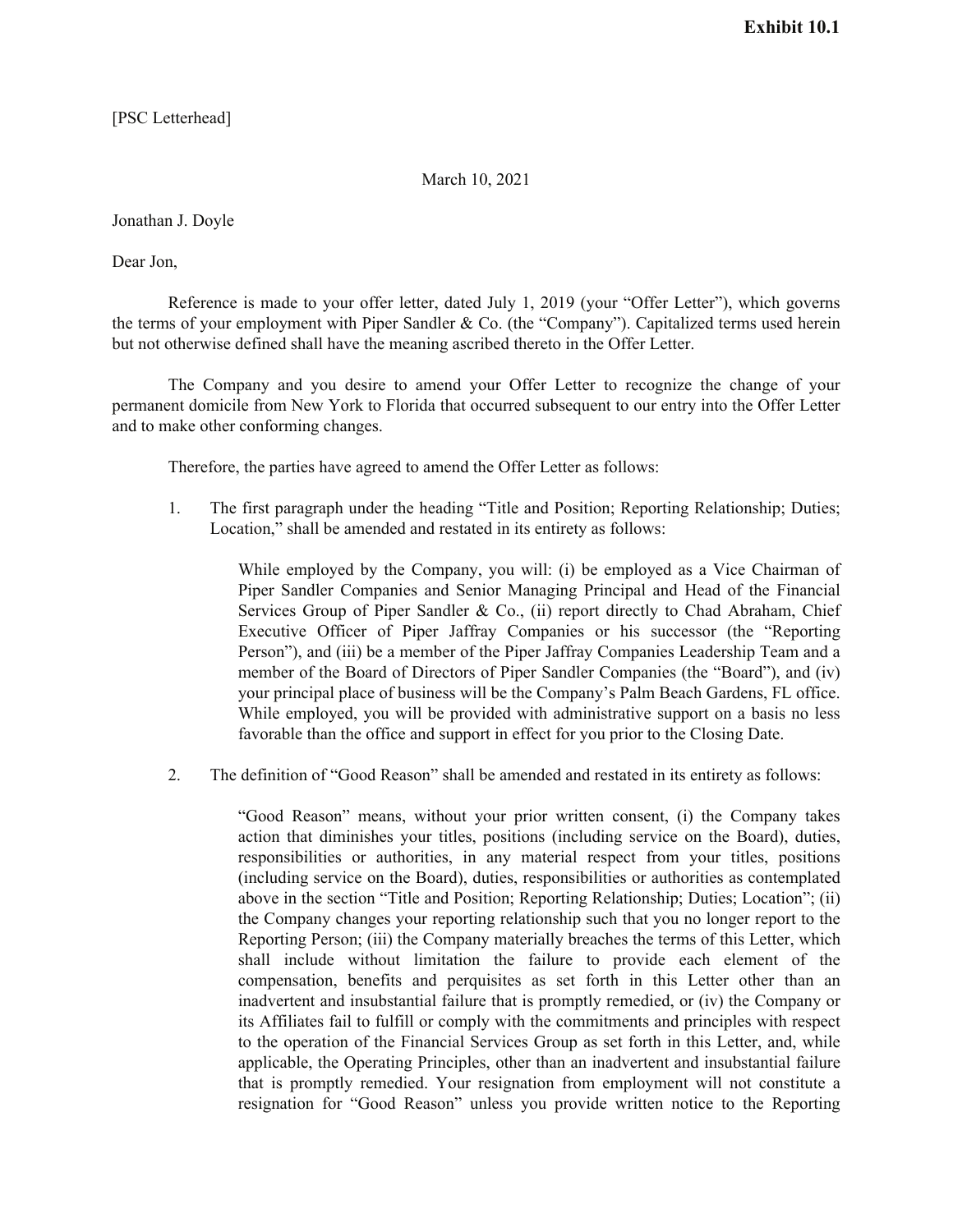Person of the occurrence of the event constituting "Good Reason" within thirty (30) days of its initial occurrence, the Company fails to remedy the event within thirty (30) days of its receipt of such notice, and you terminate your employment no later than thirty (30) days following the end of such cure period.

Please confirm that the foregoing correctly sets forth our agreement by signing and returning this letter to Piper Sandler.

> Very truly yours, PIPER SANDLER COMPANIES

By: /s/ Chad R. Abraham Name: Chad R. Abraham Title: Chairman and CEO

PIPER SANDLER & CO.

By: /s/ Chad R. Abraham Name: Chad R. Abraham Title: Chairman and CEO

Accepted and agreed:

/s/ Jonathan J. Doyle Date: March 10, 2021

Jonathan J. Doyle Vice Chairman and Head of FSG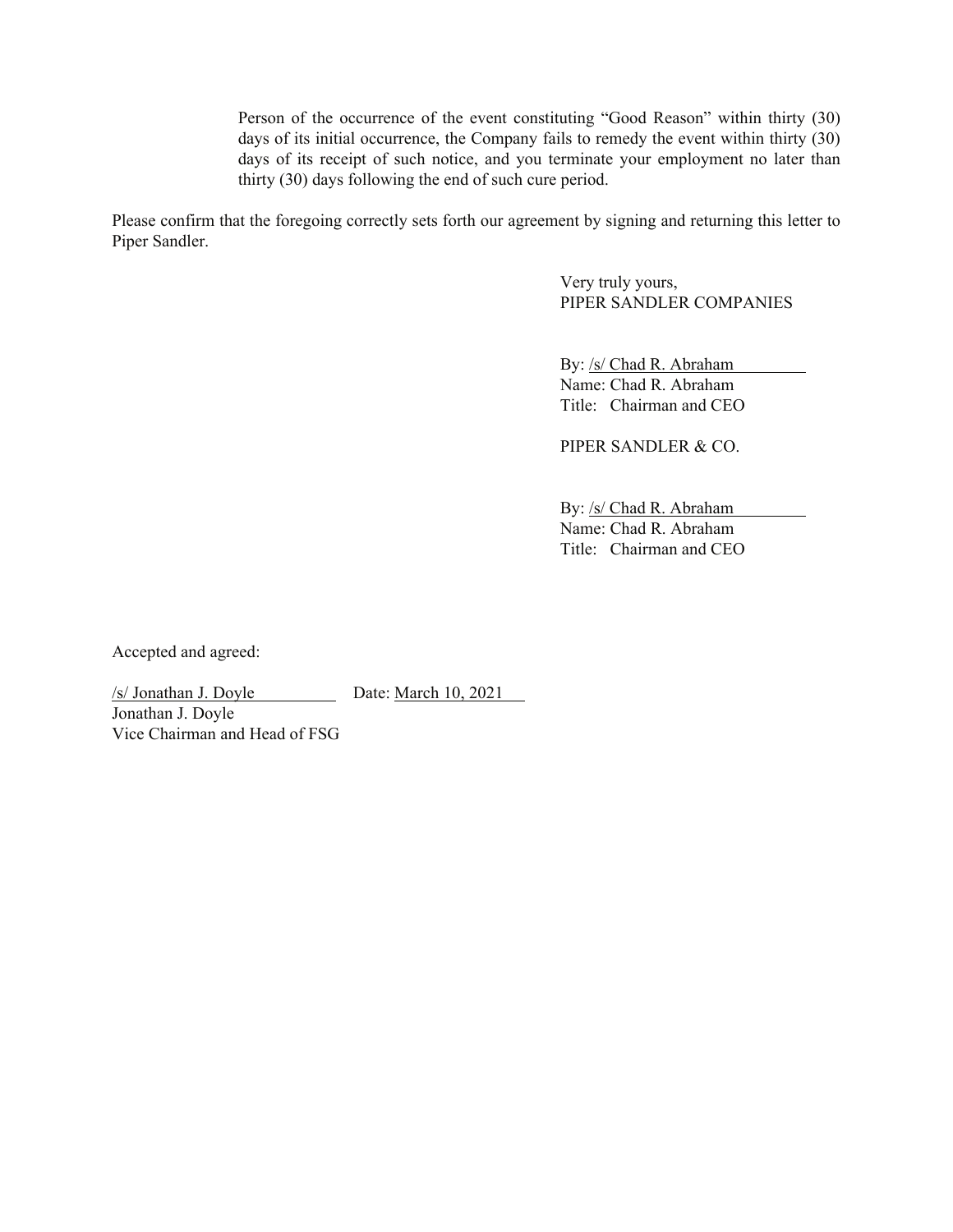#### **CERTIFICATIONS**

I, Chad R. Abraham, certify that:

- 1. I have reviewed this quarterly report on Form 10-Q of Piper Sandler Companies;
- 2. Based on my knowledge, this report does not contain any untrue statement of a material fact or omit to state a material fact necessary to make the statements made, in light of the circumstances under which such statements were made, not misleading with respect to the period covered by this report;
- 3. Based on my knowledge, the financial statements, and other financial information included in this report, fairly present in all material respects the financial condition, results of operations and cash flows of the registrant as of, and for, the periods presented in this report;
- 4. The registrant's other certifying officer and I are responsible for establishing and maintaining disclosure controls and procedures (as defined in Exchange Act Rules 13a-15(e) and 15d-15(e)) and internal control over financial reporting (as defined in Exchange Act Rules  $13a-15(f)$  and  $15d-15(f)$  for the registrant and have:
	- a) Designed such disclosure controls and procedures, or caused such disclosure controls and procedures to be designed under our supervision, to ensure that material information relating to the registrant, including its consolidated subsidiaries, is made known to us by others within those entities, particularly during the period in which this report is being prepared;
	- b) Designed such internal control over financial reporting, or caused such internal control over financial reporting to be designed under our supervision, to provide reasonable assurance regarding the reliability of financial reporting and the preparation of financial statements for external purposes in accordance with generally accepted accounting principles;
	- c) Evaluated the effectiveness of the registrant's disclosure controls and procedures and presented in this report our conclusions about the effectiveness of the disclosure controls and procedures, as of the end of the period covered by this report based on such evaluation; and
	- d) Disclosed in this report any change in the registrant's internal control over financial reporting that occurred during the registrant's most recent fiscal quarter (the registrant's fourth fiscal quarter in the case of an annual report) that has materially affected, or is reasonably likely to materially affect, the registrant's internal control over financial reporting; and
- 5. The registrant's other certifying officer and I have disclosed, based on our most recent evaluation of internal control over financial reporting, to the registrant's auditors and the audit committee of the registrant's board of directors (or persons performing the equivalent functions):
	- a) All significant deficiencies and material weaknesses in the design or operation of internal control over financial reporting which are reasonably likely to adversely affect the registrant's ability to record, process, summarize and report financial information; and
	- b) Any fraud, whether or not material, that involves management or other employees who have a significant role in the registrant's internal control over financial reporting.

Date: May 6, 2021

/s/ Chad R. Abraham

Chad R. Abraham Chairman and Chief Executive Officer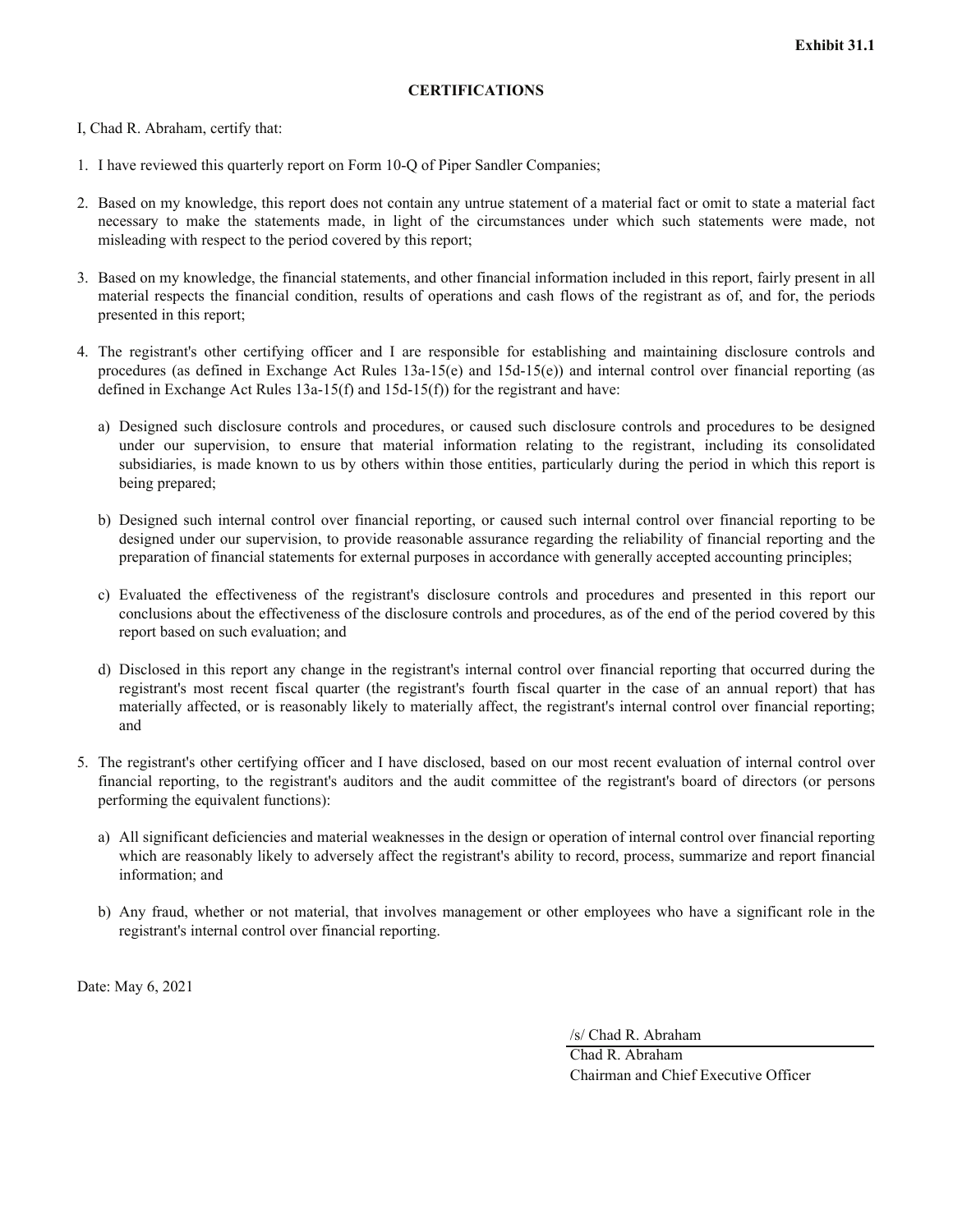#### **CERTIFICATIONS**

I, Timothy L. Carter, certify that:

- 1. I have reviewed this quarterly report on Form 10-Q of Piper Sandler Companies;
- 2. Based on my knowledge, this report does not contain any untrue statement of a material fact or omit to state a material fact necessary to make the statements made, in light of the circumstances under which such statements were made, not misleading with respect to the period covered by this report;
- 3. Based on my knowledge, the financial statements, and other financial information included in this report, fairly present in all material respects the financial condition, results of operations and cash flows of the registrant as of, and for, the periods presented in this report;
- 4. The registrant's other certifying officer and I are responsible for establishing and maintaining disclosure controls and procedures (as defined in Exchange Act Rules 13a-15(e) and 15d-15(e)) and internal control over financial reporting (as defined in Exchange Act Rules  $13a-15(f)$  and  $15d-15(f)$  for the registrant and have:
	- a) Designed such disclosure controls and procedures, or caused such disclosure controls and procedures to be designed under our supervision, to ensure that material information relating to the registrant, including its consolidated subsidiaries, is made known to us by others within those entities, particularly during the period in which this report is being prepared;
	- b) Designed such internal control over financial reporting, or caused such internal control over financial reporting to be designed under our supervision, to provide reasonable assurance regarding the reliability of financial reporting and the preparation of financial statements for external purposes in accordance with generally accepted accounting principles;
	- c) Evaluated the effectiveness of the registrant's disclosure controls and procedures and presented in this report our conclusions about the effectiveness of the disclosure controls and procedures, as of the end of the period covered by this report based on such evaluation; and
	- d) Disclosed in this report any change in the registrant's internal control over financial reporting that occurred during the registrant's most recent fiscal quarter (the registrant's fourth fiscal quarter in the case of an annual report) that has materially affected, or is reasonably likely to materially affect, the registrant's internal control over financial reporting; and
- 5. The registrant's other certifying officer and I have disclosed, based on our most recent evaluation of internal control over financial reporting, to the registrant's auditors and the audit committee of the registrant's board of directors (or persons performing the equivalent functions):
	- a) All significant deficiencies and material weaknesses in the design or operation of internal control over financial reporting which are reasonably likely to adversely affect the registrant's ability to record, process, summarize and report financial information; and
	- b) Any fraud, whether or not material, that involves management or other employees who have a significant role in the registrant's internal control over financial reporting.

Date: May 6, 2021

/s/ Timothy L. Carter

Timothy L. Carter Chief Financial Officer